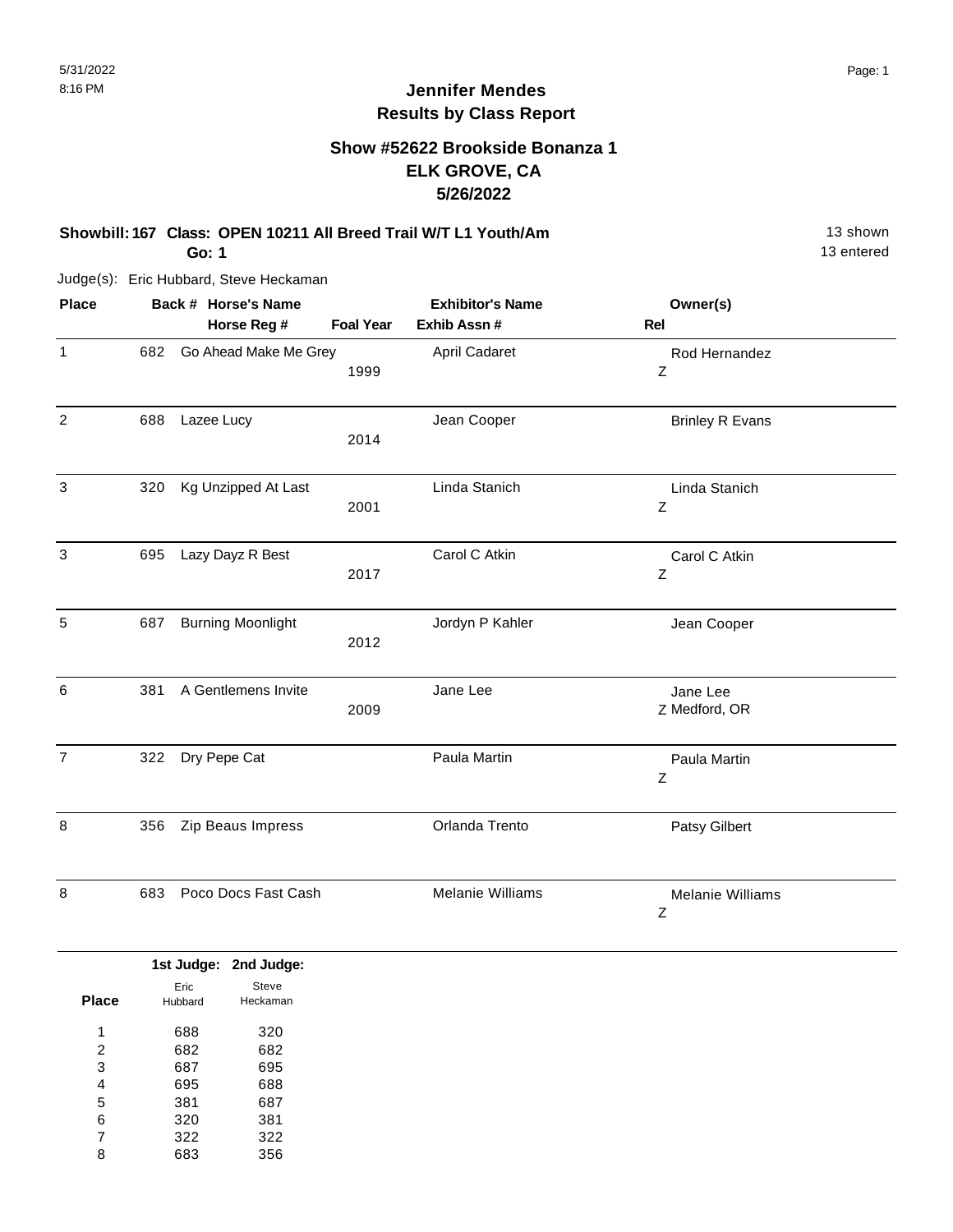## **Show #52622 Brookside Bonanza 1 ELK GROVE, CA 5/26/2022**

9 321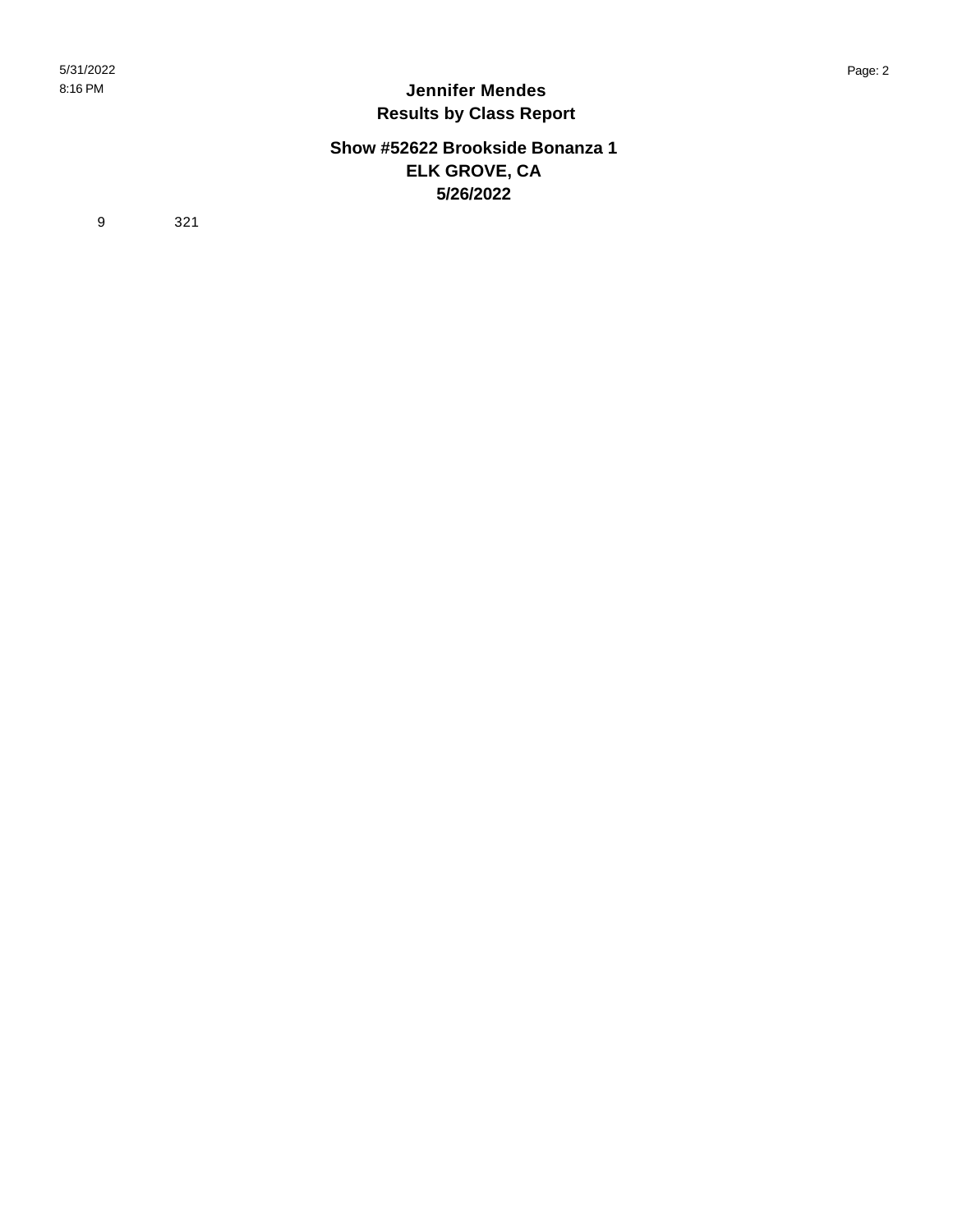# **Show #52622 Brookside Bonanza 1 ELK GROVE, CA 5/26/2022**

#### **Showbill: 168 Class: OPEN 10311 All Breed Trail W/T Youth/Am** 16 Shown 16 shown **Go: 1**

Judge(s): Eric Hubbard, Steve Heckaman

| <b>Place</b>   |     | Back # Horse's Name      |                  | <b>Exhibitor's Name</b> | Owner(s)                   |  |
|----------------|-----|--------------------------|------------------|-------------------------|----------------------------|--|
|                |     | Horse Reg #              | <b>Foal Year</b> | Exhib Assn #            | <b>Rel</b>                 |  |
| 1              | 688 | Lazee Lucy               | 2014             | Jean Cooper             | <b>Brinley R Evans</b>     |  |
| $\overline{2}$ | 682 | Go Ahead Make Me Grey    | 1999             | April Cadaret           | Rod Hernandez<br>Z         |  |
| 3              | 687 | <b>Burning Moonlight</b> | 2012             | Jordyn P Kahler         | Jean Cooper                |  |
| 4              | 695 | Lazy Dayz R Best         | 2017             | Carol C Atkin           | Carol C Atkin<br>Z         |  |
| 5              | 308 | <b>That Sweet Thing</b>  | 2002             | <b>Brita Martinez</b>   | <b>Brita Martinez</b><br>Z |  |
| 6              | 356 | Zip Beaus Impress        |                  | Orlanda Trento          | Patsy Gilbert              |  |
| $\overline{7}$ | 322 | Dry Pepe Cat             |                  | Paula Martin            | Paula Martin<br>Z          |  |
| 8              | 324 | Willybemyvalentine       | 2016             | Michelle Stewart        | Michelle Stewart<br>Z      |  |
| 9              | 323 | Lazy Krymsun Luvah       | 2018             | Kelly Rhodes            | Kelly Rhodes<br>Ζ          |  |

|       |         | 1st Judge: 2nd Judge: |
|-------|---------|-----------------------|
|       | Eric    | Steve                 |
| Place | Hubbard | Heckaman              |
|       |         |                       |
| 1     | 688     | 687                   |
| 2     | 682     | 688                   |
| 3     | 308     | 682                   |
| 4     | 695     | 695                   |
| 5     | 687     | 356                   |
| 6     | 324     | 308                   |
| 7     | 322     | 323                   |
| 8     | 320     | 322                   |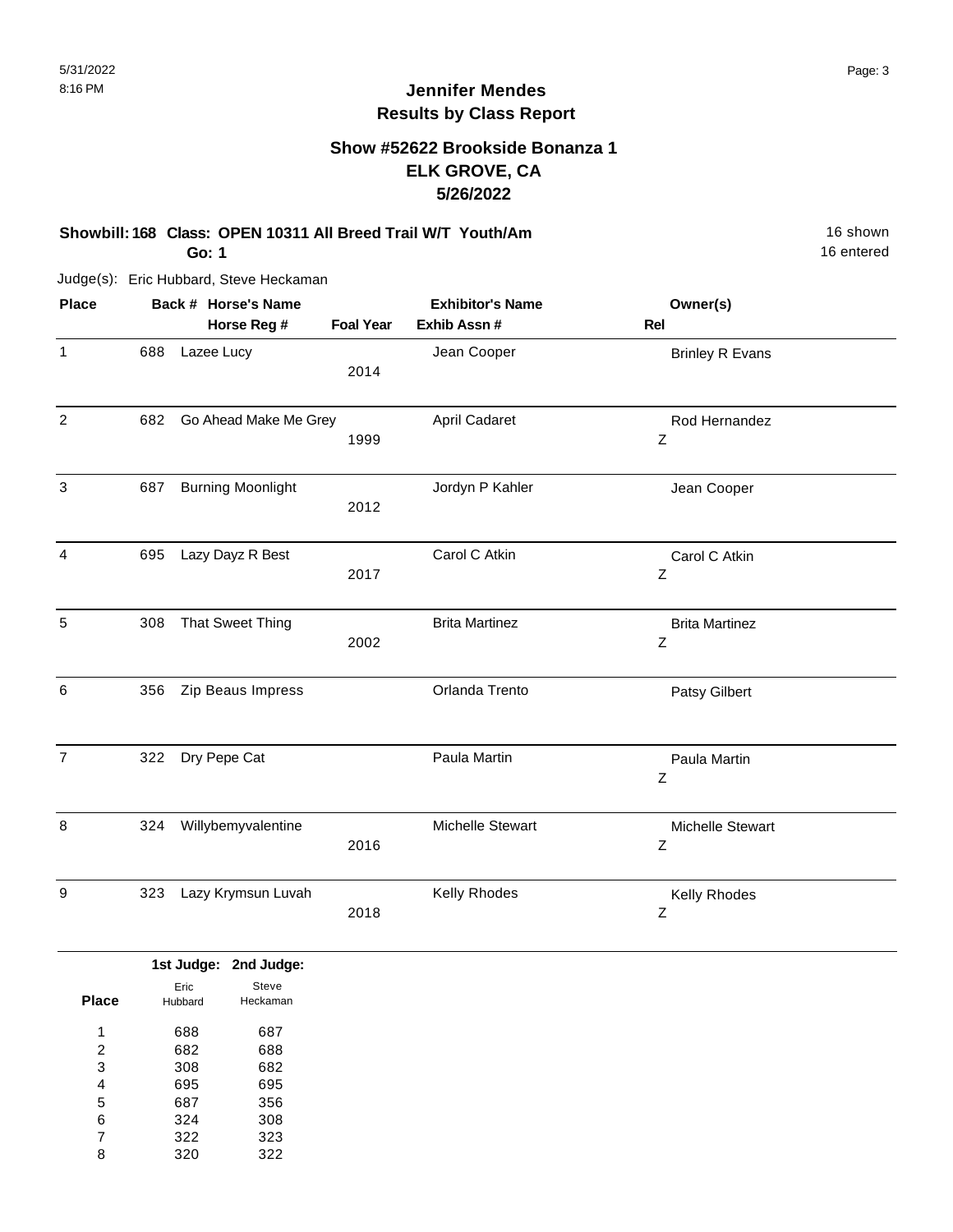## **Show #52622 Brookside Bonanza 1 ELK GROVE, CA 5/26/2022**

9 356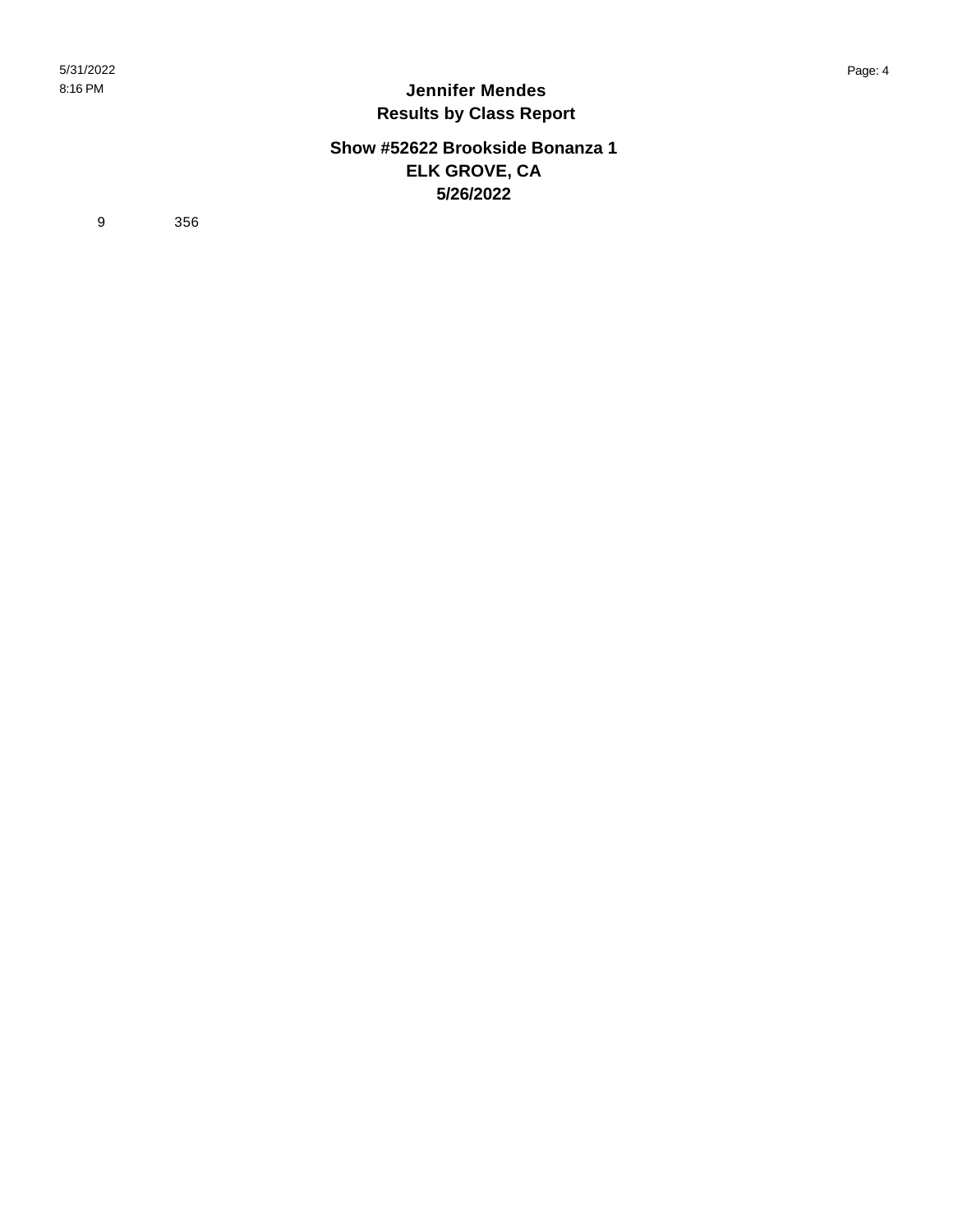# **Show #52622 Brookside Bonanza 1 ELK GROVE, CA 5/26/2022**

#### **Showbill: 169 Class: OPEN 1054 All Breed Walk Trot Trail Open** 15 Shown 15 shown **Go: 1**

Judge(s): Eric Hubbard, Steve Heckaman

| <b>Place</b>   |     | Back # Horse's Name     | <b>Exhibitor's Name</b> |                       | Owner(s)                     |  |
|----------------|-----|-------------------------|-------------------------|-----------------------|------------------------------|--|
|                |     | Horse Reg #             | <b>Foal Year</b>        | Exhib Assn #          | <b>Rel</b>                   |  |
| $\mathbf{1}$   | 688 | Lazee Lucy              | 2014                    | Jean Cooper           | <b>Brinley R Evans</b>       |  |
| $\overline{2}$ | 682 | Go Ahead Make Me Grey   | 1999                    | April Cadaret         | Rod Hernandez<br>Z           |  |
| 3              | 676 | Vs Code Diva Alert      | 2015                    | Jean Buchman          | Jean Buchman<br>$\mathsf Z$  |  |
| 4              | 308 | <b>That Sweet Thing</b> | 2002                    | <b>Brita Martinez</b> | <b>Brita Martinez</b><br>Ζ   |  |
| 5              | 311 | Only Good At Night      |                         | Nicole Marie Misner   | Nicole Marie Misner<br>Z     |  |
| 5              | 320 | Kg Unzipped At Last     | 2001                    | Linda Stanich         | Linda Stanich<br>Z           |  |
| 5              | 323 | Lazy Krymsun Luvah      | 2018                    | Kelly Rhodes          | Kelly Rhodes<br>Ζ            |  |
| 8              | 324 | Willybemyvalentine      | 2016                    | Michelle Stewart      | <b>Michelle Stewart</b><br>Z |  |
| 8              | 383 | Mister Sawyer Brown     |                         | Cynthia Louise Bona   | Cynthia Louise Bona<br>Z     |  |

|              |         | 1st Judge: 2nd Judge: |
|--------------|---------|-----------------------|
|              | Eric    | Steve                 |
| <b>Place</b> | Hubbard | Heckaman              |
| и            | 688     | 688                   |
| 2            | 308     | 676                   |
| 3            | 682     | 682                   |
| 4            | 320     | 323                   |
| 5            | 324     | 311                   |
| 6            | 676     | 383                   |
| 7            | 311     | 308                   |
| 8            | 323     | 320                   |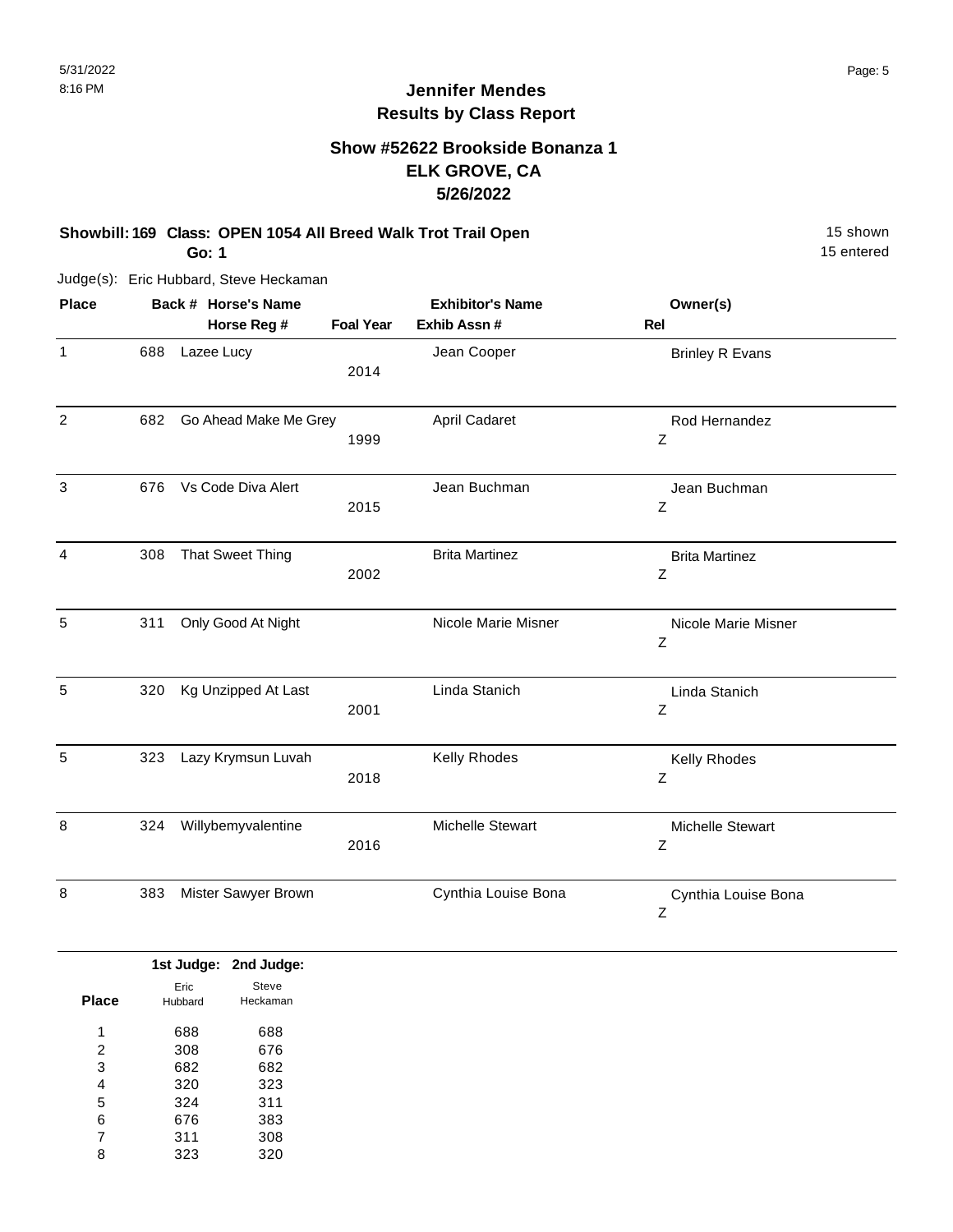## **Show #52622 Brookside Bonanza 1 ELK GROVE, CA 5/26/2022**

9 383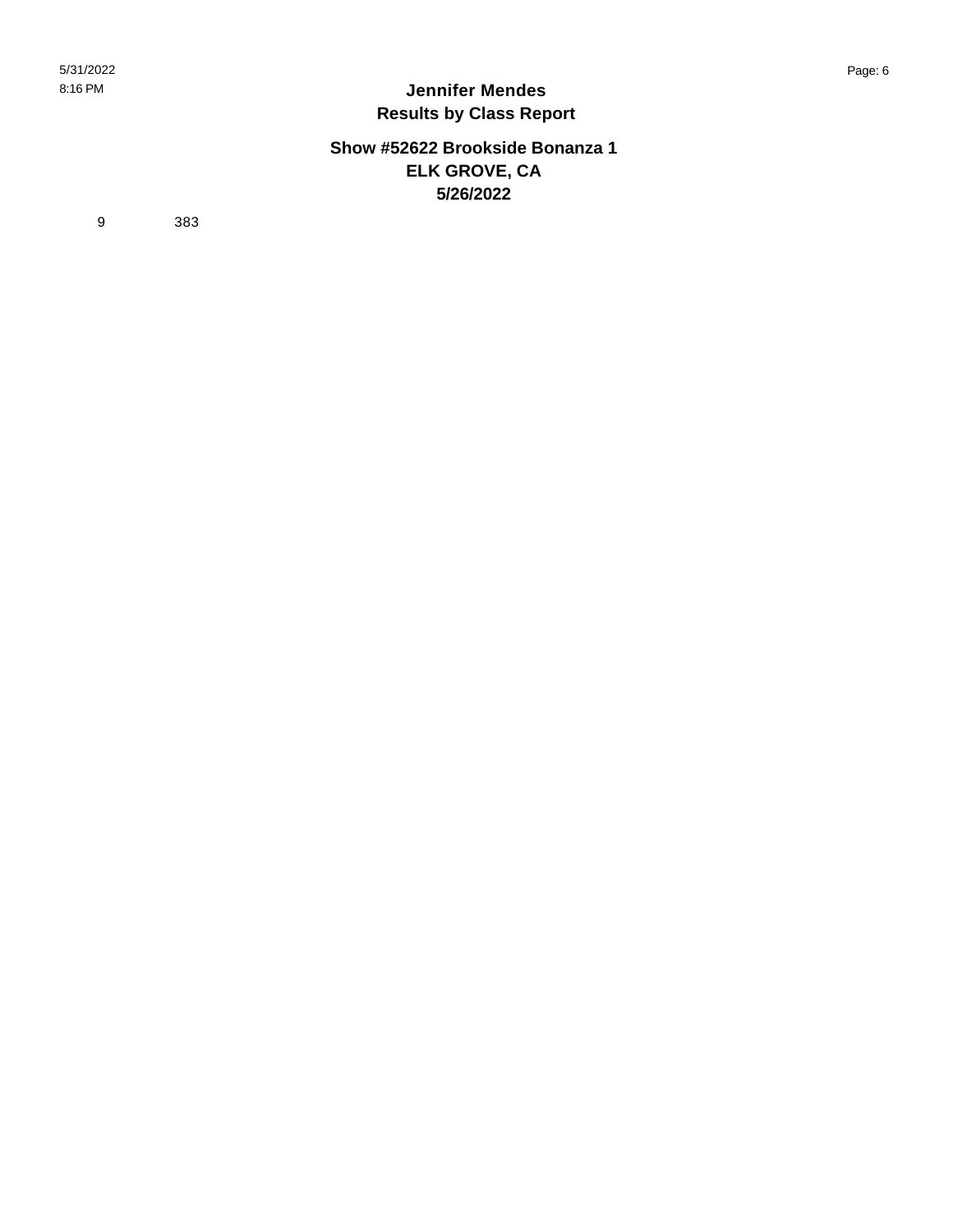# **Show #52622 Brookside Bonanza 1 ELK GROVE, CA 5/26/2022**

# **Showbill: 171 Class: AQHA 238102 L1 Amt Walk Trot Trail** 4 shown

**Go: 1**

Judge(s): Eric Hubbard, Steve Heckaman

| <b>Place</b>                           | Back # Horse's Name<br>Horse Reg # |                                       |                                     | <b>Exhibitor's Name</b> |                                     | Owner(s)                                                                            |  |
|----------------------------------------|------------------------------------|---------------------------------------|-------------------------------------|-------------------------|-------------------------------------|-------------------------------------------------------------------------------------|--|
|                                        |                                    |                                       |                                     | <b>Foal Year</b>        | Exhib Assn #                        | <b>Rel</b>                                                                          |  |
| $\mathbf{1}$                           | 680                                | Lazyislookingsogood<br>AQHA - 5863116 |                                     | 2017                    | DiDi J Del Chiaro<br>AQHA - 1851096 | DiDi J Del Chiaro<br>Z Oakley, CA<br>AQHA - 1851096                                 |  |
| $\overline{2}$                         | 695                                |                                       | Lazy Dayz R Best<br>AQHA - 5772050  | 2017                    | Carol C Atkin<br>AQHA - 4452468     | Carol C Atkin<br>Ζ<br>AQHA - 4452468                                                |  |
| 3                                      | 331                                |                                       | Live And Let Lope<br>AQHA - 5764770 | 2016                    | Janet R Greci<br>AQHA - 825110      | Janet R Greci<br>Z<br>AQHA - 825110<br><b>Justin Dean Wheeler</b><br>AQHA - 2375592 |  |
| 4                                      | 359                                | Kruzin In The Rain<br>AQHA - 5852411  |                                     | 2017                    | Samantha Kay Fox<br>AQHA - 4054575  | Dana Bookwalter                                                                     |  |
|                                        |                                    |                                       | 1st Judge: 2nd Judge:               |                         |                                     |                                                                                     |  |
| <b>Place</b>                           |                                    | Eric<br>Hubbard                       | Steve<br>Heckaman                   |                         |                                     |                                                                                     |  |
| 1<br>$\overline{\mathbf{c}}$<br>3<br>4 | 680<br>695<br>331<br>359           |                                       | 680<br>695<br>331<br>359            |                         |                                     |                                                                                     |  |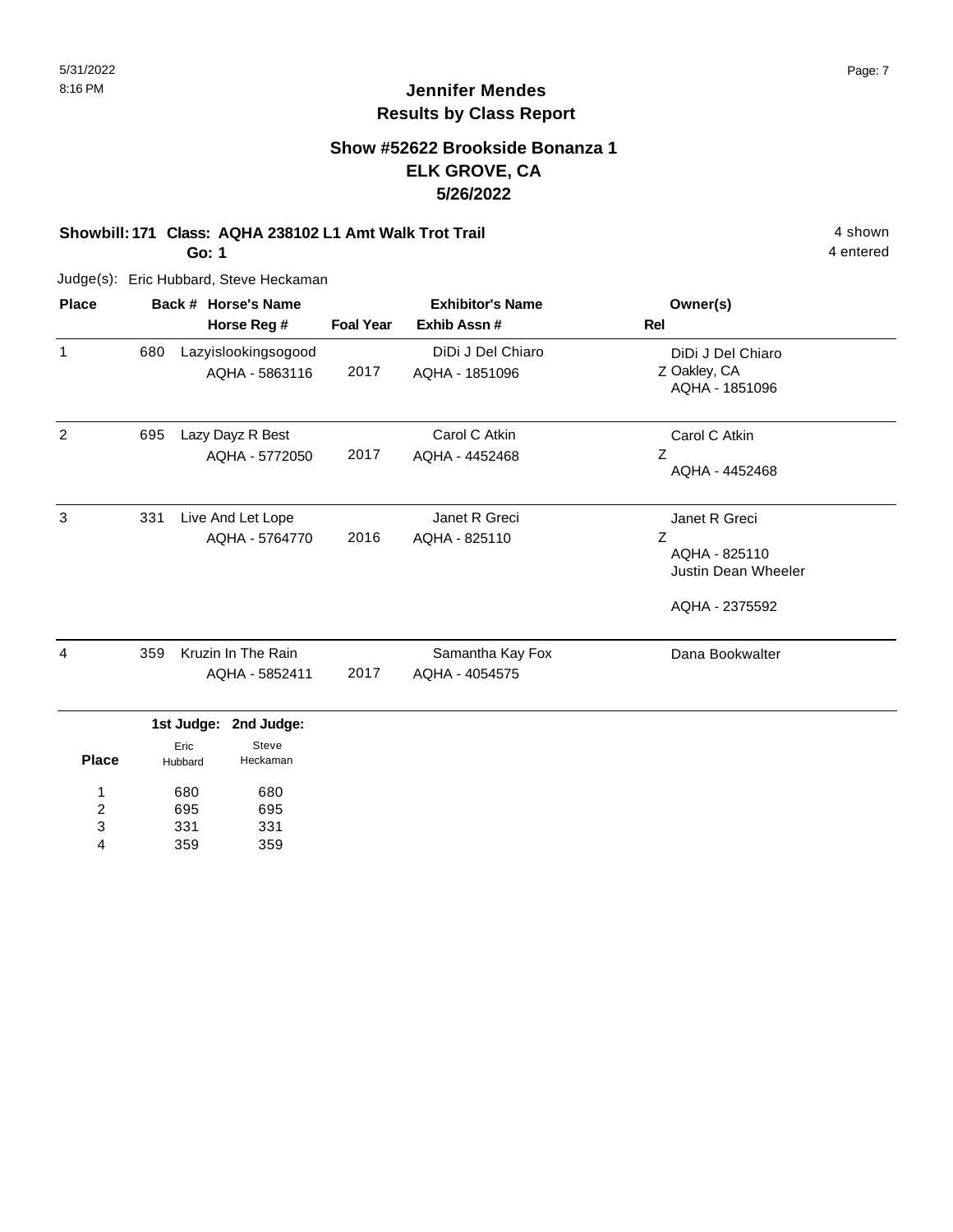# **Show #52622 Brookside Bonanza 1 ELK GROVE, CA 5/26/2022**

#### **Showbill: 172 Class: OPEN 10711 All Breed Trail L1 Youth/Am** 7 shown 7 shown **Go: 1**

Judge(s): Eric Hubbard, Steve Heckaman

| <b>Place</b> |     | Back # Horse's Name   | <b>Exhibitor's Name</b> |                         | Owner(s)                      |
|--------------|-----|-----------------------|-------------------------|-------------------------|-------------------------------|
|              |     | Horse Reg #           | <b>Foal Year</b>        | Exhib Assn#             | Rel                           |
| $\mathbf{1}$ | 700 | Hes Diesel Only       | 2009                    | Jorge Garza             | Erin Kingsland<br>Ζ           |
| 2            | 348 | <b>Asset Subsidy</b>  | 2008                    | Jennifer Sirkus         | Whitney Romanoff<br>Alamo, CA |
| 3            | 667 | Time For A Rolex      |                         | <b>Glenn Quigley</b>    | Carolyn Quigley<br>Tracy, CA  |
| 3            | 682 | Go Ahead Make Me Grey | 1999                    | April Cadaret           | Rod Hernandez<br>Z            |
| 5            | 356 | Zip Beaus Impress     |                         | Orlanda Trento          | Patsy Gilbert                 |
| 6            | 349 | Gotta Get Impulsive   | 2016                    | Gibson Reid             | Gibson Reid<br>Ζ              |
| 6            | 683 | Poco Docs Fast Cash   |                         | <b>Melanie Williams</b> | <b>Melanie Williams</b><br>Ζ  |

|                |         | 1st Judge: 2nd Judge: |
|----------------|---------|-----------------------|
| Place          | Eric    | Steve<br>Heckaman     |
|                | Hubbard |                       |
| 1              | 700     | 700                   |
| $\overline{2}$ | 348     | 682                   |
| 3              | 356     | 667                   |
| 4              | 667     | 348                   |
| 5              | 682     | 356                   |
| 6              | 349     | 683                   |
|                | 683     | 349                   |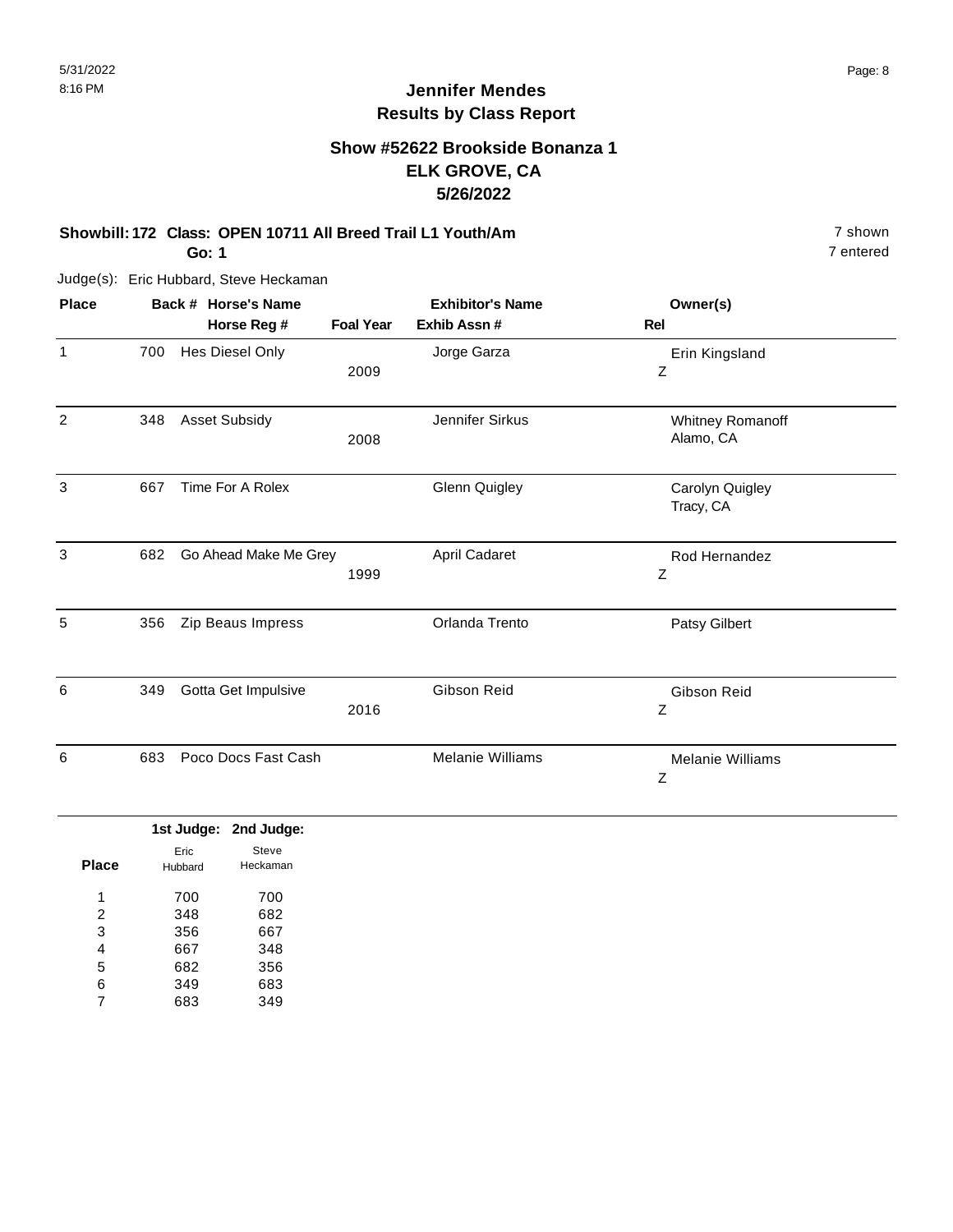# **Show #52622 Brookside Bonanza 1 ELK GROVE, CA 5/26/2022**

#### **Showbill: 174 Class: AQHA 438002 L1 Youth Trail** 3 shown

**Go: 1**

Judge(s): Eric Hubbard, Steve Heckaman

| <b>Place</b> |     | Back # Horse's Name   |                  | <b>Exhibitor's Name</b> | Owner(s)              |
|--------------|-----|-----------------------|------------------|-------------------------|-----------------------|
|              |     | Horse Reg #           | <b>Foal Year</b> | Exhib Assn#             | Rel                   |
| $\mathbf{1}$ | 301 | Invite The Best       |                  | Delaney Lee             | Cathy Lee             |
|              |     | AQHA - 5691732        | 2015             | AQHA - 4391704          | C<br>AQHA - 4299494   |
| 1            | 369 | Ima Big Impulse       |                  | <b>Kelsey Robles</b>    | Laura Rae Kellejian   |
|              |     | AQHA - 3377773        | 1995             | AQHA - 4485296          | AQHA - 500486         |
| 3            | 400 | <b>Radical Rumble</b> |                  | Esme Roubanis           | <b>Tamara Coulson</b> |
|              |     | AQHA - 4904737        | 2005             | AQHA - 4464285          | AQHA - 2701543        |
|              |     |                       |                  |                         |                       |

|              |                 | 1st Judge: 2nd Judge: |
|--------------|-----------------|-----------------------|
| <b>Place</b> | Eric<br>Hubbard | Steve<br>Heckaman     |
| 1            | 369             | 301                   |
| 2            | 301             | 369                   |
| 3            | 400             | 400                   |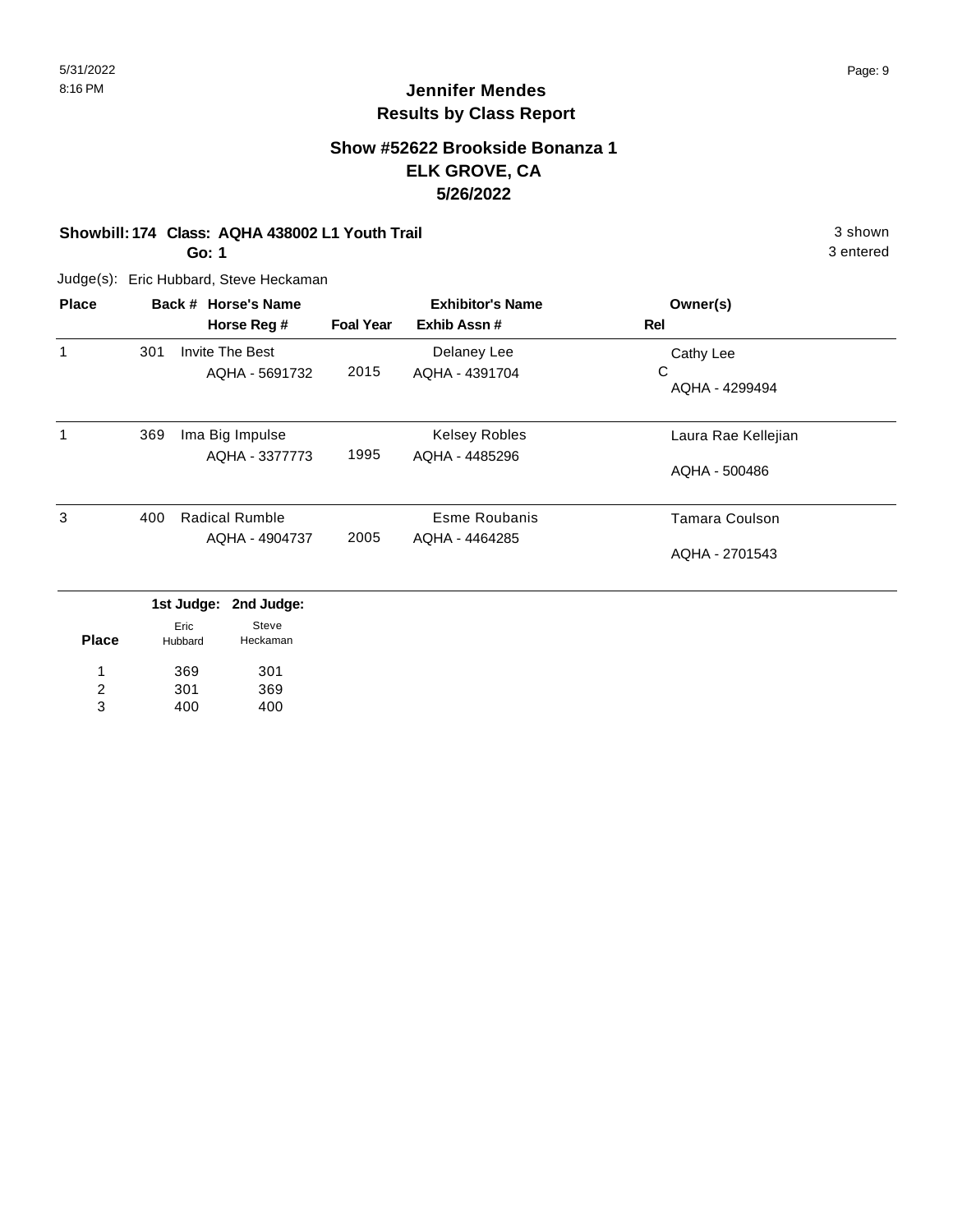26 entered

# **Jennifer Mendes Results by Class Report**

# **Show #52622 Brookside Bonanza 1 ELK GROVE, CA 5/26/2022**

**Showbill: 175 Class: AQHA 138004 L1 Trail** 26 shown

**Go: 1**

Judge(s): Eric Hubbard, Steve Heckaman

| <b>Place</b>   | Back # Horse's Name |                                            | <b>Exhibitor's Name</b> |                                               | Owner(s)                                                                |
|----------------|---------------------|--------------------------------------------|-------------------------|-----------------------------------------------|-------------------------------------------------------------------------|
|                |                     | Horse Reg #                                | <b>Foal Year</b>        | Exhib Assn #                                  | <b>Rel</b>                                                              |
| $\mathbf{1}$   | 669                 | Willy Got The Look<br>AQHA - 5605184       | 2014                    | <b>BARBARA Ann FLETCHER</b><br>AQHA - 2269445 | <b>BARBARA Ann FLETCHER</b><br>Z<br>AQHA - 2269445                      |
| $\overline{c}$ | 351                 | Barlnk Page Who<br>AQHA - 5269172          | 2010                    | <b>Shannon Tomes</b><br>AQHA - 4441925        | <b>Shannon Tomes</b><br>Z Medford, OR<br>AQHA - 4441925                 |
| 3              | 327                 | Some Like It Lazy<br>AQHA - 5861947        |                         | Michael E Hoyt<br>AQHA - 1316935              | Stephanie Wilkening                                                     |
| 3              | 331                 | Live And Let Lope<br>AQHA - 5764770        | 2016                    | Whitney Romanoff<br>AQHA - 4274575            | Janet R Greci<br>AQHA - 825110<br>Justin Dean Wheeler<br>AQHA - 2375592 |
| 3              | 656                 | Vs Always A Goodride<br>AQHA - 5962547     |                         | <b>BARBARA Ann FLETCHER</b><br>AQHA - 2269445 | Candy D Bava<br>AQHA - 830101                                           |
| 6              | 687                 | <b>Burning Moonlight</b><br>AQHA - 5496188 | 2012                    | Rod Hernandez<br>AQHA - 2147096               | Jean Cooper<br>AQHA - 3376955                                           |
| $\overline{7}$ | 664                 | Sportin A Rolex<br>AQHA - 5749637          | 2015                    | David Busick<br>AQHA - 1433646                | Carolyn Quigley<br>Tracy, CA<br>AQHA - 2025127                          |
| $\overline{7}$ | 671                 | Hoo Dat Sleepin<br>AQHA - 5837083          | 2016                    | Justin Dean Wheeler<br>AQHA - 2375592         | Shawn & Staci Cupps<br>AQHA - 4463572                                   |
| 9              | 678                 | Dark Night Rises<br>AQHA - 5656473         |                         | <b>Cheryl Busick</b><br>AQHA - 1357895        | Marcie Hall<br>AQHA - 2900423                                           |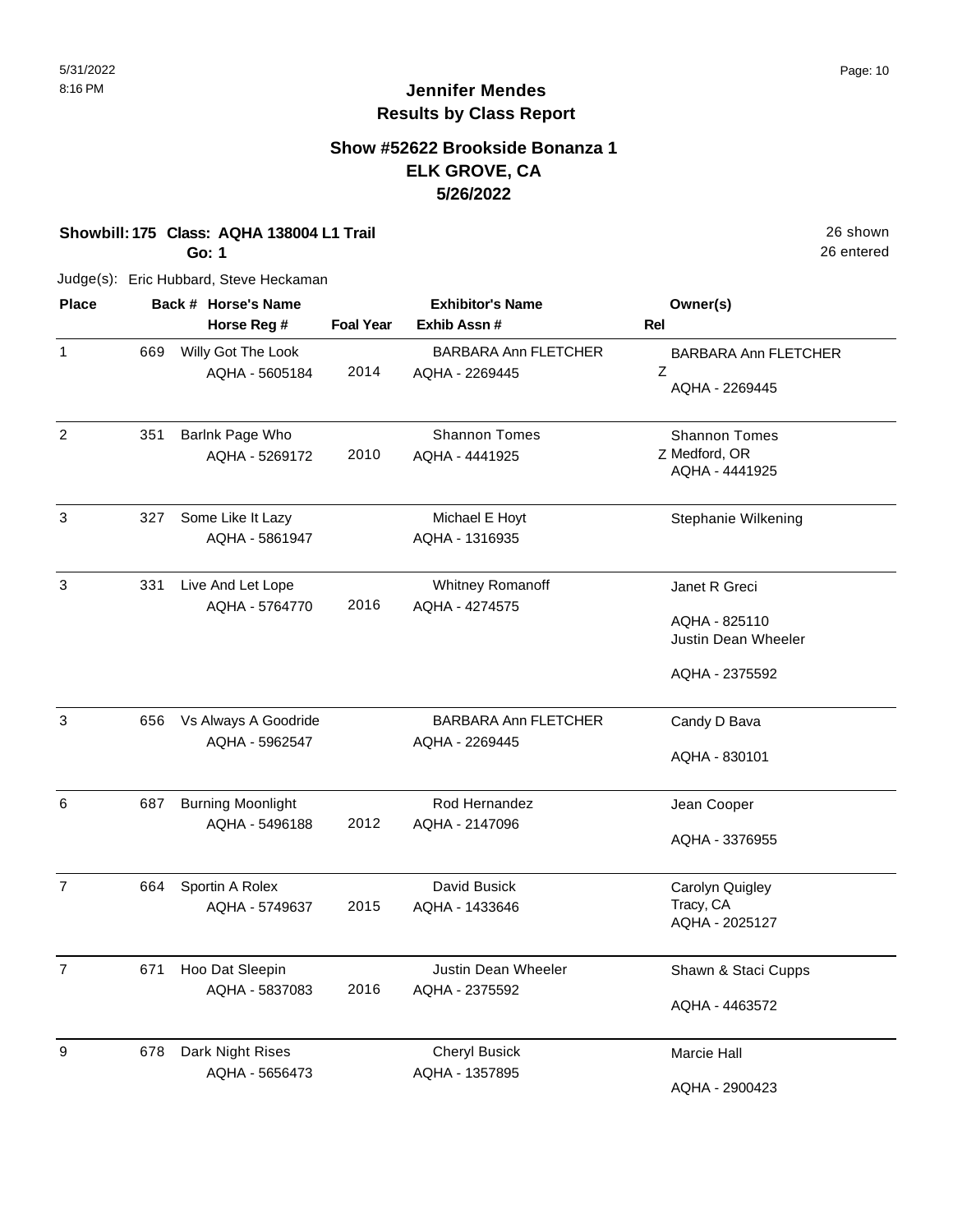### **Show #52622 Brookside Bonanza 1 ELK GROVE, CA 5/26/2022**

|              |         | 1st Judge: 2nd Judge: |
|--------------|---------|-----------------------|
|              | Eric    | Steve                 |
| <b>Place</b> | Hubbard | Heckaman              |
| 4            | 656     | 669                   |
| 2            | 669     | 351                   |
| 3            | 351     | 327                   |
| 4            | 331     | 331                   |
| 5            | 327     | 671                   |
| 6            | 664     | 687                   |
| 7            | 678     | 656                   |
| 8            | 687     | 382                   |
| 9            | 312     | 664                   |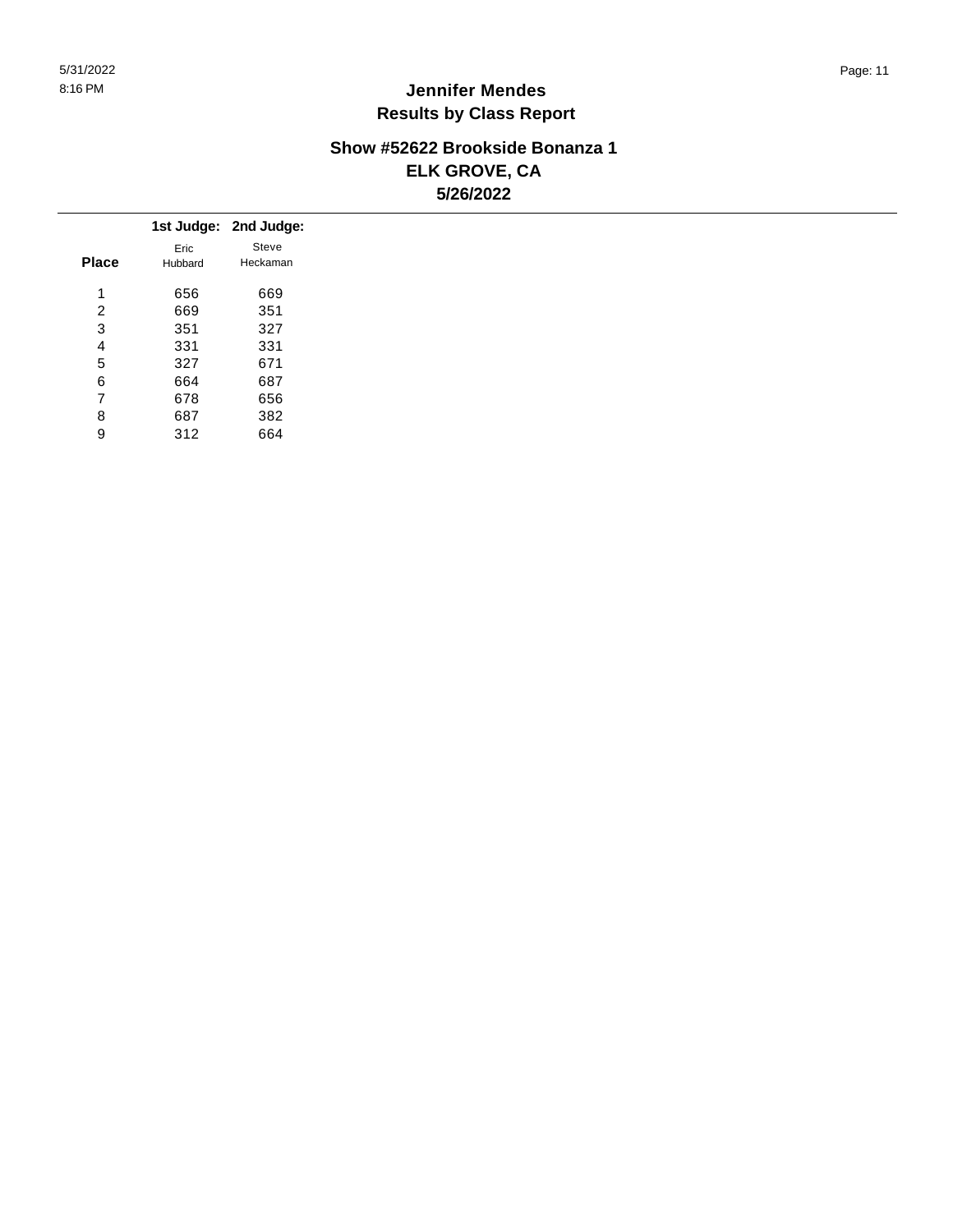# **Show #52622 Brookside Bonanza 1 ELK GROVE, CA 5/26/2022**

#### **Showbill: 176 Class: AQHA 238001 RK Amt Trail** 2 shown

**Go: 1**

Judge(s): Eric Hubbard, Steve Heckaman

| <b>Place</b> |     | Back # Horse's Name<br>Horse Reg #        | <b>Foal Year</b> | <b>Exhibitor's Name</b><br>Exhib Assn#          | Owner(s)<br>Rel                                      |
|--------------|-----|-------------------------------------------|------------------|-------------------------------------------------|------------------------------------------------------|
| 1            | 357 | Gotta Luva Lazy<br>AQHA - 5735965         | 2016             | Andrea Fink<br>AQHA - 2698813                   | Andrea Fink<br>Ζ<br>AQHA - 2698813                   |
| 2            | 314 | Luck Beee A Lady<br>AQHA - 5805953        | 2016             | <b>Brooke Elaine Cranston</b><br>AQHA - 4428338 | <b>Brooke Elaine Cranston</b><br>Z<br>AQHA - 4428338 |
|              |     | 2nd Judge:<br>1st Judge:<br>Steve<br>Eric |                  |                                                 |                                                      |

|              | ---     | -----    |
|--------------|---------|----------|
| <b>Place</b> | Hubbard | Heckaman |

1 314 357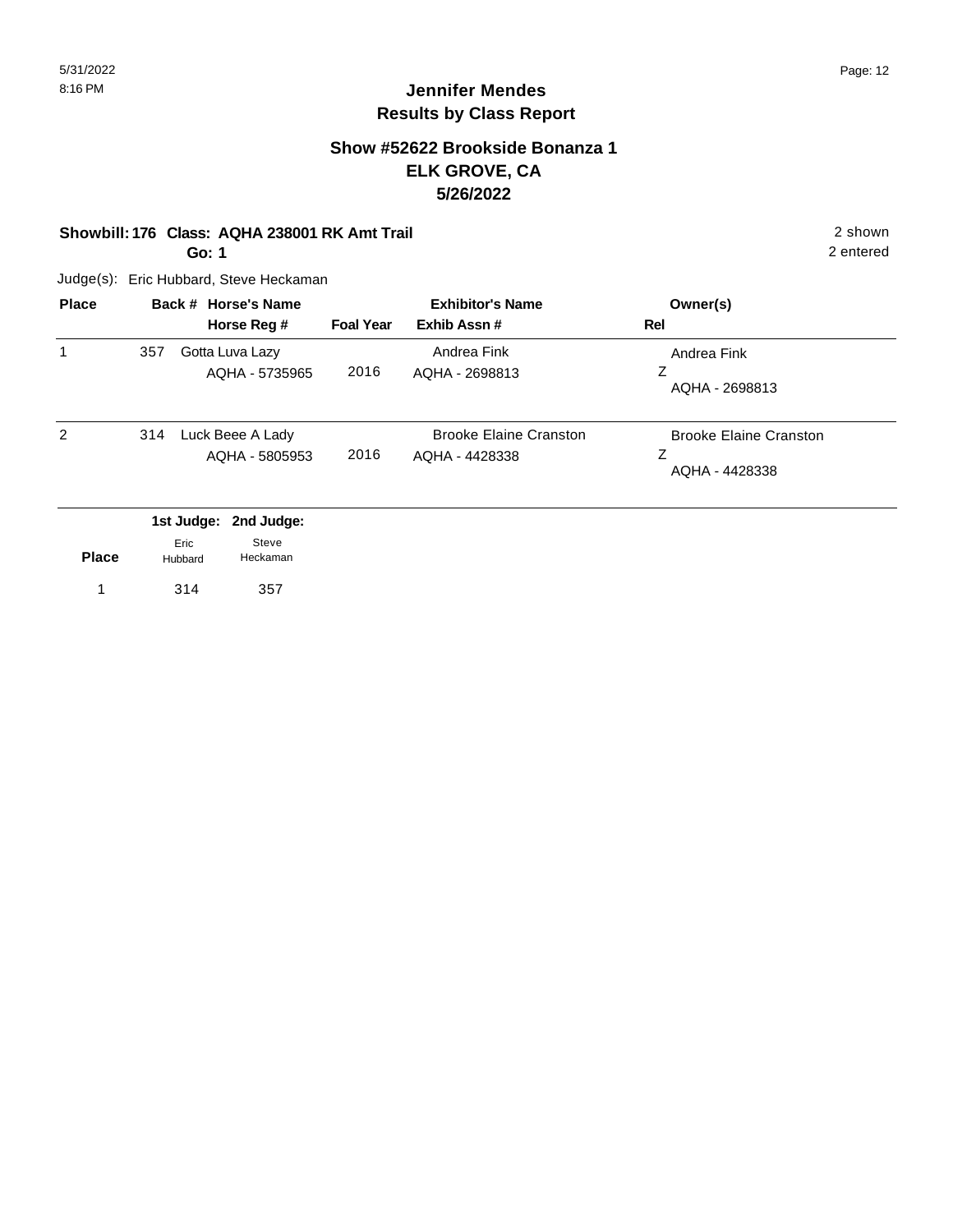# **Show #52622 Brookside Bonanza 1 ELK GROVE, CA 5/26/2022**

#### **Showbill: 177 Class: AQHA 238002 L1 Amt Trail 12 Shown 12 shown**

**Go: 1**

Judge(s): Eric Hubbard, Steve Heckaman

| <b>Place</b>   |     | Back # Horse's Name                          |                  | <b>Exhibitor's Name</b>                | Owner(s)                                            |
|----------------|-----|----------------------------------------------|------------------|----------------------------------------|-----------------------------------------------------|
|                |     | Horse Reg #                                  | <b>Foal Year</b> | Exhib Assn #                           | Rel                                                 |
| $\mathbf{1}$   | 348 | <b>Asset Subsidy</b><br>AQHA - 4274575       | 2008             | Jennifer Sirkus<br>AQHA - 2903384      | Whitney Romanoff<br>Alamo, CA<br>AQHA - 4274575     |
| $\mathbf{1}$   | 385 | Lopin Illusion<br>AQHA - 5000510             | 2004             | Donna Impey<br>AQHA - 1476019          | Donna Impey<br>Z Cameron Park, CA<br>AQHA - 1476019 |
| 3              | 304 | <b>HP Heza Dream</b><br>AQHA - 5546409       | 2013             | Chayo Frappied<br>AQHA - 1041465       | Chayo Frappied<br>Z<br>AQHA - 1041465               |
| $\overline{4}$ | 336 | Assign Of True Love<br>AQHA - 5573396        | 2013             | Linda Sherman<br>AQHA - 3102646        | Linda Sherman<br>$\mathsf Z$<br>AQHA - 3102646      |
| 5              | 338 | <b>Imaginary Dimension</b><br>AQHA - 4027799 | 2001             | Janet Price<br>AQHA - 480432           | <b>Stan And Janet Price</b><br>AQHA - 3035576       |
| 6              | 312 | Only Blue At Night<br>AQHA - 5780380         | 2016             | Nicole Marie Misner<br>AQHA - 659008   | Nicole Marie Misner<br>Ζ<br>AQHA - 659008           |
| 6              | 382 | Spiffy Goodbar<br>AQHA - 5328502             | 2010             | Marilyn H Silva<br>AQHA - 1809251      | Marilyn H Silva<br>Ζ<br>AQHA - 1809251              |
| 6              | 667 | Time For A Rolex<br>AQHA - 5087992           |                  | <b>Glenn Quigley</b><br>AQHA - 2594556 | Carolyn Quigley<br>Tracy, CA<br>AQHA - 2025127      |
| 9              | 357 | Gotta Luva Lazy<br>AQHA - 5735965            | 2016             | Andrea Fink<br>AQHA - 2698813          | Andrea Fink<br>Z<br>AQHA - 2698813                  |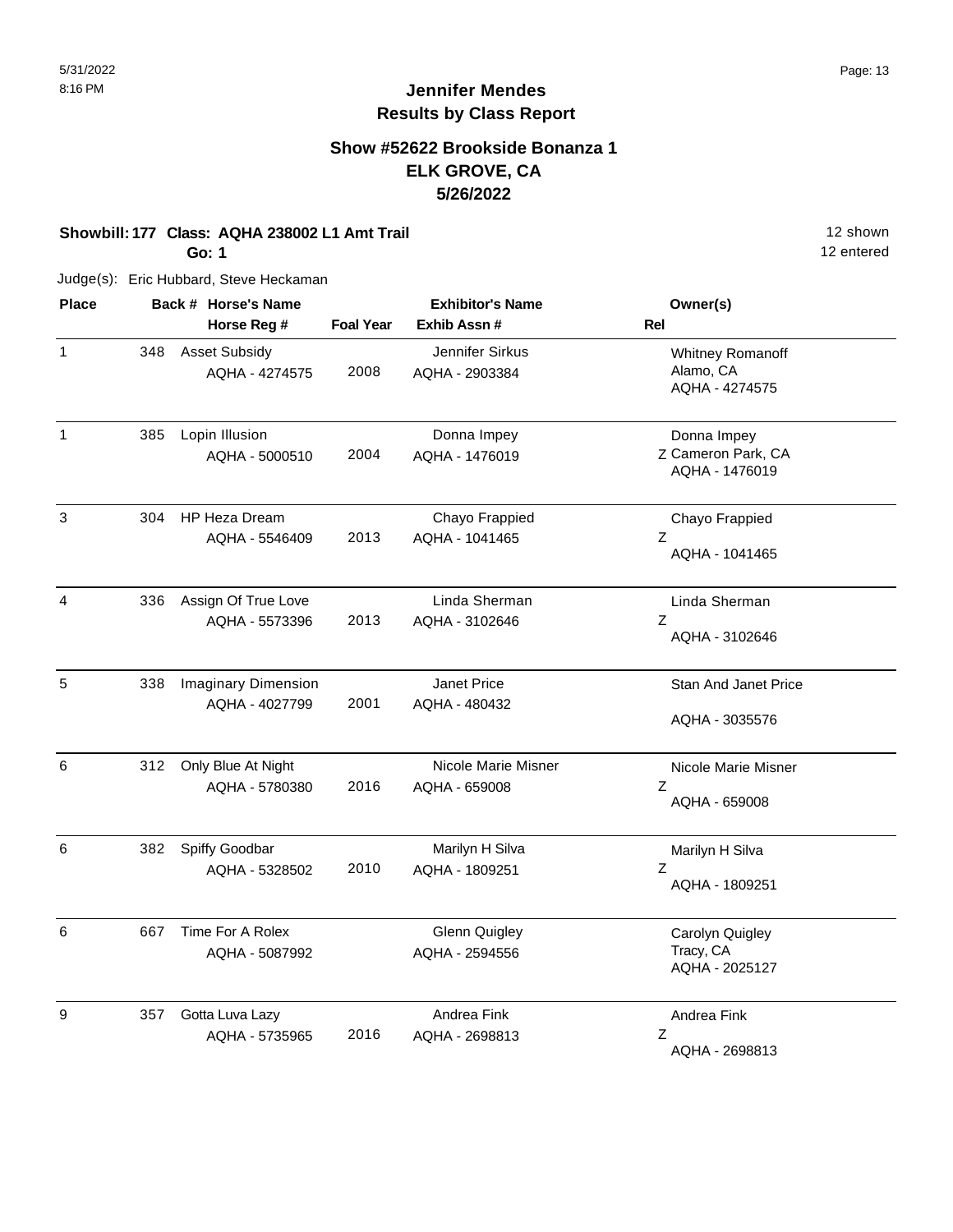### **Show #52622 Brookside Bonanza 1 ELK GROVE, CA 5/26/2022**

|                |         | 1st Judge: 2nd Judge: |
|----------------|---------|-----------------------|
|                | Eric    | Steve                 |
| <b>Place</b>   | Hubbard | Heckaman              |
| -1             | 348     | 385                   |
| 2              | 338     | 304                   |
| 3              | 385     | 348                   |
| 4              | 336     | 382                   |
| 5              | 667     | 336                   |
| 6              | 304     | 357                   |
| $\overline{ }$ | 312     | 312                   |
| 8              | 356     | 338                   |
| 9              | 314     | 667                   |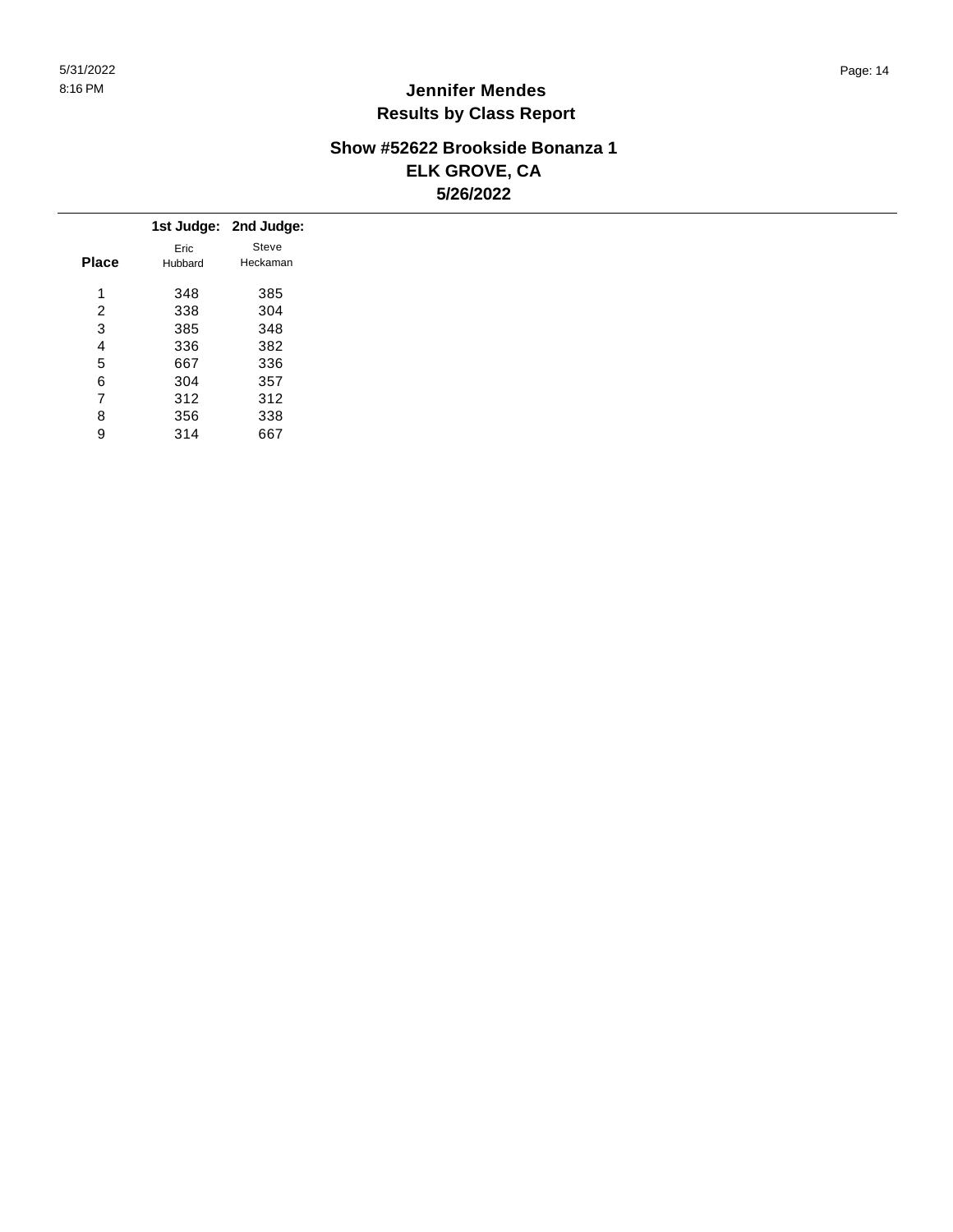# **Show #52622 Brookside Bonanza 1 ELK GROVE, CA 5/26/2022**

#### **Showbill: 178 Class: OPEN 11311 All Breed Trail Am/Youth** 5 shown

**Go: 1**

Judge(s): Eric Hubbard, Steve Heckaman

| <b>Place</b> |     | Back # Horse's Name      |                  | <b>Exhibitor's Name</b> | Owner(s)              |  |
|--------------|-----|--------------------------|------------------|-------------------------|-----------------------|--|
|              |     | Horse Reg #              | <b>Foal Year</b> | Exhib Assn #            | Rel                   |  |
| 1            | 682 | Go Ahead Make Me Grey    |                  | April Cadaret           | Rod Hernandez         |  |
|              |     |                          | 1999             |                         | Ζ                     |  |
| 2            | 301 | Invite The Best          |                  | Delaney Lee             | Cathy Lee             |  |
|              |     |                          | 2015             |                         | С                     |  |
| 3            | 348 | <b>Asset Subsidy</b>     |                  | Jennifer Sirkus         | Whitney Romanoff      |  |
|              |     |                          | 2008             |                         | Alamo, CA             |  |
| 3            | 400 | <b>Radical Rumble</b>    |                  | <b>Esme Roubanis</b>    | <b>Tamara Coulson</b> |  |
|              |     |                          | 2005             |                         |                       |  |
| 5            | 369 | Ima Big Impulse          |                  | <b>Kelsey Robles</b>    | Laura Rae Kellejian   |  |
|              |     |                          | 1995             |                         |                       |  |
|              |     | 1st Judge:<br>2nd Judge: |                  |                         |                       |  |

| <b>Place</b> | Eric<br>Hubbard | Steve<br>Heckaman |
|--------------|-----------------|-------------------|
| 1            | 682             | 682               |
| 2            | 301             | 301               |
| 3            | 400             | 348               |
| 4            | 348             | 400               |
| 5            | 369             | 369               |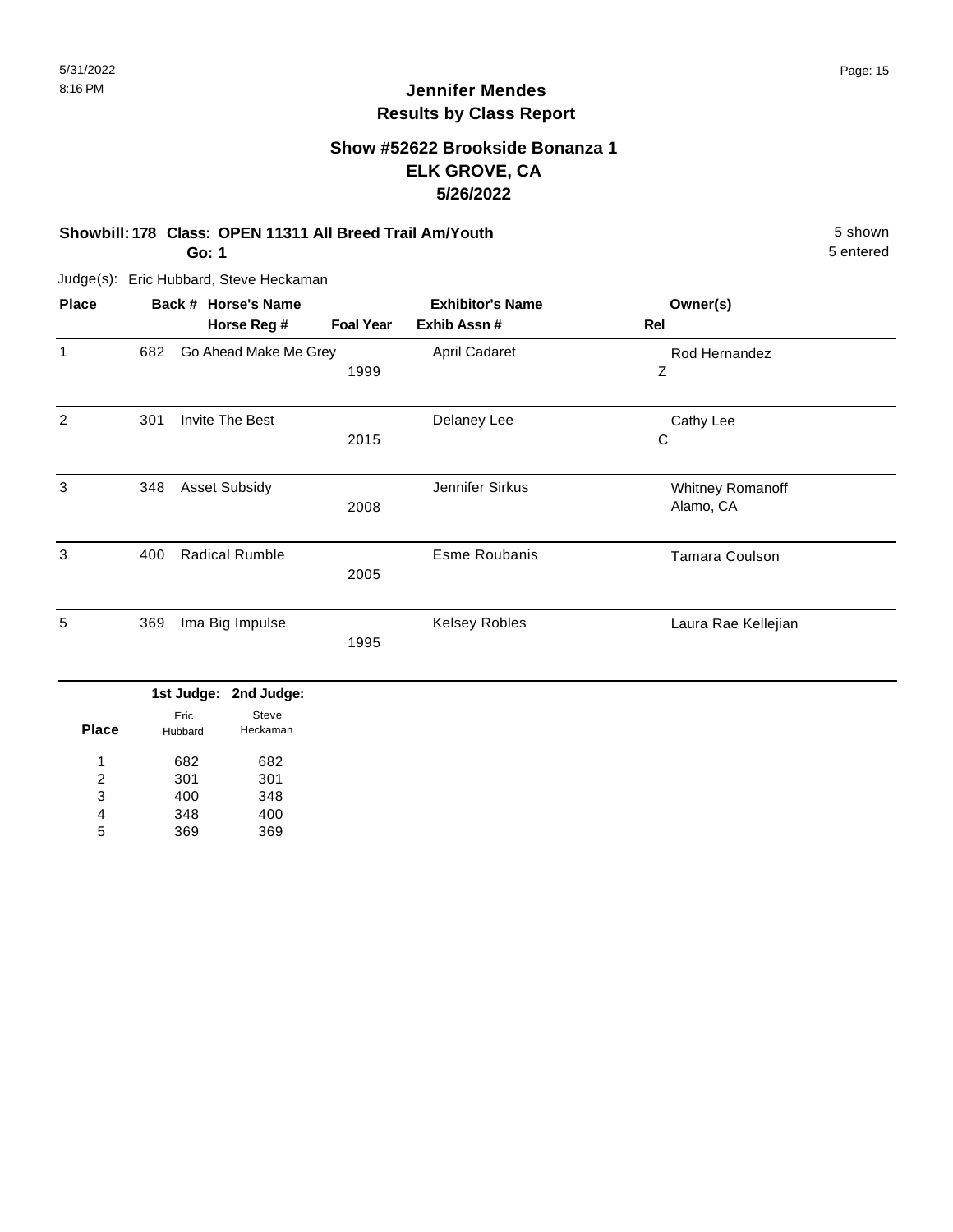9 entered

# **Jennifer Mendes Results by Class Report**

# **Show #52622 Brookside Bonanza 1 ELK GROVE, CA 5/26/2022**

#### **Showbill: 179 Class: OPEN 5041 ALL BREED OPEN TRAIL Shown** 9 shown

**Go: 1**

Judge(s): Eric Hubbard, Steve Heckaman

| <b>Place</b>   |     | Back # Horse's Name<br>Horse Reg # | <b>Foal Year</b> | <b>Exhibitor's Name</b><br>Exhib Assn # | Owner(s)<br><b>Rel</b>           |
|----------------|-----|------------------------------------|------------------|-----------------------------------------|----------------------------------|
| $\mathbf{1}$   | 669 | Willy Got The Look                 | 2014             | <b>BARBARA Ann FLETCHER</b>             | <b>BARBARA Ann FLETCHER</b><br>Ζ |
| $\overline{2}$ | 686 | Katie Kruse                        | 2013             | David Busick                            | <b>Sydney Myers</b>              |
| 3              | 326 | Zippos Cash Award                  |                  | Michael E Hoyt                          | Dana Thompson                    |
| 4              | 328 | <b>Righteously Sweet</b>           |                  | Michael E Hoyt                          | Megan Harrison                   |
| 4              | 678 | Dark Night Rises                   |                  | <b>Cheryl Busick</b>                    | Marcie Hall                      |
| 6              | 324 | Willybemyvalentine                 | 2016             | Michael E Hoyt                          | Michelle Stewart                 |
| $\overline{7}$ | 349 | Gotta Get Impulsive                | 2016             | Gibson Reid                             | Gibson Reid<br>Ζ                 |
| 8              | 320 | Kg Unzipped At Last                | 2001             | Suzanna Robinson                        | Linda Stanich                    |
| 8              | 682 | Go Ahead Make Me Grey              | 1999             | April Cadaret                           | Rod Hernandez<br>Ζ               |

|              |         | 1st Judge: 2nd Judge: |
|--------------|---------|-----------------------|
|              | Eric    | Steve                 |
| <b>Place</b> | Hubbard | Heckaman              |
|              |         |                       |
| 1            | 669     | 669                   |
| 2            | 686     | 686                   |
| 3            | 326     | 326                   |
| 4            | 324     | 678                   |
| 5            | 328     | 328                   |
| 6            | 678     | 349                   |
| 7            | 349     | 324                   |
| 8            | 320     | 682                   |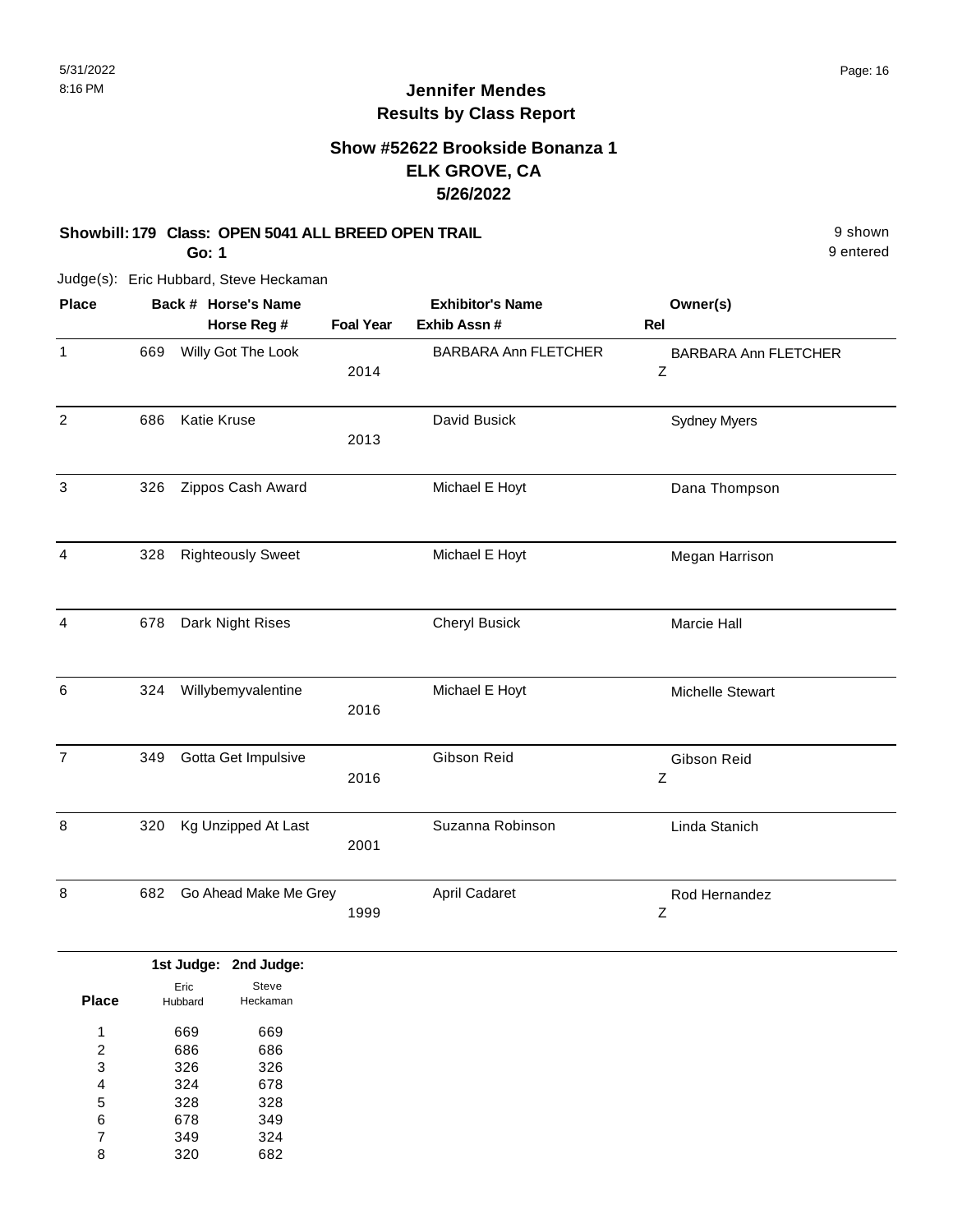## **Show #52622 Brookside Bonanza 1 ELK GROVE, CA 5/26/2022**

9 682 320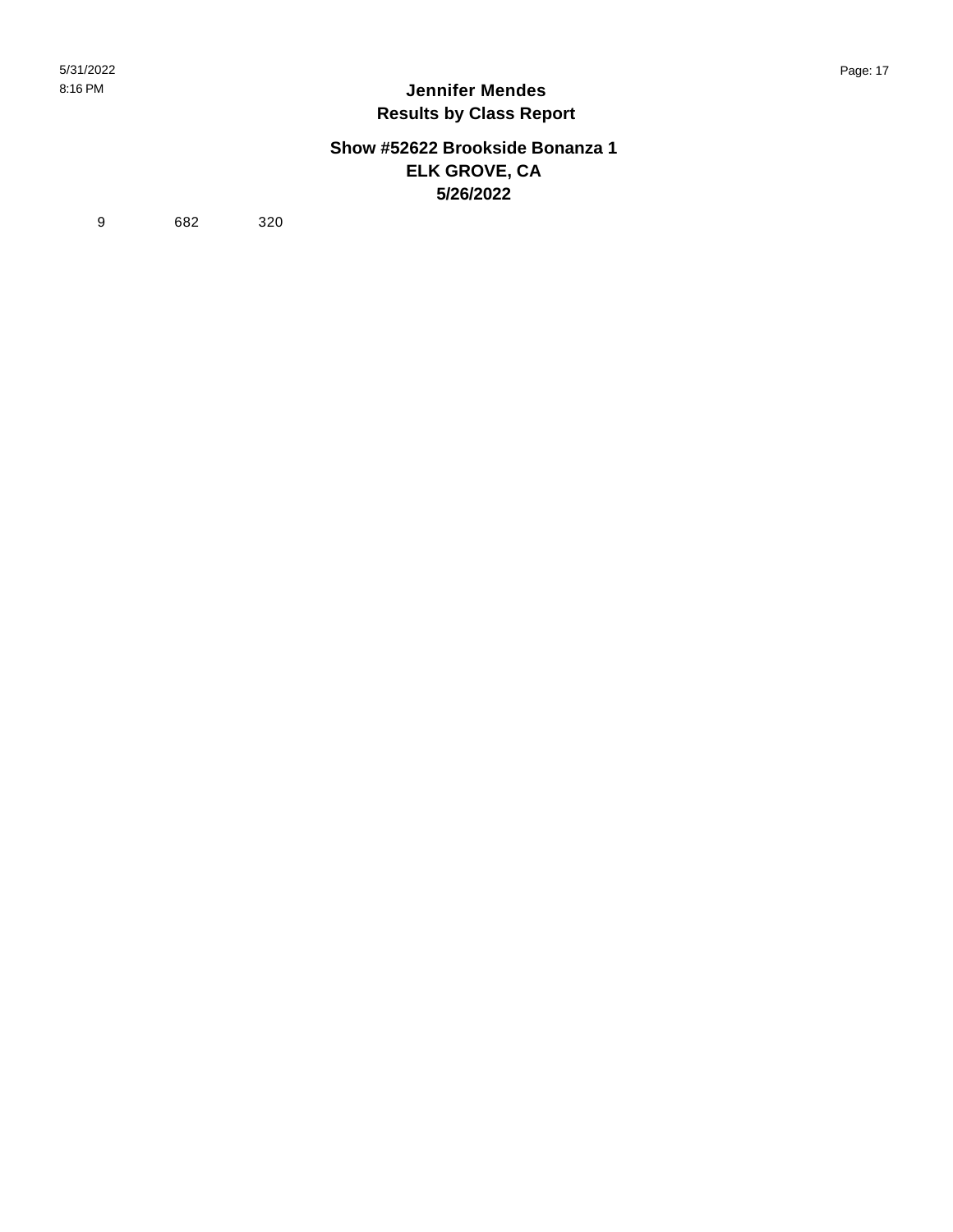# **Show #52622 Brookside Bonanza 1 ELK GROVE, CA 5/26/2022**

#### **Showbill: 180 Class: AQHA 138100 Junior Trail 10 shown 10 shown 10 shown**

**Go: 1**

Judge(s): Eric Hubbard, Steve Heckaman

| <b>Place</b>   |     | Back # Horse's Name<br>Horse Reg #           | <b>Foal Year</b> | <b>Exhibitor's Name</b><br>Exhib Assn #       | Owner(s)<br>Rel                                   |
|----------------|-----|----------------------------------------------|------------------|-----------------------------------------------|---------------------------------------------------|
| 1              | 328 | <b>Righteously Sweet</b><br>AQHA - 5865934   |                  | Michael E Hoyt<br>AQHA - 1316935              | Megan Harrison                                    |
| 2              | 329 | Lazy Only Gets Better<br>AQHA - 5856403      |                  | Michael E Hoyt<br>AQHA - 1316935              | Sandra Boyle<br>AQHA - 1880022                    |
| 3              | 681 | <b>KM Flashin The Best</b><br>AQHA - 5971174 | 2018             | <b>BARBARA Ann FLETCHER</b><br>AQHA - 2269445 | Cara Brazier<br>AQHA - 2196316                    |
| 4              | 327 | Some Like It Lazy<br>AQHA - 5861947          |                  | Michael E Hoyt<br>AQHA - 1316935              | Stephanie Wilkening                               |
| 4              | 680 | Lazyislookingsogood<br>AQHA - 5863116        | 2017             | David Busick<br>AQHA - 1433646                | DiDi J Del Chiaro<br>Oakley, CA<br>AQHA - 1851096 |
| 6              | 372 | Vs Sweet N Slow<br>AQHA - 5825891            | 2017             | Mrs Jennifer L Wheeler<br>AQHA - 3059113      | Emma Wickham<br>AQHA - 4312371                    |
| $\overline{7}$ | 305 | ONE HOT NITE<br>AQHA - 5956696               | 2018             | Justin Dean Wheeler<br>AQHA - 2375592         | Chayo Frappied<br>O<br>AQHA - 1041465             |
| 8              | 367 | Have You Myst Me Yet<br>AQHA - 5926624       | 2018             | Sarah Faught<br>AQHA - 1629107                | James And Susan Wathen                            |
| 9              | 360 | VS Chocolate Coded                           | 2018             | Mrs Jennifer L Wheeler<br>AQHA - 3059113      | Carlos And Maria Faria<br>O Turlock, CA           |

|              |                 | 1st Judge: 2nd Judge: |
|--------------|-----------------|-----------------------|
| <b>Place</b> | Eric<br>Hubbard | Steve<br>Heckaman     |
| 1            | 328             | 328                   |
| 2            | 680             | 681                   |
| 3            | 327             | 329                   |
|              | 329             | 305                   |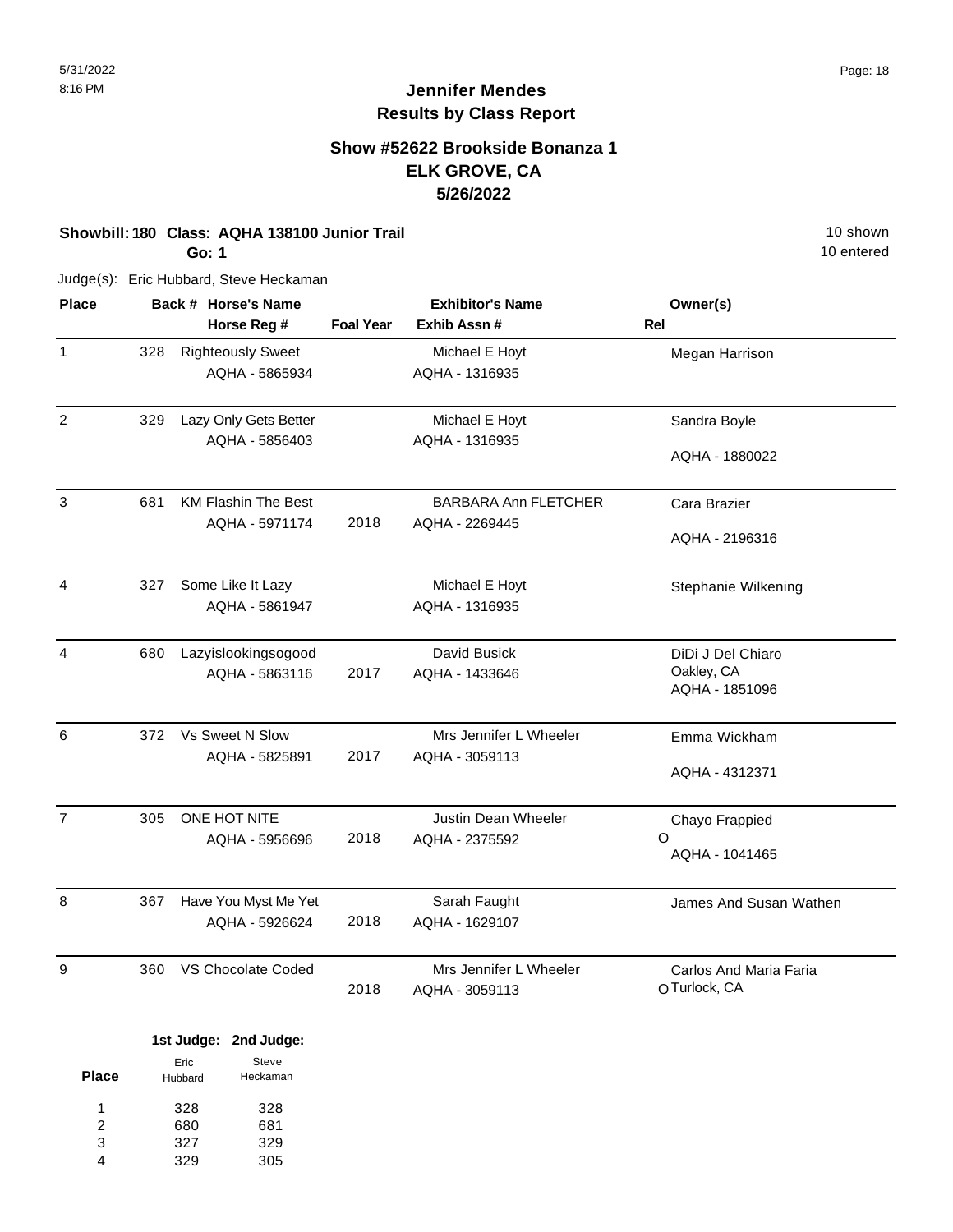# **Show #52622 Brookside Bonanza 1 ELK GROVE, CA 5/26/2022**

| 5 | 372 | 372 |
|---|-----|-----|
| 6 | 681 | 327 |
| 7 | 367 | 680 |
| 8 | 360 | 367 |
| 9 | 305 | 360 |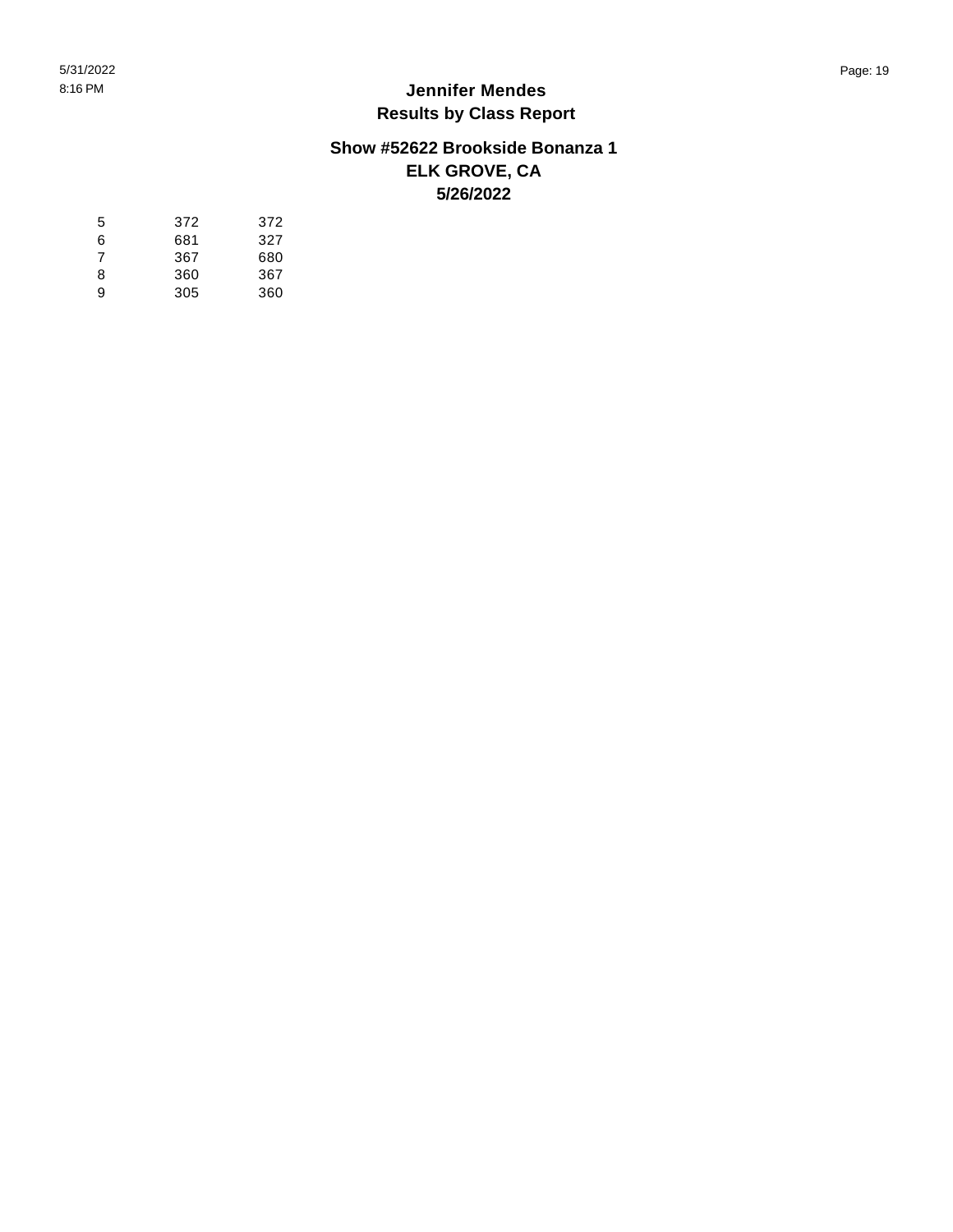# **Show #52622 Brookside Bonanza 1 ELK GROVE, CA 5/26/2022**

**Showbill: 182 Class: AQHA 238000 Amt Trail** 7 shown

**Go: 1**

Judge(s): Eric Hubbard, Steve Heckaman

|     |                            |                                       | <b>Exhibitor's Name</b> | Owner(s)                             |
|-----|----------------------------|---------------------------------------|-------------------------|--------------------------------------|
|     | Horse Reg #                | <b>Foal Year</b>                      | Exhib Assn#             | Rel                                  |
| 338 | <b>Imaginary Dimension</b> |                                       | Janet Price             | Stan And Janet Price                 |
|     |                            |                                       |                         | AQHA - 3035576                       |
| 385 | Lopin Illusion             |                                       | Donna Impey             | Donna Impey                          |
|     | AQHA - 5000510             | 2004                                  | AQHA - 1476019          | Z Cameron Park, CA<br>AQHA - 1476019 |
| 351 | Barlnk Page Who            |                                       | <b>Shannon Tomes</b>    | <b>Shannon Tomes</b>                 |
|     | AQHA - 5269172             | 2010                                  | AQHA - 4441925          | Z Medford, OR<br>AQHA - 4441925      |
| 677 | Good Bye Kisses            |                                       | Patricia Avila          | Patricia Avila                       |
|     | AQHA - 4838904             | 2006                                  | AQHA - 2759219          | Ζ<br>AQHA - 2759219                  |
| 667 | Time For A Rolex           |                                       | <b>Glenn Quigley</b>    | Carolyn Quigley                      |
|     | AQHA - 5087992             |                                       | AQHA - 2594556          | Tracy, CA<br>AQHA - 2025127          |
|     |                            | Back # Horse's Name<br>AQHA - 4027799 | 2001                    | AQHA - 480432                        |

|              |         | 1st Judge: 2nd Judge: |
|--------------|---------|-----------------------|
|              | Eric    | Steve                 |
| <b>Place</b> | Hubbard | Heckaman              |
| 1            | 338     | 385                   |
| 2            | 385     | 338                   |
| 3            | 351     | 677                   |
| 4            | 677     | 351                   |
| 5            |         |                       |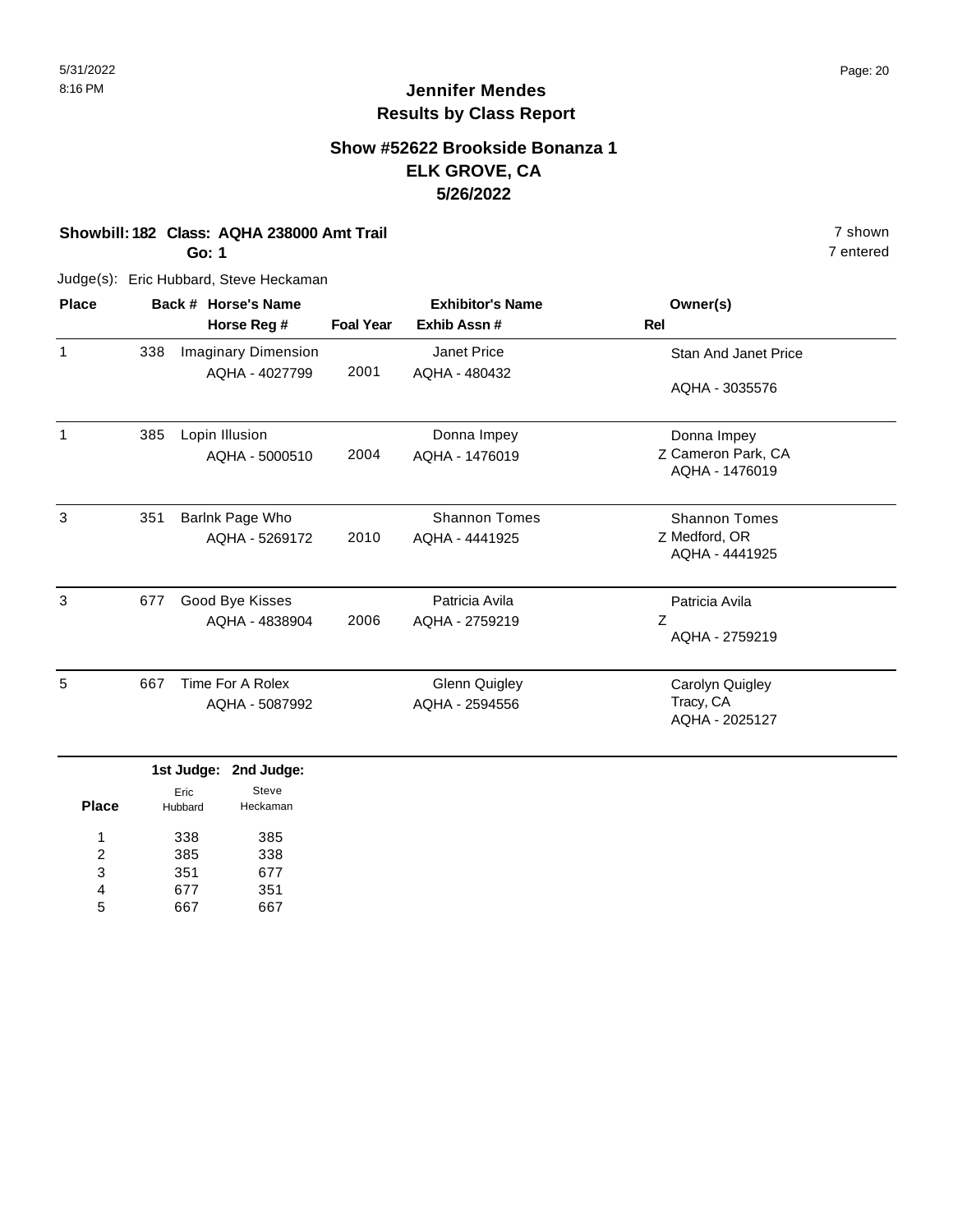# **Show #52622 Brookside Bonanza 1 ELK GROVE, CA 5/26/2022**

#### **Showbill: 184 Class: AQHA 138200 Senior Trail** 7 shown

**Go: 1**

Judge(s): Eric Hubbard, Steve Heckaman

| <b>Place</b>   |     | Back # Horse's Name |                  | <b>Exhibitor's Name</b>     | Owner(s)                           |  |
|----------------|-----|---------------------|------------------|-----------------------------|------------------------------------|--|
|                |     | Horse Reg #         | <b>Foal Year</b> | Exhib Assn#                 | <b>Rel</b>                         |  |
| $\mathbf{1}$   | 326 | Zippos Cash Award   |                  | Michael E Hoyt              | Dana Thompson                      |  |
|                |     | AQHA - 5055144      |                  | AQHA - 1316935              | AQHA - 3607581                     |  |
| $\overline{2}$ | 655 | <b>Husch Money</b>  |                  | <b>BARBARA Ann FLETCHER</b> | Candy D Bava                       |  |
|                |     | AQHA - 5754326      | 2016             | AQHA - 2269445              | AQHA - 830101                      |  |
| 3              | 665 | Rolex In Paris      |                  | David Busick                | Carolyn Quigley                    |  |
|                |     | AQHA - 4661938      |                  | AQHA - 1433646              | Tracy, CA<br>AQHA - 2025127        |  |
| 4              | 664 | Sportin A Rolex     |                  | David Busick                | Carolyn Quigley                    |  |
|                |     | AQHA - 5749637      | 2015             | AQHA - 1433646              | Tracy, CA<br>AQHA - 2025127        |  |
| 5              | 385 | Lopin Illusion      |                  | Diane M York Gaudreau       | Donna Impey                        |  |
|                |     | AQHA - 5000510      | 2004             | AQHA - 1645561              | Cameron Park, CA<br>AQHA - 1476019 |  |
| 6              | 324 | Willybemyvalentine  |                  | Michael E Hoyt              | <b>Michelle Stewart</b>            |  |
|                |     | AQHA - 5728954      | 2016             | AQHA - 1316935              | AQHA - 1074102                     |  |

|       |                 | 1st Judge: 2nd Judge: |
|-------|-----------------|-----------------------|
| Place | Fric<br>Hubbard | Steve<br>Heckaman     |
| 1     | 326             | 326                   |
| 2     | 655             | 655                   |
| 3     | 665             | 664                   |
| 4     | 385             | 665                   |
| 5     | 664             | 385                   |
| հ     | 324             | 324                   |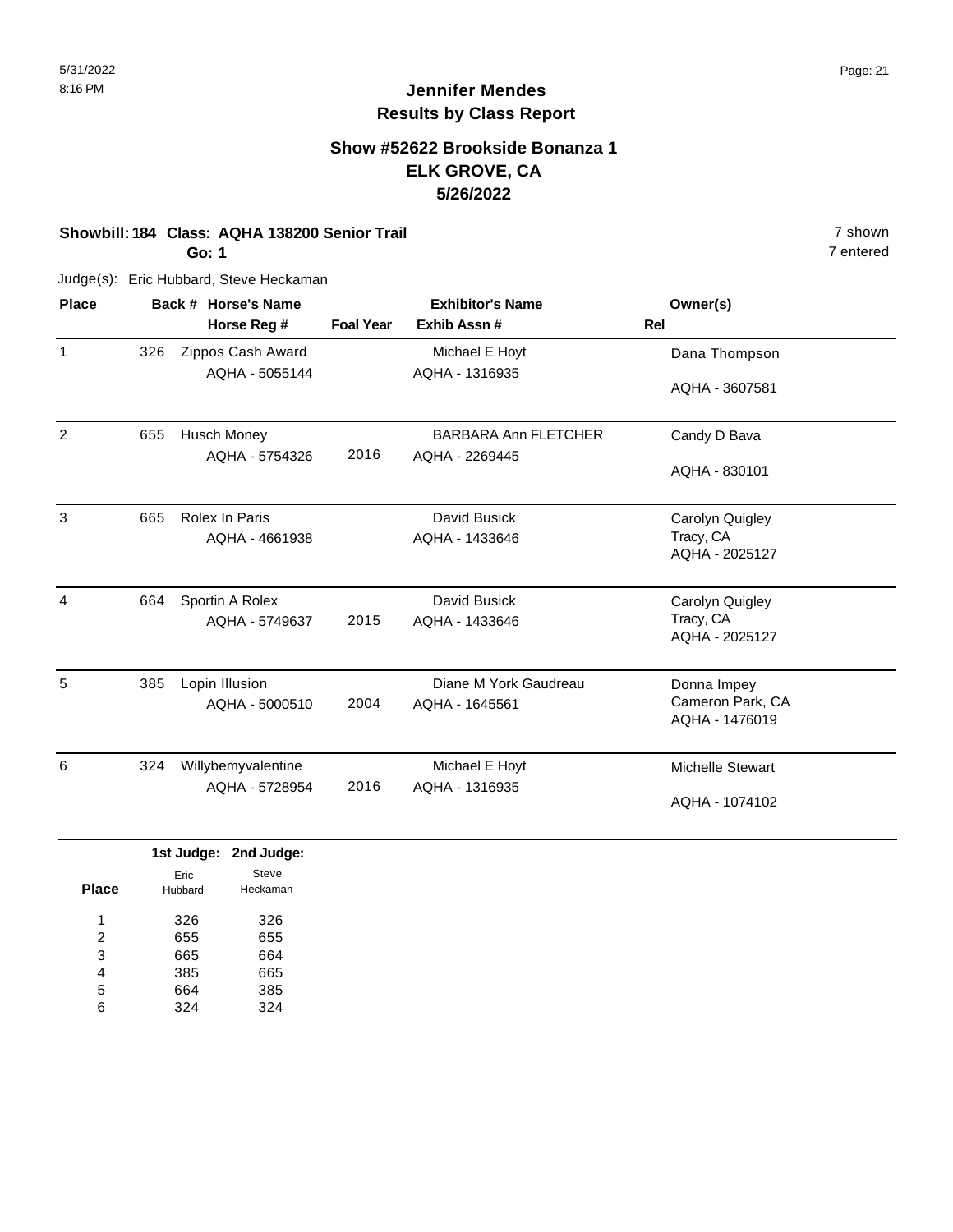4 entered

# **Jennifer Mendes Results by Class Report**

# **Show #52622 Brookside Bonanza 1 ELK GROVE, CA 5/26/2022**

#### **Showbill: 189 Class: AQHA 210989 Amt Select Ranch Trail** 4 shown

**Go: 1**

Judge(s): Eric Hubbard, Steve Heckaman

| <b>Place</b> |     | Back # Horse's Name                    |                  | <b>Exhibitor's Name</b>                      | Owner(s)                                          |
|--------------|-----|----------------------------------------|------------------|----------------------------------------------|---------------------------------------------------|
|              |     | Horse Reg #                            | <b>Foal Year</b> | Exhib Assn #                                 | Rel                                               |
| 1            | 330 | Sol de Conquistador<br>AQHA - 5142645  | 2008             | Stephanie Reynolds-Anderson<br>AQHA - 117079 | Stephanie Reynolds-Anderson<br>Ζ<br>AQHA - 117079 |
| 2            | 307 | Boom Box Dancer                        |                  | Kimbal Griffith                              | Kimbal Griffith<br>Ζ                              |
| 3            | 309 | Invited Bythe Cowboy<br>AQHA - 5548628 |                  | Craig J Roper                                | Craig J Roper<br>Ζ                                |
| 4            | 335 | <b>Fuel Needs Cash</b>                 |                  | <b>Kate Phariss</b>                          | <b>Kate Phariss</b><br>Ζ                          |
|              |     | 1st Judge:<br>2nd Judge:               |                  |                                              |                                                   |
| <b>Place</b> |     | Steve<br>Eric<br>Heckaman<br>Hubbard   |                  |                                              |                                                   |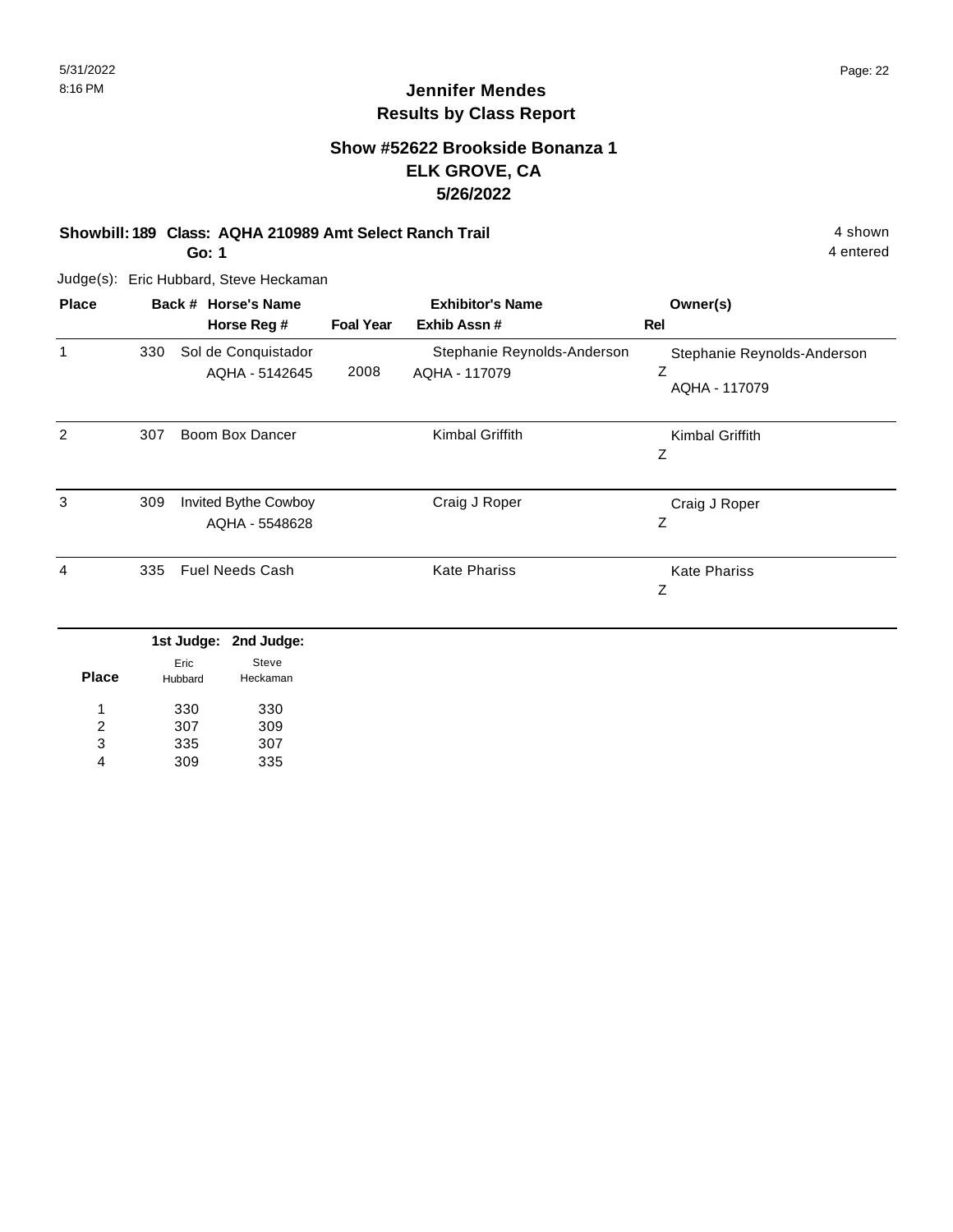5 entered

# **Jennifer Mendes Results by Class Report**

# **Show #52622 Brookside Bonanza 1 ELK GROVE, CA 5/26/2022**

#### **Showbill: 190 Class: AQHA 110909 Ranch Trail 5 Shown 5 shown 5 shown**

**Go: 1**

Judge(s): Eric Hubbard, Steve Heckaman

| <b>Place</b> |     | Back # Horse's Name                       |                  | <b>Exhibitor's Name</b>                      | Owner(s)                                          |
|--------------|-----|-------------------------------------------|------------------|----------------------------------------------|---------------------------------------------------|
|              |     | Horse Reg #                               | <b>Foal Year</b> | Exhib Assn#                                  | Rel                                               |
| 1            | 330 | Sol de Conquistador<br>AQHA - 5142645     | 2008             | Stephanie Reynolds-Anderson<br>AQHA - 117079 | Stephanie Reynolds-Anderson<br>Ζ<br>AQHA - 117079 |
| 2            | 302 | <b>Dillon Starlight</b><br>AQHA - 5266964 |                  | Rachel Fingerle<br>AQHA - 968529             | Rachel Fingerle<br>Ζ<br>AQHA - 968529             |
| 3            | 319 | <b>MLG Brew</b>                           | 2016             | Liz Remphrey<br>AQHA - 1708075               | Sara Curtis<br>AQHA - 1619215                     |
| 4            | 691 | Metallic Smart Kat<br>AQHA - 575497       | 2015             | Justin Dean Wheeler<br>AQHA - 2375592        | Jake Cagle<br>O                                   |
| 5            | 318 | Yolo Jersey<br>AQHA - 5654806             | 2014             | Liz Remphrey<br>AQHA - 1708075               | Sara Curtis<br>AQHA - 1619215                     |

|              |                 | 1st Judge: 2nd Judge: |
|--------------|-----------------|-----------------------|
| <b>Place</b> | Eric<br>Hubbard | Steve<br>Heckaman     |
| 1            | 302             | 330                   |
| 2            | 330             | 319                   |
| 3            | 691             | 302                   |
| 4            | 319             | 691                   |
| 5            | 318             | 318                   |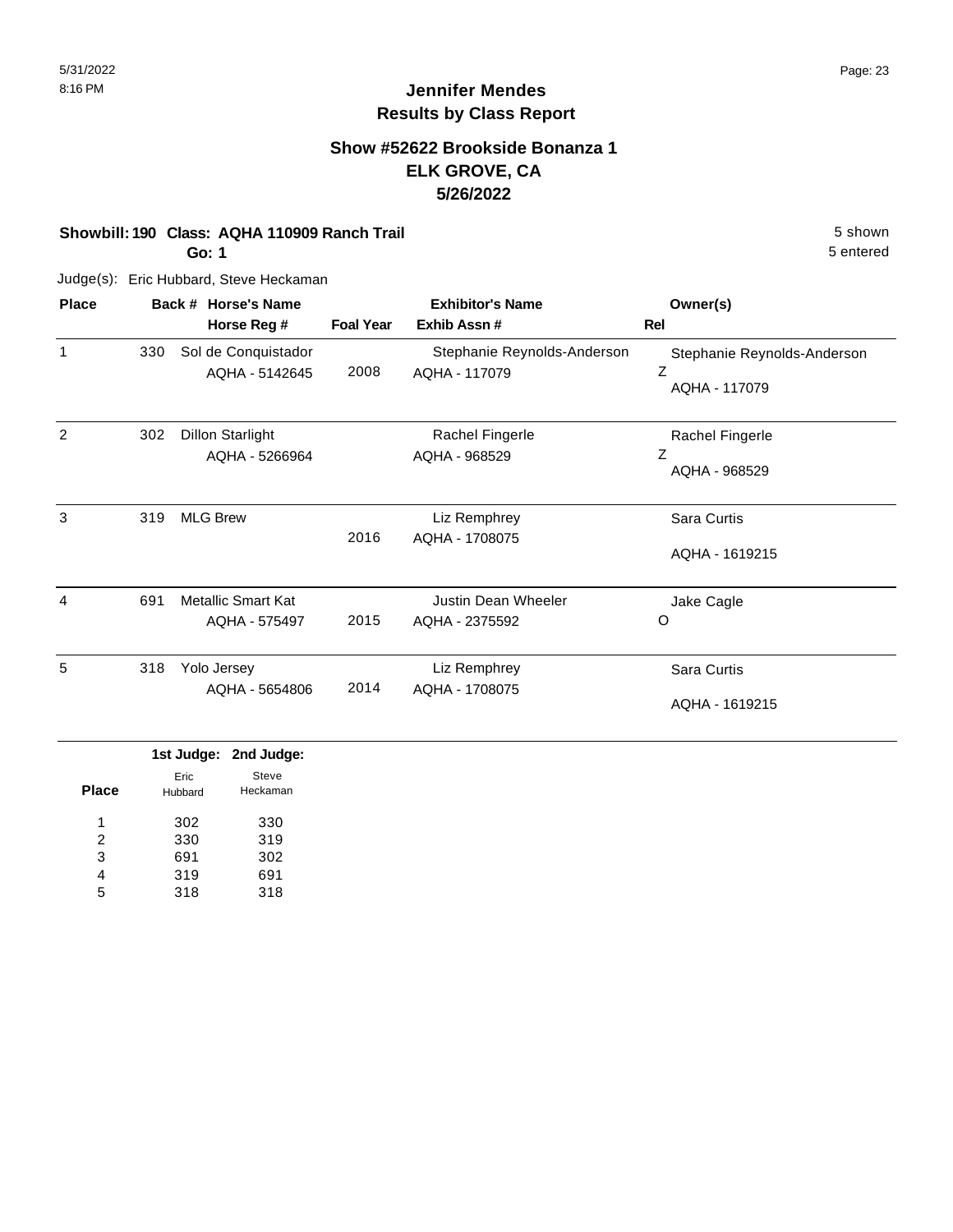# **Show #52622 Brookside Bonanza 1 ELK GROVE, CA 5/26/2022**

# **Showbill: 201 Class: OPEN 2011 All Breed Showmanship 11&u** 2 shown

**Go: 1**

Judge(s): Eric Hubbard, Steve Heckaman

686 372

1 2 686 372

| <b>Place</b> |         | Back # Horse's Name      |                  | <b>Exhibitor's Name</b> | Owner(s)            |  |
|--------------|---------|--------------------------|------------------|-------------------------|---------------------|--|
|              |         | Horse Reg #              | <b>Foal Year</b> | Exhib Assn#             | Rel                 |  |
| 1            | 686     | <b>Katie Kruse</b>       |                  | <b>Audrey Myers</b>     | <b>Sydney Myers</b> |  |
|              |         |                          | 2013             |                         |                     |  |
|              |         |                          |                  |                         |                     |  |
| 2            | 372     | <b>Vs Sweet N Slow</b>   |                  | Emma Wickham            | Emma Wickham        |  |
|              |         |                          | 2017             |                         | Z                   |  |
|              |         |                          |                  |                         |                     |  |
|              |         | 1st Judge:<br>2nd Judge: |                  |                         |                     |  |
|              |         | Steve<br>Eric            |                  |                         |                     |  |
| <b>Place</b> | Hubbard | Heckaman                 |                  |                         |                     |  |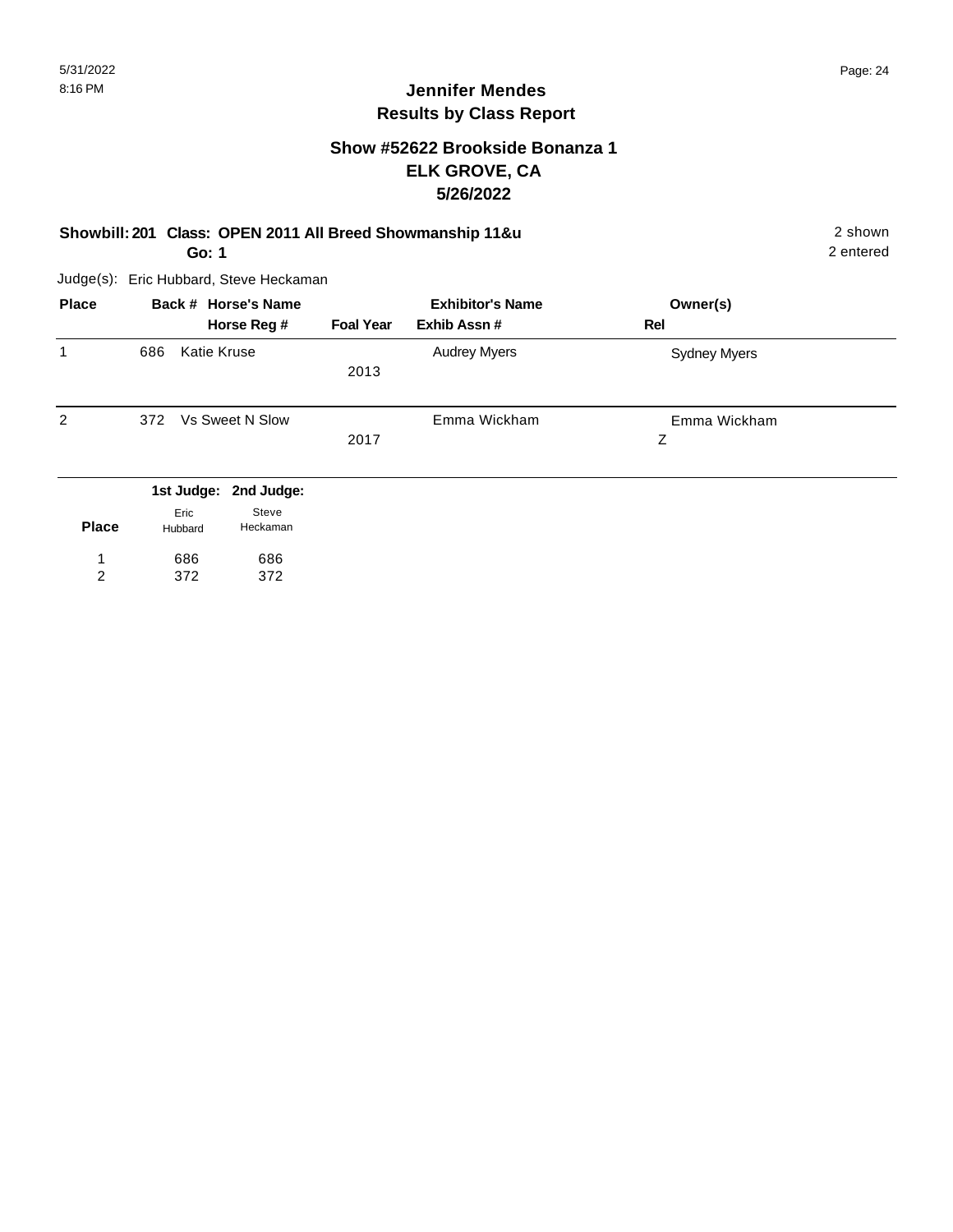# **Show #52622 Brookside Bonanza 1 ELK GROVE, CA 5/26/2022**

# **Showbill: 202 Class: OPEN 202111 All Breed Showmanship L1 Youth/Am** 12 Shown

**Go: 1**

Judge(s): Eric Hubbard, Steve Heckaman

| <b>Place</b>     |     | Back # Horse's Name   |                  | <b>Exhibitor's Name</b> | Owner(s)                            |  |
|------------------|-----|-----------------------|------------------|-------------------------|-------------------------------------|--|
|                  |     | Horse Reg #           | <b>Foal Year</b> | Exhib Assn #            | Rel                                 |  |
| $\mathbf{1}$     | 688 | Lazee Lucy            | 2014             | Jean Cooper             | <b>Brinley R Evans</b>              |  |
| $\overline{2}$   | 700 | Hes Diesel Only       | 2009             | Jorge Garza             | Erin Kingsland<br>$\mathsf Z$       |  |
| 3                | 695 | Lazy Dayz R Best      | 2017             | Carol C Atkin           | Carol C Atkin<br>$\mathsf Z$        |  |
| $\overline{4}$   | 368 | The Good Ride         |                  | Tabitha Hansen          | Tabitha Hansen<br>$\mathsf Z$       |  |
| 5                | 384 | <b>Certain Rumors</b> |                  | Melissa Sanders         | Melissa Sanders<br>$\mathsf Z$      |  |
| 6                | 339 | Midaswellplaytowin    |                  | <b>Brooke Munson</b>    | <b>Brooke Munson</b><br>$\mathsf Z$ |  |
| $\overline{7}$   | 348 | <b>Asset Subsidy</b>  | 2008             | Jennifer Sirkus         | Whitney Romanoff<br>Alamo, CA       |  |
| $\overline{7}$   | 349 | Gotta Get Impulsive   | 2016             | Gibson Reid             | Gibson Reid<br>Z                    |  |
| $\boldsymbol{9}$ | 683 | Poco Docs Fast Cash   |                  | Melanie Williams        | Melanie Williams<br>Z               |  |
| $\boldsymbol{9}$ | 686 | Katie Kruse           | 2013             | <b>Sydney Myers</b>     | <b>Sydney Myers</b><br>$\mathsf Z$  |  |

|              |                 | 1st Judge: 2nd Judge: |
|--------------|-----------------|-----------------------|
| <b>Place</b> | Eric<br>Hubbard | Steve<br>Heckaman     |
| 1            | 700             | 688                   |
| 2            | 688             | 368                   |
| 3            | 695             | 700                   |
|              | 384             | 695                   |
|              |                 |                       |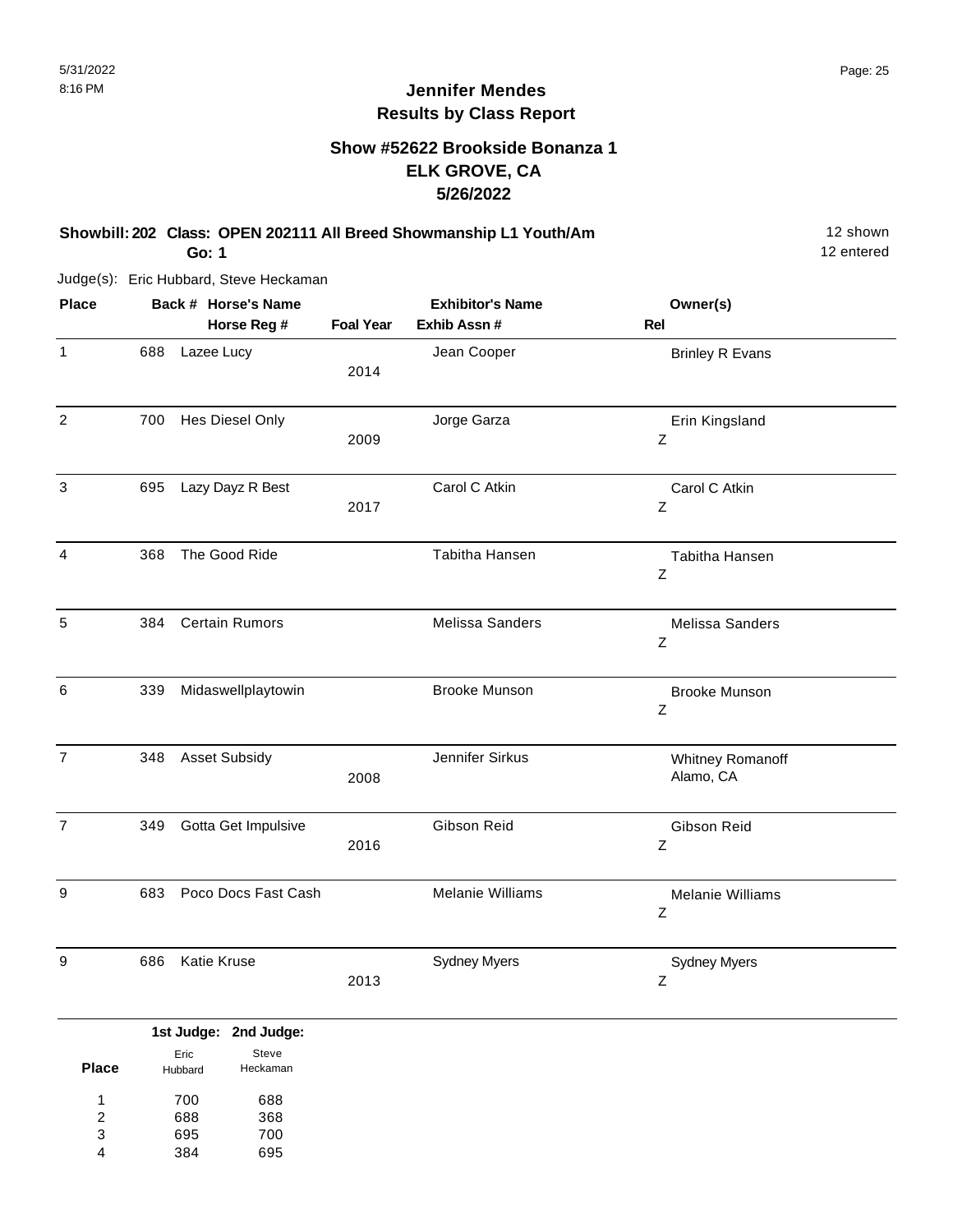## **Show #52622 Brookside Bonanza 1 ELK GROVE, CA 5/26/2022**

| 5 | 349 | 348 |
|---|-----|-----|
| 6 | 339 | 339 |
| 7 | 368 | 384 |
| 8 | 348 | 349 |
| 9 | 683 | 686 |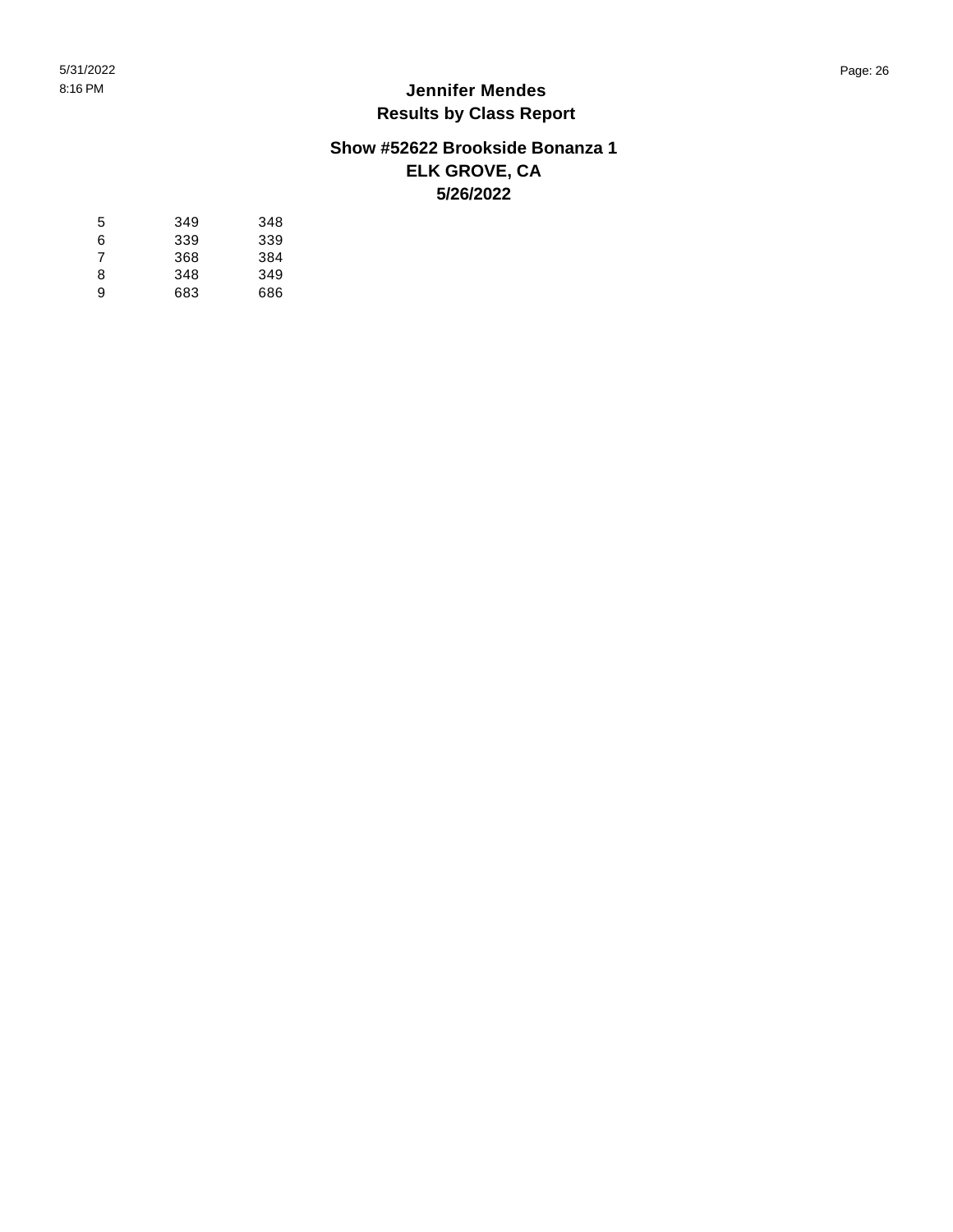# **Show #52622 Brookside Bonanza 1 ELK GROVE, CA 5/26/2022**

**Showbill: 203 Class: OPEN 203111 All Breed Showmanship Youth/Am** 9 shown

**Go: 1**

Judge(s): Eric Hubbard, Steve Heckaman

| <b>Place</b>   |     | Back # Horse's Name   |                  | <b>Exhibitor's Name</b> | Owner(s)                     |  |
|----------------|-----|-----------------------|------------------|-------------------------|------------------------------|--|
|                |     | Horse Reg #           | <b>Foal Year</b> | Exhib Assn #            | <b>Rel</b>                   |  |
| $\mathbf{1}$   | 688 | Lazee Lucy            | 2014             | Jean Cooper             | <b>Brinley R Evans</b>       |  |
| 2              | 349 | Gotta Get Impulsive   | 2016             | Gibson Reid             | Gibson Reid<br>Z             |  |
| $\overline{2}$ | 700 | Hes Diesel Only       | 2009             | Jorge Garza             | Erin Kingsland<br>Ζ          |  |
| 4              | 368 | The Good Ride         |                  | Tabitha Hansen          | Tabitha Hansen<br>Z          |  |
| 5              | 695 | Lazy Dayz R Best      | 2017             | Carol C Atkin           | Carol C Atkin<br>Z           |  |
| 6              | 339 | Midaswellplaytowin    |                  | <b>Brooke Munson</b>    | <b>Brooke Munson</b><br>Z    |  |
| $\overline{7}$ | 384 | <b>Certain Rumors</b> |                  | <b>Melissa Sanders</b>  | Melissa Sanders<br>Z         |  |
| 8              | 323 | Lazy Krymsun Luvah    | 2018             | Kelly Rhodes            | Kelly Rhodes<br>Z            |  |
| 9              | 683 | Poco Docs Fast Cash   |                  | <b>Melanie Williams</b> | <b>Melanie Williams</b><br>Ζ |  |

|              |         | 1st Judge: 2nd Judge: |
|--------------|---------|-----------------------|
|              | Eric    | Steve                 |
| <b>Place</b> | Hubbard | Heckaman              |
| л            | 349     | 700                   |
| 2            | 695     | 688                   |
| 3            | 688     | 368                   |
| 4            | 368     | 339                   |
| 5            | 700     | 349                   |
| 6            | 384     | 695                   |
| 7            | 339     | 384                   |
| 8            | 323     | 323                   |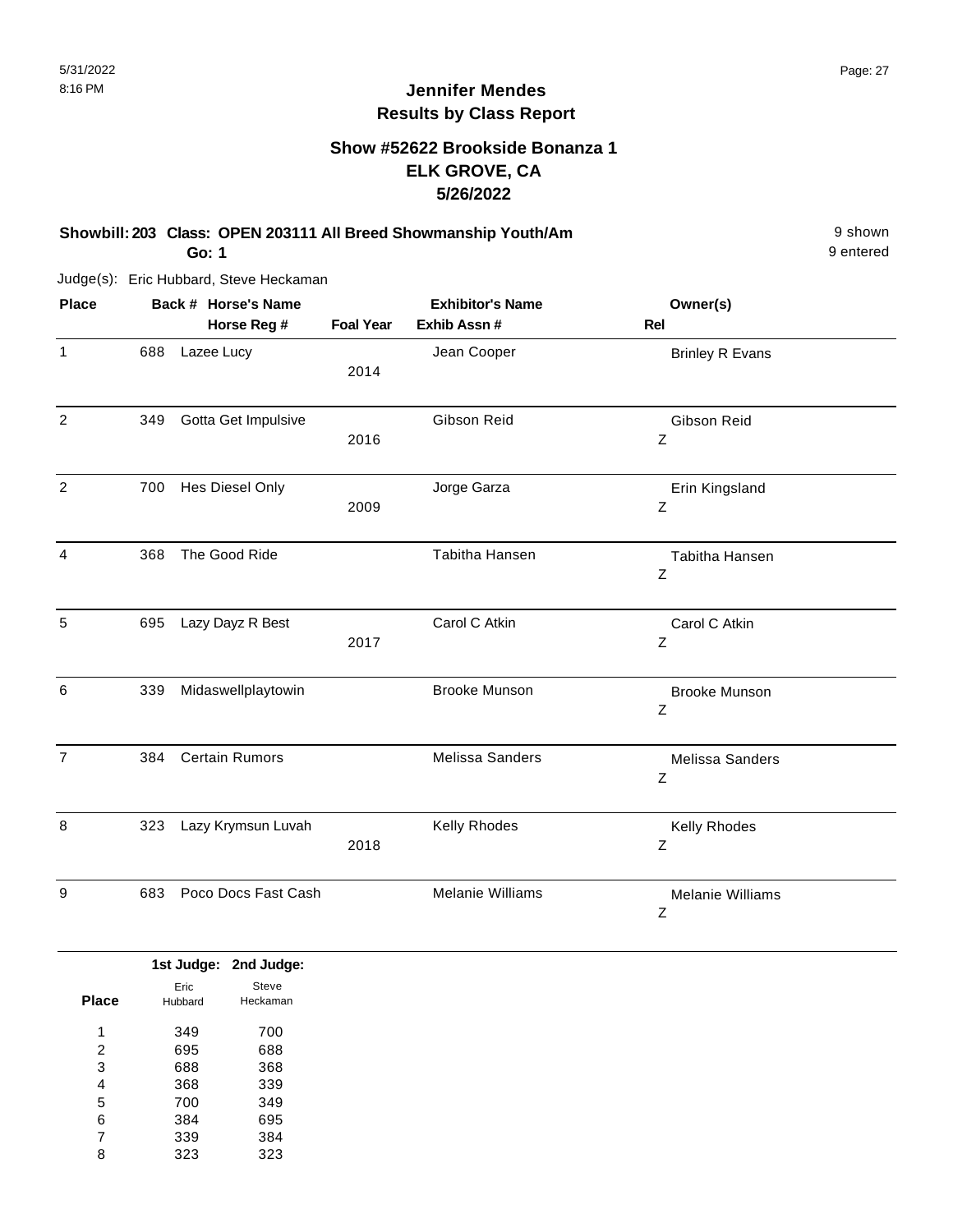## **Show #52622 Brookside Bonanza 1 ELK GROVE, CA 5/26/2022**

9 683 683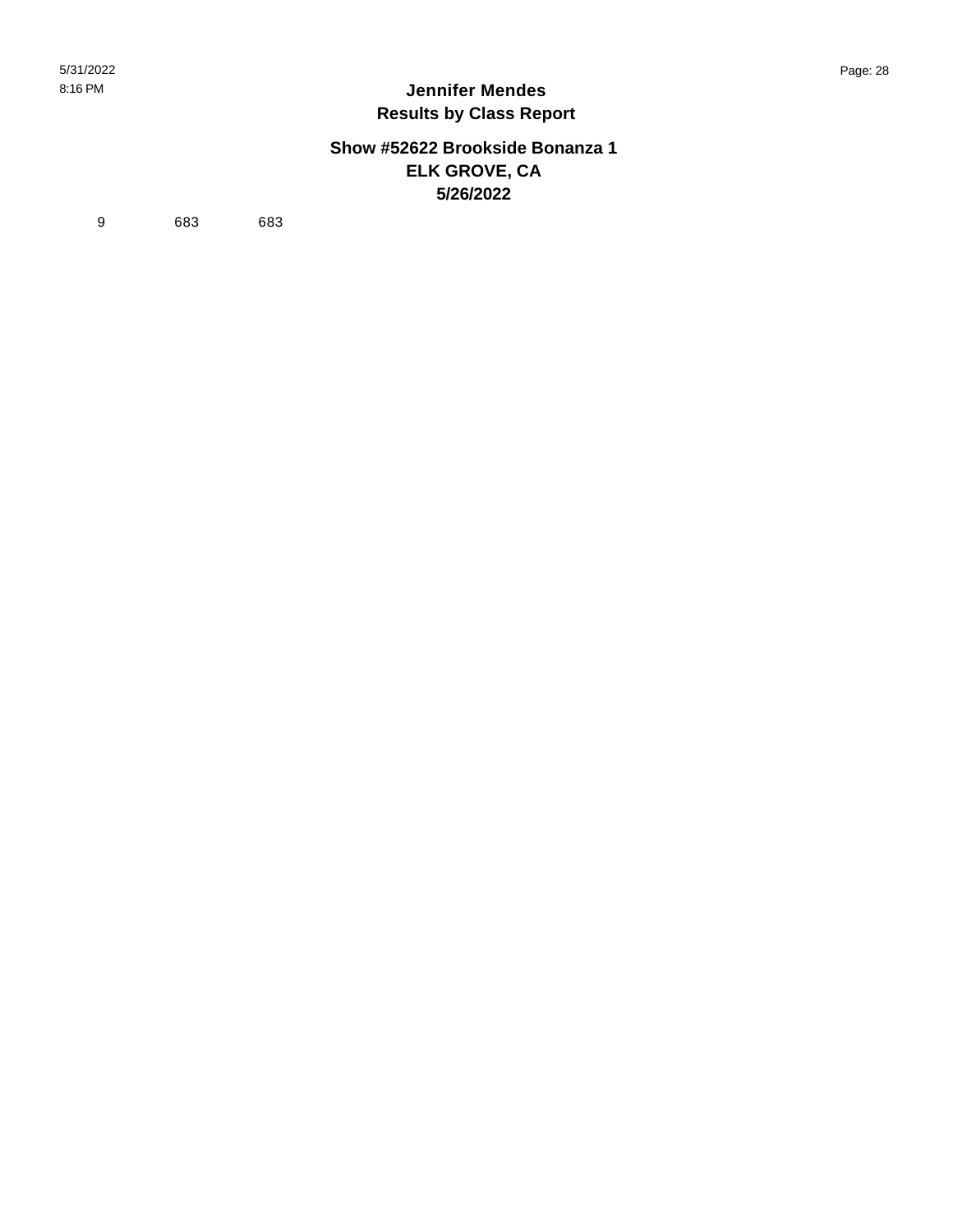# **Show #52622 Brookside Bonanza 1 ELK GROVE, CA 5/26/2022**

**Showbill: 205 Class: AQHA 412002 L1 Youth Showmanship at Halter** 2 shown

**Go: 1**

Judge(s): Eric Hubbard, Steve Heckaman

| <b>Place</b> |     |                               | Back # Horse's Name                  |                  | <b>Exhibitor's Name</b>                 |                  | Owner(s)                                   |
|--------------|-----|-------------------------------|--------------------------------------|------------------|-----------------------------------------|------------------|--------------------------------------------|
|              |     |                               | Horse Reg #                          | <b>Foal Year</b> | Exhib Assn#                             | <b>Birthdate</b> | Rel                                        |
|              | 368 |                               | The Good Ride<br>AQHA - 5488641      |                  | <b>Tabitha Hansen</b><br>AQHA - 4296978 |                  | Tabitha Hansen<br>Z<br>AQHA - 4296978      |
|              | 686 |                               | <b>Katie Kruse</b><br>AQHA - 5559637 | 2013             | <b>Sydney Myers</b><br>AQHA - 4410987   |                  | <b>Sydney Myers</b><br>Z<br>AQHA - 4410987 |
| <b>Place</b> |     | 1st Judge:<br>Eric<br>Hubbard | 2nd Judge:<br>Steve<br>Heckaman      |                  |                                         |                  |                                            |

| <b>Place</b> | Hubbard | Heckaman |
|--------------|---------|----------|
|              | 686     | 368      |
| 2            | 368     | 686      |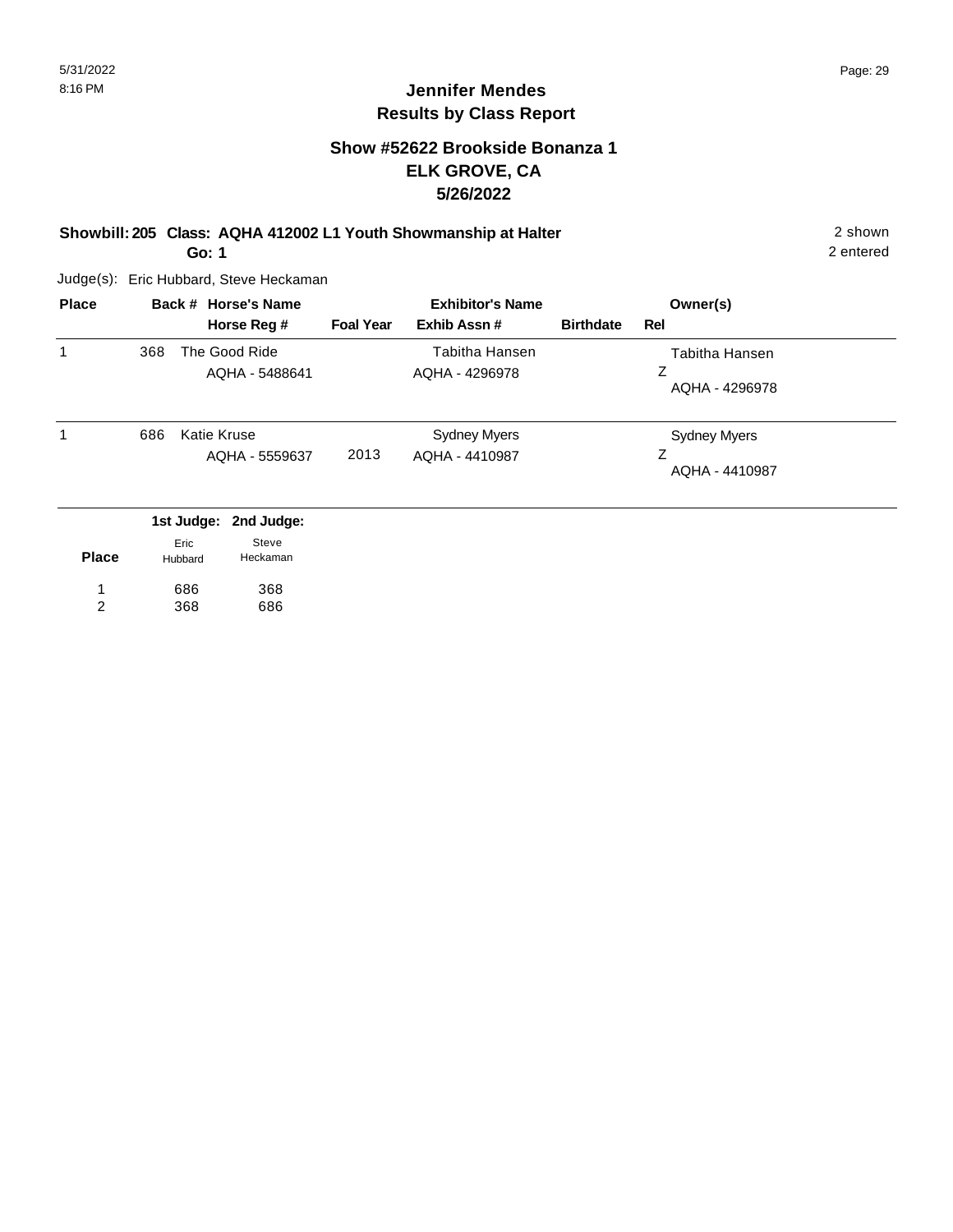# **Show #52622 Brookside Bonanza 1 ELK GROVE, CA 5/26/2022**

**Showbill: 208 Class: AQHA 212002 L1 Amt Showmanship at Halter** 3 shown

**Go: 1**

Judge(s): Eric Hubbard, Steve Heckaman

| <b>Place</b> | Back # Horse's Name |                 |                       | <b>Exhibitor's Name</b> |                        | Owner(s)                    |
|--------------|---------------------|-----------------|-----------------------|-------------------------|------------------------|-----------------------------|
|              |                     |                 | Horse Reg #           | <b>Foal Year</b>        | Exhib Assn #           | <b>Rel</b>                  |
| 1            | 390                 |                 | Gotta Get Gatspy      |                         | Dr Brianna Vosters     | Dr Brianna Vosters          |
|              |                     |                 | AQHA - 5730530        |                         | AQHA - 2332794         | Z<br>AQHA - 2332794         |
| 2            | 348                 |                 | <b>Asset Subsidy</b>  |                         | Jennifer Sirkus        | Whitney Romanoff            |
|              |                     |                 | AQHA - 4274575        | 2008                    | AQHA - 2903384         | Alamo, CA<br>AQHA - 4274575 |
| 2            | 384                 |                 | <b>Certain Rumors</b> |                         | <b>Melissa Sanders</b> | Melissa Sanders             |
|              |                     |                 | AQHA - 5074992        |                         |                        | Z                           |
|              |                     |                 | 1st Judge: 2nd Judge: |                         |                        |                             |
| <b>Place</b> |                     | Eric<br>Hubbard | Steve<br>Heckaman     |                         |                        |                             |
|              |                     | 390             | 390                   |                         |                        |                             |
| 2            |                     | 384             | 348                   |                         |                        |                             |
| 3            |                     | 348             | 384                   |                         |                        |                             |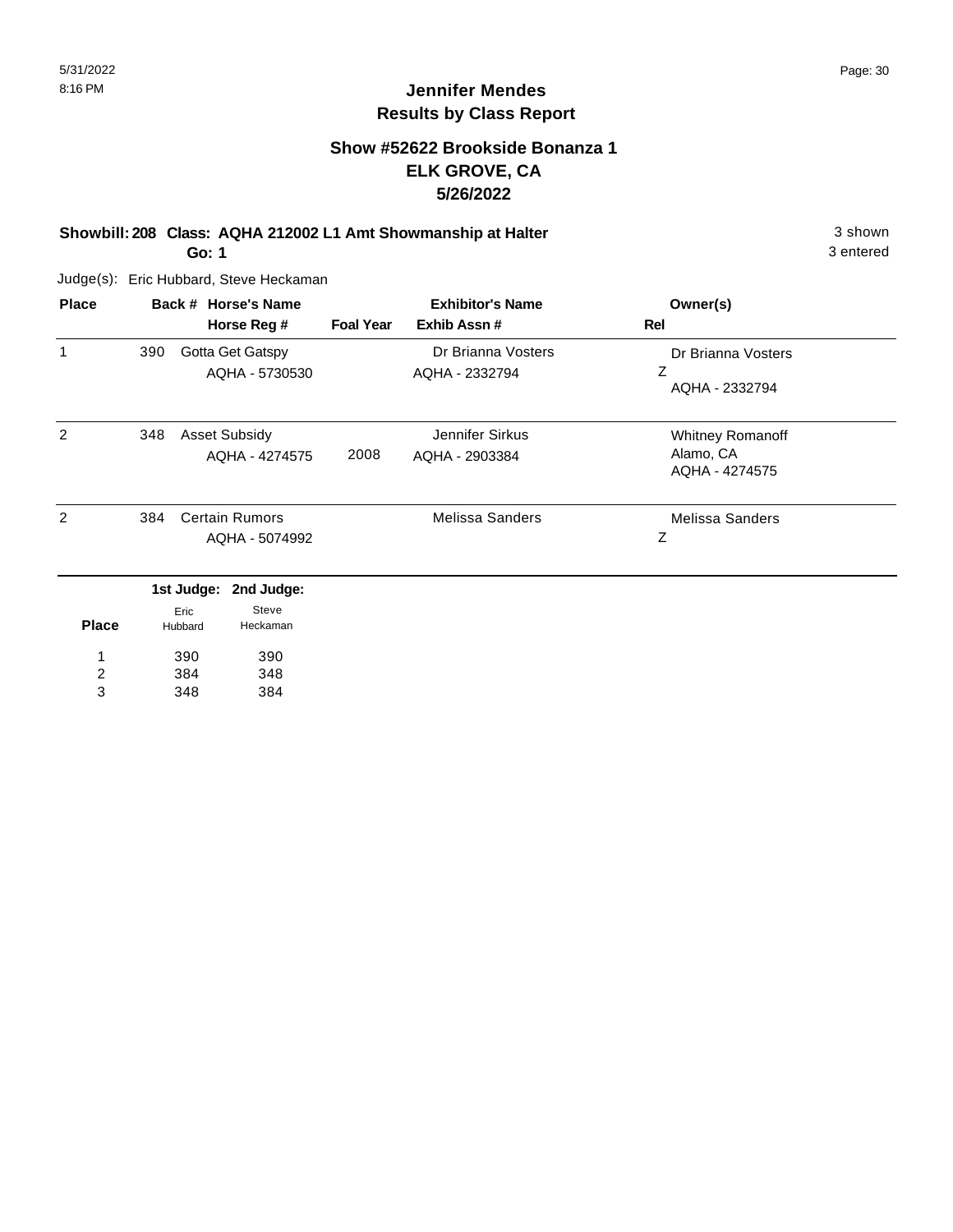# **Show #52622 Brookside Bonanza 1 ELK GROVE, CA 5/26/2022**

### **Showbill: 209 Class: AQHA 212000 Amt Showmanship at Halter** 2 shown

**Go: 1**

Judge(s): Eric Hubbard, Steve Heckaman

| <b>Place</b> |     | Back # Horse's Name               |                  | <b>Exhibitor's Name</b>           | Owner(s)                                         |  |
|--------------|-----|-----------------------------------|------------------|-----------------------------------|--------------------------------------------------|--|
|              |     | Horse Reg #                       | <b>Foal Year</b> | Exhib Assn#                       | Rel                                              |  |
|              | 664 | Sportin A Rolex<br>AQHA - 5749637 | 2015             | Carolyn Quigley<br>AQHA - 2025127 | Carolyn Quigley<br>Z Tracy, CA<br>AQHA - 2025127 |  |

|              |                 | 1st Judge: 2nd Judge: |
|--------------|-----------------|-----------------------|
| <b>Place</b> | Eric<br>Hubbard | Steve<br>Heckaman     |
|              | 664             | 664                   |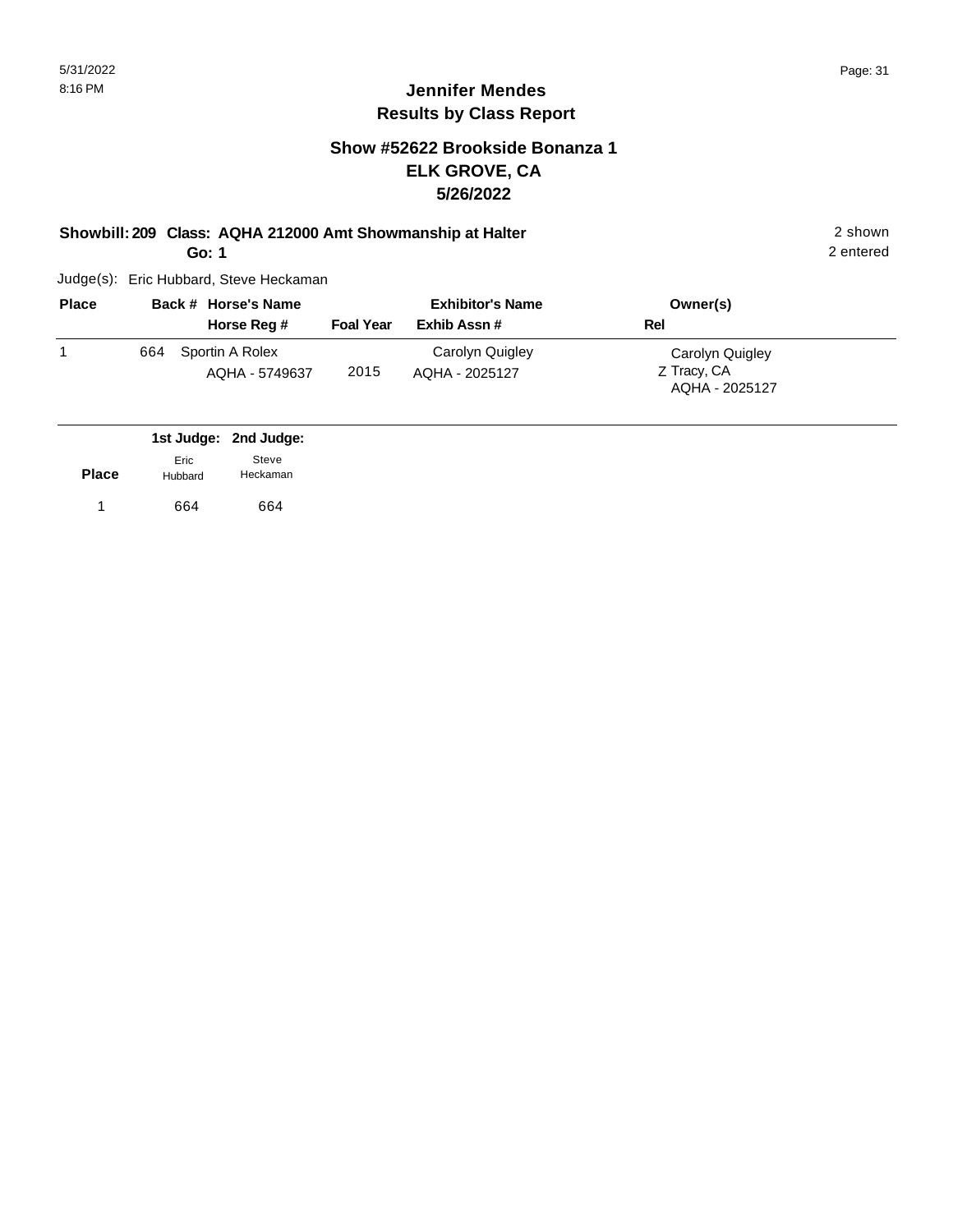# **Show #52622 Brookside Bonanza 1 ELK GROVE, CA 5/26/2022**

**Showbill: 221 Class: AQHA 277000 Amt Performance Halter Geldings** 1 shown

**Go: 1**

Judge(s): Eric Hubbard, Steve Heckaman

| <b>Place</b> |     | Back # Horse's Name                  |                  | <b>Exhibitor's Name</b>            | Owner(s)                           |
|--------------|-----|--------------------------------------|------------------|------------------------------------|------------------------------------|
|              |     | Horse Reg #                          | <b>Foal Year</b> | Exhib Assn#                        | Rel                                |
|              | 324 | Willybemyvalentine<br>AQHA - 5728954 | 2016             | Michelle Stewart<br>AQHA - 1074102 | Michelle Stewart<br>AQHA - 1074102 |

|              |                 | 1st Judge: 2nd Judge: |
|--------------|-----------------|-----------------------|
| <b>Place</b> | Eric<br>Hubbard | Steve<br>Heckaman     |
|              | 324             | 324                   |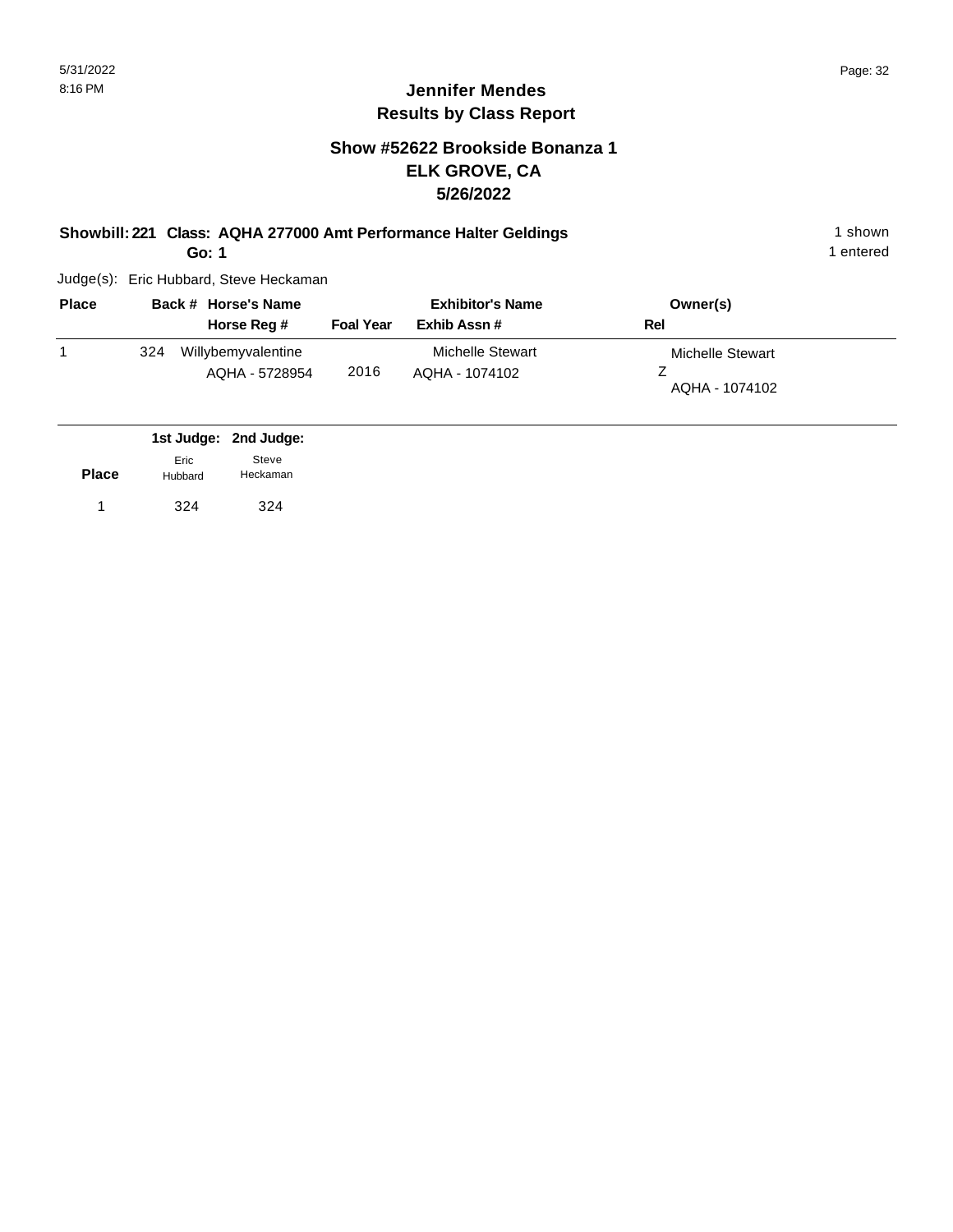# **Show #52622 Brookside Bonanza 1 ELK GROVE, CA 5/26/2022**

**Showbill: 223 Class: AQHA 177000 Performance Halter Geldings** 1 shown 1 shown

**Go: 1**

Judge(s): Eric Hubbard, Steve Heckaman

| <b>Place</b> |     | Back # Horse's Name                  |                  | <b>Exhibitor's Name</b>          | Owner(s)         |
|--------------|-----|--------------------------------------|------------------|----------------------------------|------------------|
|              |     | Horse Reg #                          | <b>Foal Year</b> | Exhib Assn#                      | Rel              |
|              | 324 | Willybemyvalentine<br>AQHA - 5728954 | 2016             | Michael E Hoyt<br>AQHA - 1316935 | Michelle Stewart |
|              |     |                                      |                  |                                  | AQHA - 1074102   |

|              |                 | 1st Judge: 2nd Judge: |  |
|--------------|-----------------|-----------------------|--|
| <b>Place</b> | Eric<br>Hubbard | Steve<br>Heckaman     |  |
| 1            | 324             | 324                   |  |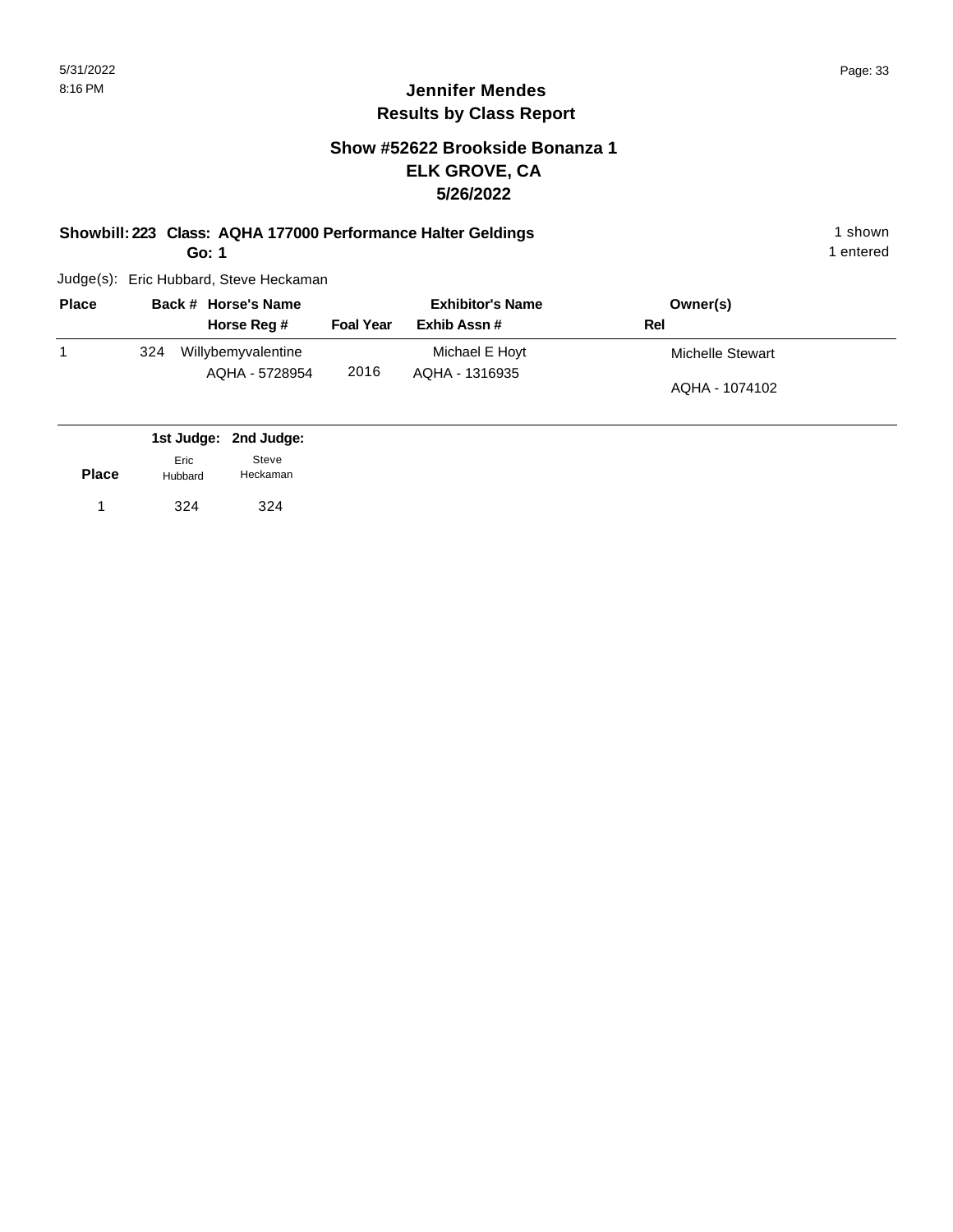# **Show #52622 Brookside Bonanza 1 ELK GROVE, CA 5/26/2022**

**Showbill: 224 Class: AQHA 275000 Amt Performance Halter Mares** 2 shown

**Go: 1**

Judge(s): Eric Hubbard, Steve Heckaman

| <b>Place</b> | Back # Horse's Name<br>Horse Reg #                   | <b>Foal Year</b> | <b>Exhibitor's Name</b><br>Exhib Assn# | Owner(s)<br>Rel    |  |
|--------------|------------------------------------------------------|------------------|----------------------------------------|--------------------|--|
| 1            | <b>Invited Bythe Cowboy</b><br>309<br>AQHA - 5548628 |                  | Craig J Roper                          | Craig J Roper<br>Ζ |  |
| 1            | Lil Cash For Cookies<br>670<br>AQHA - 5854079        | 2017             | Dawn Wynne                             | Dawn Wynne<br>Ζ    |  |
|              | 1st Judge: 2nd Judge:<br>Steve<br>Eric               |                  |                                        |                    |  |

| <b>Place</b> | сне<br>Hubbard | uuv<br>Heckaman |
|--------------|----------------|-----------------|
| 1            | 309            | 670             |
| 2            | 670            | 309             |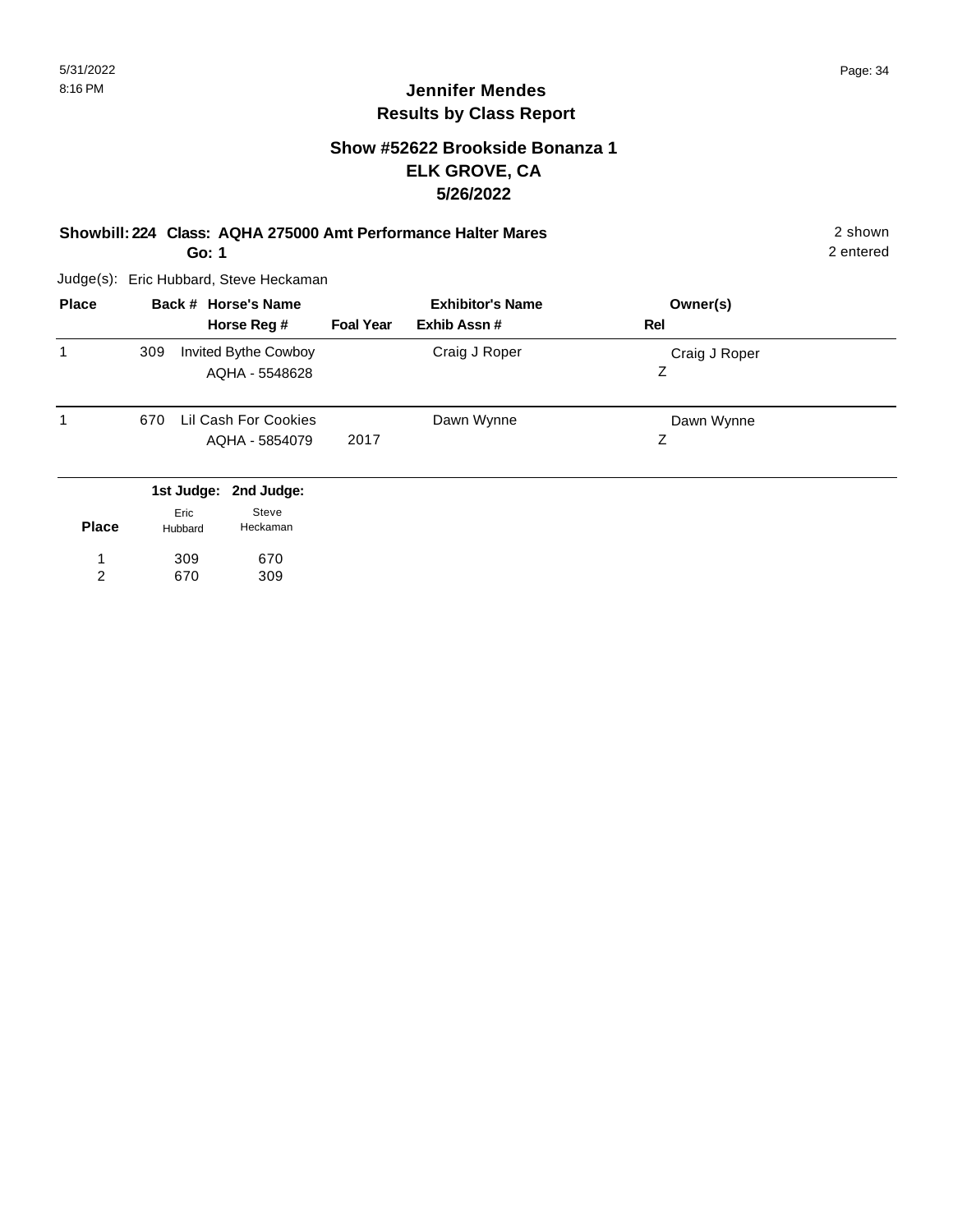# **Show #52622 Brookside Bonanza 1 ELK GROVE, CA 5/26/2022**

**Showbill: 225 Class: AQHA 475000 Youth Performance Halter Mares** 1 **Shown** 1 shown

**Go: 1**

Judge(s): Eric Hubbard, Steve Heckaman

| <b>Place</b> | Back # Horse's Name |                               | <b>Exhibitor's Name</b> |                                | Owner(s)                       |
|--------------|---------------------|-------------------------------|-------------------------|--------------------------------|--------------------------------|
|              |                     | Horse Reg #                   | <b>Foal Year</b>        | Exhib Assn#                    | Rel                            |
|              | 686                 | Katie Kruse<br>AQHA - 5559637 | 2013                    | Sydney Myers<br>AQHA - 4410987 | Sydney Myers<br>AQHA - 4410987 |

|              |                 | 1st Judge: 2nd Judge: |
|--------------|-----------------|-----------------------|
| <b>Place</b> | Eric<br>Hubbard | Steve<br>Heckaman     |
| $\mathbf{1}$ | 686             | 686                   |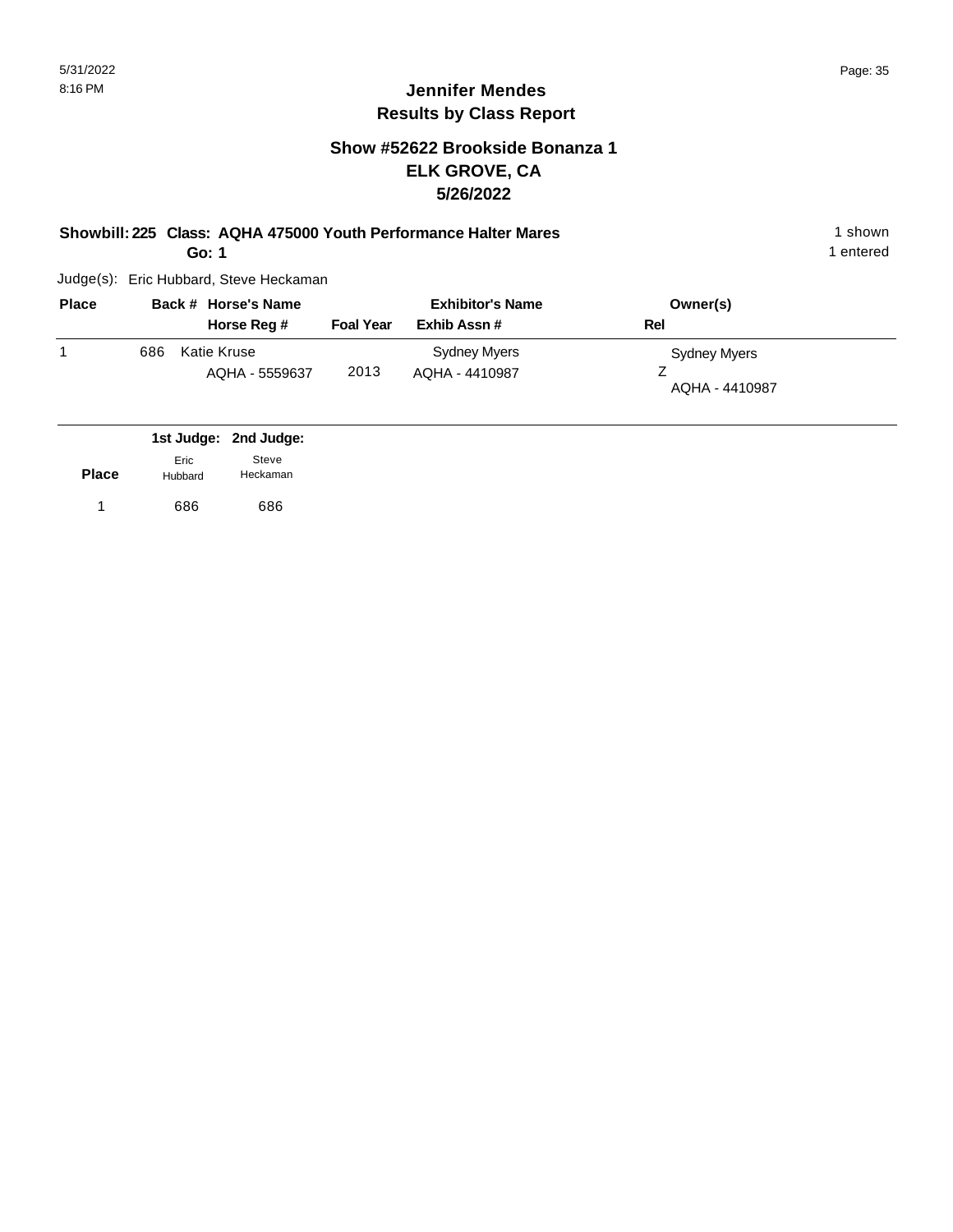# **Show #52622 Brookside Bonanza 1 ELK GROVE, CA 5/26/2022**

#### **Showbill: 226 Class: AQHA 175000 Performance Halter Mares** 2 shown **Go: 1**

2 entered

Judge(s): Eric Hubbard, Steve Heckaman

| <b>Place</b> | Back # Horse's Name |                       | <b>Exhibitor's Name</b> |                | Owner(s)            |
|--------------|---------------------|-----------------------|-------------------------|----------------|---------------------|
|              |                     | Horse Reg #           | <b>Foal Year</b>        | Exhib Assn#    | Rel                 |
|              | 327                 | Some Like It Lazy     |                         | Michael E Hoyt | Stephanie Wilkening |
|              |                     | AQHA - 5861947        |                         | AQHA - 1316935 |                     |
| 2            | 670                 | Lil Cash For Cookies  |                         | Dawn Wynne     | Dawn Wynne          |
|              |                     | AQHA - 5854079        | 2017                    |                | Ζ                   |
|              |                     | 1st Judge: 2nd Judge: |                         |                |                     |
|              |                     | Steve<br>Eric         |                         |                |                     |

| <b>Place</b> | Hubbard | Heckaman |  |
|--------------|---------|----------|--|
|              | 327     | 327      |  |
| 2            | 670     | 670      |  |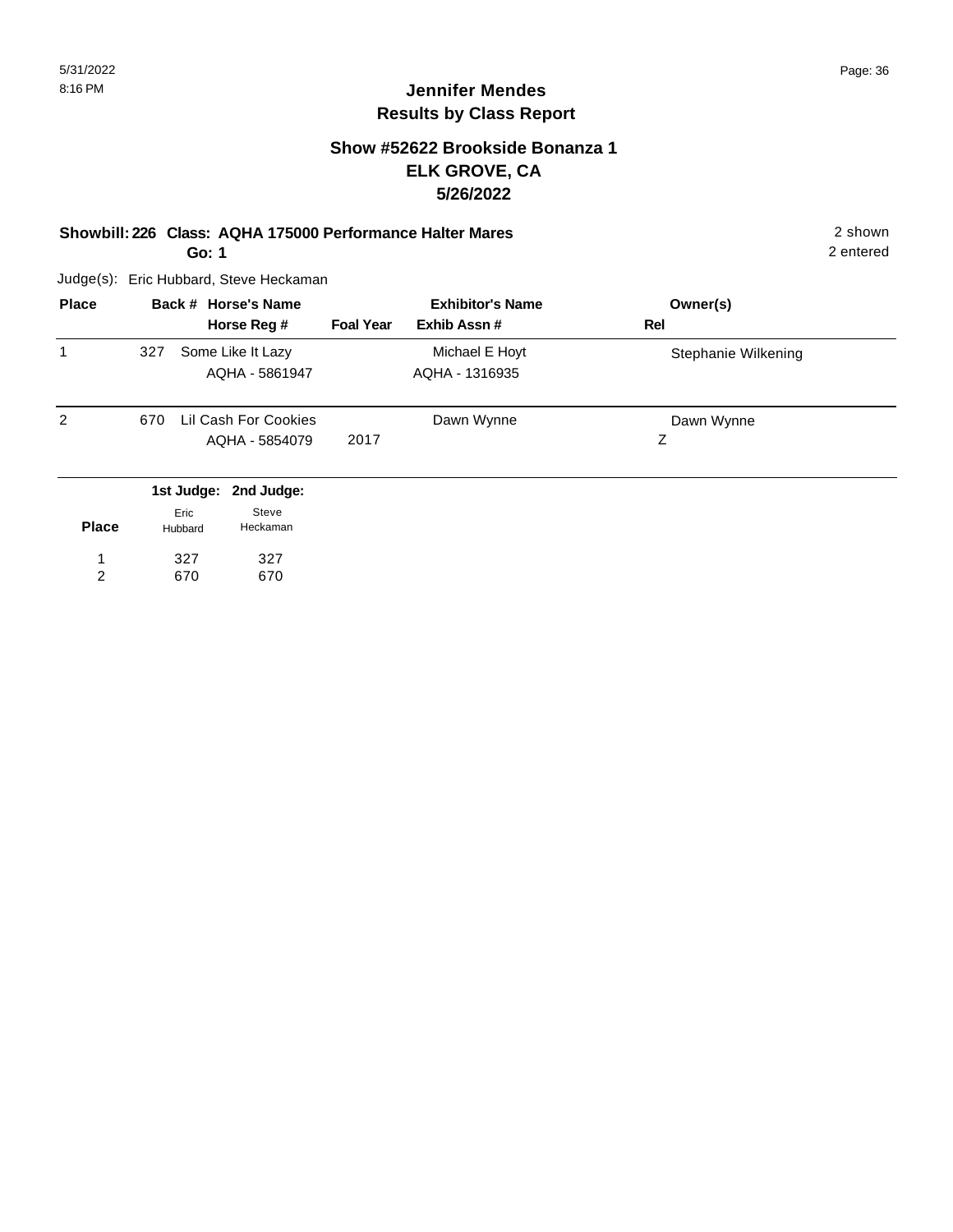## **Show #52622 Brookside Bonanza 1 ELK GROVE, CA 5/26/2022**

#### **Showbill: 231 Class: AQHA 205600 Amt Three Yr Old Mares** 1 Shown 1 shown

**Go: 1**

Judge(s): Eric Hubbard, Steve Heckaman

| <b>Place</b> |     | Back # Horse's Name          |                  | <b>Exhibitor's Name</b>                | Owner(s)                          |
|--------------|-----|------------------------------|------------------|----------------------------------------|-----------------------------------|
|              |     | Horse Reg #                  | <b>Foal Year</b> | Exhib Assn#                            | Rel                               |
|              | 345 | Cinderelli<br>AQHA - 5931309 | 2019             | <b>JEAN ETTINGER</b><br>AQHA - 2912139 | JEAN ETTINGER<br>Z Sacramento, CA |
|              |     |                              |                  |                                        | AQHA - 2912139                    |

|              |                 | 1st Judge: 2nd Judge: |
|--------------|-----------------|-----------------------|
| <b>Place</b> | Eric<br>Hubbard | Steve<br>Heckaman     |
|              | 345             | 345                   |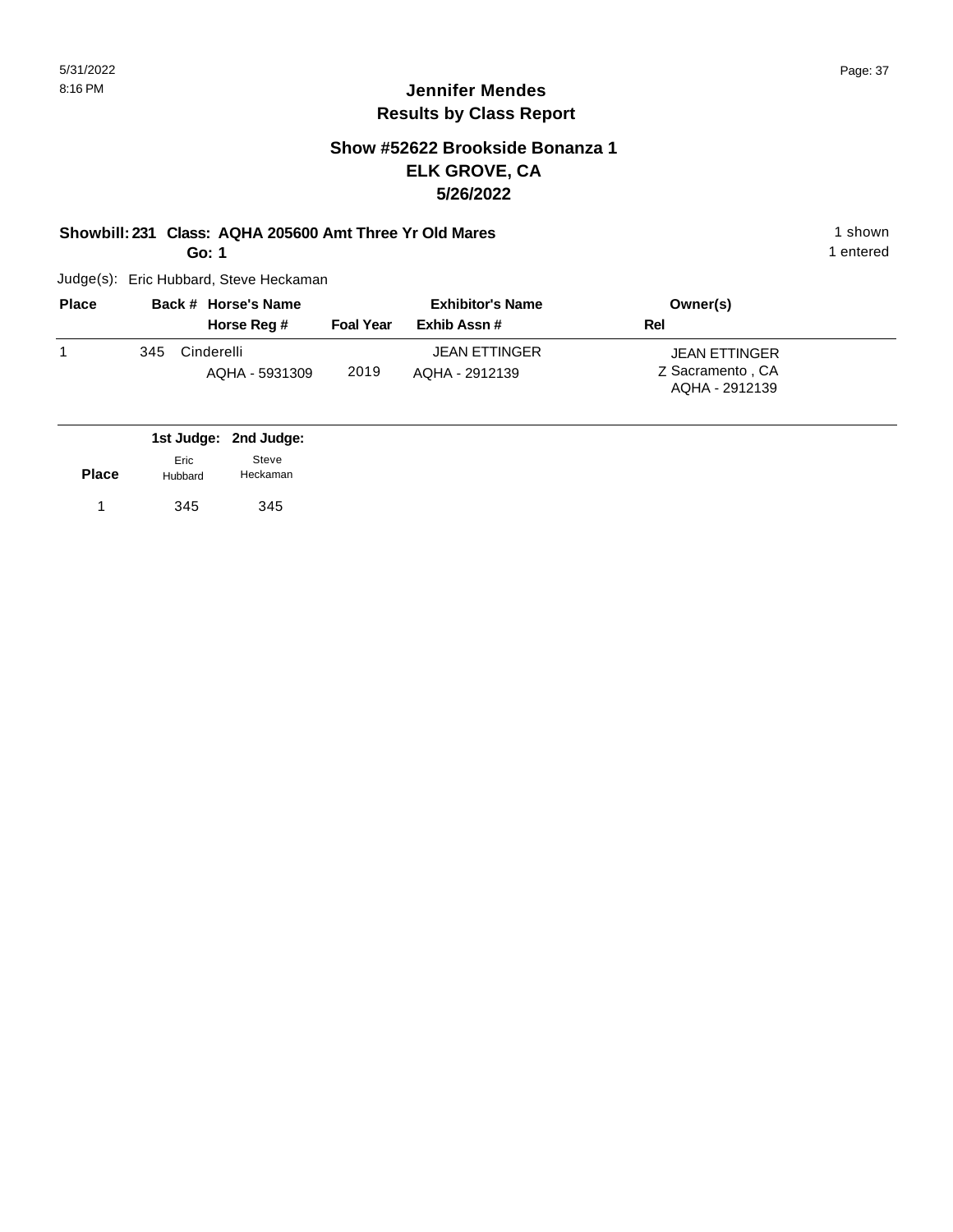# **Jennifer Mendes Results by Class Report**

# **Show #52622 Brookside Bonanza 1 ELK GROVE, CA 5/26/2022**

#### **Showbill: 232 Class: AQHA 205700 Amt Aged Mares** 3 shown

**Go: 1**

| <b>Place</b> |     | Back # Horse's Name<br>Horse Reg #  | <b>Foal Year</b> | <b>Exhibitor's Name</b><br>Exhib Assn# | Owner(s)<br>Rel                             |
|--------------|-----|-------------------------------------|------------------|----------------------------------------|---------------------------------------------|
| 1            | 344 | Shez The Cute One<br>AQHA - 5939324 | 2017             | Sean Mannion<br>AQHA - 4389102         | Daniel Thomas Mannion<br>C<br>AQHA - 779000 |
| 1            | 659 | Phantasy Island<br>AQHA - 5902076   | 2018             | <b>Kathy Pettit</b><br>AQHA - 679457   | <b>Kathy Pettit</b><br>Ζ<br>AQHA - 679457   |
| 3            | 695 | Lazy Dayz R Best<br>AQHA - 5772050  | 2017             | Carol C Atkin<br>AQHA - 4452468        | Carol C Atkin<br>Ζ<br>AQHA - 4452468        |

|              |         | ---------- |
|--------------|---------|------------|
|              | Eric    | Steve      |
| <b>Place</b> | Hubbard | Heckaman   |
| 1            | 344     | 659        |
| 2            | 659     | 344        |
| 3            | 695     | 695        |
|              |         |            |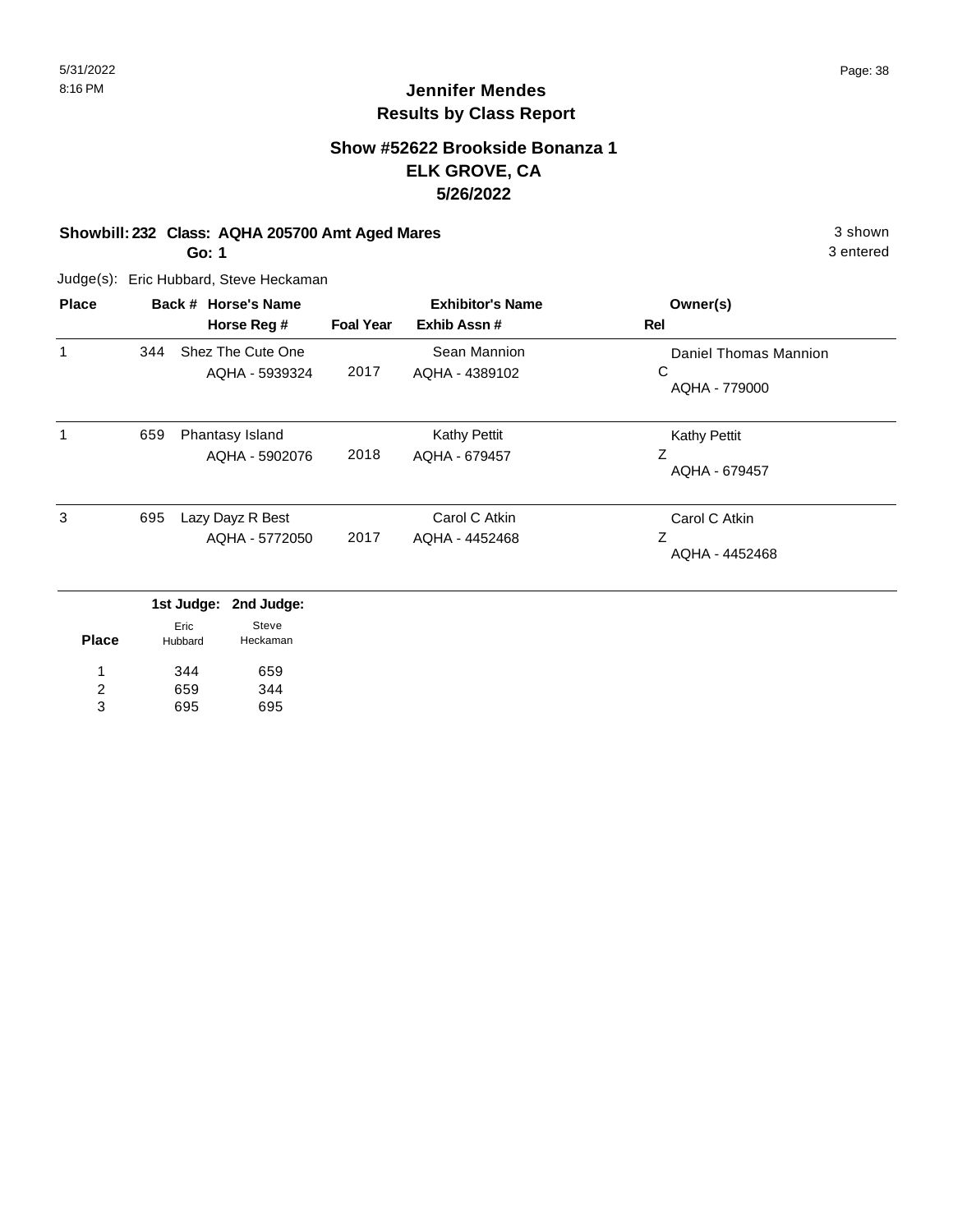# **Show #52622 Brookside Bonanza 1 ELK GROVE, CA 5/26/2022**

#### **Showbill: 234 Class: AQHA 207500 Amt Two Yr Old Geldings** 1 Shown 1 shown

**Go: 1**

Judge(s): Eric Hubbard, Steve Heckaman

| <b>Place</b> | Back # Horse's Name<br>Horse Reg #         | <b>Foal Year</b> | <b>Exhibitor's Name</b><br>Exhib Assn # | Owner(s)<br>Rel |
|--------------|--------------------------------------------|------------------|-----------------------------------------|-----------------|
|              | Oh What A Machine<br>387<br>AQHA - 6005436 |                  | Suzanne Wood                            | Suzanne Wood    |

|              |                 | 1st Judge: 2nd Judge: |
|--------------|-----------------|-----------------------|
| <b>Place</b> | Fric<br>Hubbard | Steve<br>Heckaman     |
| 1            | 387             | 387                   |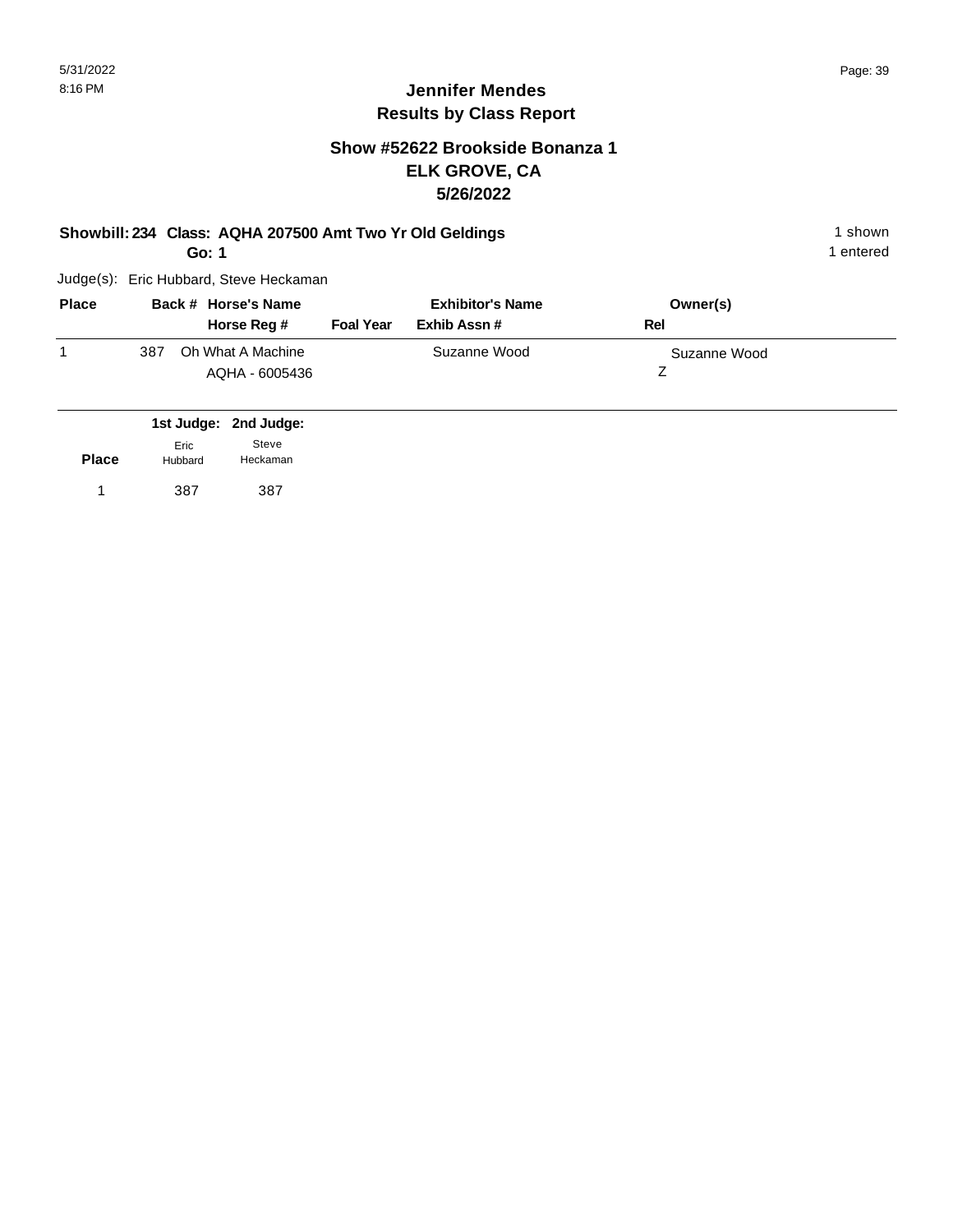## **Show #52622 Brookside Bonanza 1 ELK GROVE, CA 5/26/2022**

#### **Showbill: 237 Class: AQHA 203100 Amt Yearling Stallions** 1 Shown 1 shown

**Go: 1**

Judge(s): Eric Hubbard, Steve Heckaman

| <b>Place</b> |     | Back # Horse's Name         |                  | <b>Exhibitor's Name</b>        | Owner(s)              |
|--------------|-----|-----------------------------|------------------|--------------------------------|-----------------------|
|              |     | Horse Reg #                 | <b>Foal Year</b> | Exhib Assn #                   | Rel                   |
|              | 362 | Virtuosos<br>AQHA - 6126748 | 2021             | Cheri Gayton<br>AQHA - 1502465 | Tom &/or Cheri Gayton |

|              |                 | 1st Judge: 2nd Judge: |
|--------------|-----------------|-----------------------|
| <b>Place</b> | Fric<br>Hubbard | Steve<br>Heckaman     |
| 1            | 362             | 362                   |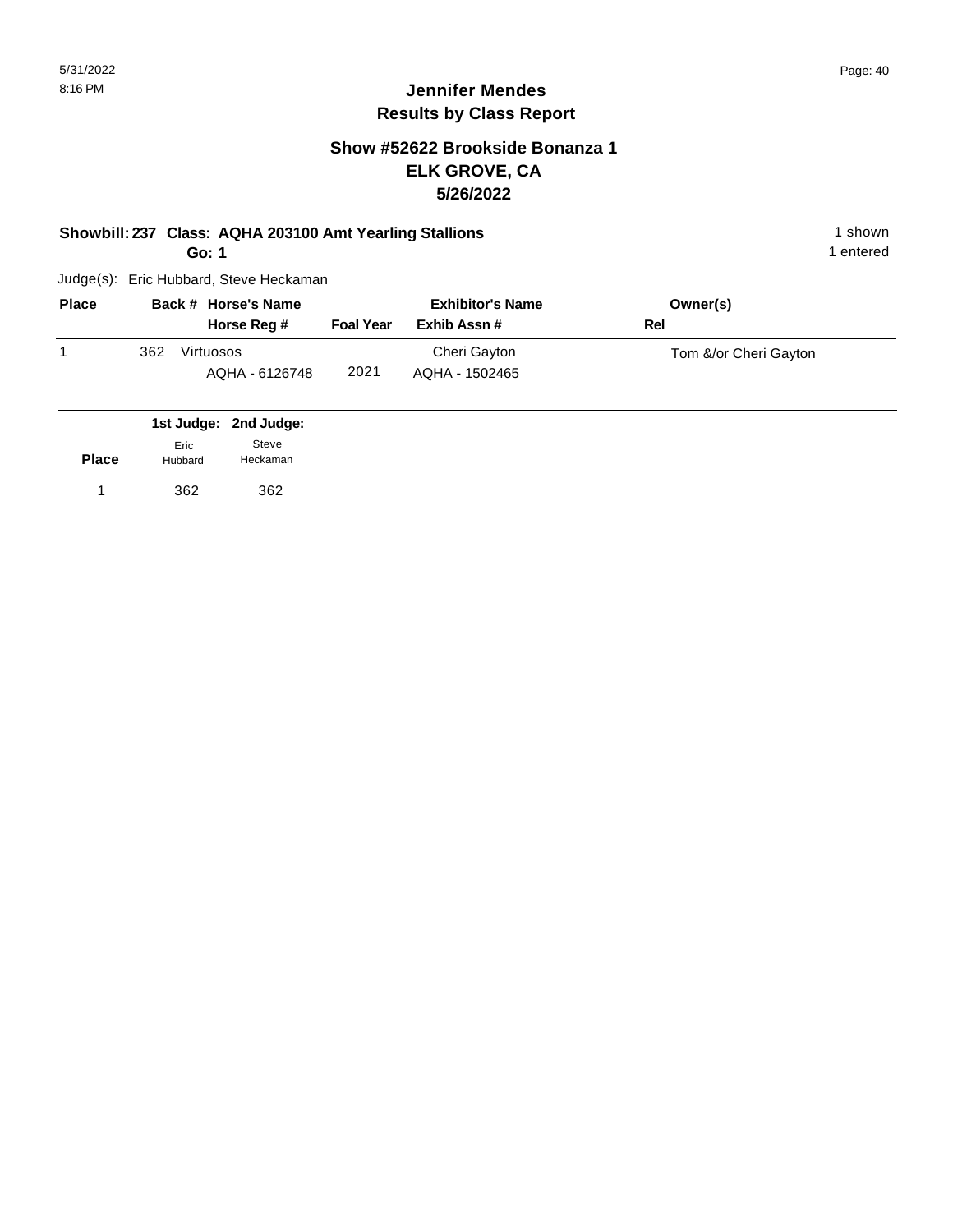#### **Show #52622 Brookside Bonanza 1 ELK GROVE, CA 5/26/2022**

# **Showbill: 239 Class: AQHA 203300 Amt Three Yr Old Stallions** 1 shown

**Go: 1**

Judge(s): Eric Hubbard, Steve Heckaman

| <b>Place</b> |     | Back # Horse's Name                    |                  | <b>Exhibitor's Name</b>        | Owner(s)                             |
|--------------|-----|----------------------------------------|------------------|--------------------------------|--------------------------------------|
|              |     | Horse Reg #                            | <b>Foal Year</b> | Exhib Assn #                   | Rel                                  |
|              | 363 | Victorious Touchdown<br>AQHA - 6003193 | 2019             | Cheri Gayton<br>AQHA - 1502465 | TOM & CHERI GAYTON<br>AQHA - 1124639 |

|              |                 | 1st Judge: 2nd Judge: |
|--------------|-----------------|-----------------------|
| <b>Place</b> | Eric<br>Hubbard | Steve<br>Heckaman     |
| 1            | 363             | 363                   |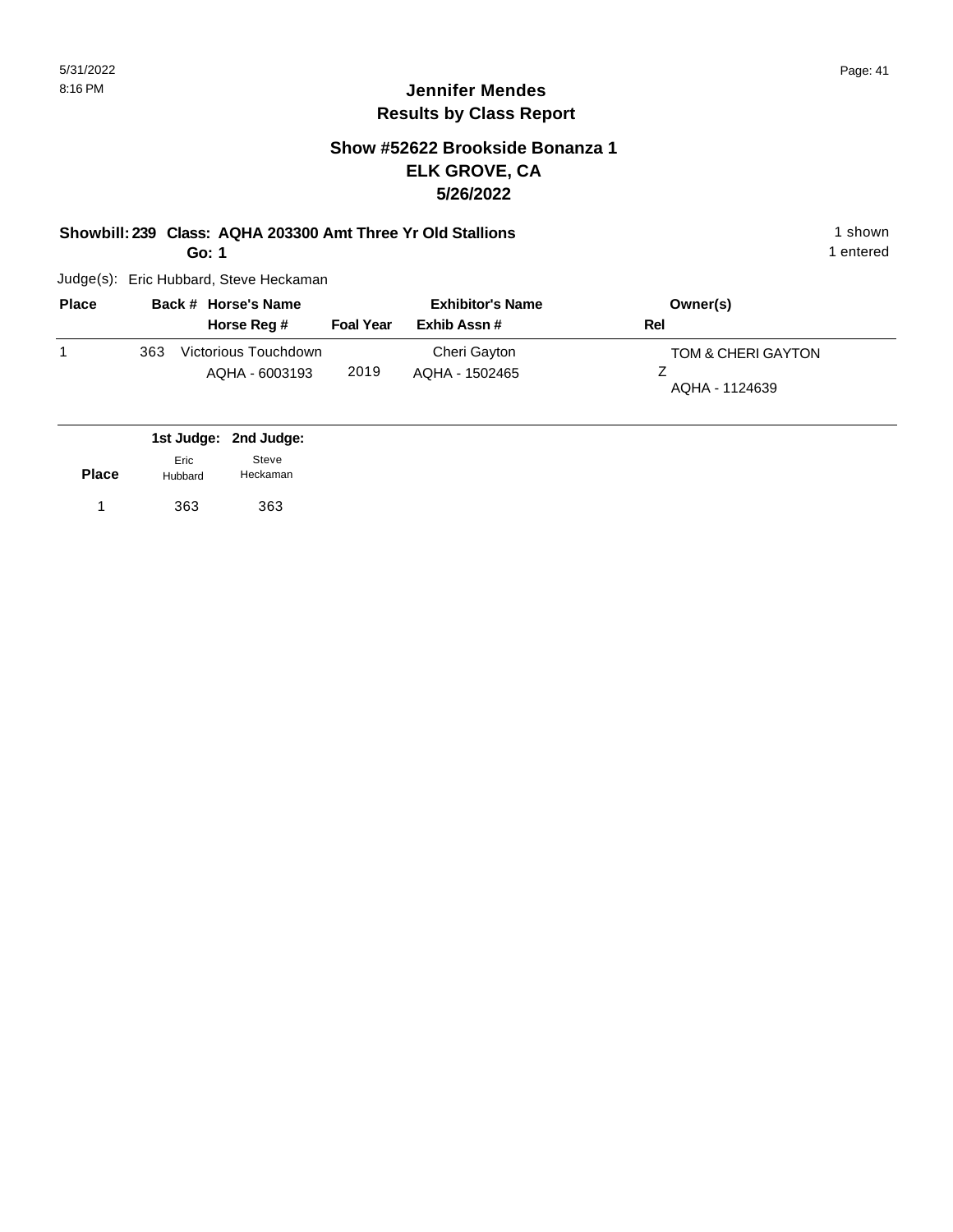## **Show #52622 Brookside Bonanza 1 ELK GROVE, CA 5/26/2022**

#### **Showbill: 240 Class: AQHA 203400 Amt Aged Stallions** 1 shown 1 shown

**Go: 1**

Judge(s): Eric Hubbard, Steve Heckaman

| <b>Place</b> |     | Back # Horse's Name                   |                  | <b>Exhibitor's Name</b>        | Owner(s)              |
|--------------|-----|---------------------------------------|------------------|--------------------------------|-----------------------|
|              |     | Horse Reg #                           | <b>Foal Year</b> | Exhib Assn #                   | Rel                   |
|              | 361 | Kay Cees Jet Settin<br>AQHA - 4318920 | 2002             | Cheri Gayton<br>AQHA - 1502465 | Tom &/or Cheri Gayton |

|              |                 | 1st Judge: 2nd Judge: |
|--------------|-----------------|-----------------------|
| <b>Place</b> | Eric<br>Hubbard | Steve<br>Heckaman     |
| 1            | 361             | 361                   |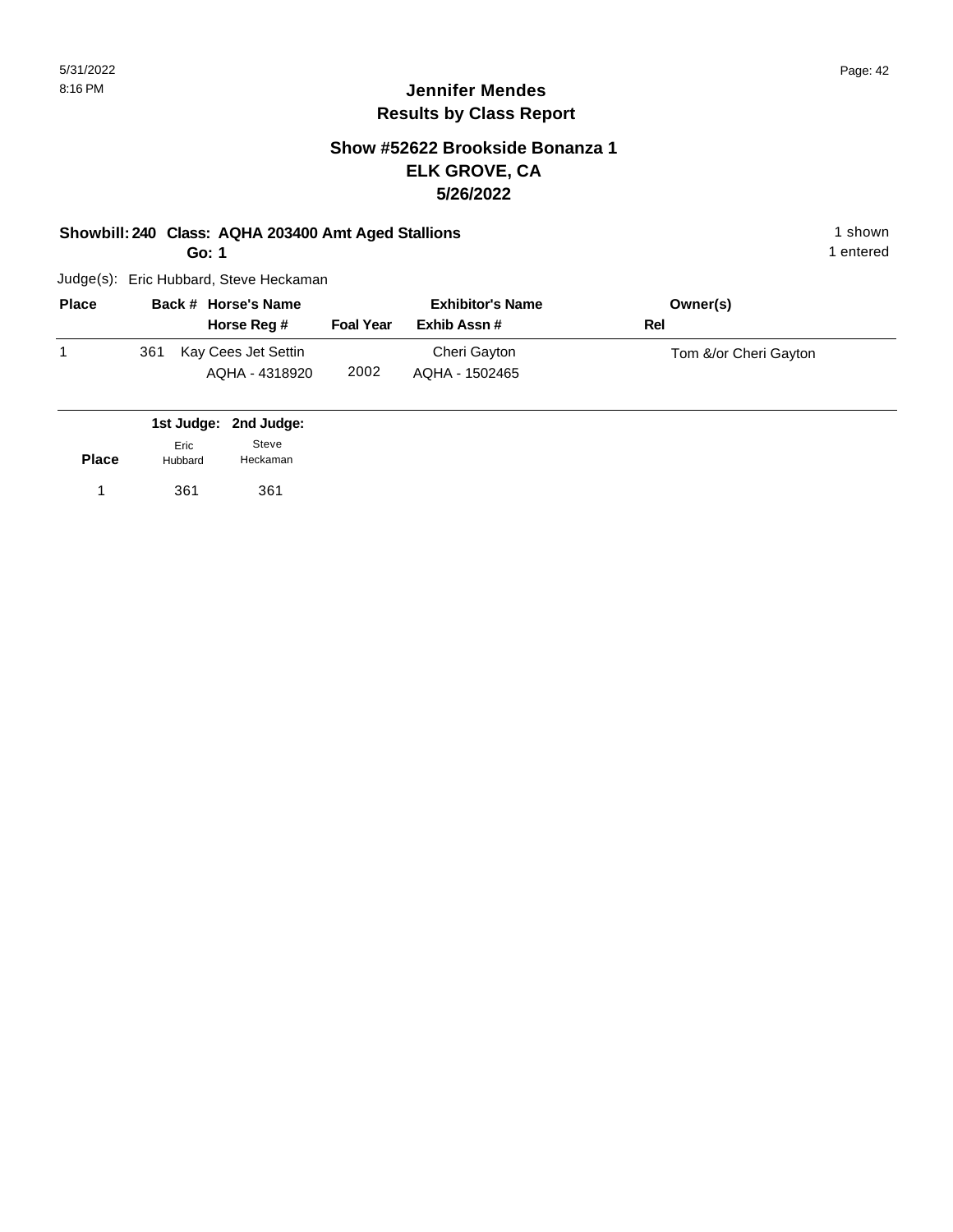## **Jennifer Mendes Results by Class Report**

# **Show #52622 Brookside Bonanza 1 ELK GROVE, CA 5/26/2022**

#### **Showbill: 251 Class: AQHA 105600 Three Yr Old Mares** 1 **Shown** 1 shown

**Go: 1**

| <b>Place</b> |     | Back # Horse's Name          | <b>Exhibitor's Name</b> |                                        | Owner(s)                                                 |  |
|--------------|-----|------------------------------|-------------------------|----------------------------------------|----------------------------------------------------------|--|
|              |     | Horse Reg #                  | <b>Foal Year</b>        | Exhib Assn #                           | Rel                                                      |  |
|              | 345 | Cinderelli<br>AQHA - 5931309 | 2019                    | Daniel Thomas Mannion<br>AQHA - 779000 | <b>JEAN ETTINGER</b><br>Sacramento, CA<br>AQHA - 2912139 |  |

|              |                 | 1st Judge: 2nd Judge: |
|--------------|-----------------|-----------------------|
| <b>Place</b> | Eric<br>Hubbard | Steve<br>Heckaman     |
|              | 345             | 345                   |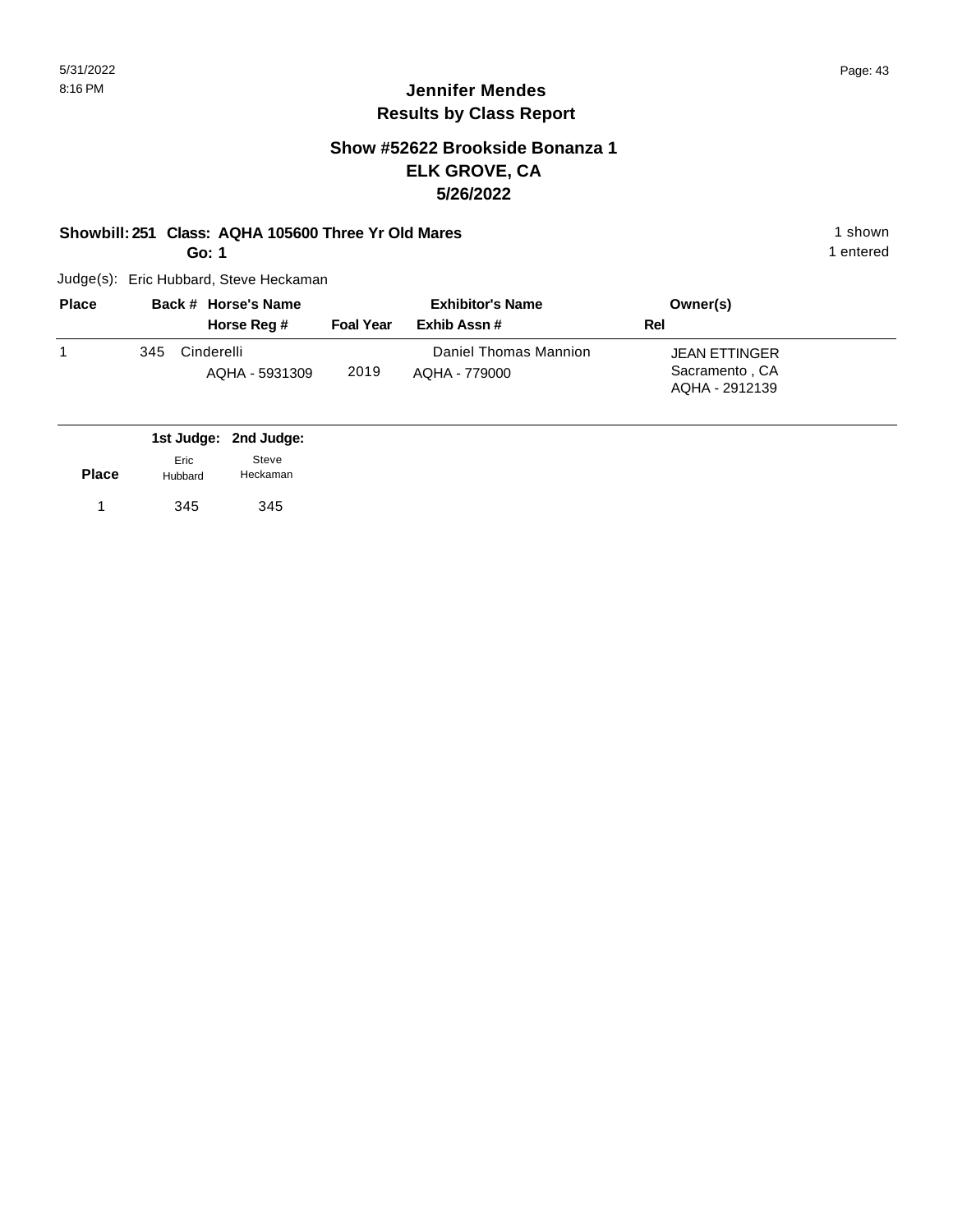# **Jennifer Mendes Results by Class Report**

## **Show #52622 Brookside Bonanza 1 ELK GROVE, CA 5/26/2022**

#### **Showbill: 252 Class: AQHA 105700 Aged Mares** 3 shown

**Go: 1**

| <b>Place</b>   | Back # Horse's Name |                 |                          | <b>Exhibitor's Name</b> |                     | Owner(s)              |  |
|----------------|---------------------|-----------------|--------------------------|-------------------------|---------------------|-----------------------|--|
|                |                     |                 | Horse Reg #              | <b>Foal Year</b>        | Exhib Assn#         | Rel                   |  |
| 1              | 344                 |                 | Shez The Cute One        |                         | Sean Mannion        | Daniel Thomas Mannion |  |
|                |                     |                 | AQHA - 5939324           | 2017                    | AQHA - 4389102      | C<br>AQHA - 779000    |  |
| 1              | 659                 |                 | Phantasy Island          |                         | <b>Kathy Pettit</b> | <b>Kathy Pettit</b>   |  |
|                |                     |                 | AQHA - 5902076           | 2018                    | AQHA - 679457       | Ζ<br>AQHA - 679457    |  |
| 3              | 328                 |                 | <b>Righteously Sweet</b> |                         | Michael E Hoyt      | Megan Harrison        |  |
|                |                     |                 | AQHA - 5865934           |                         | AQHA - 1316935      |                       |  |
|                |                     | 1st Judge:      | 2nd Judge:               |                         |                     |                       |  |
| <b>Place</b>   |                     | Eric<br>Hubbard | <b>Steve</b><br>Heckaman |                         |                     |                       |  |
|                |                     | 344             | 659                      |                         |                     |                       |  |
| $\overline{c}$ |                     | 659             | 344                      |                         |                     |                       |  |
| 3              |                     | 328             | 328                      |                         |                     |                       |  |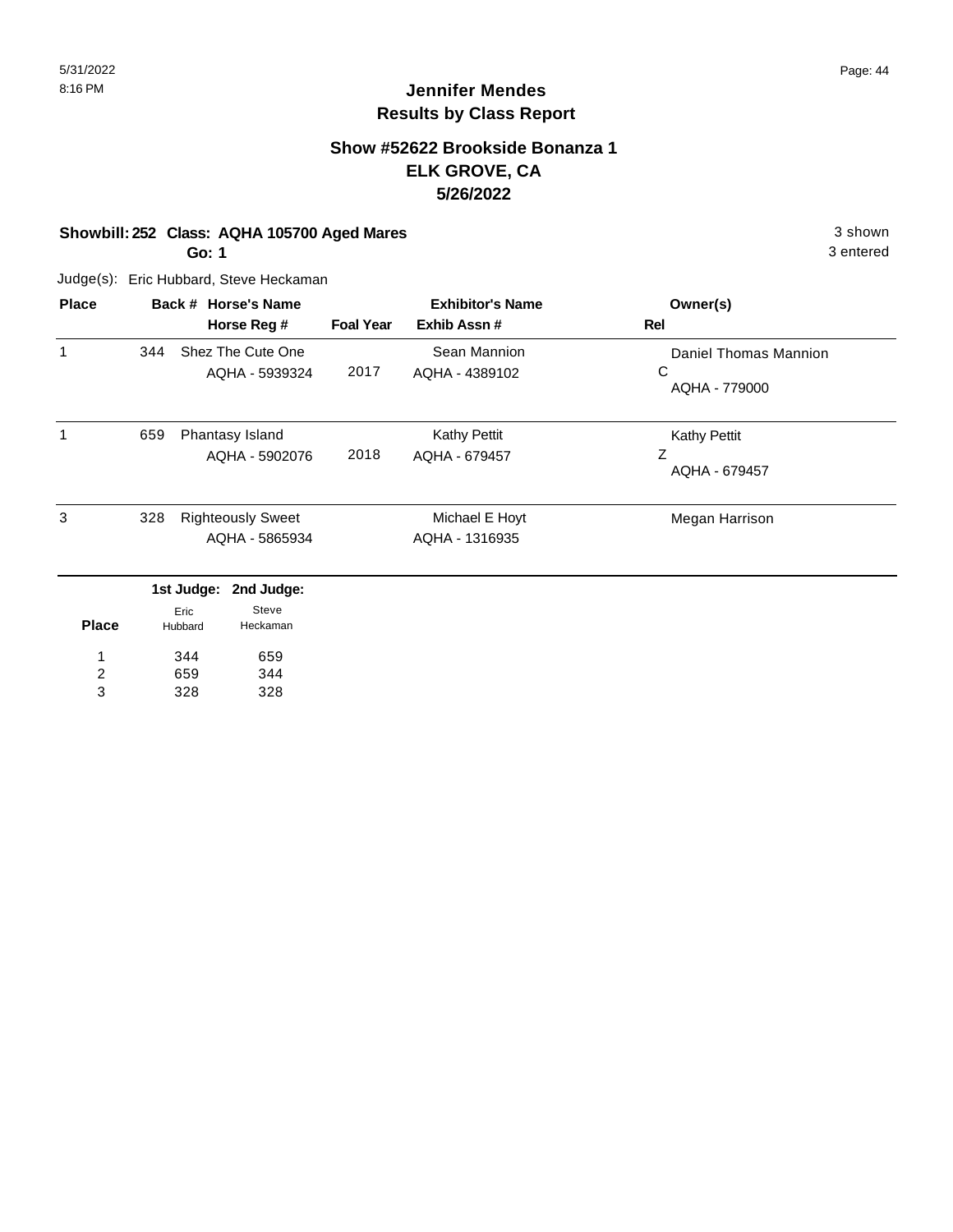## **Jennifer Mendes Results by Class Report**

## **Show #52622 Brookside Bonanza 1 ELK GROVE, CA 5/26/2022**

#### **Showbill: 257 Class: AQHA 103100 Yearling Stallions** 1 Shown 1 shown

**Go: 1**

| <b>Place</b> | Back # Horse's Name |                             | <b>Exhibitor's Name</b> |                                         | Owner(s)              |
|--------------|---------------------|-----------------------------|-------------------------|-----------------------------------------|-----------------------|
|              |                     | Horse Reg #                 | <b>Foal Year</b>        | Exhib Assn#                             | Rel                   |
|              | 362                 | Virtuosos<br>AQHA - 6126748 | 2021                    | ALEJANDRO RAMOS LOPEZ<br>AQHA - 3650669 | Tom &/or Cheri Gayton |

|              |                 | 1st Judge: 2nd Judge: |
|--------------|-----------------|-----------------------|
| <b>Place</b> | Fric<br>Hubbard | Steve<br>Heckaman     |
| 1            | 362             | 362                   |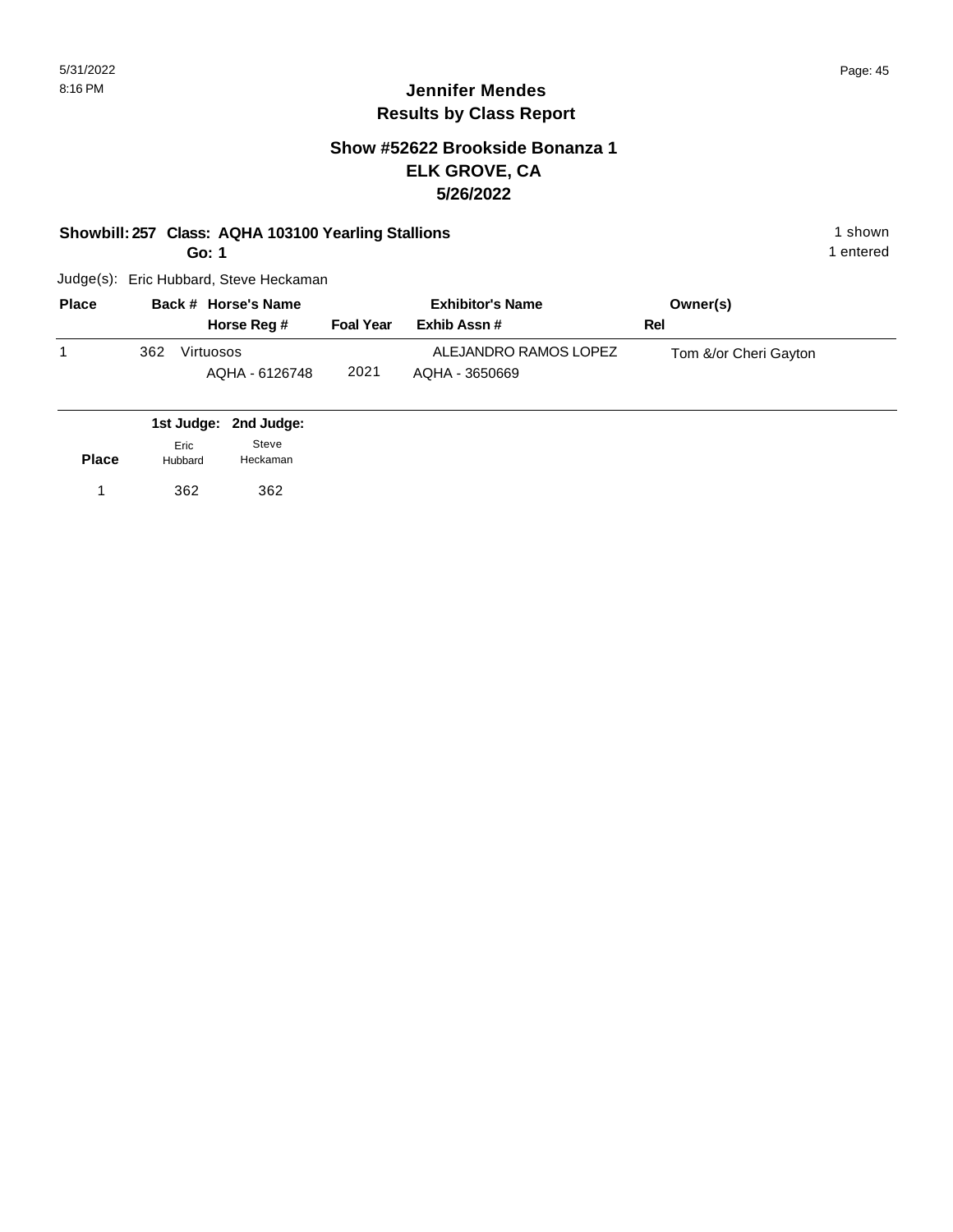## **Show #52622 Brookside Bonanza 1 ELK GROVE, CA 5/26/2022**

#### **Showbill: 259 Class: AQHA 103300 Three Yr Old Stallions** 1 Shown 1 shown

**Go: 1**

Judge(s): Eric Hubbard, Steve Heckaman

| <b>Place</b> |     | Back # Horse's Name                    | <b>Exhibitor's Name</b> |                                         | Owner(s)                             |  |
|--------------|-----|----------------------------------------|-------------------------|-----------------------------------------|--------------------------------------|--|
|              |     | Horse Reg #                            | <b>Foal Year</b>        | Exhib Assn #                            | Rel                                  |  |
|              | 363 | Victorious Touchdown<br>AQHA - 6003193 | 2019                    | ALEJANDRO RAMOS LOPEZ<br>AQHA - 3650669 | TOM & CHERI GAYTON<br>AQHA - 1124639 |  |

|              |                 | 1st Judge: 2nd Judge: |  |
|--------------|-----------------|-----------------------|--|
| <b>Place</b> | Eric<br>Hubbard | Steve<br>Heckaman     |  |
|              | 363             | 363                   |  |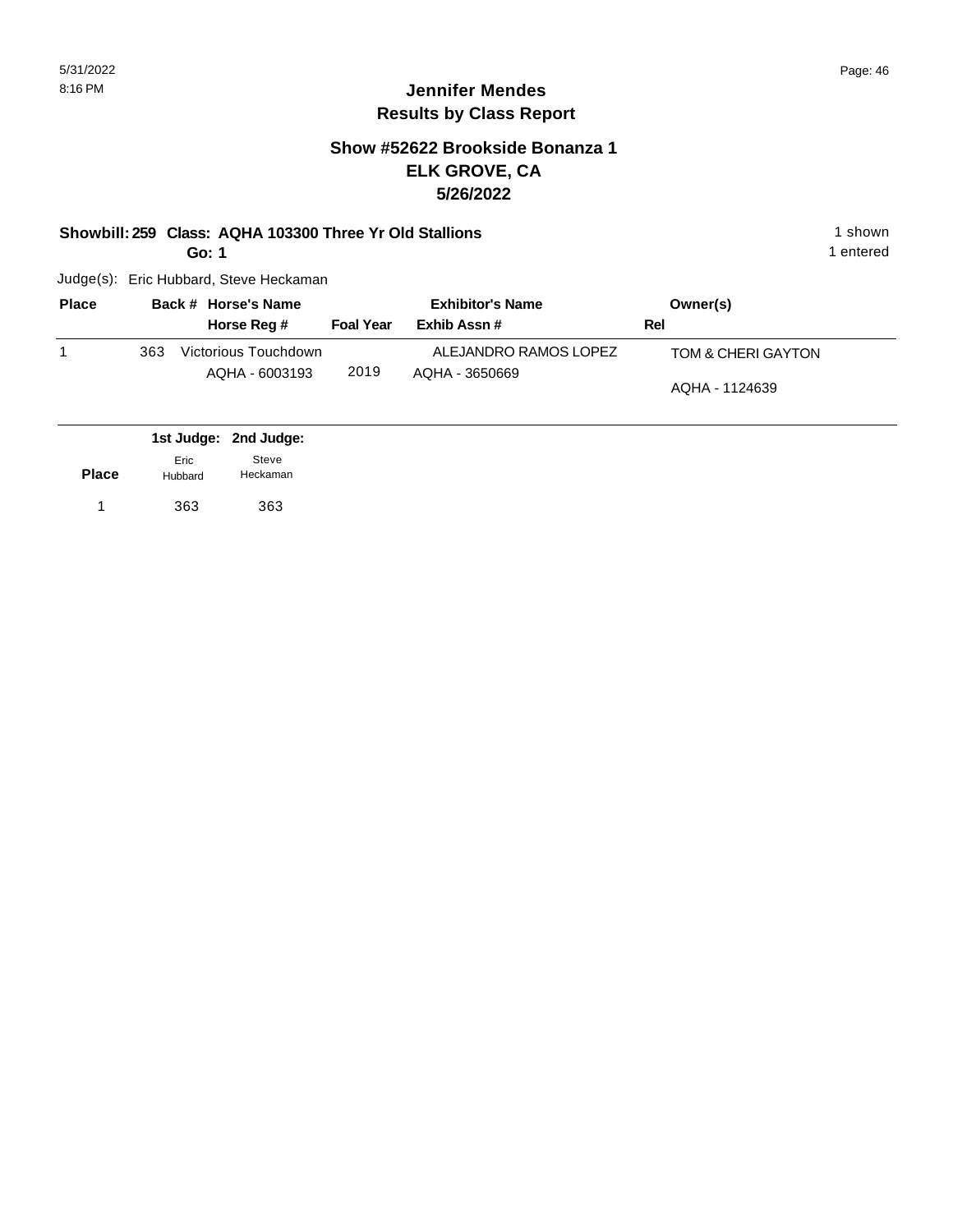# **Jennifer Mendes Results by Class Report**

## **Show #52622 Brookside Bonanza 1 ELK GROVE, CA 5/26/2022**

#### **Showbill: 260 Class: AQHA 103400 Aged Stallions** 1 shown 1 shown

**Go: 1**

| <b>Place</b> |     | Back # Horse's Name<br>Horse Reg #    | <b>Foal Year</b> | <b>Exhibitor's Name</b><br>Exhib Assn # | Owner(s)<br>Rel       |
|--------------|-----|---------------------------------------|------------------|-----------------------------------------|-----------------------|
|              | 361 | Kay Cees Jet Settin<br>AQHA - 4318920 | 2002             | ALEJANDRO RAMOS LOPEZ<br>AQHA - 3650669 | Tom &/or Cheri Gayton |

|              |                 | 1st Judge: 2nd Judge: |
|--------------|-----------------|-----------------------|
| <b>Place</b> | Fric<br>Hubbard | Steve<br>Heckaman     |
| 1.           | 361             | 361                   |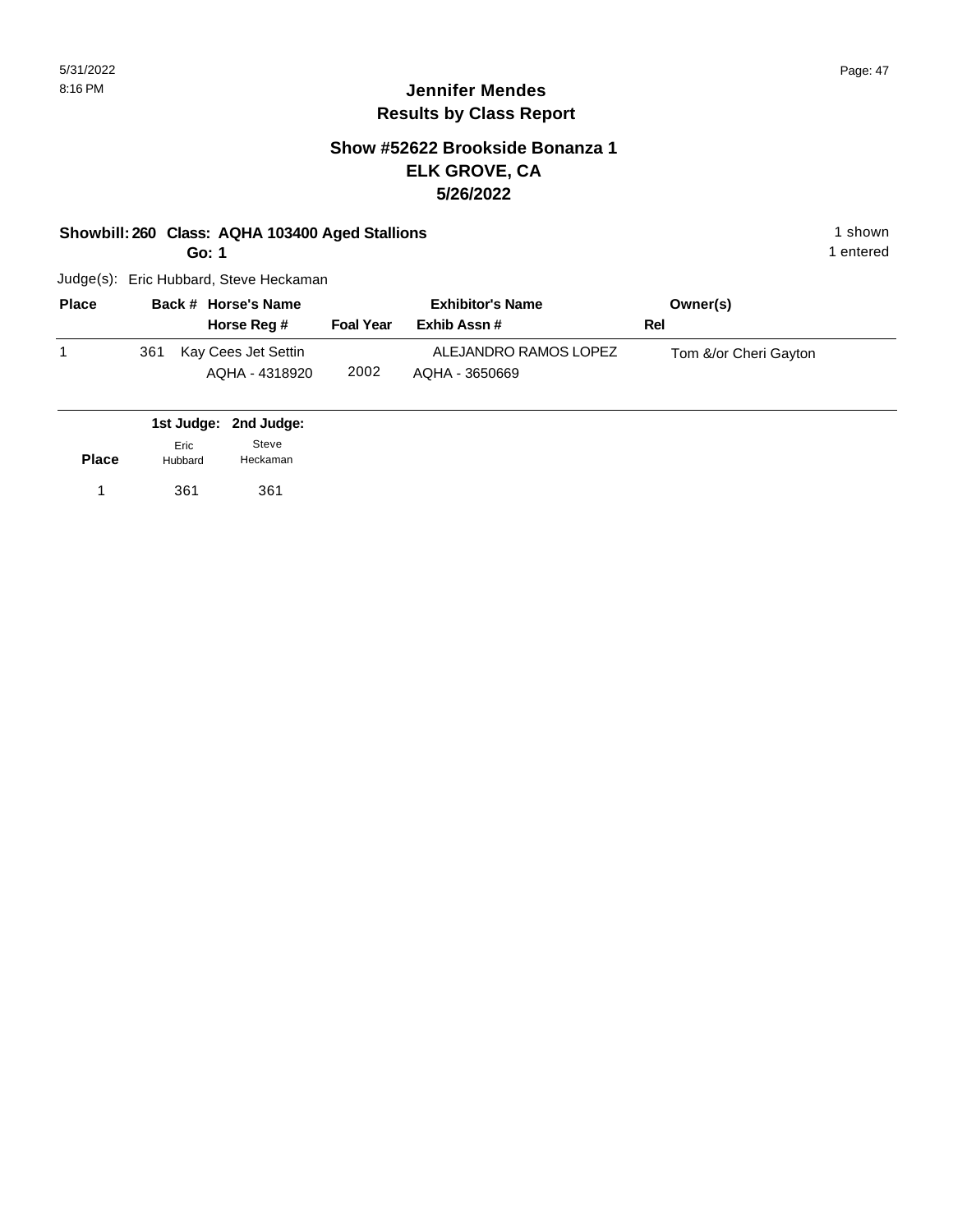#### **Jennifer Mendes Results by Class Report**

## **Show #52622 Brookside Bonanza 1 ELK GROVE, CA 5/26/2022**

#### **Showbill: 301 Class: OPEN 14911 All Breed Green Reining 7 shown 7 shown**

**Go: 1**

| <b>Place</b> | Back # Horse's Name     |                  | <b>Exhibitor's Name</b> | Owner(s)                |
|--------------|-------------------------|------------------|-------------------------|-------------------------|
|              | Horse Reg #             | <b>Foal Year</b> | Exhib Assn #            | Rel                     |
|              | More White Trash<br>393 |                  | STEPHANIE BOYES         | Amanda Or Livona Brewer |
|              |                         | 2016             |                         |                         |

|              |                 | 1st Judge: 2nd Judge: |
|--------------|-----------------|-----------------------|
| <b>Place</b> | Eric<br>Hubbard | Steve<br>Heckaman     |
| 1.           | 393             | 393                   |
|              |                 |                       |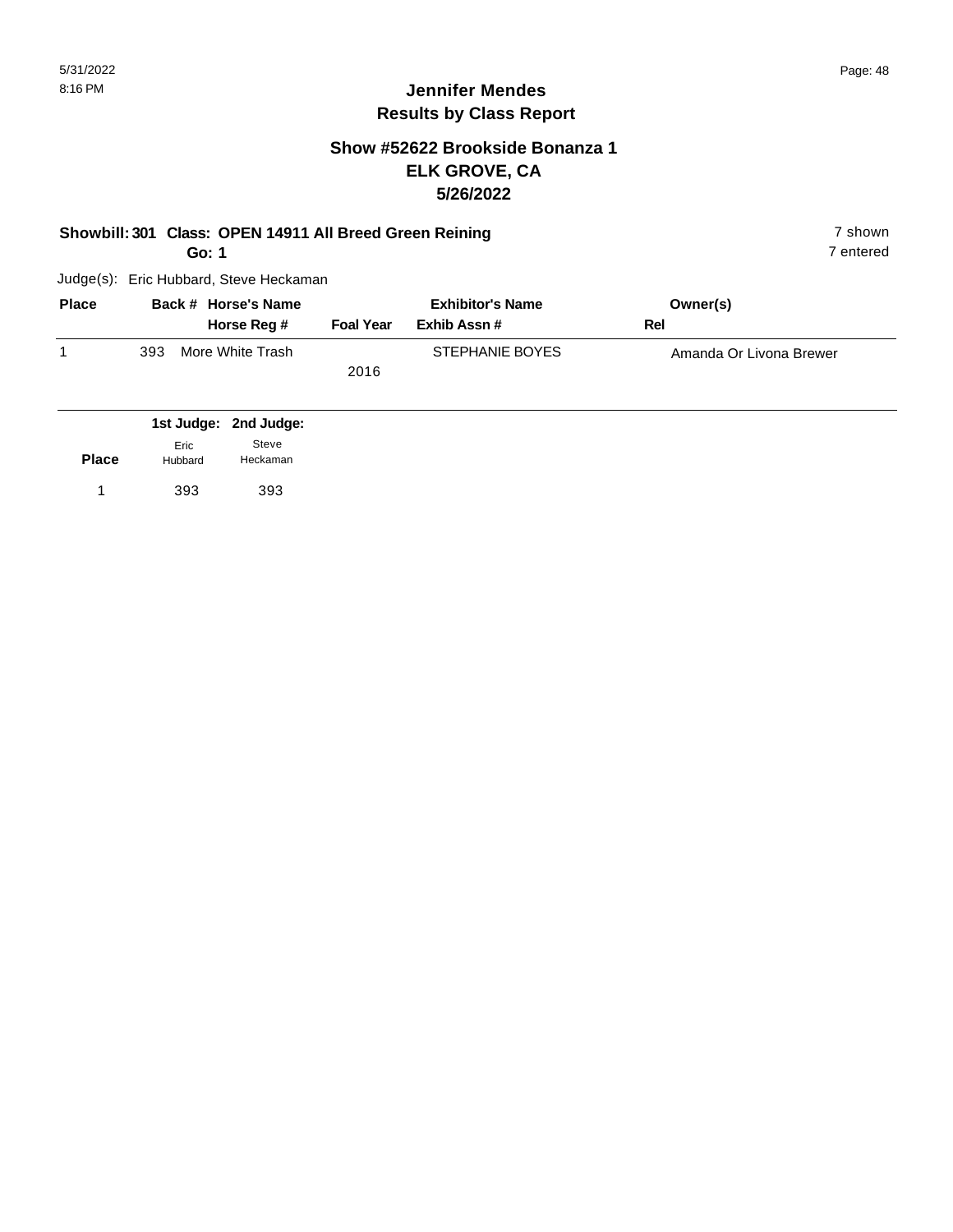#### **Jennifer Mendes Results by Class Report**

# **Show #52622 Brookside Bonanza 1 ELK GROVE, CA 5/26/2022**

#### **Showbill: 302 Class: OPEN 1031 ALL BREED OPEN REINING** 1 shown

**Go: 1**

Judge(s): Eric Hubbard, Steve Heckaman

| <b>Place</b> | Back # Horse's Name<br>Horse Reg # | <b>Foal Year</b> | <b>Exhibitor's Name</b><br>Exhib Assn # | Owner(s)<br>Rel |  |
|--------------|------------------------------------|------------------|-----------------------------------------|-----------------|--|
|              | 1st Judge: 2nd Judge:              |                  |                                         |                 |  |
|              | Steve<br>Eric                      |                  |                                         |                 |  |

**Place** Hubbard Heckaman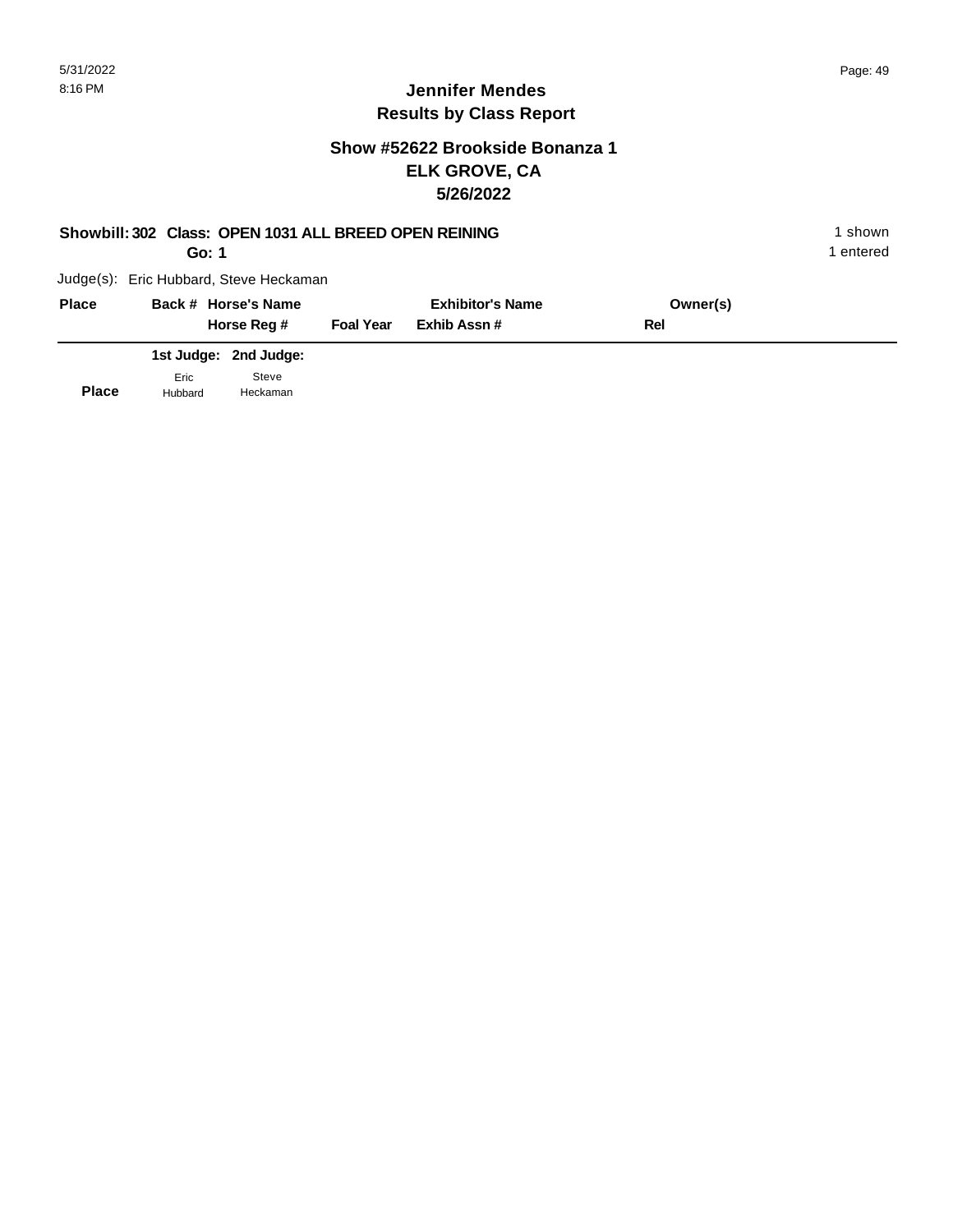# **Jennifer Mendes Results by Class Report**

## **Show #52622 Brookside Bonanza 1 ELK GROVE, CA 5/26/2022**

#### **Showbill: 303 Class: AQHA 134004 L1 Reining 3 shown 3 shown 3 shown**

**Go: 1**

| <b>Place</b> |     | Back # Horse's Name<br>Horse Reg # | <b>Foal Year</b> | <b>Exhibitor's Name</b><br>Exhib Assn# | Owner(s)<br>Rel                              |
|--------------|-----|------------------------------------|------------------|----------------------------------------|----------------------------------------------|
| 1            | 699 | Spook Stylishly<br>AQHA - 5898106  |                  | John Irish<br>AQHA - 2048956           | Lisa Hernandez                               |
| 2            | 393 | More White Trash<br>AQHA - 5783071 | 2016             | STEPHANIE BOYES<br>AQHA - 682731       | Amanda Or Livona Brewer                      |
| 2            | 689 | Alpha Gun Shiner<br>AQHA - 5763016 | 2015             | STEPHANIE BOYES<br>AQHA - 682731       | <b>STEPHANIE BOYES</b><br>Ζ<br>AQHA - 682731 |

|       |                 | 1st Judge: 2nd Judge: |
|-------|-----------------|-----------------------|
| Place | Eric<br>Hubbard | Steve<br>Heckaman     |
| 1     | 699             | 699                   |
| 2     | 689             | 393                   |
| з     | 393             | 689                   |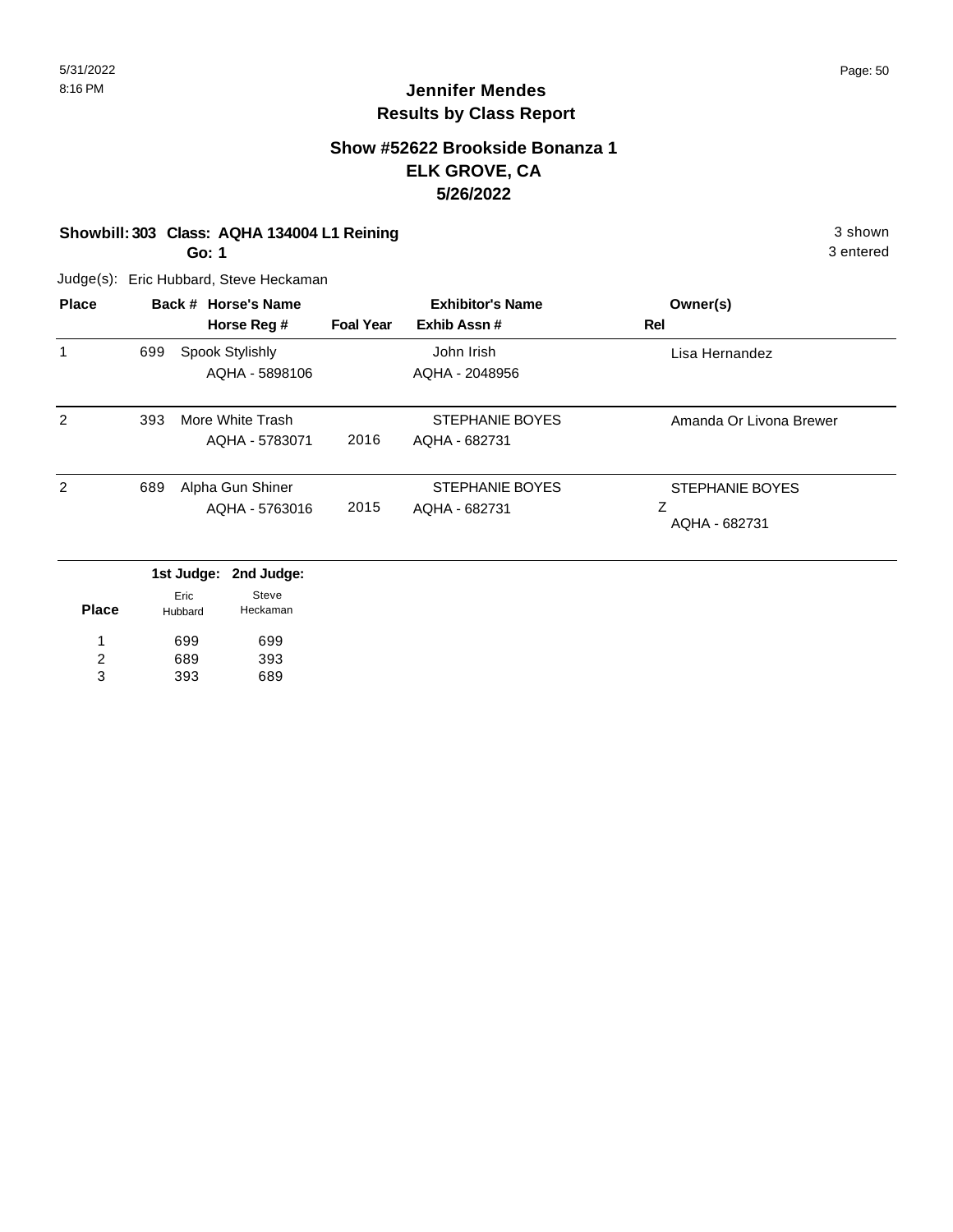## **Show #52622 Brookside Bonanza 1 ELK GROVE, CA 5/26/2022**

# **Showbill: 308 Class: OPEN 1046 ALL BREED AMATEUR REINING** 1 shown

**Go: 1**

1 entered

| <b>Place</b> |                 | Back # Horse's Name<br>Horse Reg # | <b>Foal Year</b> | <b>Exhibitor's Name</b><br>Exhib Assn # | Owner(s)<br>Rel |  |
|--------------|-----------------|------------------------------------|------------------|-----------------------------------------|-----------------|--|
|              |                 | 1st Judge: 2nd Judge:              |                  |                                         |                 |  |
| <b>Place</b> | Eric<br>Hubbard | Steve<br>Heckaman                  |                  |                                         |                 |  |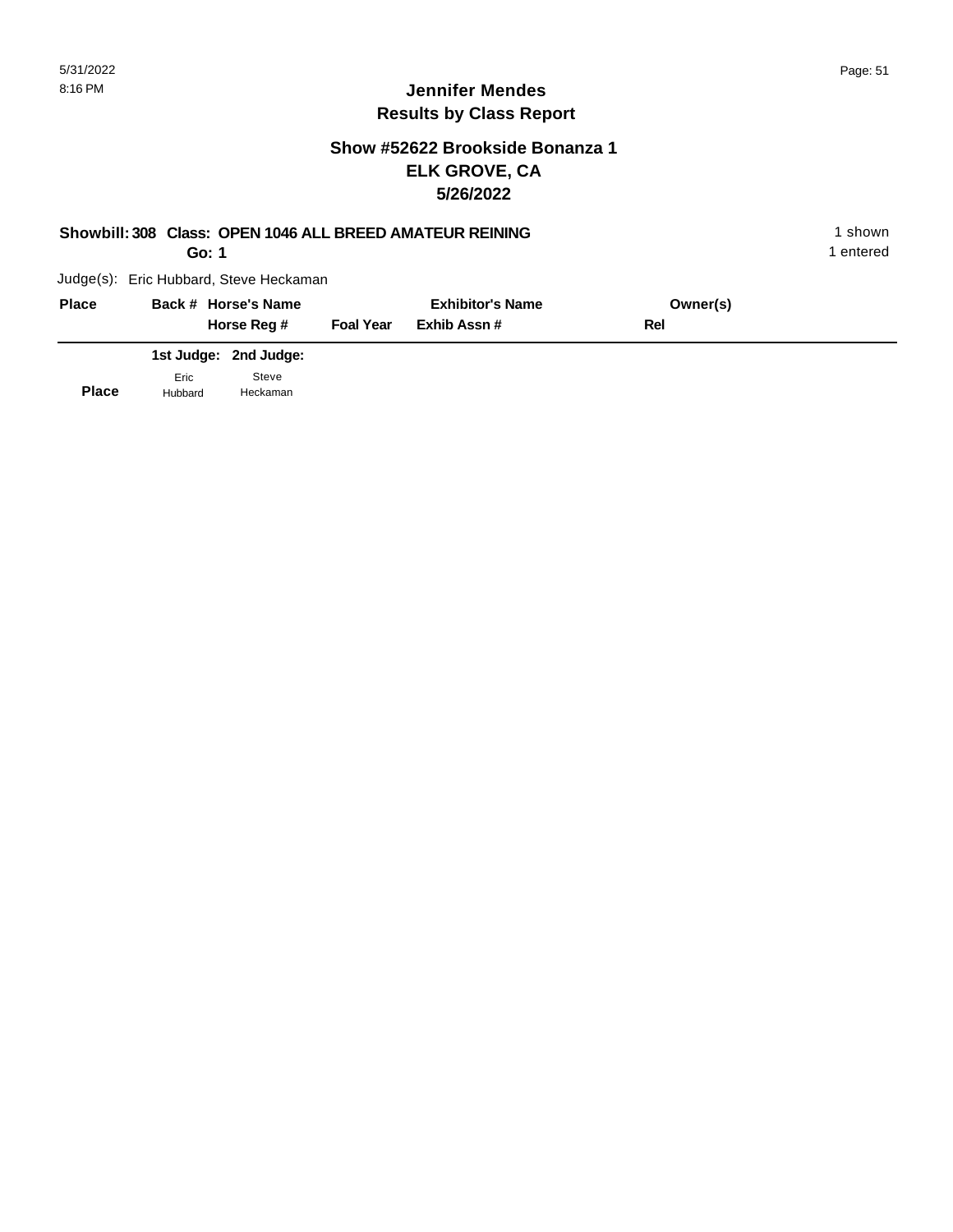# **Jennifer Mendes Results by Class Report**

## **Show #52622 Brookside Bonanza 1 ELK GROVE, CA 5/26/2022**

#### **Showbill: 310 Class: AQHA 234002 L1 Amt Reining 1 shown 1 shown**

**Go: 1**

| <b>Place</b> |     | Back # Horse's Name            |                  | <b>Exhibitor's Name</b>             | Owner(s)                            |
|--------------|-----|--------------------------------|------------------|-------------------------------------|-------------------------------------|
|              |     | Horse Reg #                    | <b>Foal Year</b> | Exhib Assn#                         | Rel                                 |
|              | 354 | My Jimmy Rey<br>AQHA - 5645792 | 2014             | Elizabeth Daffner<br>AQHA - 3071880 | Elizabeth Daffner<br>AQHA - 3071880 |

|              |                 | 1st Judge: 2nd Judge: |
|--------------|-----------------|-----------------------|
| <b>Place</b> | Eric<br>Hubbard | Steve<br>Heckaman     |
|              | 354             | 354                   |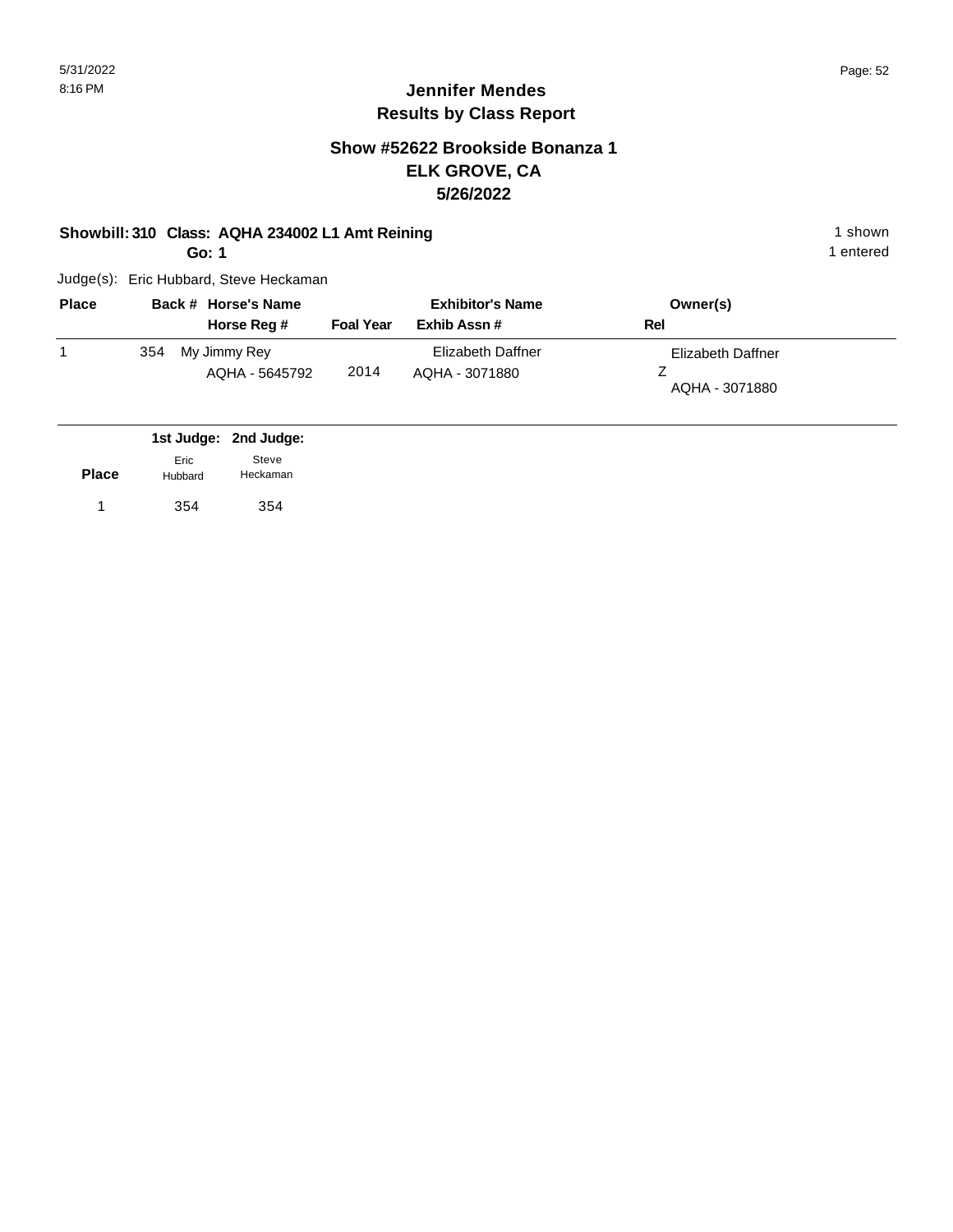## **Show #52622 Brookside Bonanza 1 ELK GROVE, CA 5/26/2022**

| Showbill: 313 Class: OPEN 113000 All Breed Ranch Riding L1 Youth/Am | 2 shown   |
|---------------------------------------------------------------------|-----------|
| Go: 1                                                               | 2 entered |

Judge(s): Eric Hubbard, Steve Heckaman

596 389

1 2 596 389

| <b>Place</b> |     |                 | Back # Horse's Name                        |                  | <b>Exhibitor's Name</b> | Owner(s)            |
|--------------|-----|-----------------|--------------------------------------------|------------------|-------------------------|---------------------|
|              |     |                 | Horse Reg #                                | <b>Foal Year</b> | Exhib Assn#             | Rel                 |
|              | 596 |                 | Leap Of Faith                              |                  | Dana Rosander           | Dana Rosander<br>Z  |
| 2            | 389 |                 | Wimpys Little Gunner                       |                  | Frank Munzinger         | Stephanie Munzinger |
| <b>Place</b> |     | Eric<br>Hubbard | 1st Judge: 2nd Judge:<br>Steve<br>Heckaman |                  |                         |                     |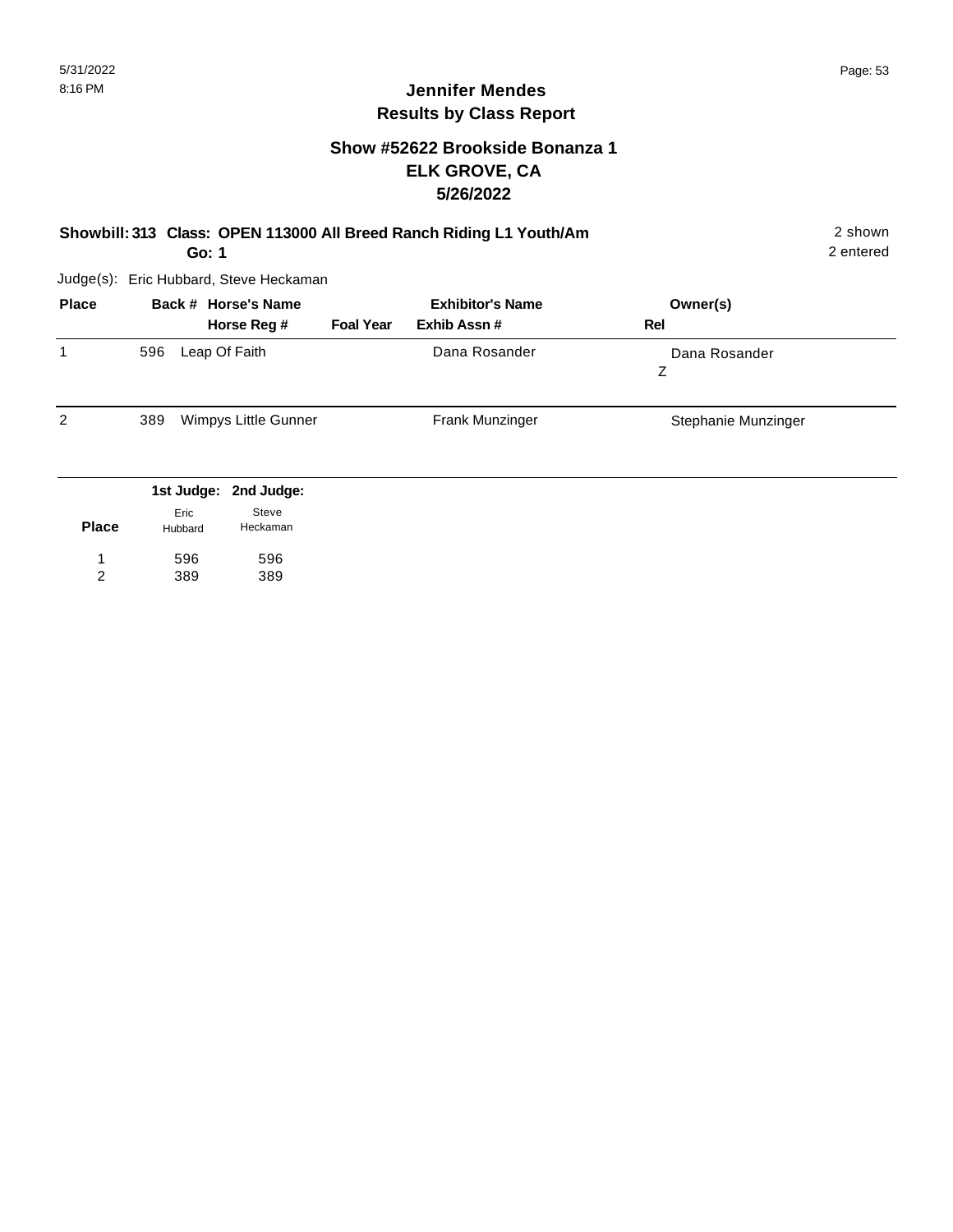## **Show #52622 Brookside Bonanza 1 ELK GROVE, CA 5/26/2022**

## **Showbill: 314 Class: OPEN 15811 All Breed Ranch Riding Youth** 1 shown 1 shown

**Go: 1**

Judge(s): Eric Hubbard, Steve Heckaman

| <b>Place</b> | Back # Horse's Name<br>Horse Reg # | <b>Foal Year</b> | <b>Exhibitor's Name</b><br>Exhib Assn # | Owner(s)<br>Rel |  |
|--------------|------------------------------------|------------------|-----------------------------------------|-----------------|--|
|              | <b>Gunners Cielo</b><br>352        | 2014             | <b>Madison Stephenson</b>               | Dawn Bodell     |  |

|              |                 | 1st Judge: 2nd Judge: |
|--------------|-----------------|-----------------------|
| <b>Place</b> | Eric<br>Hubbard | Steve<br>Heckaman     |
|              | 352             | 352                   |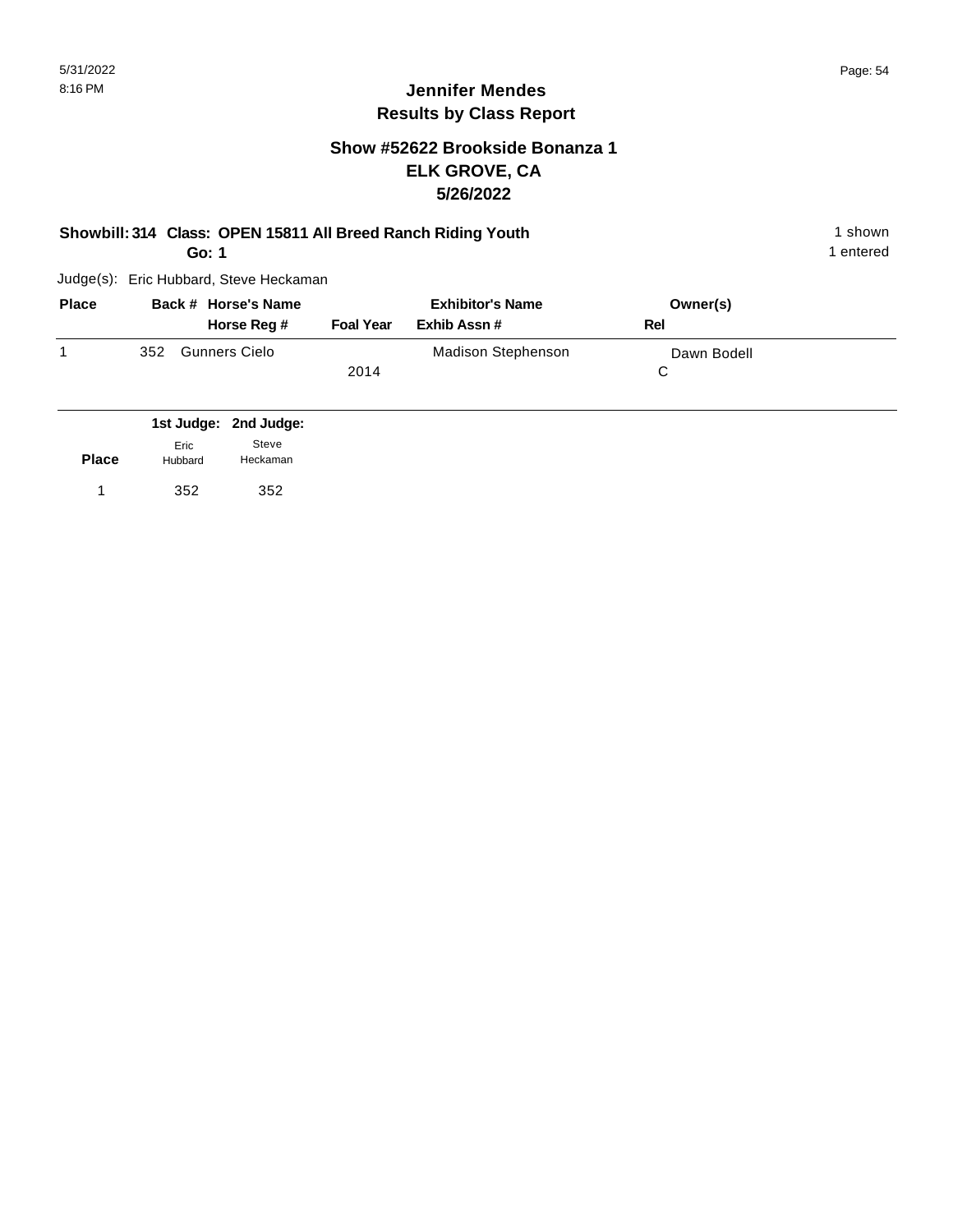#### **Show #52622 Brookside Bonanza 1 ELK GROVE, CA 5/26/2022**

**Showbill: 315 Class: OPEN 15911 All Breed Ranch Riding Amateur** 8 shown **Go: 1**

Judge(s): Eric Hubbard, Steve Heckaman

| Back # Horse's Name<br><b>Foal Year</b> | <b>Exhibitor's Name</b><br>Exhib Assn #                                                                                                                   | Owner(s)<br>Rel            |
|-----------------------------------------|-----------------------------------------------------------------------------------------------------------------------------------------------------------|----------------------------|
|                                         | <b>Colleen Morris</b>                                                                                                                                     | <b>Colleen Morris</b><br>Z |
| 2017                                    | <b>AMANDA BREWER</b>                                                                                                                                      | AMANDA AND LIVONA BREWER   |
|                                         | JoAnn Campas                                                                                                                                              | JoAnn Campas<br>Z          |
| 2017                                    | Dawn Wynne                                                                                                                                                | Dawn Wynne<br>Z            |
| 2019                                    | Maria Irish                                                                                                                                               | John And Maria Irish       |
|                                         | Frank Munzinger                                                                                                                                           | Stephanie Munzinger        |
|                                         | Dana Rosander                                                                                                                                             | Dana Rosander<br>Ζ         |
| 2016                                    | Penny Alexander                                                                                                                                           | Penny Alexander<br>Ζ       |
|                                         |                                                                                                                                                           |                            |
|                                         |                                                                                                                                                           |                            |
|                                         | <b>STYLISH INFERNO</b><br>A Whole Lot Of Hollywood<br>Lil Cash For Cookies<br>Wimpys Little Gunner<br><b>EFR Command A Hobby</b><br>1st Judge: 2nd Judge: |                            |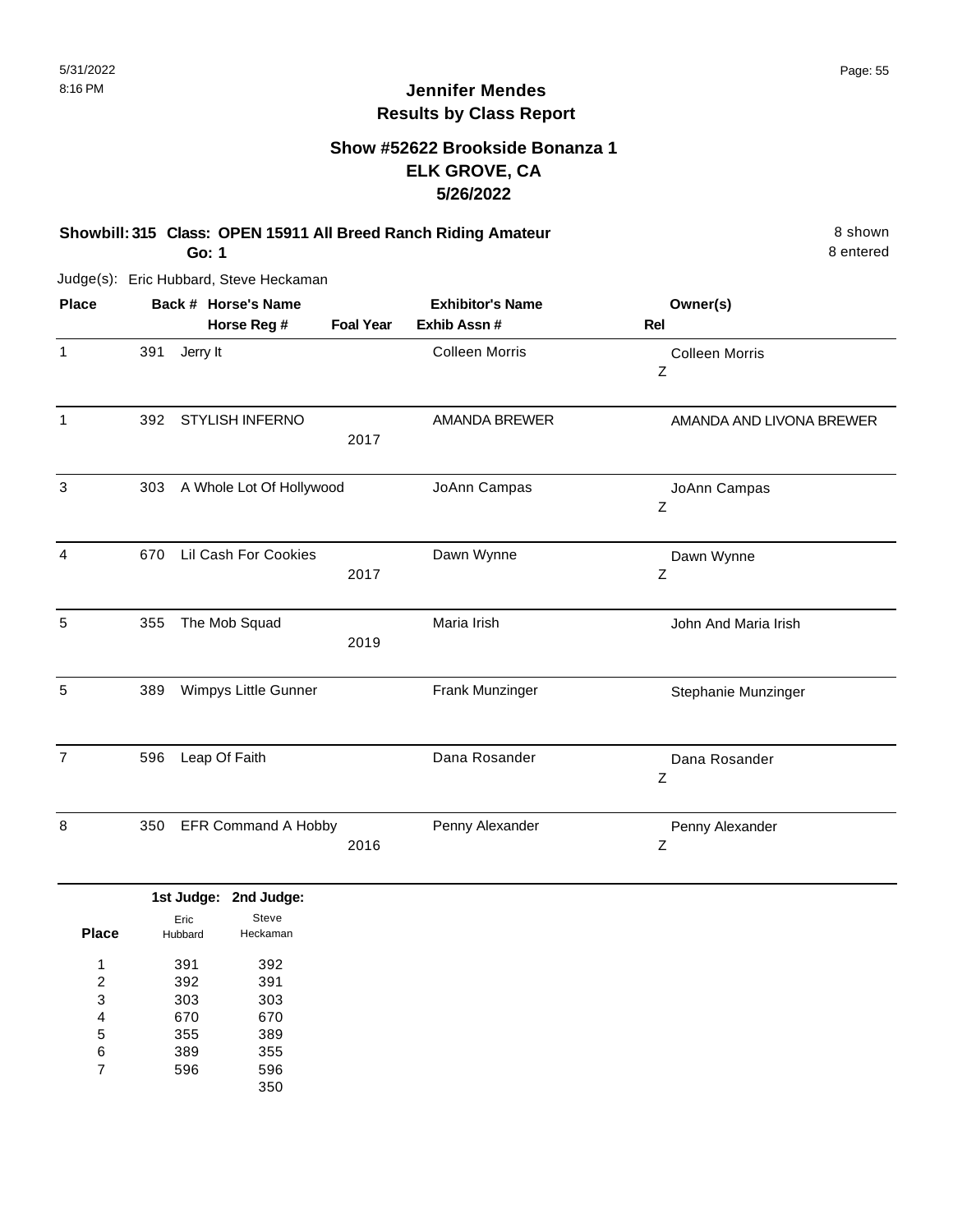# **Show #52622 Brookside Bonanza 1 ELK GROVE, CA 5/26/2022**

#### **Showbill: 316 Class: OPEN 160111 All Breed Ranch Riding L1 Open** 10 Shown 10 shown **Go: 1**

Judge(s): Eric Hubbard, Steve Heckaman

| <b>Place</b>   |     | Back # Horse's Name       |                  | <b>Exhibitor's Name</b>     | Owner(s)                               |  |
|----------------|-----|---------------------------|------------------|-----------------------------|----------------------------------------|--|
|                |     | Horse Reg #               | <b>Foal Year</b> | Exhib Assn #                | Rel                                    |  |
| $\mathbf{1}$   | 386 | <b>Shewiz Electric</b>    |                  | <b>Christine L Demetrak</b> | Michael Silva                          |  |
| 1              | 694 | Rf Gunners Commander      |                  | John Irish                  | Jessica Smith                          |  |
| 3              | 689 | Alpha Gun Shiner          | 2015             | STEPHANIE BOYES             | STEPHANIE BOYES<br>Ζ                   |  |
| 4              | 691 | <b>Metallic Smart Kat</b> | 2015             | Justin Dean Wheeler         | Jake Cagle<br>$\circ$                  |  |
| 5              | 596 | Leap Of Faith             |                  | Dana Rosander               | Dana Rosander<br>Z                     |  |
| 5              | 698 | Miss Hickory Shines       |                  | <b>Bernardo Carillo</b>     | <b>Barbie Stanley</b><br>Elk Grove, CA |  |
| $\overline{7}$ | 670 | Lil Cash For Cookies      | 2017             | Dawn Wynne                  | Dawn Wynne<br>Ζ                        |  |
| 8              | 699 | Spook Stylishly           |                  | John Irish                  | Lisa Hernandez                         |  |
| 9              | 693 | Just Plain Shiny          |                  | John Irish                  | Lori Price                             |  |

|              |         | 1st Judge: 2nd Judge: |
|--------------|---------|-----------------------|
|              | Eric    | Steve                 |
| <b>Place</b> | Hubbard | Heckaman              |
| 4            | 386     | 694                   |
| 2            | 694     | 386                   |
| 3            | 689     | 689                   |
| 4            | 691     | 691                   |
| 5            | 698     | 596                   |
| 6            | 596     | 698                   |
| 7            | 670     |                       |
| 8            | 699     |                       |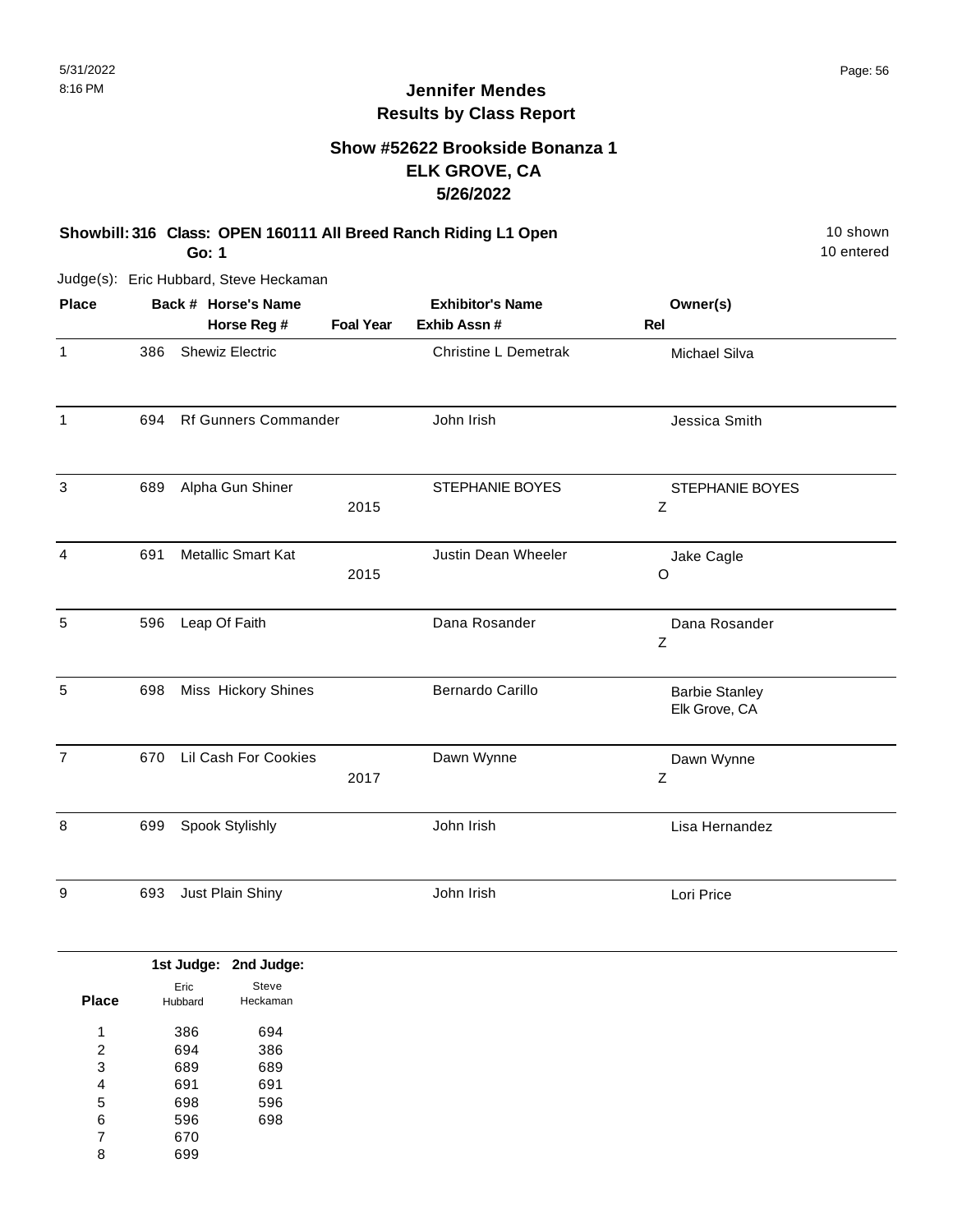#### **Show #52622 Brookside Bonanza 1 ELK GROVE, CA 5/26/2022**

9 693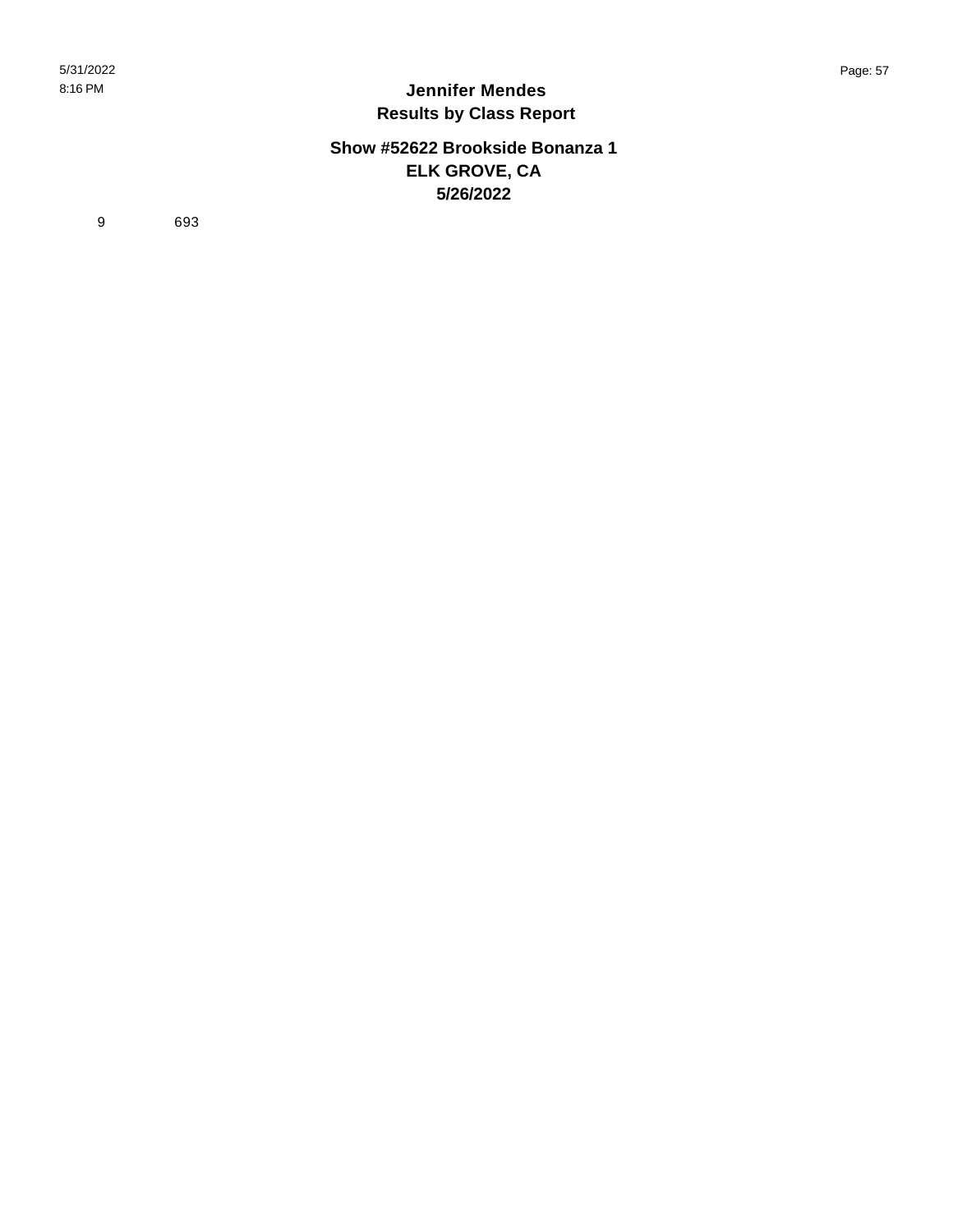## **Show #52622 Brookside Bonanza 1 ELK GROVE, CA 5/26/2022**

## **Showbill: 317 Class: OPEN 1025 ALL BREED OPEN RANCH RIDING** 2 shown

**Go: 1**

Judge(s): Eric Hubbard, Steve Heckaman

| <b>Place</b> | Back # Horse's Name<br>Horse Reg #                            | <b>Foal Year</b> | <b>Exhibitor's Name</b><br>Exhib Assn# | Owner(s)<br>Rel |  |
|--------------|---------------------------------------------------------------|------------------|----------------------------------------|-----------------|--|
| 1            | Dont Mess Whiz Me<br>353                                      | 2015             | John Irish                             | Dawn Bodell     |  |
| 2            | Lil Cash For Cookies<br>670                                   | 2017             | Dawn Wynne                             | Dawn Wynne<br>Ζ |  |
| <b>Place</b> | 1st Judge: 2nd Judge:<br>Steve<br>Eric<br>Heckaman<br>Hubbard |                  |                                        |                 |  |

| י ומטכ | nupparu | 1 IGUNGI I IGI I |
|--------|---------|------------------|
|        | 353     | 353              |
| 2      | 670     | 670              |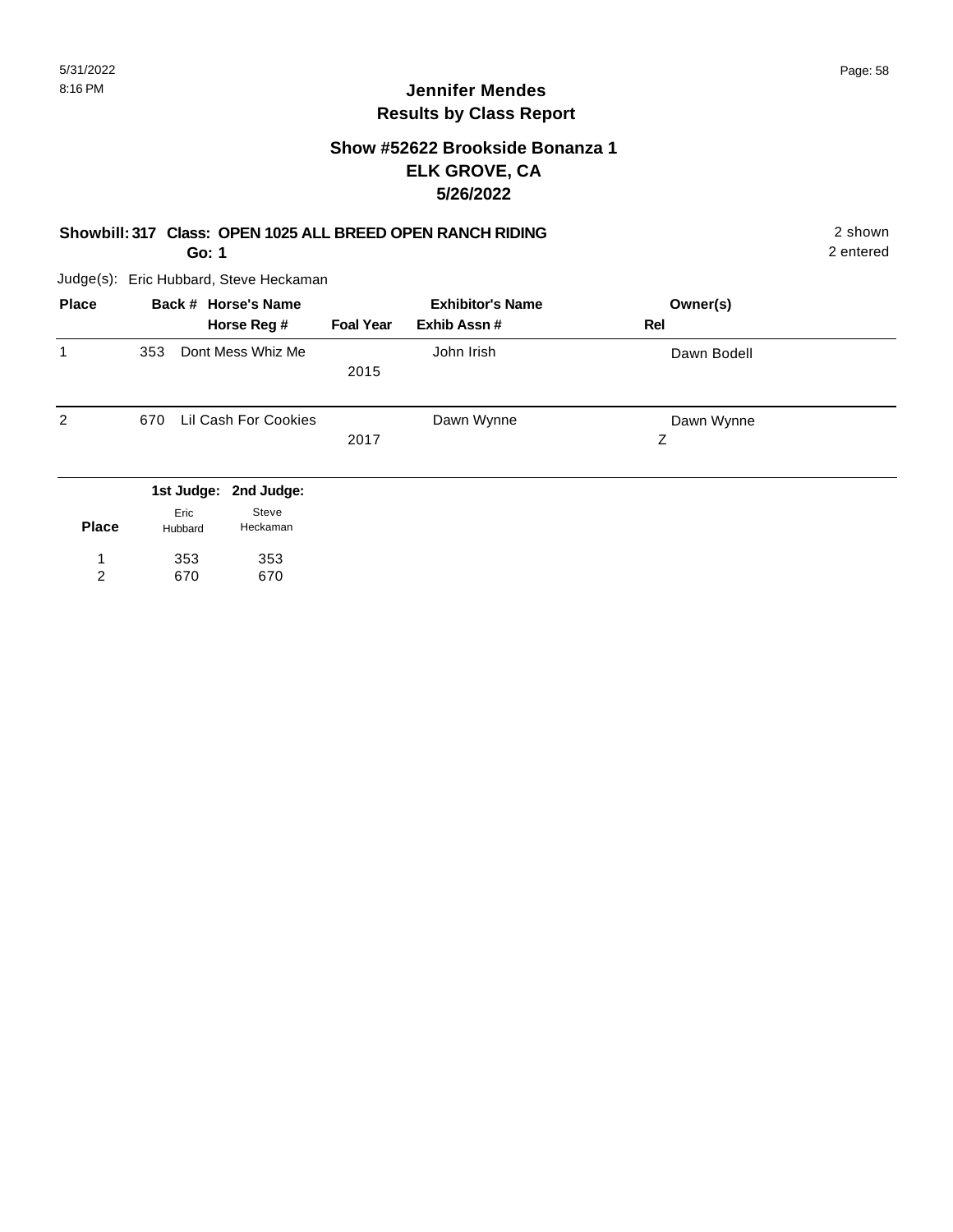## **Show #52622 Brookside Bonanza 1 ELK GROVE, CA 5/26/2022**

#### **Showbill: 318 Class: AQHA 443002 L1 Youth Ranch Riding** 3 shown

**Go: 1**

Judge(s): Eric Hubbard, Steve Heckaman

| <b>Place</b> |     | Back # Horse's Name   | <b>Foal Year</b> | <b>Exhibitor's Name</b><br>Exhib Assn# | Owner(s)<br>Rel |
|--------------|-----|-----------------------|------------------|----------------------------------------|-----------------|
|              |     | Horse Reg #           |                  |                                        |                 |
| $\mathbf 1$  | 352 | <b>Gunners Cielo</b>  |                  | <b>Madison Stephenson</b>              | Dawn Bodell     |
|              |     | AQHA - 5652722        | 2014             | AQHA - 4369768                         | С               |
| 2            | 696 | Tugarosa Chex         |                  | Eva Irish                              | Eva Irish       |
|              |     | AQHA - 5150210        |                  |                                        | Z               |
| 3            | 697 | West Coast Charm      |                  | Gracen Lacoste                         | Mackenzie Leal  |
|              |     | AQHA - 4148289        | 2015             | AQHA - 4426288                         |                 |
|              |     |                       |                  |                                        | AQHA - 4148289  |
|              |     | 104 ludger and ludger |                  |                                        |                 |

|              |                 | 1st Judge: 2nd Judge: |
|--------------|-----------------|-----------------------|
| <b>Place</b> | Eric<br>Hubbard | Steve<br>Heckaman     |
| 1            | 352             | 352                   |
| 2            | 696             | 696                   |
| 3            | 697             | 697                   |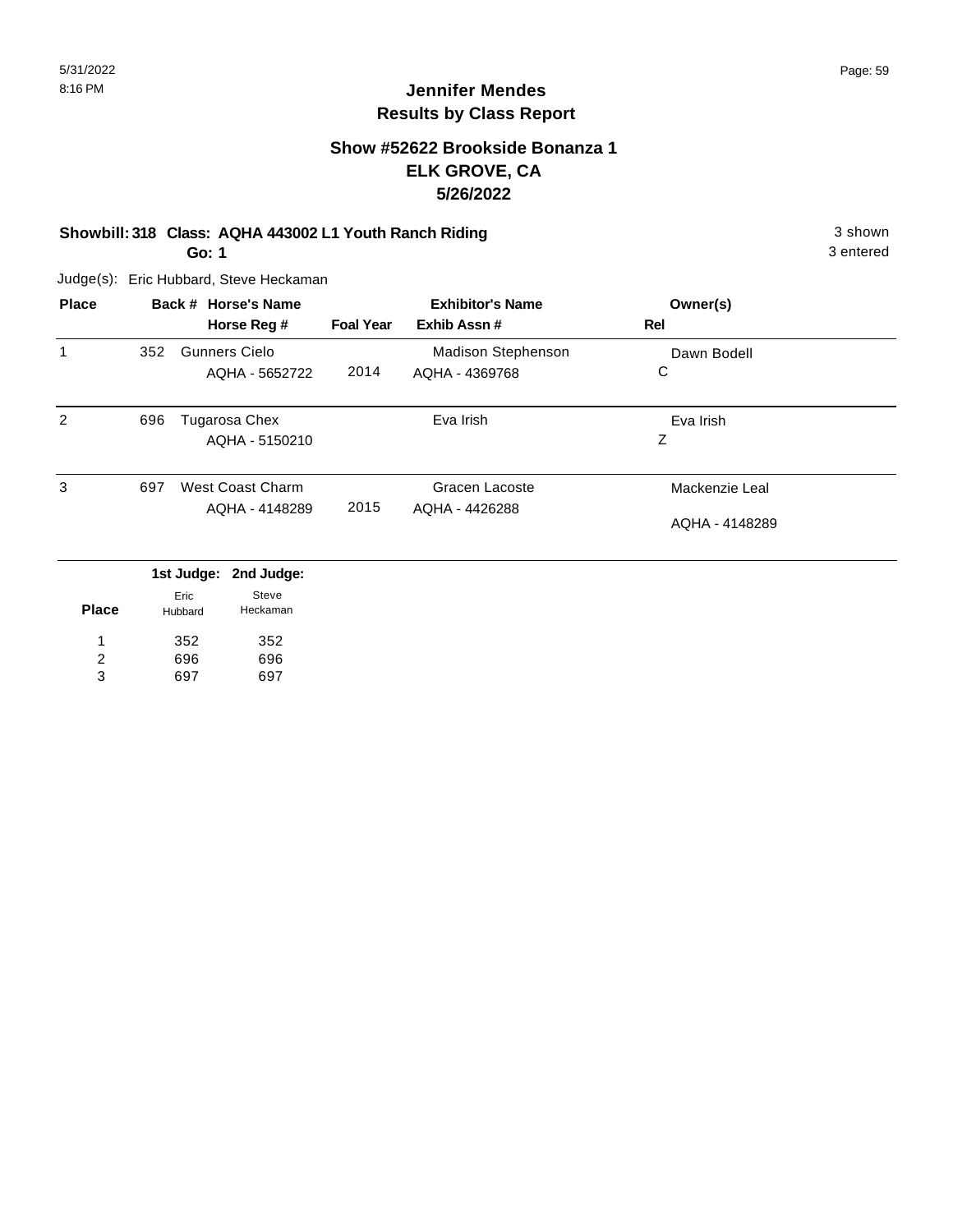# **Jennifer Mendes Results by Class Report**

## **Show #52622 Brookside Bonanza 1 ELK GROVE, CA 5/26/2022**

#### **Showbill: 319 Class: AQHA 243002 L1 Amt Ranch Riding** 12 Shown 12 shown

**Go: 1**

| <b>Place</b>   |     | Back # Horse's Name<br>Horse Reg #       | <b>Foal Year</b> | <b>Exhibitor's Name</b><br>Exhib Assn # | Owner(s)<br>Rel                          |
|----------------|-----|------------------------------------------|------------------|-----------------------------------------|------------------------------------------|
| $\mathbf{1}$   | 307 | Boom Box Dancer                          |                  | Kimbal Griffith                         | Kimbal Griffith<br>Z                     |
| 1              | 354 | My Jimmy Rey<br>AQHA - 5645792           | 2014             | Elizabeth Daffner<br>AQHA - 3071880     | Elizabeth Daffner<br>Z<br>AQHA - 3071880 |
| 3              | 353 | Dont Mess Whiz Me<br>AQHA - 5681091      | 2015             | Dawn Bodell                             | Dawn Bodell<br>Ζ                         |
| 4              | 388 | Aces High Whiz<br>AQHA - 5288262         |                  | Stephanie Munzinger                     | Stephanie Munzinger<br>$\mathsf Z$       |
| 5              | 335 | <b>Fuel Needs Cash</b>                   |                  | <b>Kate Phariss</b>                     | <b>Kate Phariss</b><br>$\mathsf Z$       |
| 5              | 386 | <b>Shewiz Electric</b><br>AQHA - 5396222 |                  | Michael Silva                           | Michael Silva<br>Z                       |
| $\overline{7}$ | 309 | Invited Bythe Cowboy<br>AQHA - 5548628   |                  | Craig J Roper                           | Craig J Roper<br>Z                       |
| $\overline{7}$ | 693 | Just Plain Shiny                         |                  | Lori Price                              | Lori Price<br>Z                          |
| 9              | 394 | Mr Marie Leveau<br>AQHA - 5753342        |                  | Stephanie Munzinger                     | Stephanie Munzinger<br>Z                 |

|       |                 | 1st Judge: 2nd Judge: |
|-------|-----------------|-----------------------|
| Place | Eric<br>Hubbard | Steve<br>Heckaman     |
| 1     | 307             | 353                   |
| 2     | 354             | 354                   |
| 3     | 335             | 307                   |
| 4     | 386             | 693                   |
| 5     | 388             | 309                   |
| 6     | 353             | 388                   |
|       | 394             | 394                   |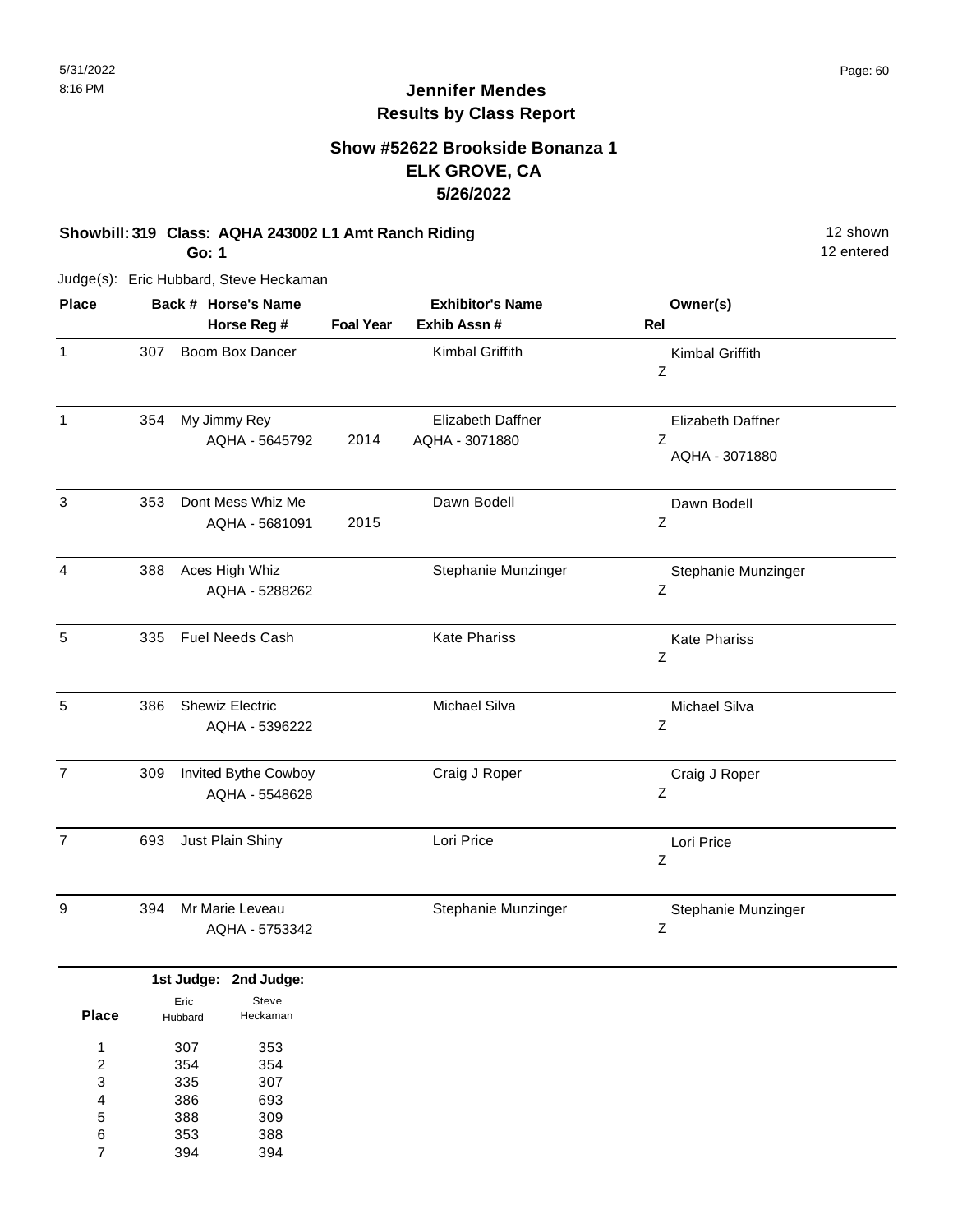#### **Show #52622 Brookside Bonanza 1 ELK GROVE, CA 5/26/2022**

| -8 | 309 | 386 |
|----|-----|-----|
| 9  | 693 | 335 |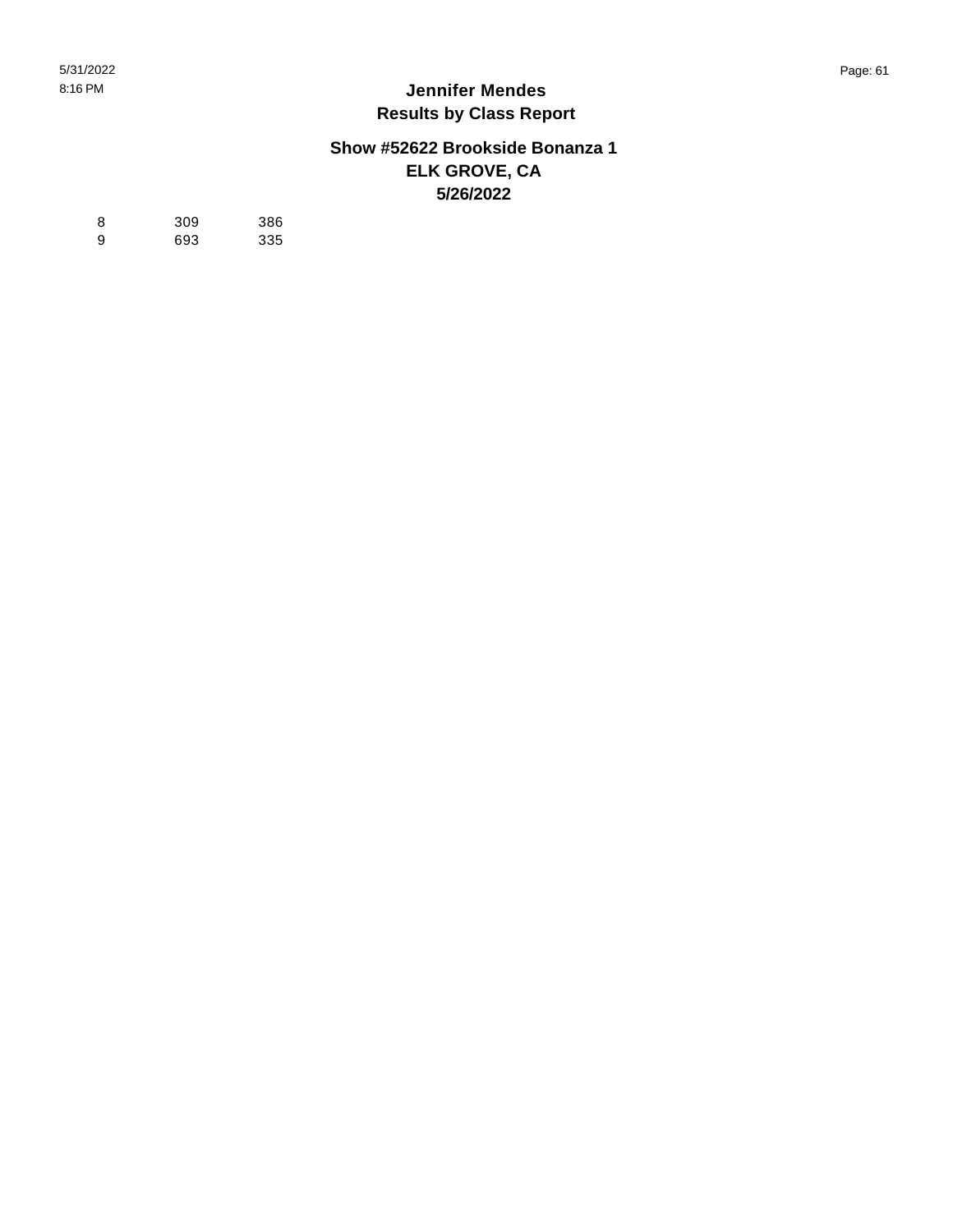# **Jennifer Mendes Results by Class Report**

## **Show #52622 Brookside Bonanza 1 ELK GROVE, CA 5/26/2022**

#### **Showbill: 320 Class: AQHA 443000 Youth Ranch Riding 3 Shown 3 shown 3 shown**

**Go: 1**

Judge(s): Eric Hubbard, Steve Heckaman

352 696 353

1 2 3

353 352 696

| <b>Place</b> | Back # Horse's Name |                                        |                  | <b>Exhibitor's Name</b>                     | Owner(s)         |  |
|--------------|---------------------|----------------------------------------|------------------|---------------------------------------------|------------------|--|
|              |                     | Horse Reg #                            | <b>Foal Year</b> | Exhib Assn#                                 | <b>Rel</b>       |  |
| 1            | 352                 | <b>Gunners Cielo</b><br>AQHA - 5652722 | 2014             | <b>Madison Stephenson</b><br>AQHA - 4369768 | Dawn Bodell<br>C |  |
|              |                     |                                        |                  |                                             |                  |  |
| 2            | 353                 | Dont Mess Whiz Me                      |                  | <b>Madison Stevenson</b>                    | Dawn Bodell      |  |
|              |                     | AQHA - 5681091                         | 2015             |                                             |                  |  |
| 3            | 696                 | Tugarosa Chex                          |                  | Eva Irish                                   | Eva Irish        |  |
|              |                     | AQHA - 5150210                         |                  |                                             | Ζ                |  |
|              |                     | 1st Judge: 2nd Judge:                  |                  |                                             |                  |  |
| <b>Place</b> |                     | Steve<br>Eric<br>Heckaman<br>Hubbard   |                  |                                             |                  |  |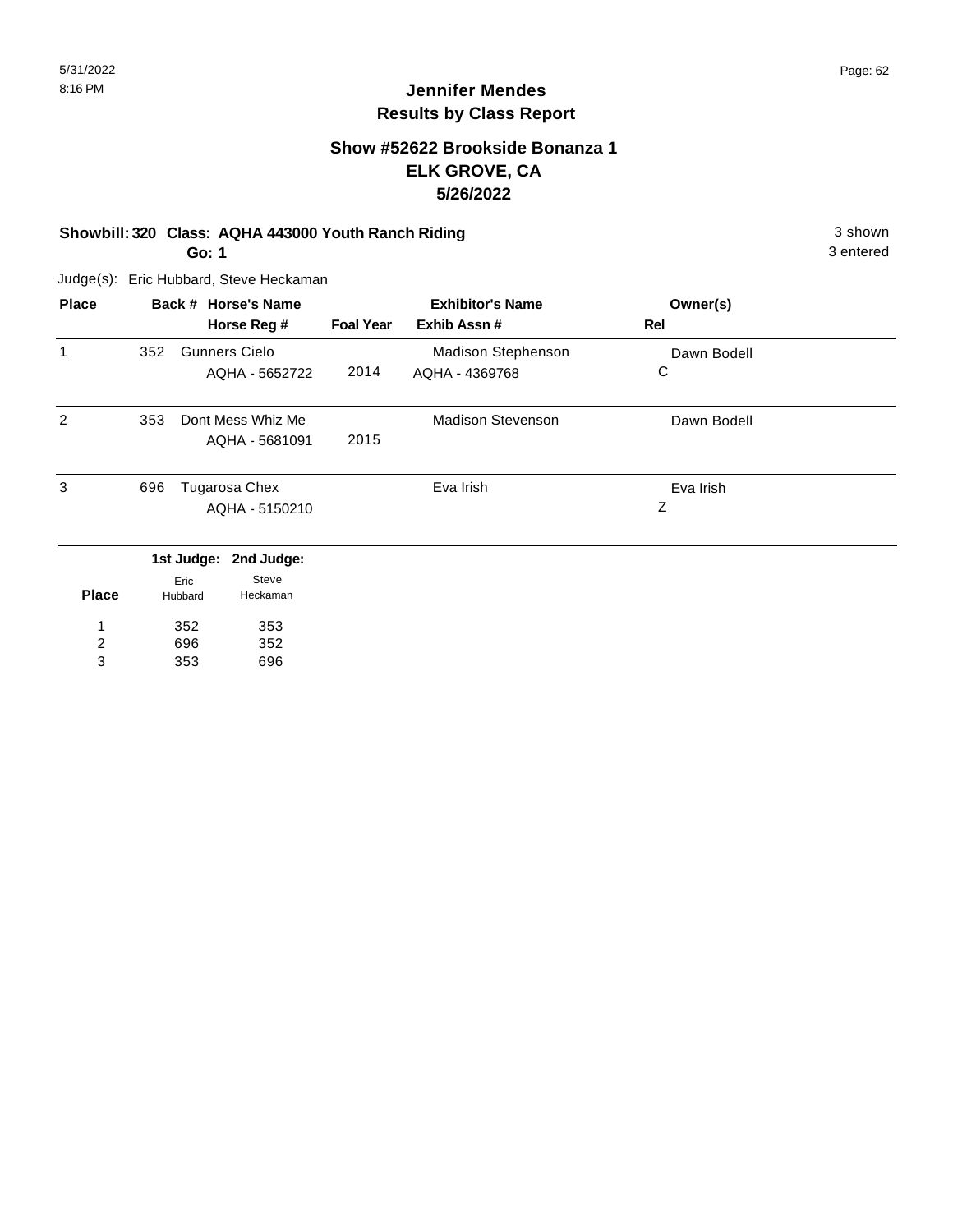## **Show #52622 Brookside Bonanza 1 ELK GROVE, CA 5/26/2022**

#### **Showbill: 321 Class: AQHA 243000 Amt Ranch Riding 15 Shown 15 shown**

**Go: 1**

Judge(s): Eric Hubbard, Steve Heckaman

| <b>Place</b>   |     | Back # Horse's Name<br>Horse Reg #         | <b>Foal Year</b> | <b>Exhibitor's Name</b><br>Exhib Assn #      | Owner(s)<br>Rel                                   |
|----------------|-----|--------------------------------------------|------------------|----------------------------------------------|---------------------------------------------------|
| $\mathbf{1}$   | 355 | The Mob Squad<br>AQHA - 5962045            | 2019             | Maria Irish                                  | John And Maria Irish                              |
| 2              | 696 | Tugarosa Chex<br>AQHA - 5150210            |                  | Maria Irish                                  | Eva Irish                                         |
| 3              | 394 | Mr Marie Leveau<br>AQHA - 5753342          |                  | Stephanie Munzinger                          | Stephanie Munzinger<br>Z                          |
| $\overline{4}$ | 330 | Sol de Conquistador<br>AQHA - 5142645      | 2008             | Stephanie Reynolds-Anderson<br>AQHA - 117079 | Stephanie Reynolds-Anderson<br>Z<br>AQHA - 117079 |
| 5              | 335 | <b>Fuel Needs Cash</b>                     |                  | <b>Kate Phariss</b>                          | <b>Kate Phariss</b><br>Ζ                          |
| 6              | 392 | STYLISH INFERNO<br>AQHA - 5863555          | 2017             | <b>AMANDA BREWER</b><br>AQHA - 2874487       | AMANDA AND LIVONA BREWER<br>AQHA - 3666492        |
| 6              | 670 | Lil Cash For Cookies<br>AQHA - 5854079     | 2017             | Dawn Wynne                                   | Dawn Wynne<br>Z                                   |
| 8              | 309 | Invited Bythe Cowboy<br>AQHA - 5548628     |                  | Craig J Roper                                | Craig J Roper<br>Ζ                                |
| 8              | 388 | Aces High Whiz<br>AQHA - 5288262           |                  | Stephanie Munzinger                          | Stephanie Munzinger<br>Ζ                          |
| 10             | 303 | A Whole Lot Of Hollywood<br>AQHA - 5735478 |                  | JoAnn Campas<br>AQHA - 5735478               | JoAnn Campas<br>Ζ<br>AQHA - 5735478               |
|                |     | 1st Judge: 2nd Judge:                      |                  |                                              |                                                   |

|       |         | ist Judge. Zhu Judge. |
|-------|---------|-----------------------|
| Place | Eric    | Steve<br>Heckaman     |
|       | Hubbard |                       |
| 1     | 355     | 355                   |
| 2     | 696     | 696                   |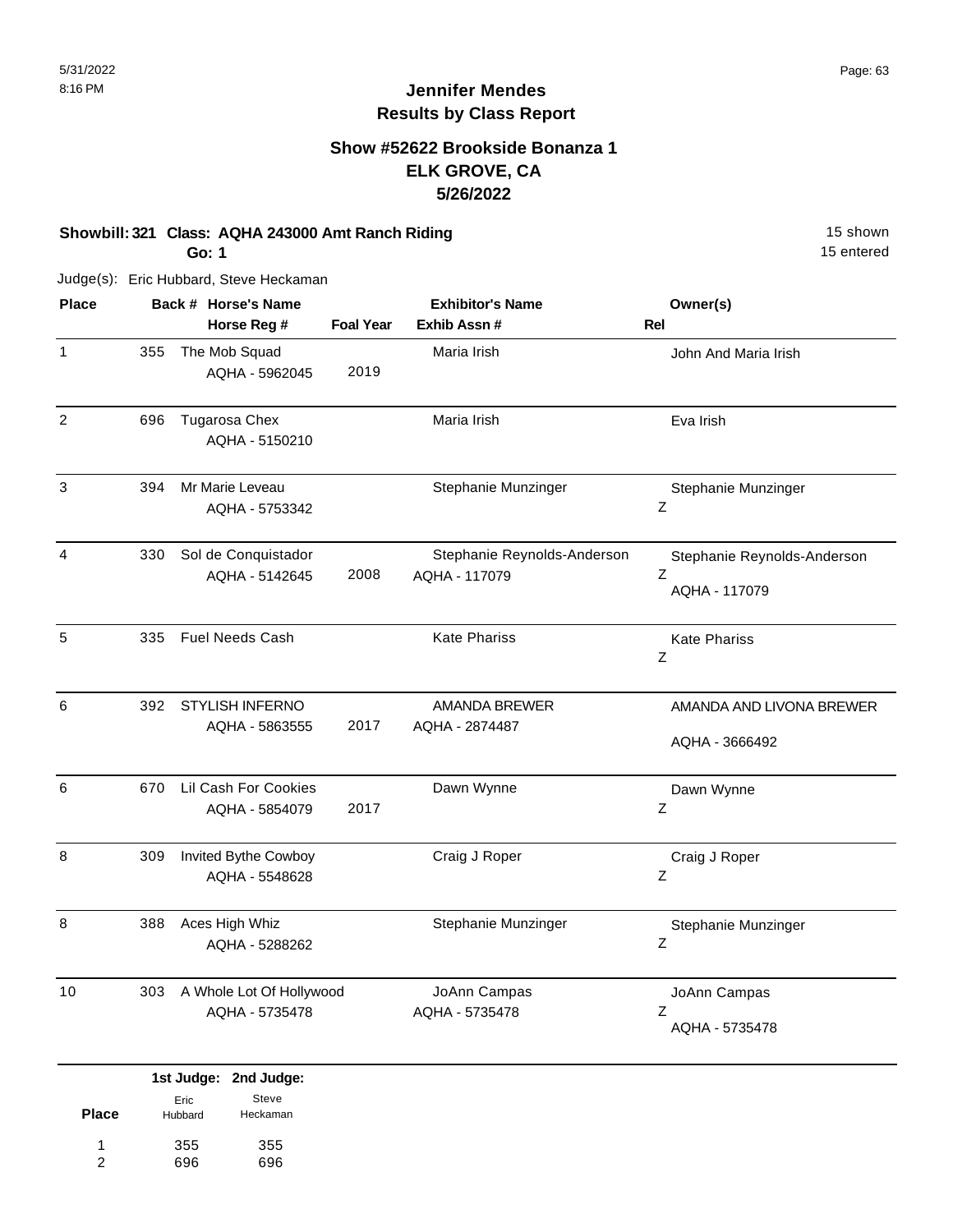#### **Show #52622 Brookside Bonanza 1 ELK GROVE, CA 5/26/2022**

| 3 | 330 | 394 |
|---|-----|-----|
| 4 | 394 | 309 |
| 5 | 335 | 330 |
| 6 | 388 | 392 |
| 7 | 670 | 670 |
| 8 | 392 | 335 |
| 9 | 303 | 388 |
|   |     | 391 |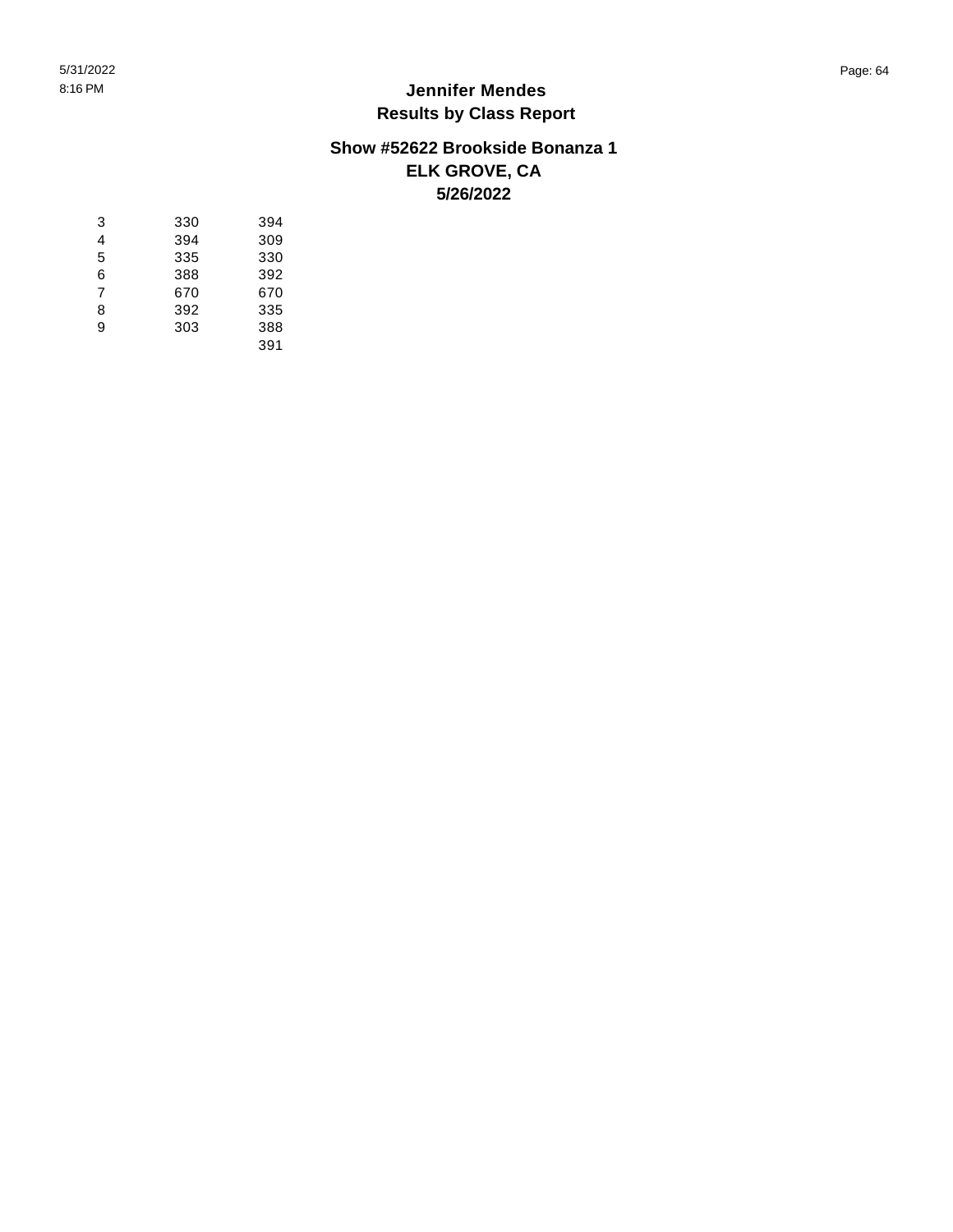## **Show #52622 Brookside Bonanza 1 ELK GROVE, CA 5/26/2022**

#### **Showbill: 322 Class: AQHA 143000 Ranch Riding** 15 Shown 15 shown

**Go: 1**

Judge(s): Eric Hubbard, Steve Heckaman

| <b>Place</b>   |     | Back # Horse's Name<br>Horse Reg #            | <b>Foal Year</b> | <b>Exhibitor's Name</b><br>Exhib Assn # | Owner(s)<br>Rel                                 |
|----------------|-----|-----------------------------------------------|------------------|-----------------------------------------|-------------------------------------------------|
| $\mathbf{1}$   | 355 | The Mob Squad<br>AQHA - 5962045               | 2019             | Maria Irish                             | John And Maria Irish                            |
| $\mathbf{1}$   | 694 | <b>Rf Gunners Commander</b><br>AQHA - 5891325 |                  | John Irish<br>AQHA - 2048956            | Jessica Smith                                   |
| 3              | 302 | <b>Dillon Starlight</b><br>AQHA - 5266964     |                  | Rachel Fingerle<br>AQHA - 968529        | Rachel Fingerle<br>Ζ<br>AQHA - 968529           |
| 4              | 354 | My Jimmy Rey<br>AQHA - 5645792                | 2014             | Elizabeth Daffner<br>AQHA - 3071880     | <b>Elizabeth Daffner</b><br>Ζ<br>AQHA - 3071880 |
| 5              | 689 | Alpha Gun Shiner<br>AQHA - 5763016            | 2015             | STEPHANIE BOYES<br>AQHA - 682731        | STEPHANIE BOYES<br>Z<br>AQHA - 682731           |
| 6              | 670 | Lil Cash For Cookies<br>AQHA - 5854079        | 2017             | John Irish<br>AQHA - 2048956            | Dawn Wynne                                      |
| $\overline{7}$ | 352 | <b>Gunners Cielo</b><br>AQHA - 5652722        | 2014             | Madison Stephenson<br>AQHA - 4369768    | Dawn Bodell<br>С                                |
| $\overline{7}$ | 696 | Tugarosa Chex<br>AQHA - 5150210               |                  | Eva Irish                               | Eva Irish<br>Ζ                                  |
| 9              | 692 | Smart Boons Party Girl                        |                  | Justin Dean Wheeler<br>AQHA - 2375592   | Jake Cagle                                      |

|       |         | 1st Judge: 2nd Judge: |  |
|-------|---------|-----------------------|--|
|       | Eric    | Steve                 |  |
| Place | Hubbard | Heckaman              |  |
| 1     | 355     | 694                   |  |
|       |         |                       |  |
| 2     | 694     | 355                   |  |
| 3     | 302     | 302                   |  |
| 4     | 354     | 670                   |  |
| 5     | 689     | 354                   |  |
| 6     | 696     | 689                   |  |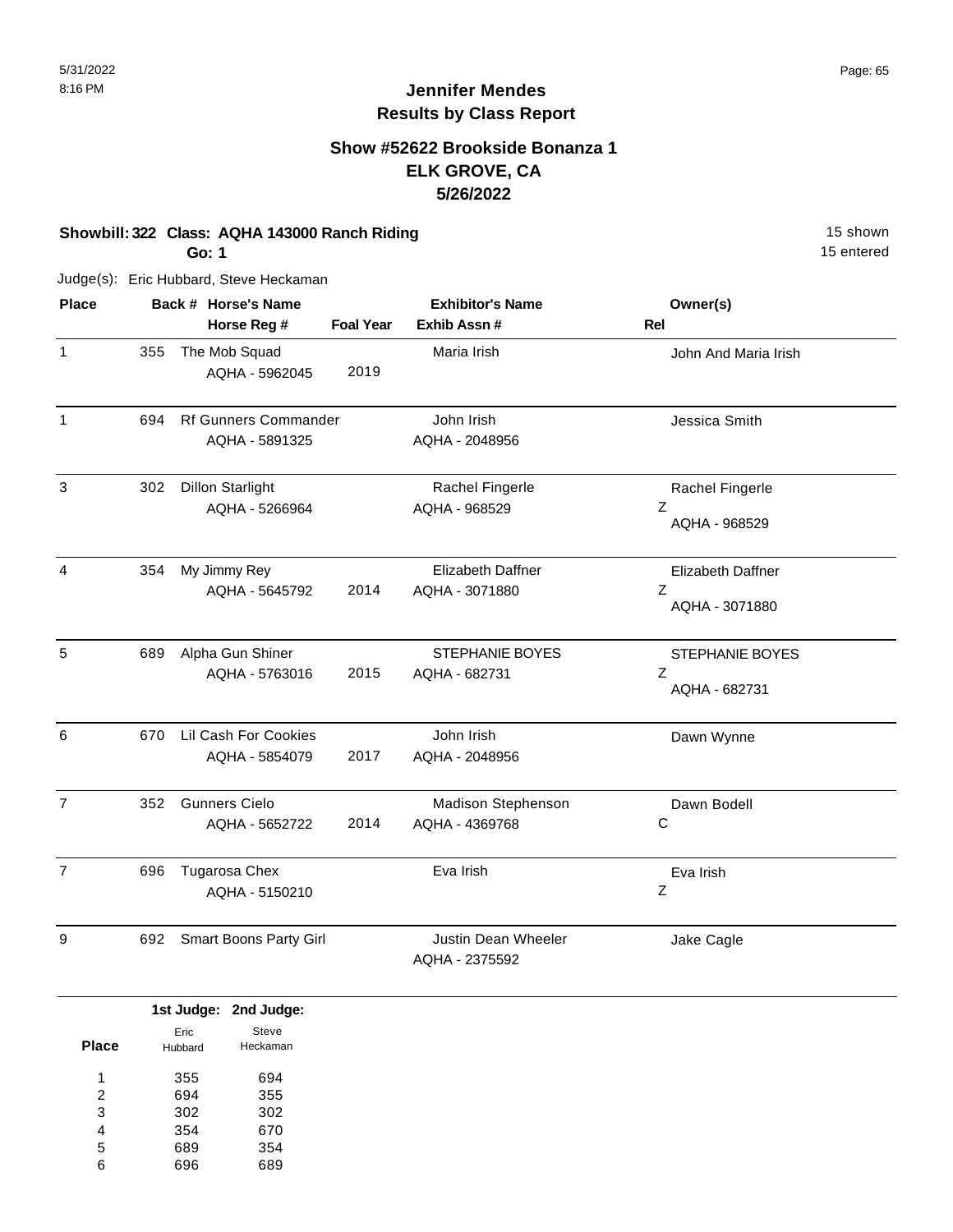#### **Show #52622 Brookside Bonanza 1 ELK GROVE, CA 5/26/2022**

| -7 | 352 | 352 |
|----|-----|-----|
| 8  | 670 | 696 |
| 9  | 692 | 692 |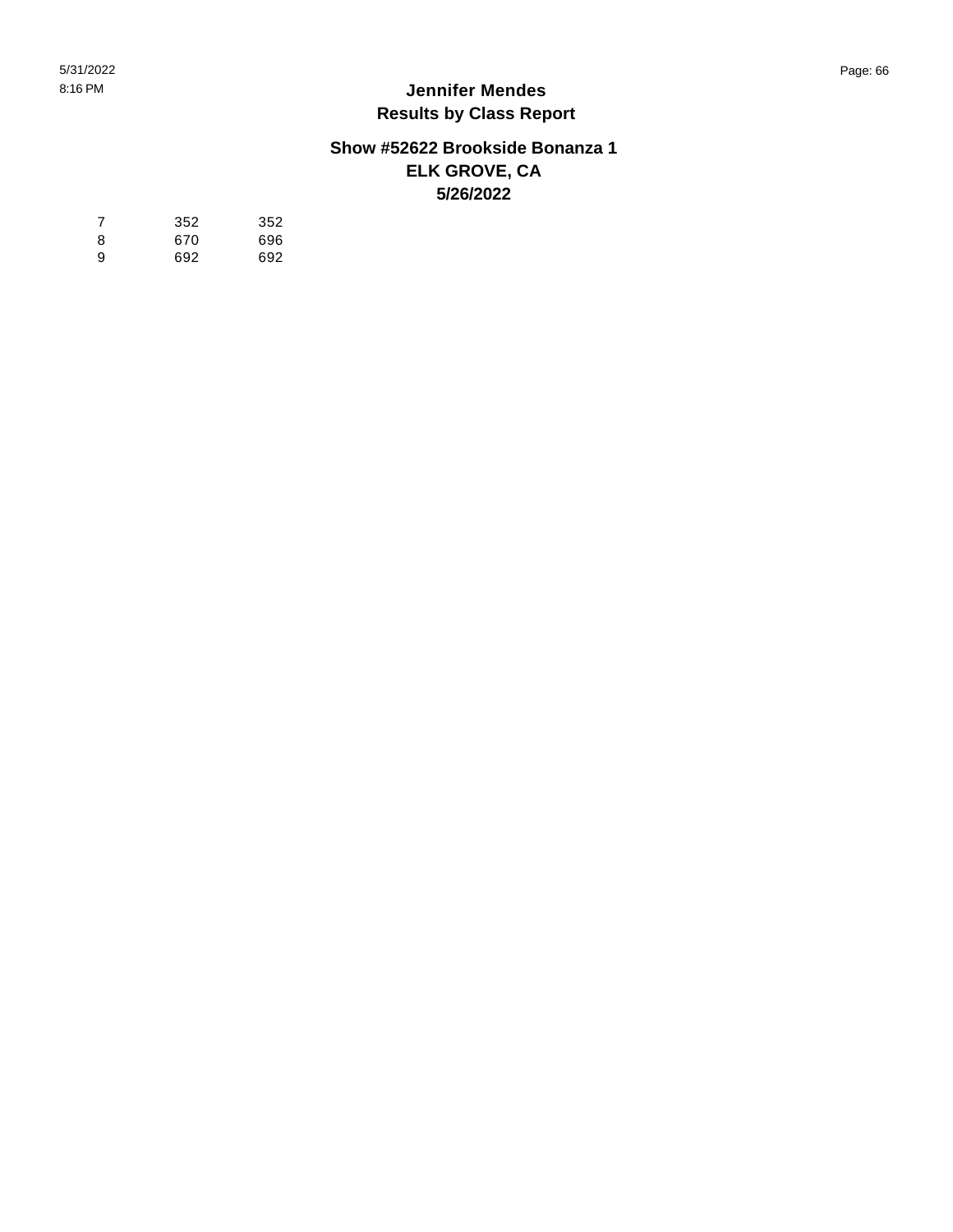## **Show #52622 Brookside Bonanza 1 ELK GROVE, CA 5/26/2022**

# **Showbill: 324 Class: OPEN 26511 All Breed HUS W/T L1 Youth/ AM** 4 shown 4 shown

**Go: 1**

Judge(s): Eric Hubbard, Steve Heckaman

| <b>Place</b> |     | Back # Horse's Name   |                  | <b>Exhibitor's Name</b> | Owner(s)               |
|--------------|-----|-----------------------|------------------|-------------------------|------------------------|
|              |     | Horse Reg #           | <b>Foal Year</b> | Exhib Assn#             | Rel                    |
| 1            | 401 | We Are Who We Are     |                  | Leslie R Culp           | Leslie R Culp          |
|              |     |                       | 2012             |                         | Z Willows, CA          |
| 2            | 374 | He Is A Thriller      |                  | Maya Dias               | Maya Dias              |
|              |     |                       |                  |                         | Ζ                      |
| 2            | 675 | Lazy In My Levis      |                  | Kayla Larkin            | Kayla Larkin           |
|              |     |                       | 2013             |                         | Z Galt, CA             |
| 4            | 674 | RR I Told You So      |                  | Jennifer Ann Pasquetti  | Jennifer Ann Pasquetti |
|              |     |                       | 2011             |                         | Z                      |
|              |     | 1st Judge: 2nd Judge: |                  |                         |                        |

| Place | Eric<br>Hubbard | Steve<br>Heckaman |
|-------|-----------------|-------------------|
| 1     | 401             | 401               |
| 2     | 675             | 374               |
| 3     | 374             | 675               |
|       | 674             | 674               |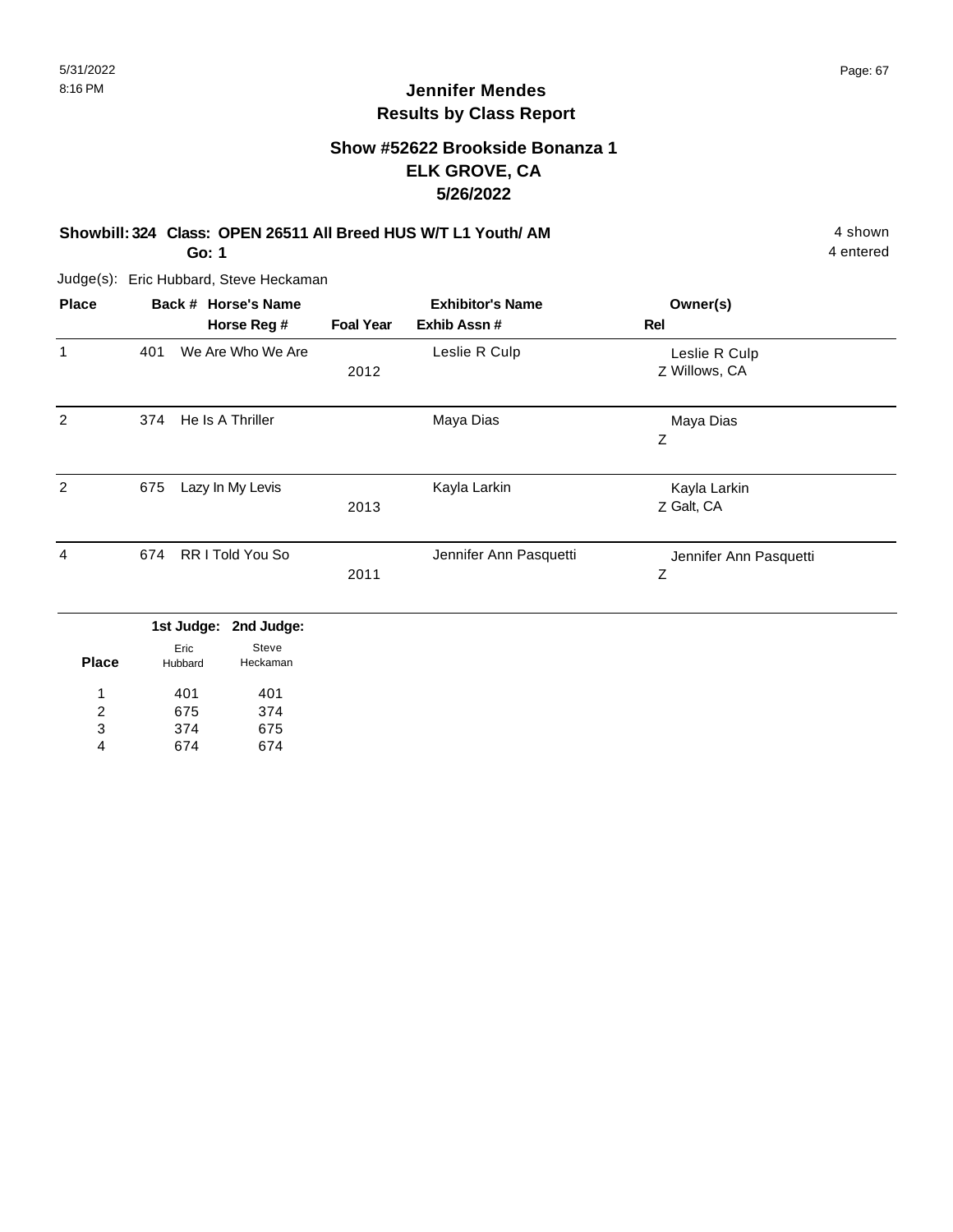# **Show #52622 Brookside Bonanza 1 ELK GROVE, CA 5/26/2022**

# **Showbill: 325 Class: OPEN 26611 All Breed HUS W/T Youth/AM** 4 shown 4 shown

**Go: 1**

Judge(s): Eric Hubbard, Steve Heckaman

| <b>Place</b> |     | Back # Horse's Name<br>Horse Reg # | <b>Foal Year</b> | <b>Exhibitor's Name</b><br>Exhib Assn# | Owner(s)<br>Rel                |  |
|--------------|-----|------------------------------------|------------------|----------------------------------------|--------------------------------|--|
| 1            | 401 | We Are Who We Are                  | 2012             | Leslie R Culp                          | Leslie R Culp<br>Z Willows, CA |  |
| 2            | 675 | Lazy In My Levis                   | 2013             | Kayla Larkin                           | Kayla Larkin<br>Z Galt, CA     |  |
| 3            | 374 | He Is A Thriller                   |                  | Maya Dias                              | Maya Dias<br>Ζ                 |  |
| 4            | 674 | <b>RRITold You So</b>              | 2011             | Jennifer Ann Pasquetti                 | Jennifer Ann Pasquetti<br>Ζ    |  |
|              |     | 1st Judge: 2nd Judge:              |                  |                                        |                                |  |

| <b>Place</b> | Eric<br>Hubbard | Steve<br>Heckaman |
|--------------|-----------------|-------------------|
| 1            | 401             | 401               |
| 2            | 675             | 675               |
| 3            | 374             | 374               |
|              | 674             | 674               |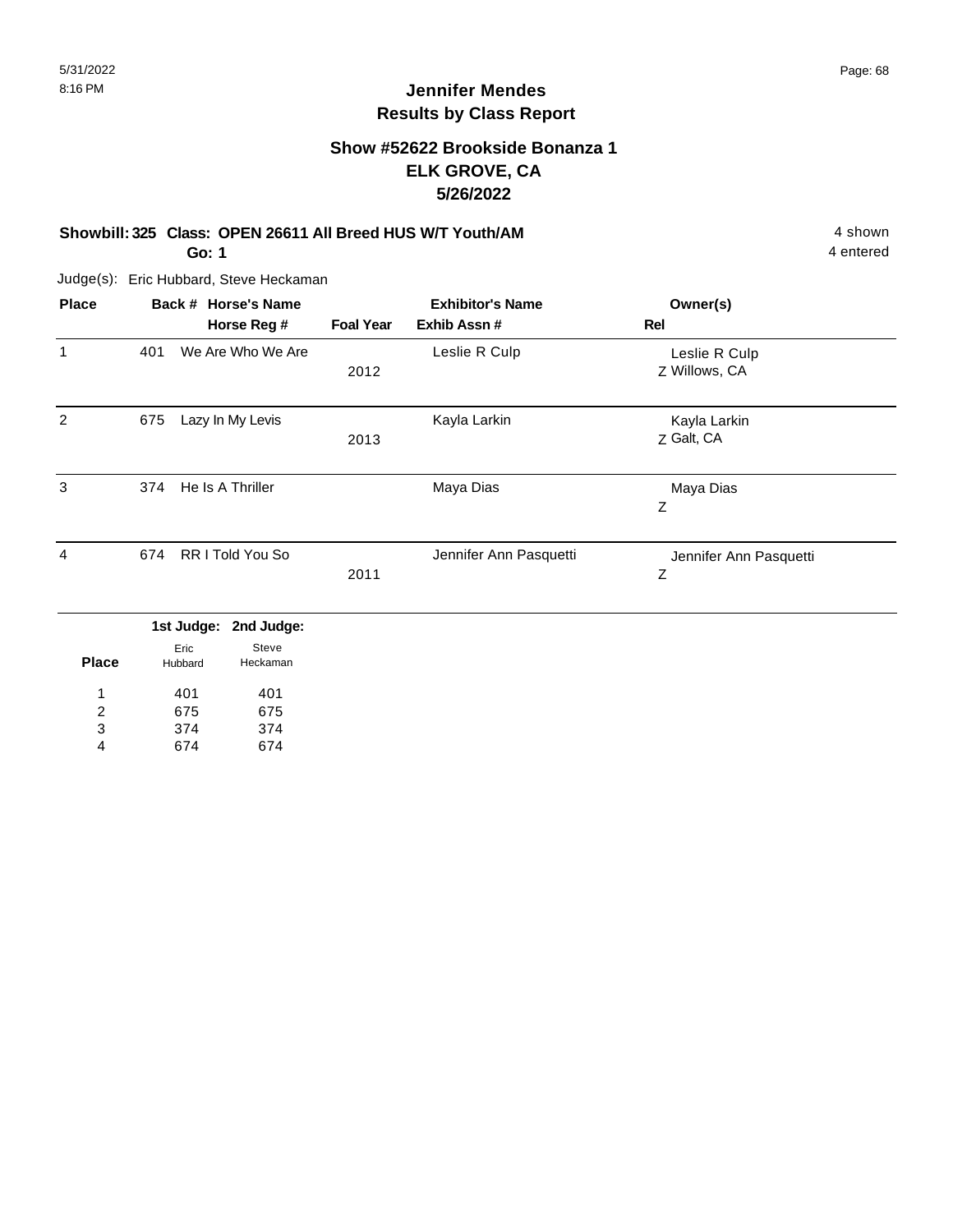# **Show #52622 Brookside Bonanza 1 ELK GROVE, CA 5/26/2022**

#### **Showbill: 326 Class: OPEN 6561 ALL BREED Hunter Under Saddle W/T All Ages** 4 shown **Go: 1**

4 entered

| <b>Place</b> |     | Back # Horse's Name<br>Horse Reg # | <b>Foal Year</b> | <b>Exhibitor's Name</b><br>Exhib Assn# | Owner(s)<br>Rel                |  |
|--------------|-----|------------------------------------|------------------|----------------------------------------|--------------------------------|--|
| 1            | 401 | We Are Who We Are                  | 2012             | Leslie R Culp                          | Leslie R Culp<br>Z Willows, CA |  |
| 2            | 313 | Blazing Into Town                  | 2017             | Nena Edwards                           | Nena Edwards<br>Z              |  |
| 3            | 672 | Big Lebowski                       |                  | Jacqueline Landeene                    | Linda Judd                     |  |

|              |                 | 1st Judge: 2nd Judge: |
|--------------|-----------------|-----------------------|
| <b>Place</b> | Eric<br>Hubbard | Steve<br>Heckaman     |
| 1            | 401             | 401                   |
| 2            | 313             | 313                   |
| 3            | 672             | 672                   |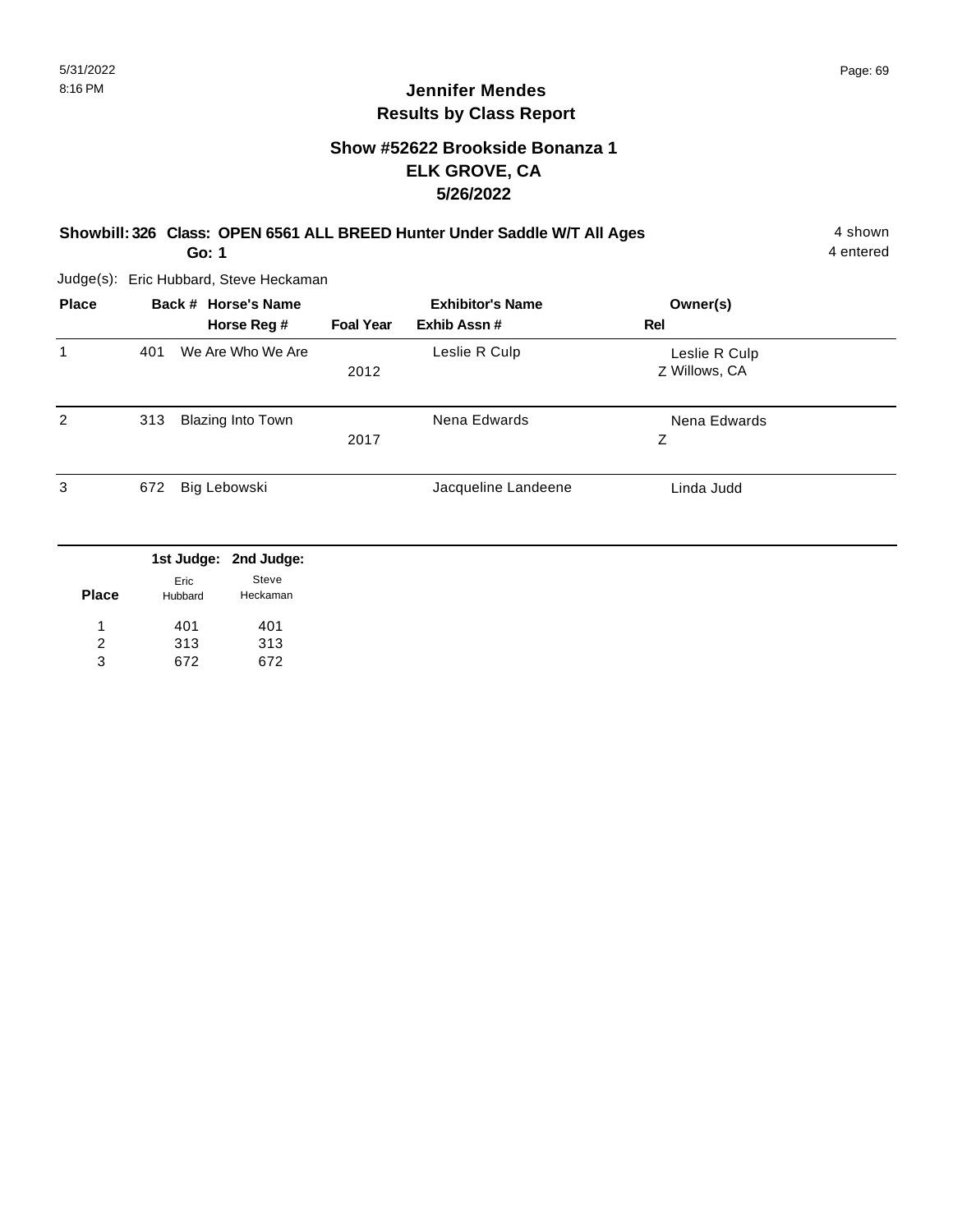# **Jennifer Mendes Results by Class Report**

## **Show #52622 Brookside Bonanza 1 ELK GROVE, CA 5/26/2022**

#### **Showbill: 335 Class: OPEN 27111 All Breed HUS Youth/Am** 1 shown 1 shown

**Go: 1**

| <b>Place</b> |     | Back # Horse's Name<br>Horse Reg # | <b>Foal Year</b> | <b>Exhibitor's Name</b><br>Exhib Assn # | Rel | Owner(s)       |
|--------------|-----|------------------------------------|------------------|-----------------------------------------|-----|----------------|
|              | 700 | Hes Diesel Only                    | 2009             | Jorge Garza                             |     | Erin Kingsland |

|              |                 | 1st Judge: 2nd Judge: |
|--------------|-----------------|-----------------------|
| <b>Place</b> | Eric<br>Hubbard | Steve<br>Heckaman     |
| $\mathbf{1}$ | 700             | 700                   |
|              |                 |                       |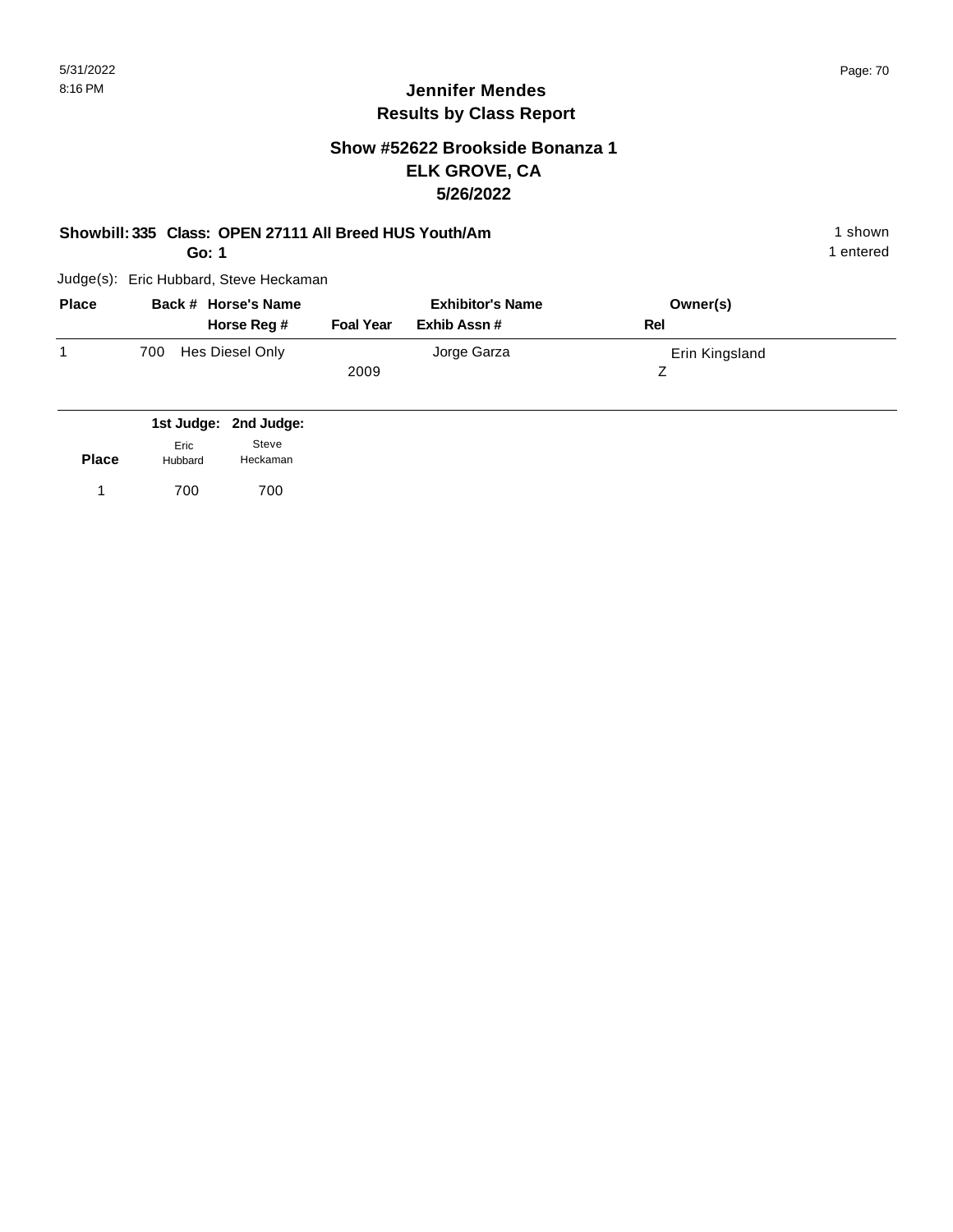#### **Show #52622 Brookside Bonanza 1 ELK GROVE, CA 5/26/2022**

**Showbill: 336 Class: OPEN 6591 ALL BREED Hunter Under Saddle Open** 2 shown 2 shown **Go: 1**

2 entered

| <b>Place</b> | Back # Horse's Name           |                            | <b>Exhibitor's Name</b> | Owner(s)                   |  |
|--------------|-------------------------------|----------------------------|-------------------------|----------------------------|--|
|              | Horse Reg #                   | <b>Foal Year</b>           | Exhib Assn#             | Rel                        |  |
| 1            | Lazy In My Levis<br>675       | 2013                       | Kayla Larkin            | Kayla Larkin<br>Z Galt, CA |  |
| 2            | 316                           | HUBBOUT A GOOD ONE<br>2017 | Mrs Jennifer L Wheeler  | <b>Shelly Morita</b>       |  |
|              | 1st Judge: 2nd Judge:<br>Eric | Steve                      |                         |                            |  |

| <b>Place</b> | Hubbard | Heckaman |
|--------------|---------|----------|
|              | 675     | 675      |
| 2            | 316     | 316      |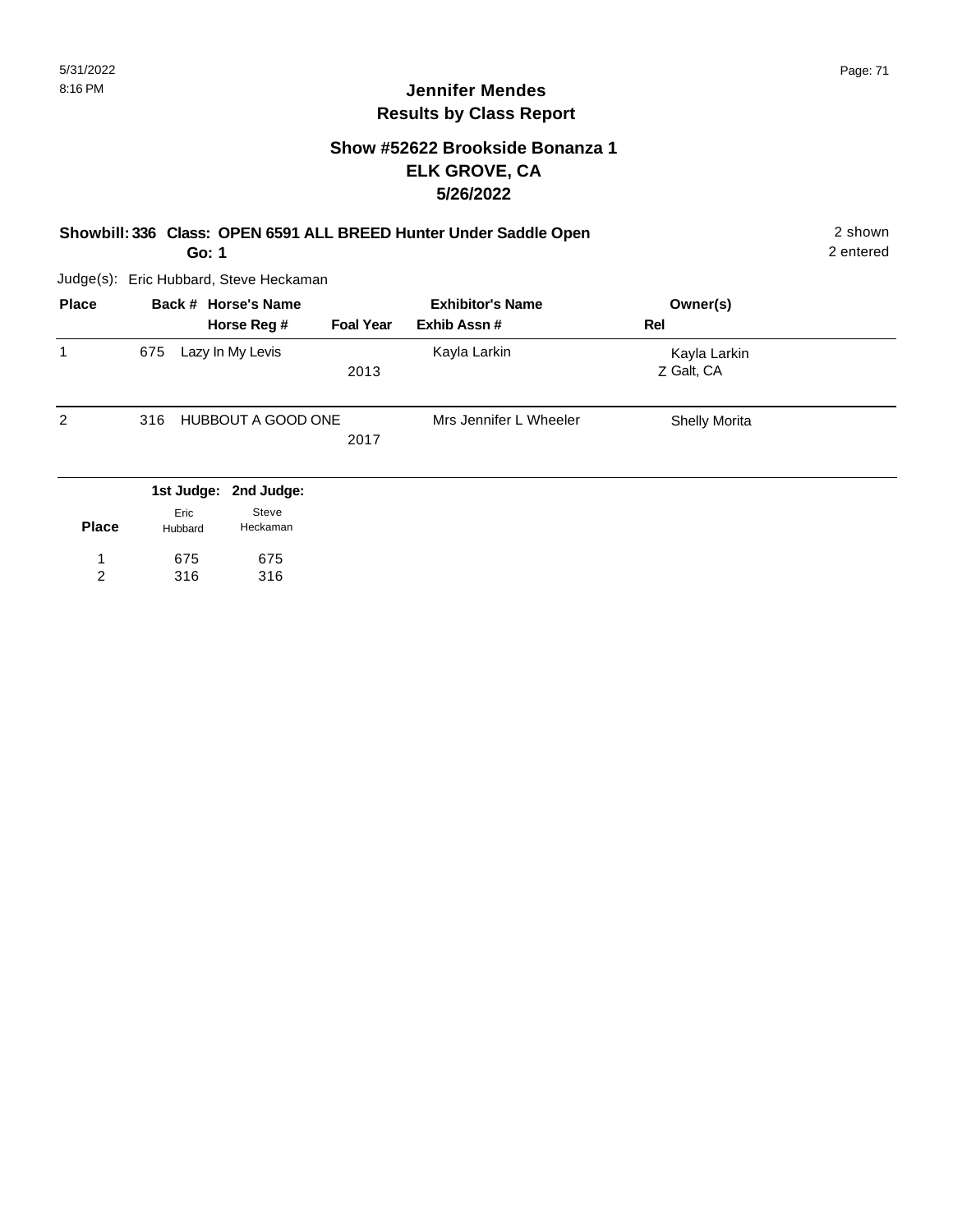## **Show #52622 Brookside Bonanza 1 ELK GROVE, CA 5/26/2022**

| Showbill: 337 Class: AQHA 444001 RK Youth Hunter Under Saddle | 2 shown<br>2 entered                   |                  |                         |          |  |
|---------------------------------------------------------------|----------------------------------------|------------------|-------------------------|----------|--|
|                                                               | Judge(s): Eric Hubbard, Steve Heckaman |                  |                         |          |  |
| <b>Place</b>                                                  | Back # Horse's Name                    |                  | <b>Exhibitor's Name</b> | Owner(s) |  |
|                                                               | Horse Reg #                            | <b>Foal Year</b> | Exhib Assn#             | Rel      |  |
|                                                               | 1st Judge: 2nd Judge:                  |                  |                         |          |  |

|              |         | <b>1St Judge:</b> Znd Judge: |
|--------------|---------|------------------------------|
|              | Fric    | Steve                        |
| <b>Place</b> | Hubbard | Heckaman                     |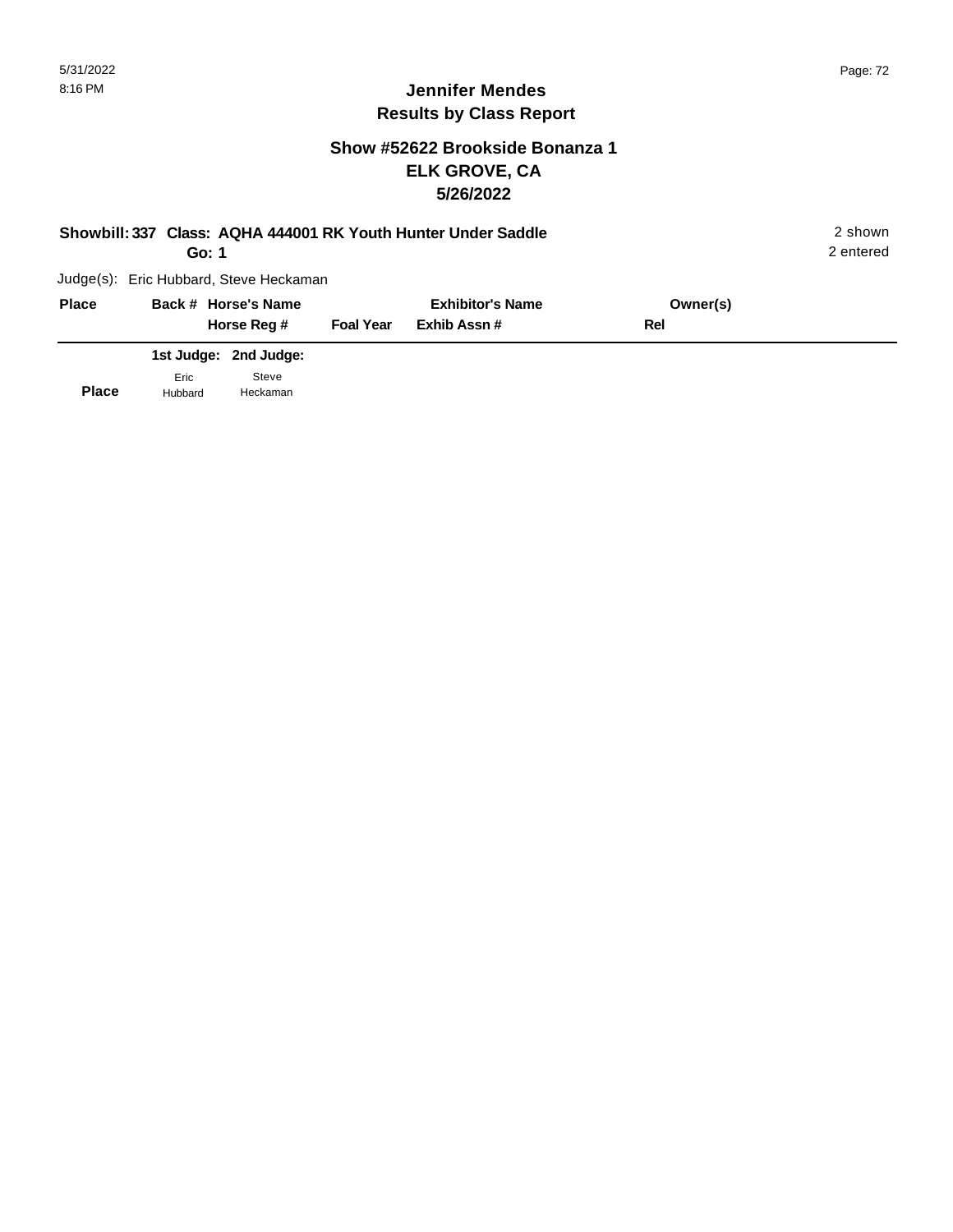## **Show #52622 Brookside Bonanza 1 ELK GROVE, CA 5/26/2022**

**Showbill: 338 Class: AQHA 444002 L1 Youth Hunter Under Saddle** 2 shown **Go: 1**

Judge(s): Eric Hubbard, Steve Heckaman

| <b>Place</b> |                 | Back # Horse's Name<br>Horse Reg #         | <b>Foal Year</b> | <b>Exhibitor's Name</b><br>Exhib Assn # | Owner(s)<br>Rel                  |  |
|--------------|-----------------|--------------------------------------------|------------------|-----------------------------------------|----------------------------------|--|
| 1            | 301             | Invite The Best<br>AQHA - 5691732          | 2015             | Delaney Lee<br>AQHA - 4391704           | Cathy Lee<br>C<br>AQHA - 4299494 |  |
| 2            | 374             | He Is A Thriller                           |                  | Maya Dias<br>AQHA - 4403864             | Maya Dias<br>Z<br>AQHA - 4403864 |  |
| <b>Place</b> | Eric<br>Hubbard | 1st Judge: 2nd Judge:<br>Steve<br>Heckaman |                  |                                         |                                  |  |

301 301 1

374

374 2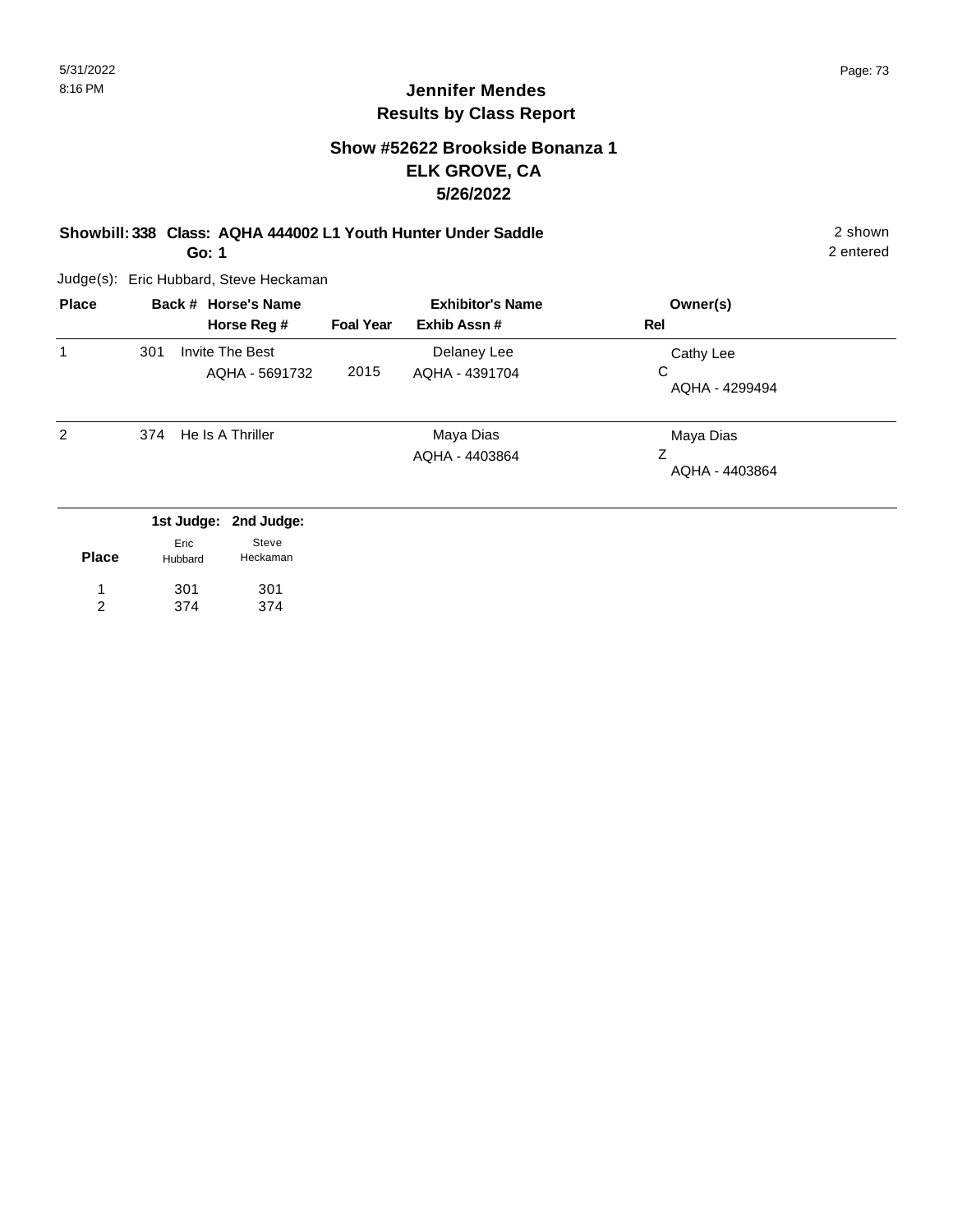## **Show #52622 Brookside Bonanza 1 ELK GROVE, CA 5/26/2022**

**Showbill: 340 Class: AQHA 244002 L1 Amt Hunter Under Saddle** 4 shown **Go: 1**

Judge(s): Eric Hubbard, Steve Heckaman

| <b>Place</b> |     | Back # Horse's Name                  | <b>Exhibitor's Name</b> |                                      | Owner(s)                                           |
|--------------|-----|--------------------------------------|-------------------------|--------------------------------------|----------------------------------------------------|
|              |     | Horse Reg #                          | <b>Foal Year</b>        | Exhib Assn#                          | Rel                                                |
| 1            | 358 | Only A Show Off<br>AQHA - 5237604    | 2009                    | Megan Avidano<br>AQHA - 3144897      | Megan Avidano<br>Z Hollister, CA<br>AQHA - 3144897 |
| 2            | 675 | Lazy In My Levis<br>AQHA - 5555208   | 2013                    | Kayla Larkin<br>AQHA - 4260324       | Kayla Larkin<br>Z Galt, CA<br>AQHA - 4260324       |
| 3            | 401 | We Are Who We Are<br>AQHA - X0704249 | 2012                    | Leslie R Culp<br>AQHA - 4261458      | Leslie R Culp<br>Z Willows, CA<br>AQHA - 4261458   |
| 4            | 390 | Gotta Get Gatspy<br>AQHA - 5730530   |                         | Dr Brianna Vosters<br>AQHA - 2332794 | Dr Brianna Vosters<br>Z<br>AQHA - 2332794          |

| <b>Place</b> | Eric<br>Hubbard | Steve<br>Heckaman |
|--------------|-----------------|-------------------|
| 1            | 358             | 358               |
| 2            | 401             | 675               |
| 3            | 675             | 390               |
|              | 390             | 401               |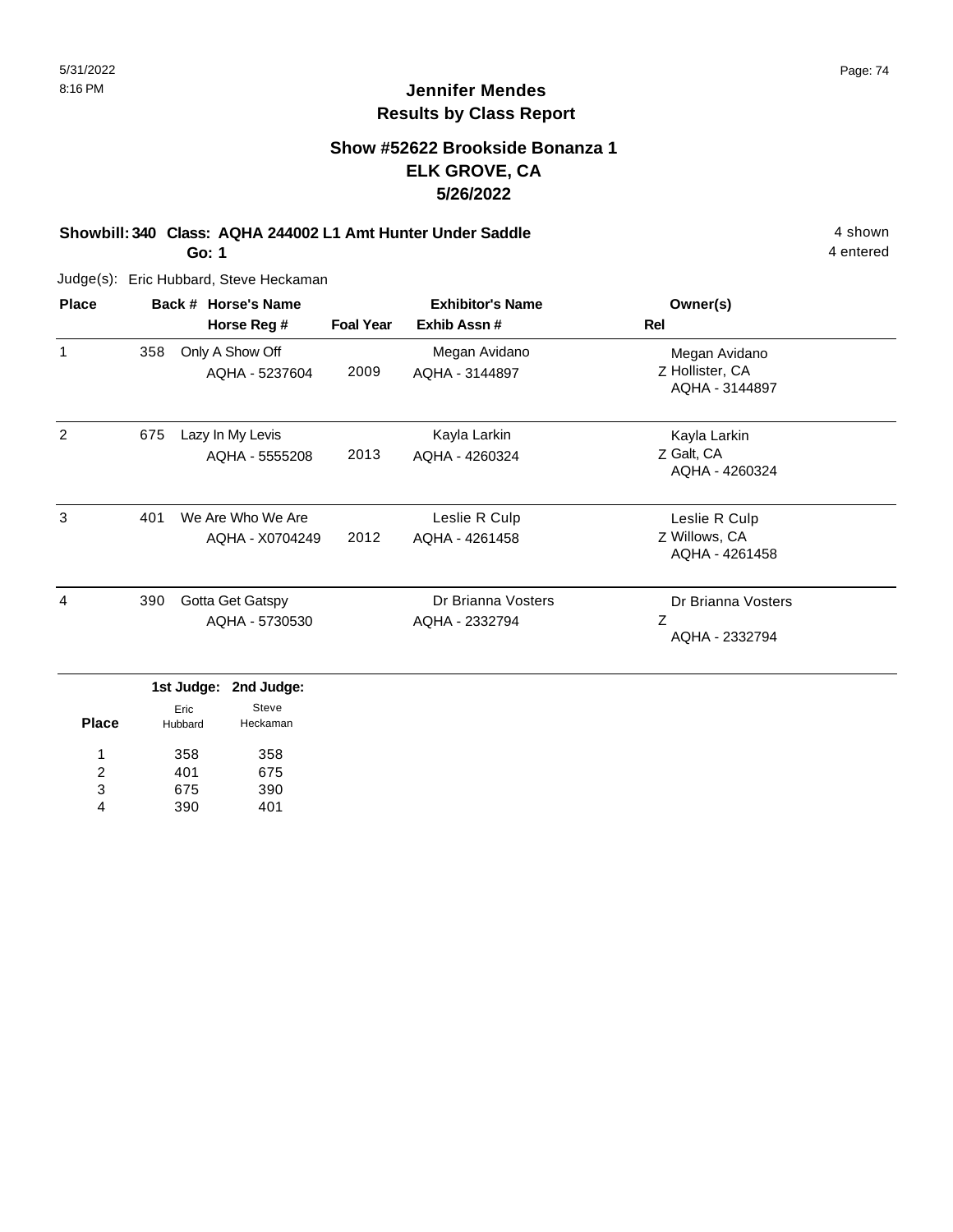## **Show #52622 Brookside Bonanza 1 ELK GROVE, CA 5/26/2022**

#### **Showbill: 341 Class: AQHA 144004 L1 Hunter Under Saddle** 4 shown **Go: 1**

Judge(s): Eric Hubbard, Steve Heckaman

| <b>Place</b> |     | Back # Horse's Name<br>Horse Reg #          | <b>Foal Year</b>                        | <b>Exhibitor's Name</b><br>Exhib Assn#         | Owner(s)<br>Rel                              |
|--------------|-----|---------------------------------------------|-----------------------------------------|------------------------------------------------|----------------------------------------------|
| 1            | 375 | Make Me A Cowboy<br>AQHA - 5847444          | Jennifer Chan<br>2017<br>AQHA - 4043267 | Jennifer Or Margie Chan<br>Ζ<br>AQHA - 2980827 |                                              |
| 2            | 675 | Lazy In My Levis<br>AQHA - 5555208          | 2013                                    | Kayla Larkin<br>AQHA - 4260324                 | Kayla Larkin<br>Z Galt, CA<br>AQHA - 4260324 |
| 3            | 313 | <b>Blazing Into Town</b><br>AQHA - X0735066 | 2017                                    | Nena Edwards<br>AQHA - 614449                  | Nena Edwards<br>Z<br>AQHA - 614449           |
| 3            | 316 | <b>HUBBOUT A GOOD ONE</b><br>AQHA - 5819832 | 2017                                    | Mrs Jennifer L Wheeler<br>AQHA - 3059113       | <b>Shelly Morita</b><br>AQHA - 2533743       |
|              |     | 2nd Judge:<br>1st Judge:                    |                                         |                                                |                                              |

| <b>Place</b> | Eric<br>Hubbard | Steve<br>Heckaman |
|--------------|-----------------|-------------------|
| 1            | 375             | 375               |
| 2            | 675             | 675               |
| 3            | 316             | 313               |
|              | 313             | 316               |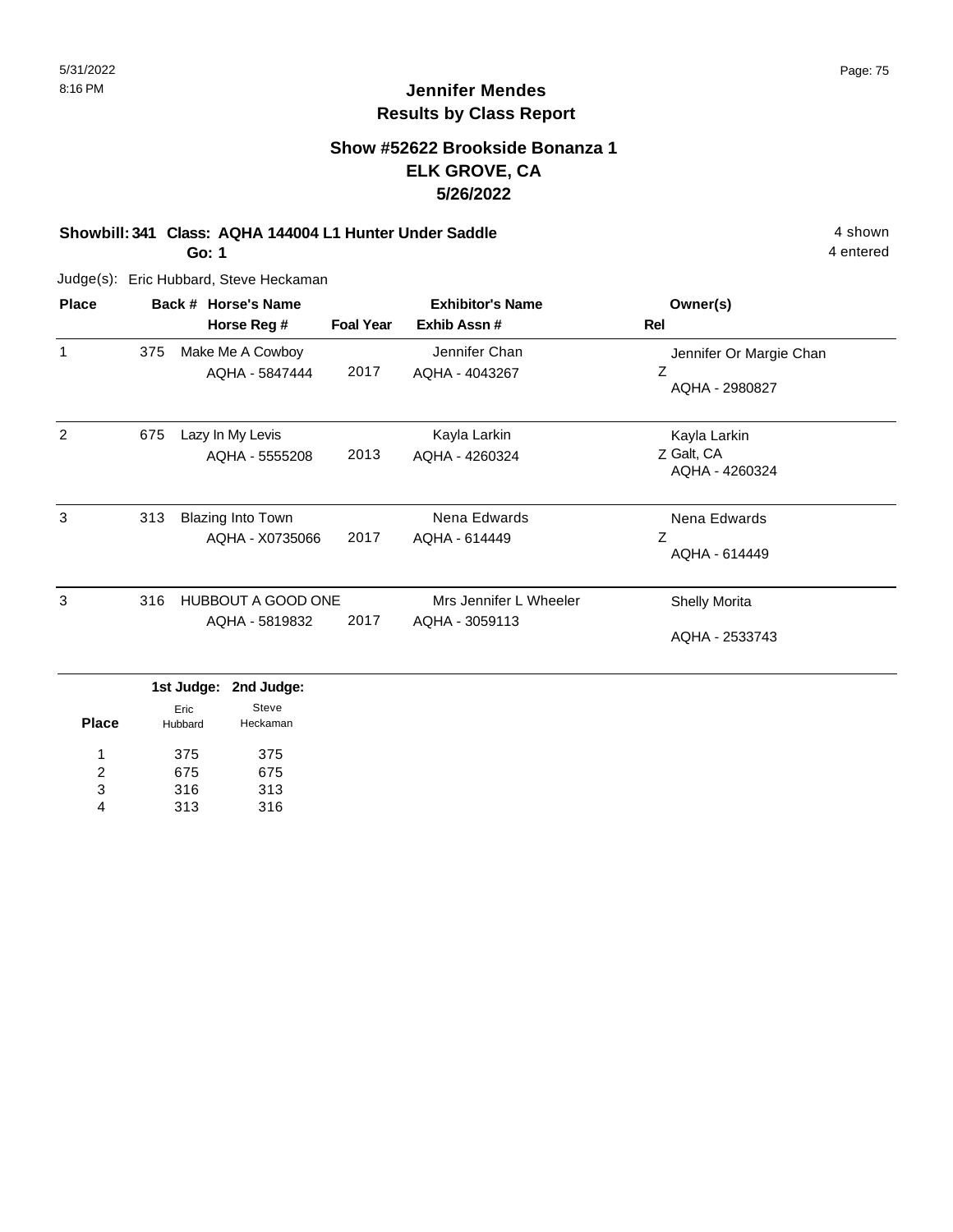## **Show #52622 Brookside Bonanza 1 ELK GROVE, CA 5/26/2022**

#### **Showbill: 342 Class: AQHA 144100 Junior Hunter Under Saddle** 2 shown **Go: 1**

Judge(s): Eric Hubbard, Steve Heckaman

| <b>Place</b> |     | Back # Horse's Name<br>Horse Reg #          | <b>Foal Year</b> | <b>Exhibitor's Name</b><br>Exhib Assn# | Owner(s)<br>Rel                                |
|--------------|-----|---------------------------------------------|------------------|----------------------------------------|------------------------------------------------|
| 1            | 375 | Make Me A Cowboy<br>AQHA - 5847444          | 2017             | Jennifer Chan<br>AQHA - 4043267        | Jennifer Or Margie Chan<br>Ζ<br>AQHA - 2980827 |
| 2            | 313 | <b>Blazing Into Town</b><br>AQHA - X0735066 | 2017             | Nena Edwards<br>AQHA - 614449          | Nena Edwards<br>Ζ<br>AQHA - 614449             |
|              |     | 1st Judge: 2nd Judge:<br>Steve<br>Eric      |                  |                                        |                                                |

| <b>Place</b> | ---<br>Hubbard | Heckaman |  |
|--------------|----------------|----------|--|
|              | 375            | 375      |  |
|              | 313            | 313      |  |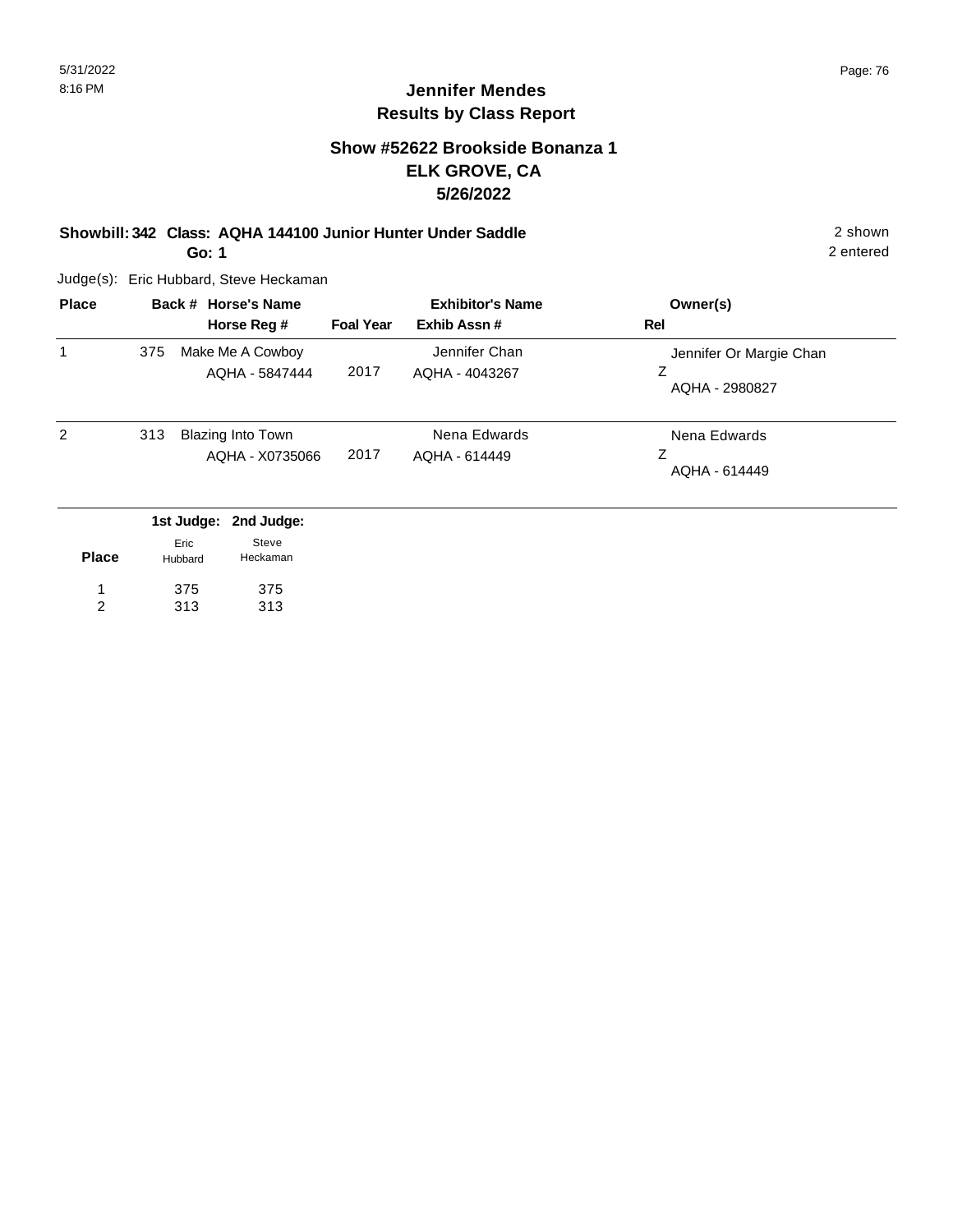## **Show #52622 Brookside Bonanza 1 ELK GROVE, CA 5/26/2022**

# **Showbill: 343 Class: AQHA 444000 Youth Hunter Under Saddle** 1 shown 1 shown

**Go: 1**

Judge(s): Eric Hubbard, Steve Heckaman

| <b>Place</b> |     | Back # Horse's Name               | <b>Exhibitor's Name</b> |                                |                  | Owner(s)            |
|--------------|-----|-----------------------------------|-------------------------|--------------------------------|------------------|---------------------|
|              |     | Horse Reg #                       | <b>Foal Year</b>        | Exhib Assn#                    | <b>Birthdate</b> | Rel                 |
|              | 671 | Hoo Dat Sleepin<br>AQHA - 5837083 | 2016                    | Kaylee Heron<br>AQHA - 4064623 |                  | Shawn & Staci Cupps |
|              |     |                                   |                         |                                |                  | AQHA - 4463572      |

|              |                 | 1st Judge: 2nd Judge: |
|--------------|-----------------|-----------------------|
| <b>Place</b> | Eric<br>Hubbard | Steve<br>Heckaman     |
|              | 671             | 671                   |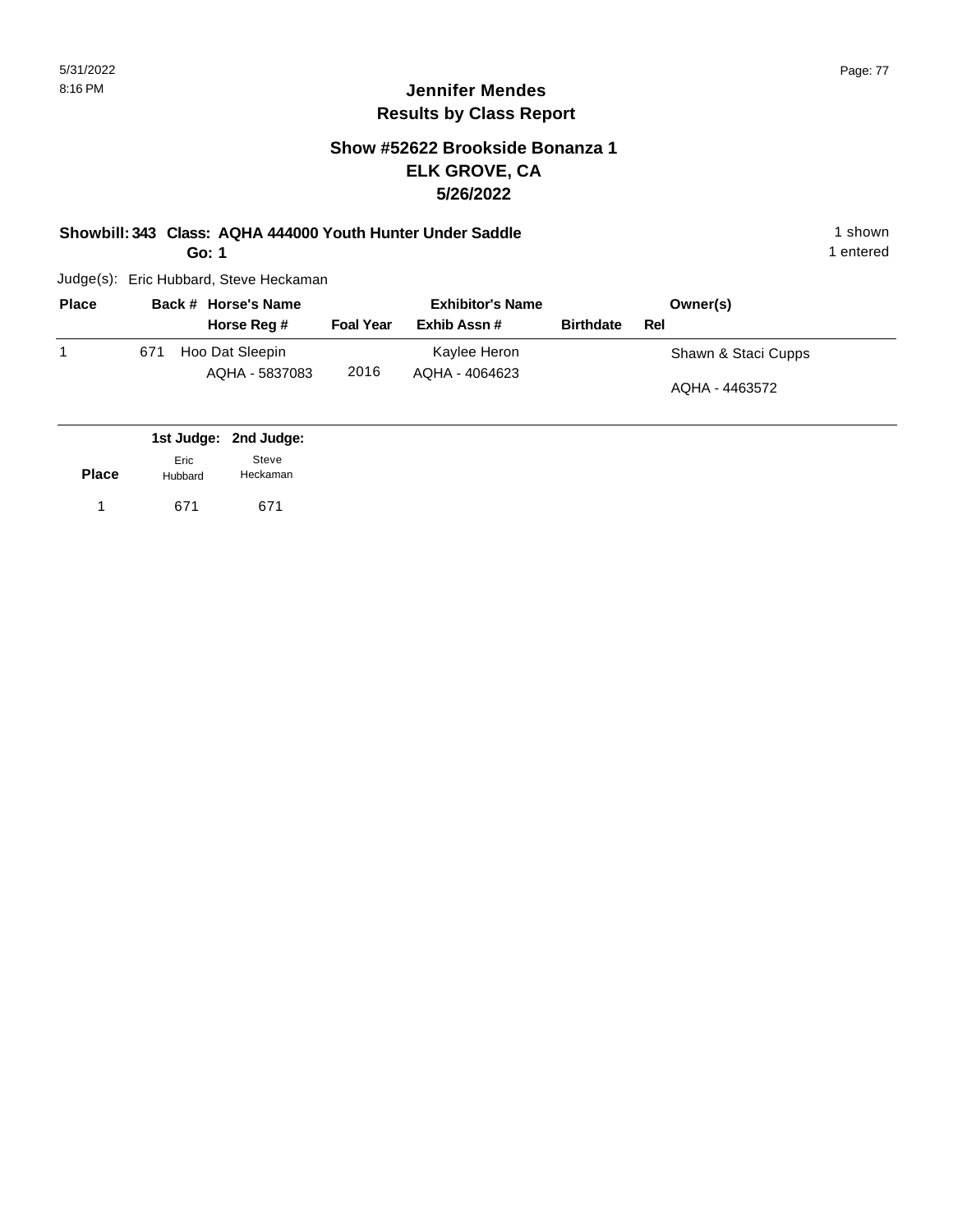## **Show #52622 Brookside Bonanza 1 ELK GROVE, CA 5/26/2022**

**Showbill: 350 Class: AQHA 452002 L1 Youth Hunt Seat Equitation** 2 shown **Go: 1**

Judge(s): Eric Hubbard, Steve Heckaman

| <b>Place</b> |     | Back # Horse's Name<br>Horse Reg #                            | <b>Foal Year</b> | <b>Exhibitor's Name</b><br>Exhib Assn# | Owner(s)<br>Rel                       |
|--------------|-----|---------------------------------------------------------------|------------------|----------------------------------------|---------------------------------------|
| 1            | 301 | Invite The Best<br>AQHA - 5691732                             | 2015             | Delaney Lee<br>AQHA - 4391704          | Cathy Lee<br>C<br>AQHA - 4299494      |
| 2            | 671 | Hoo Dat Sleepin<br>AQHA - 5837083                             | 2016             | Kaylee Heron<br>AQHA - 4064623         | Shawn & Staci Cupps<br>AQHA - 4463572 |
| <b>Place</b> |     | 1st Judge: 2nd Judge:<br>Steve<br>Eric<br>Heckaman<br>Hubbard |                  |                                        |                                       |

301 671 301 671 1 2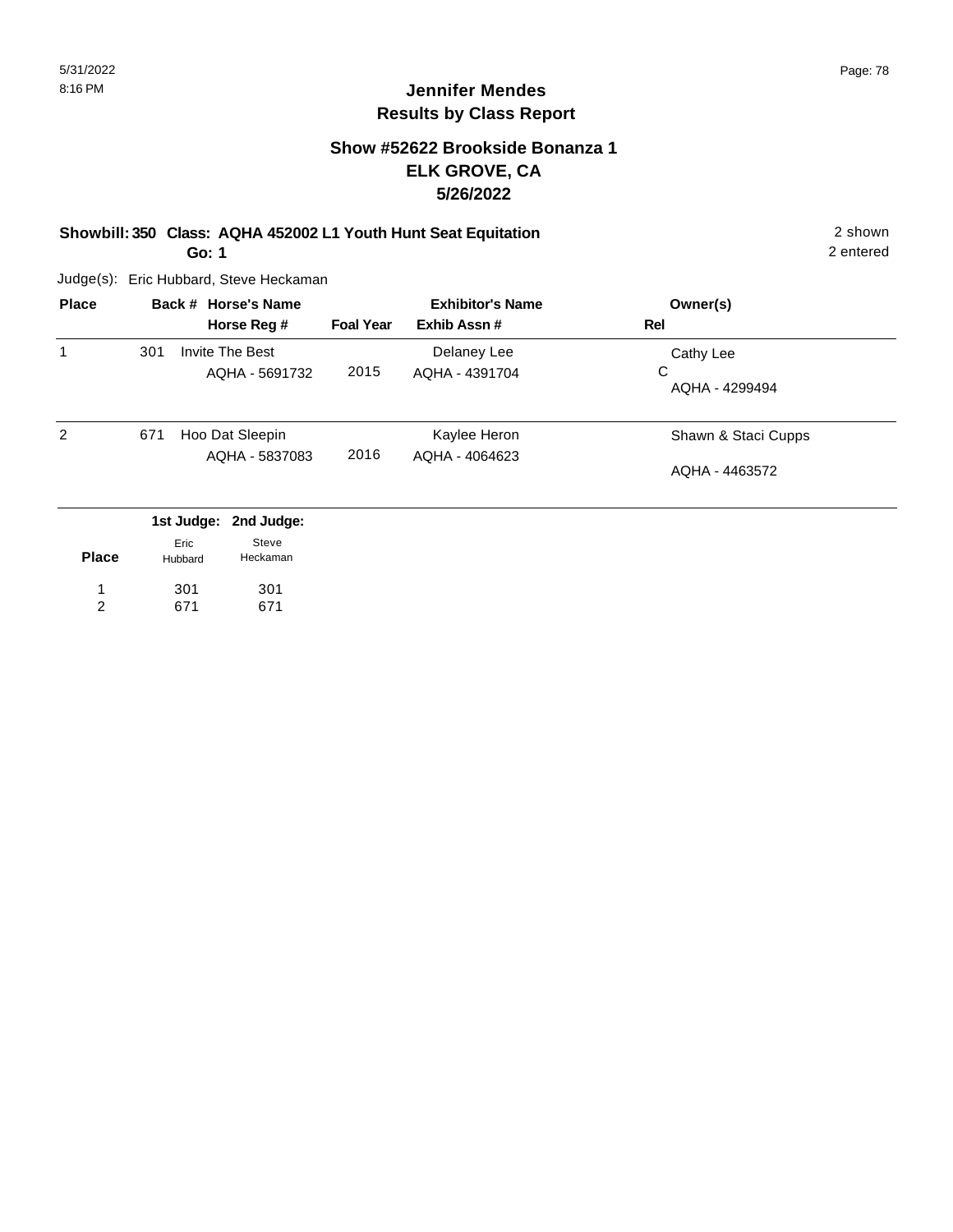## **Show #52622 Brookside Bonanza 1 ELK GROVE, CA 5/26/2022**

## **Showbill: 352 Class: AQHA 252002 L1 Amt Hunt Seat Equitation** 2 shown

**Go: 1**

Judge(s): Eric Hubbard, Steve Heckaman

358 390

1 2 358 390

| <b>Place</b> | Back # Horse's Name                       |                 |                                   | <b>Exhibitor's Name</b>              |                                           | Owner(s)                                           |
|--------------|-------------------------------------------|-----------------|-----------------------------------|--------------------------------------|-------------------------------------------|----------------------------------------------------|
|              |                                           |                 | Horse Reg #                       | <b>Foal Year</b>                     | Exhib Assn#                               | Rel                                                |
| 1            | 358                                       |                 | Only A Show Off<br>AQHA - 5237604 | 2009                                 | Megan Avidano<br>AQHA - 3144897           | Megan Avidano<br>Z Hollister, CA<br>AQHA - 3144897 |
| 2            | Gotta Get Gatspy<br>390<br>AQHA - 5730530 |                 |                                   | Dr Brianna Vosters<br>AQHA - 2332794 | Dr Brianna Vosters<br>Ζ<br>AQHA - 2332794 |                                                    |
|              |                                           | 1st Judge:      | 2nd Judge:                        |                                      |                                           |                                                    |
| <b>Place</b> |                                           | Eric<br>Hubbard | Steve<br>Heckaman                 |                                      |                                           |                                                    |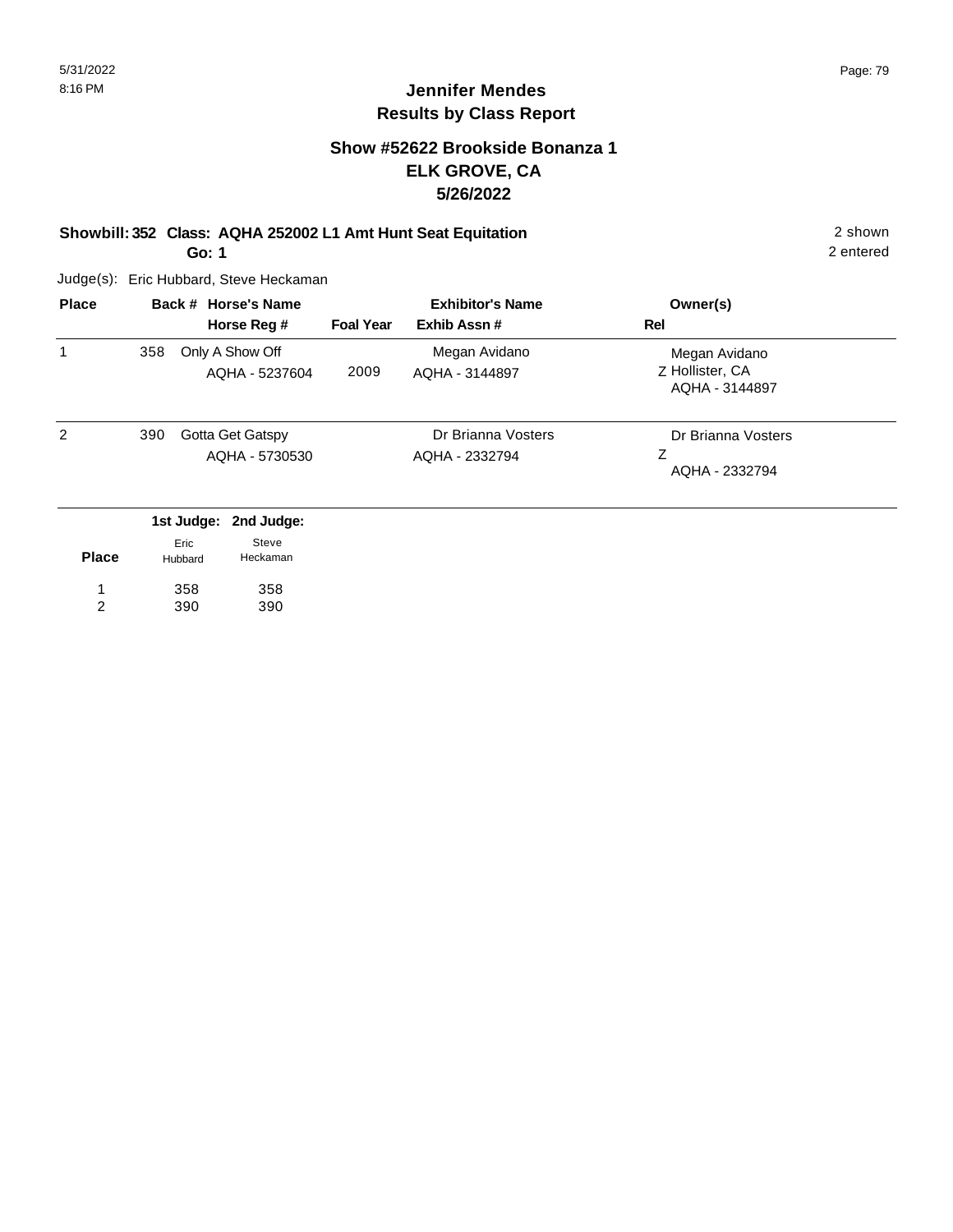## **Show #52622 Brookside Bonanza 1 ELK GROVE, CA 5/26/2022**

#### **Showbill: 353 Class: AQHA 452000 Youth Hunt Seat Equitation** 2 shown **Go: 1**

Judge(s): Eric Hubbard, Steve Heckaman

301 671

1 2 301 671

| <b>Place</b> | Back # Horse's Name |                 |                                   | <b>Exhibitor's Name</b> |                               | Owner(s)            |
|--------------|---------------------|-----------------|-----------------------------------|-------------------------|-------------------------------|---------------------|
|              |                     |                 | Horse Reg #                       | <b>Foal Year</b>        | Exhib Assn#                   | Rel                 |
| 1            | 301                 |                 | Invite The Best<br>AQHA - 5691732 | 2015                    | Delaney Lee<br>AQHA - 4391704 | Cathy Lee<br>C      |
|              |                     |                 |                                   |                         |                               | AQHA - 4299494      |
| 2            | 671                 |                 | Hoo Dat Sleepin                   |                         | Kaylee Heron                  | Shawn & Staci Cupps |
|              |                     |                 | AQHA - 5837083                    | 2016                    | AQHA - 4064623                | AQHA - 4463572      |
|              |                     |                 | 1st Judge: 2nd Judge:             |                         |                               |                     |
| <b>Place</b> |                     | Eric<br>Hubbard | Steve<br>Heckaman                 |                         |                               |                     |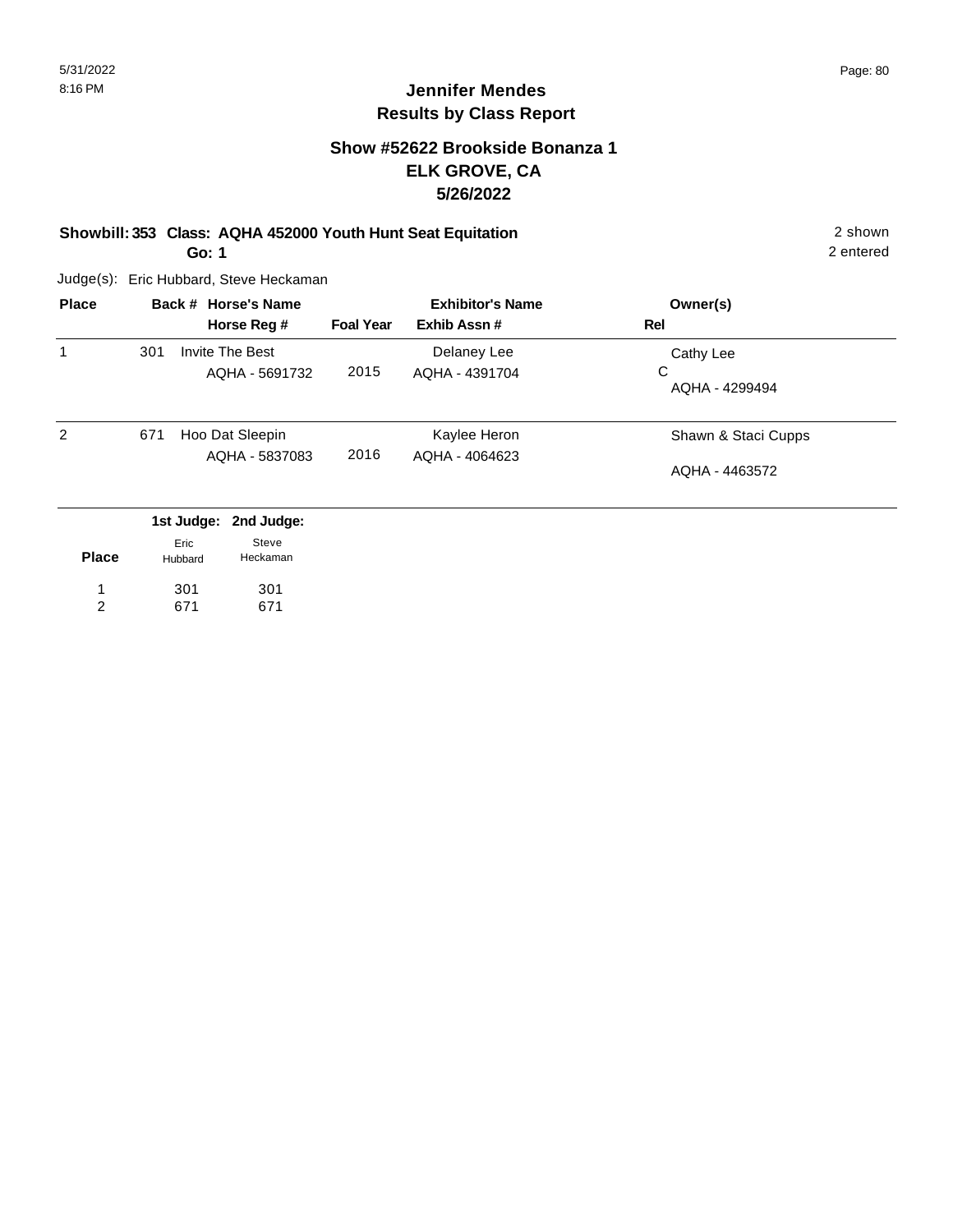## **Show #52622 Brookside Bonanza 1 ELK GROVE, CA 5/26/2022**

|              |       | Go: 1                                  |                  | Showbill: 401 Class: OPEN 25411 All Breed Western Riding Youth/Am |          | 0 shown<br>1 entered |
|--------------|-------|----------------------------------------|------------------|-------------------------------------------------------------------|----------|----------------------|
|              |       | Judge(s): Eric Hubbard, Steve Heckaman |                  |                                                                   |          |                      |
| <b>Place</b> |       | Back # Horse's Name                    |                  | <b>Exhibitor's Name</b>                                           | Owner(s) |                      |
|              |       | Horse Reg #                            | <b>Foal Year</b> | Exhib Assn#                                                       | Rel      |                      |
|              | $  -$ | 1st Judge: 2nd Judge:<br>0.1111        |                  |                                                                   |          |                      |

**Place** Eric Hubbard Steve Heckaman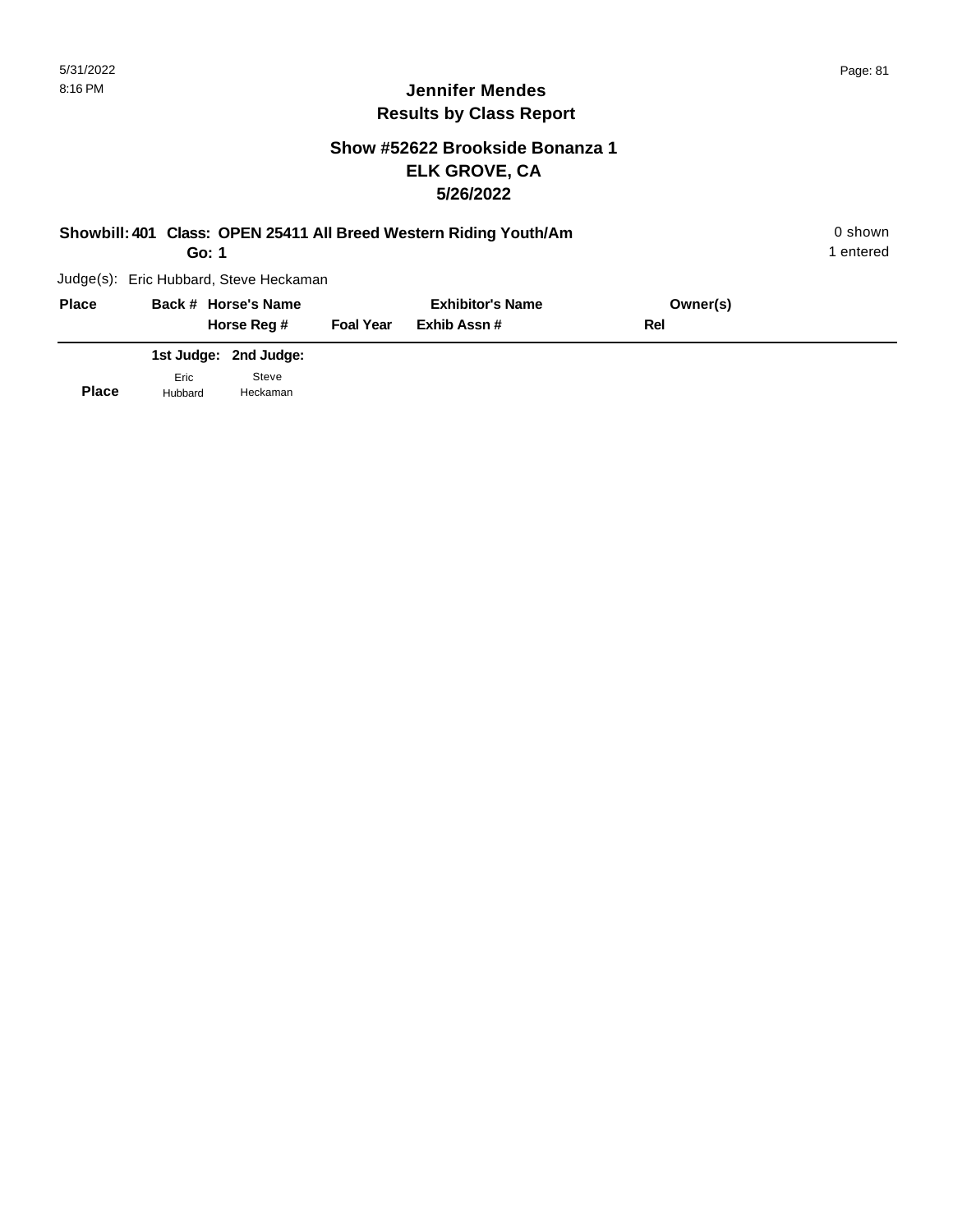1 entered

## **Jennifer Mendes Results by Class Report**

## **Show #52622 Brookside Bonanza 1 ELK GROVE, CA 5/26/2022**

## **Showbill: 402 Class: OPEN 1028 ALL BREED OPEN WESTERN RIDING** 1 shown

**Go: 1**

| <b>Place</b> |     | Back # Horse's Name<br>Horse Reg # | <b>Foal Year</b> | <b>Exhibitor's Name</b><br>Exhib Assn # | Owner(s)<br>Rel |  |
|--------------|-----|------------------------------------|------------------|-----------------------------------------|-----------------|--|
|              | 685 | Heza Macs All Star                 |                  | David Busick                            | Angela Marshall |  |

|              |                 | 1st Judge: 2nd Judge: |
|--------------|-----------------|-----------------------|
| <b>Place</b> | Eric<br>Hubbard | Steve<br>Heckaman     |
|              | 685             | 685                   |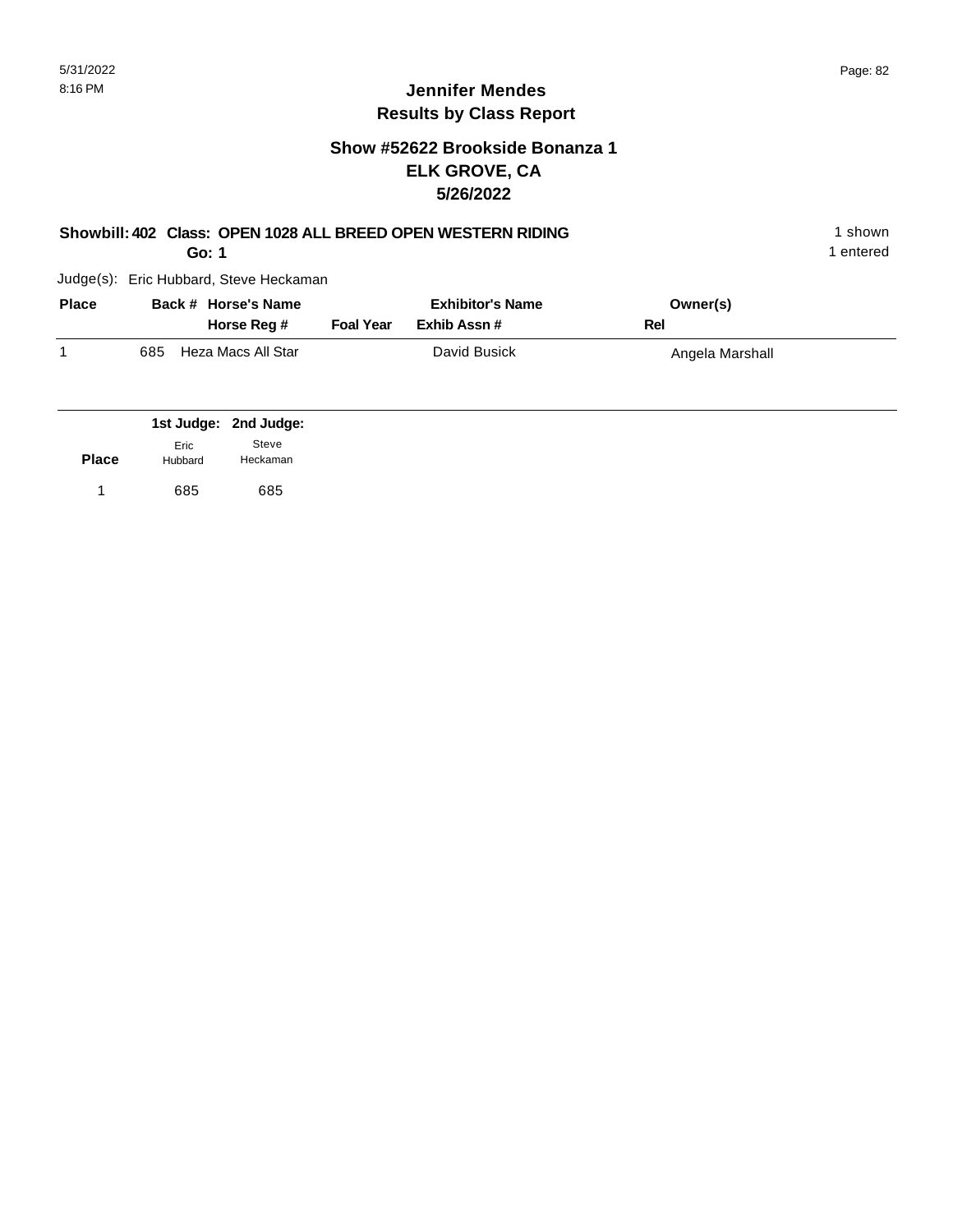## **Show #52622 Brookside Bonanza 1 ELK GROVE, CA 5/26/2022**

## **Showbill: 403 Class: AQHA 136004 L1 Western Riding 3 shown 3 shown** 3 shown

**Go: 1**

Judge(s): Eric Hubbard, Steve Heckaman

| <b>Place</b> |     | Back # Horse's Name                  |                  | <b>Exhibitor's Name</b>                  | Owner(s)                                                |
|--------------|-----|--------------------------------------|------------------|------------------------------------------|---------------------------------------------------------|
|              |     | Horse Reg #                          | <b>Foal Year</b> | Exhib Assn#                              | Rel                                                     |
| 1            | 351 | Barlnk Page Who<br>AQHA - 5269172    | 2010             | <b>Shannon Tomes</b><br>AQHA - 4441925   | <b>Shannon Tomes</b><br>Z Medford, OR<br>AQHA - 4441925 |
| 2            | 312 | Only Blue At Night<br>AQHA - 5780380 | 2016             | Nicole Marie Misner<br>AQHA - 659008     | Nicole Marie Misner<br>Z<br>AQHA - 659008               |
| 3            | 380 | Red Is The New Bay<br>AQHA - 5721112 | 2015             | <b>Ronald McCullum</b><br>AQHA - 1000371 | Madison N Robinson<br>AQHA - 4098443                    |

|       |                 | 1st Judge: 2nd Judge: |
|-------|-----------------|-----------------------|
| Place | Eric<br>Hubbard | Steve<br>Heckaman     |
| 1     | 351             | 351                   |
| 2     | 312             | 312                   |
| з     | 380             | 380                   |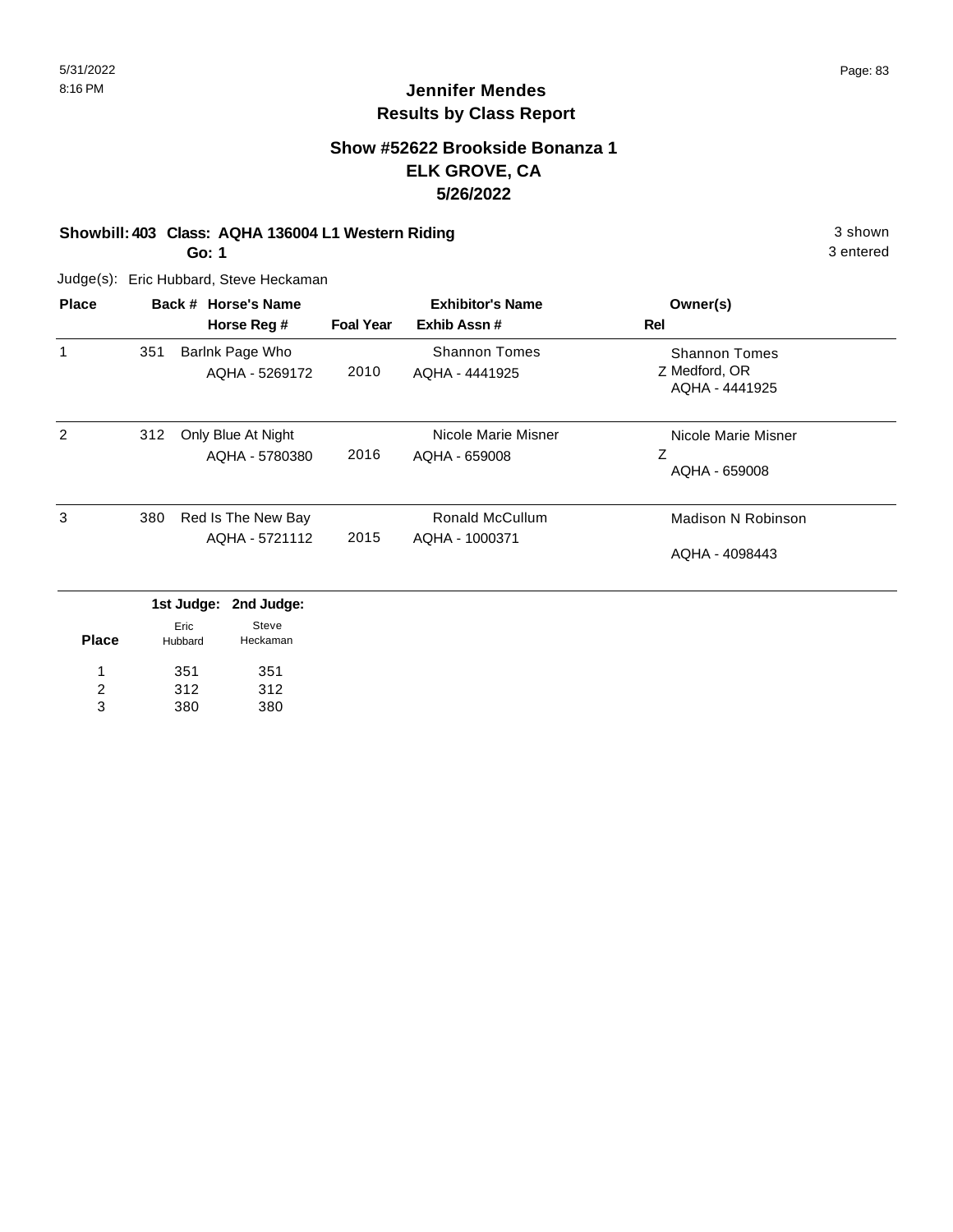2 entered

## **Jennifer Mendes Results by Class Report**

## **Show #52622 Brookside Bonanza 1 ELK GROVE, CA 5/26/2022**

#### **Showbill: 405 Class: AQHA 236002 L1 Amt Western Riding** 2 shown

**Go: 1**

| <b>Place</b> |     | Back # Horse's Name                  |                  | <b>Exhibitor's Name</b>              | Owner(s)                             |  |
|--------------|-----|--------------------------------------|------------------|--------------------------------------|--------------------------------------|--|
|              |     | Horse Reg #                          | <b>Foal Year</b> | Exhib Assn#                          | Rel                                  |  |
|              | 312 | Only Blue At Night<br>AQHA - 5780380 | 2016             | Nicole Marie Misner<br>AQHA - 659008 | Nicole Marie Misner<br>AQHA - 659008 |  |

|              |                 | 1st Judge: 2nd Judge: |
|--------------|-----------------|-----------------------|
| <b>Place</b> | Eric<br>Hubbard | Steve<br>Heckaman     |
|              | 312             | 312                   |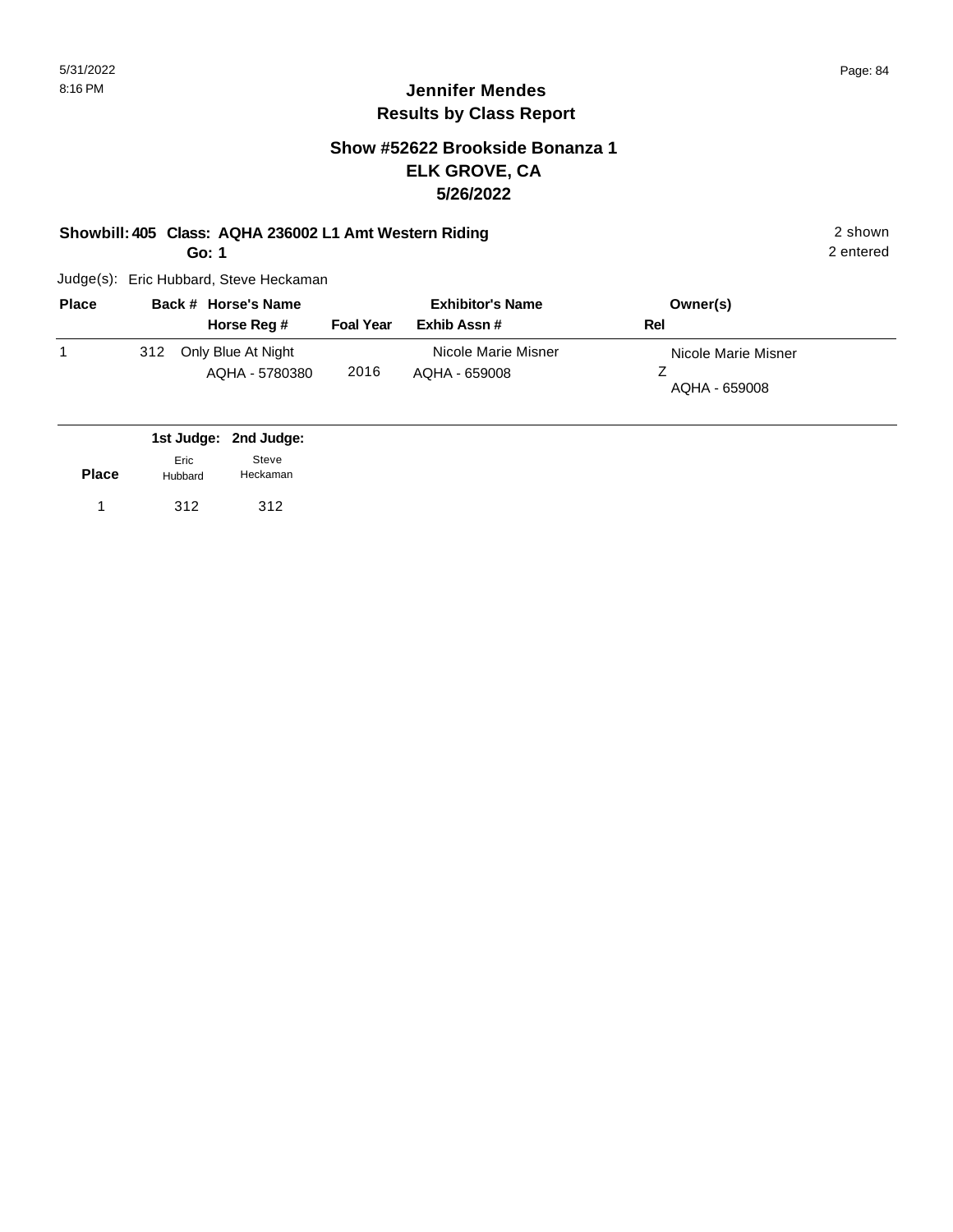1 entered

## **Jennifer Mendes Results by Class Report**

## **Show #52622 Brookside Bonanza 1 ELK GROVE, CA 5/26/2022**

#### **Showbill: 408 Class: AQHA 236000 Amt Western Riding 1 shown 1 shown**

**Go: 1**

| <b>Place</b> |     | Back # Horse's Name               |                  | <b>Exhibitor's Name</b>                | Owner(s)                                                |
|--------------|-----|-----------------------------------|------------------|----------------------------------------|---------------------------------------------------------|
|              |     | Horse Reg #                       | <b>Foal Year</b> | Exhib Assn#                            | Rel                                                     |
|              | 351 | Barlnk Page Who<br>AQHA - 5269172 | 2010             | <b>Shannon Tomes</b><br>AQHA - 4441925 | <b>Shannon Tomes</b><br>Z Medford, OR<br>AQHA - 4441925 |

|              |                 | 1st Judge: 2nd Judge: |
|--------------|-----------------|-----------------------|
| <b>Place</b> | Eric<br>Hubbard | Steve<br>Heckaman     |
|              | 351             | 351                   |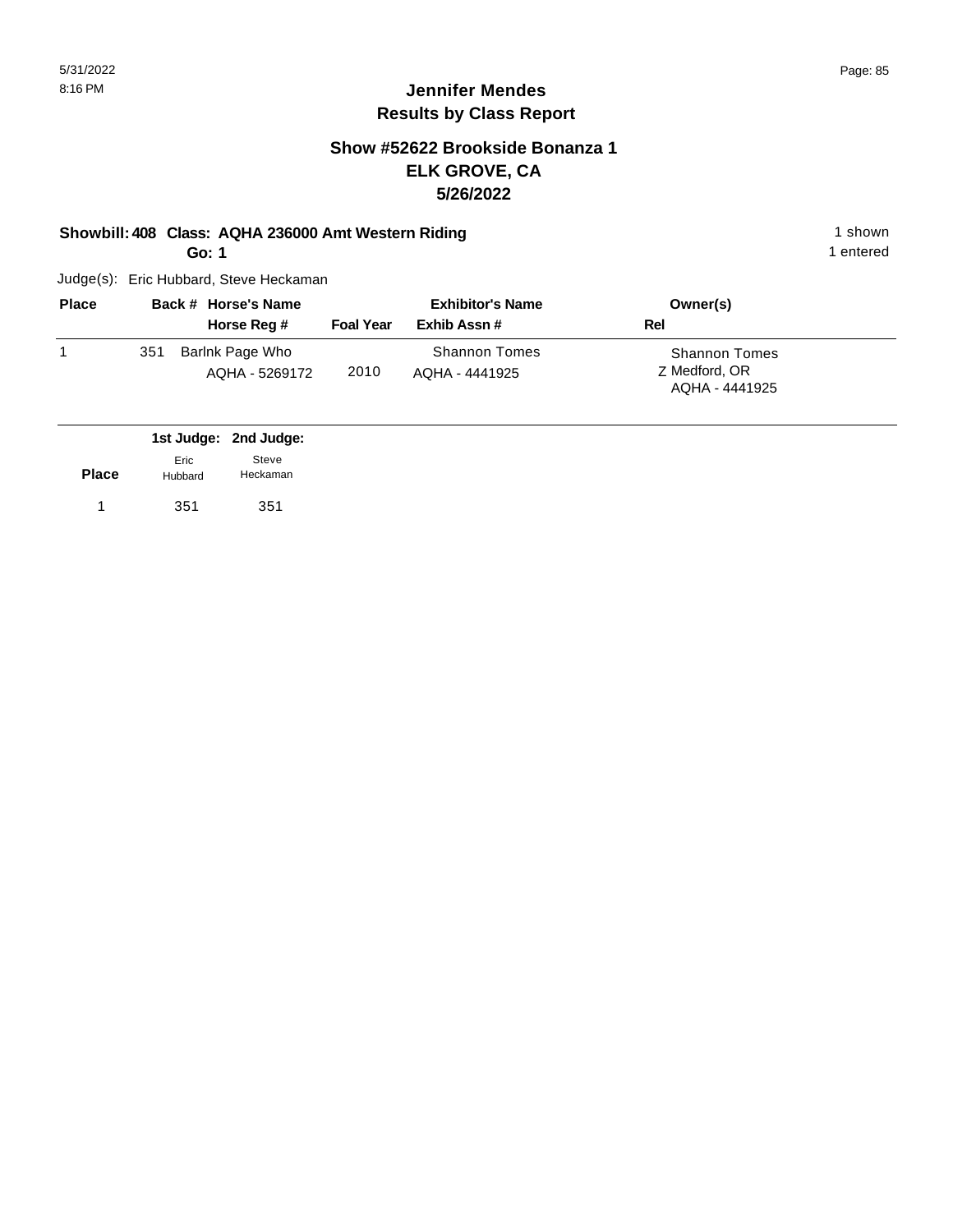## **Show #52622 Brookside Bonanza 1 ELK GROVE, CA 5/26/2022**

#### **Showbill: 411 Class: OPEN 1513 ALL BREED Lead Line** 1 **Shown** 1 shown

**Go: 1**

1 entered

| <b>Place</b> |                 | Back # Horse's Name<br>Horse Reg # | <b>Foal Year</b> | <b>Exhibitor's Name</b><br>Exhib Assn # | Owner(s)<br>Rel |
|--------------|-----------------|------------------------------------|------------------|-----------------------------------------|-----------------|
|              |                 | 1st Judge: 2nd Judge:              |                  |                                         |                 |
| <b>Place</b> | Eric<br>Hubbard | Steve<br>Heckaman                  |                  |                                         |                 |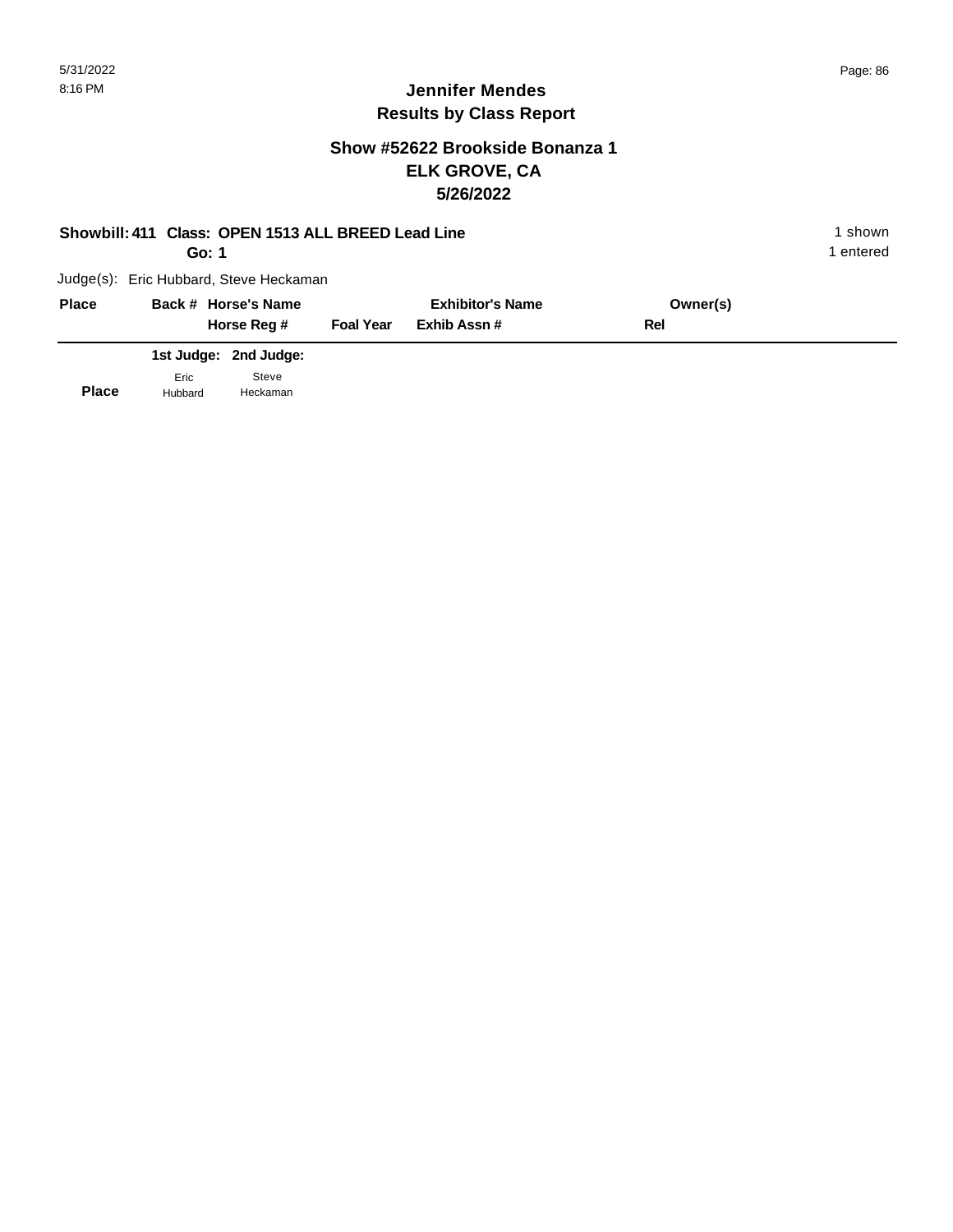1 entered

## **Jennifer Mendes Results by Class Report**

## **Show #52622 Brookside Bonanza 1 ELK GROVE, CA 5/26/2022**

#### **Showbill: 412 Class: OPEN 262000 All Breed Western Pleasure 11& U W/T** 1 Shown 1 shown

**Go: 1**

| <b>Place</b> |     | Back # Horse's Name<br>Horse Reg # | <b>Foal Year</b> | <b>Exhibitor's Name</b><br>Exhib Assn # | Owner(s)<br>Rel |
|--------------|-----|------------------------------------|------------------|-----------------------------------------|-----------------|
|              | 448 | Chiptacular                        | 2002             | Gianna Mallatt                          | Carla Munoz     |

|              |                 | 1st Judge: 2nd Judge: |
|--------------|-----------------|-----------------------|
| <b>Place</b> | Eric<br>Hubbard | Steve<br>Heckaman     |
|              | 448             | 448                   |
|              |                 |                       |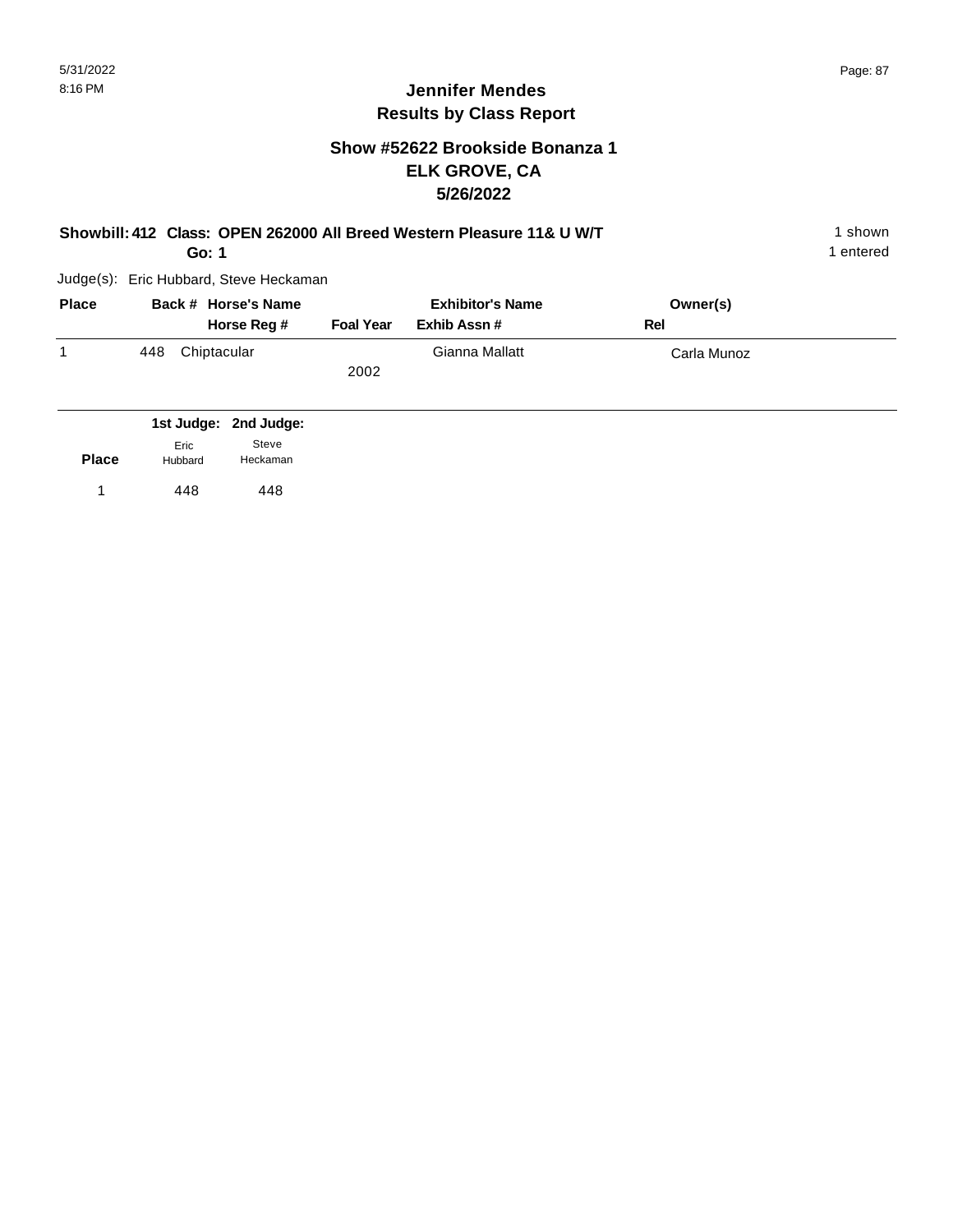## **Show #52622 Brookside Bonanza 1 ELK GROVE, CA 5/26/2022**

## **Showbill: 413 Class: OPEN 263000 All Breed Wes Pleasure L1 W/T Youth Am** 18 Shown

**Go: 1**

Judge(s): Eric Hubbard, Steve Heckaman

| <b>Place</b>   |     | Back # Horse's Name      |                  | <b>Exhibitor's Name</b> | Owner(s)                       |
|----------------|-----|--------------------------|------------------|-------------------------|--------------------------------|
|                |     | Horse Reg #              | <b>Foal Year</b> | Exhib Assn #            | Rel                            |
| $\mathbf{1}$   | 674 | RR I Told You So         | 2011             | Jennifer Ann Pasquetti  | Jennifer Ann Pasquetti<br>Ζ    |
| 2              | 687 | <b>Burning Moonlight</b> | 2012             | Jordyn P Kahler         | Jean Cooper                    |
| 3              | 688 | Lazee Lucy               | 2014             | Jean Cooper             | <b>Brinley R Evans</b>         |
| 4              | 658 | Moonlite Becomes Me      |                  | AMBER HASKETT           | Samantha Toles-Rodriguez       |
| 5              | 324 | Willybemyvalentine       | 2016             | Michelle Stewart        | Michelle Stewart<br>Ζ          |
| 5              | 395 | Lookin Goodinthedark     |                  | Robin Colleen Van Slack | Robin Colleen Van Slack<br>Z   |
| $\overline{7}$ | 358 | Only A Show Off          | 2009             | Janis McDonald          | Megan Avidano<br>Hollister, CA |
| 8              | 379 | Shocking Invitation      | 2008             | Matt Chrostowski        | Matt Chrostowski               |
| 9              | 310 | Shesgotitfiguredout      |                  | Joyleen Accosta         | Joyleen Accosta<br>Ζ           |
| 9              | 678 | Dark Night Rises         |                  | AllIE Duncan            | Marcie Hall                    |

|              |         | 1st Judge: 2nd Judge: |
|--------------|---------|-----------------------|
|              | Eric    | Steve                 |
| <b>Place</b> | Hubbard | Heckaman              |
| 1            | 674     | 687                   |
| 2            | 395     | 674                   |
| 3            | 688     | 658                   |
|              |         | 358                   |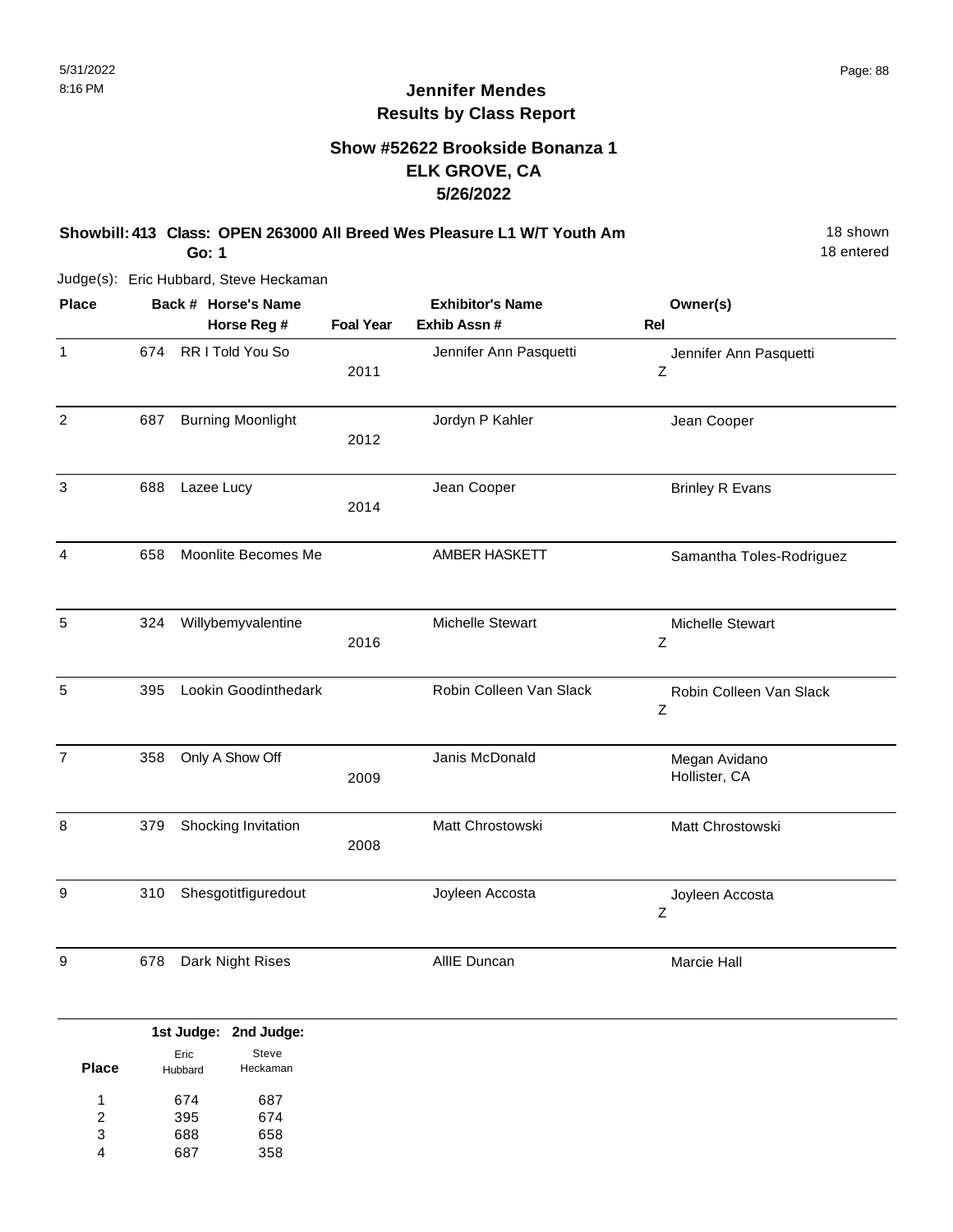## **Show #52622 Brookside Bonanza 1 ELK GROVE, CA 5/26/2022**

| 5 | 379 | 324 |
|---|-----|-----|
| 6 | 678 | 310 |
| 7 | 324 | 688 |
| 8 | 658 | 339 |
| 9 | 358 | 359 |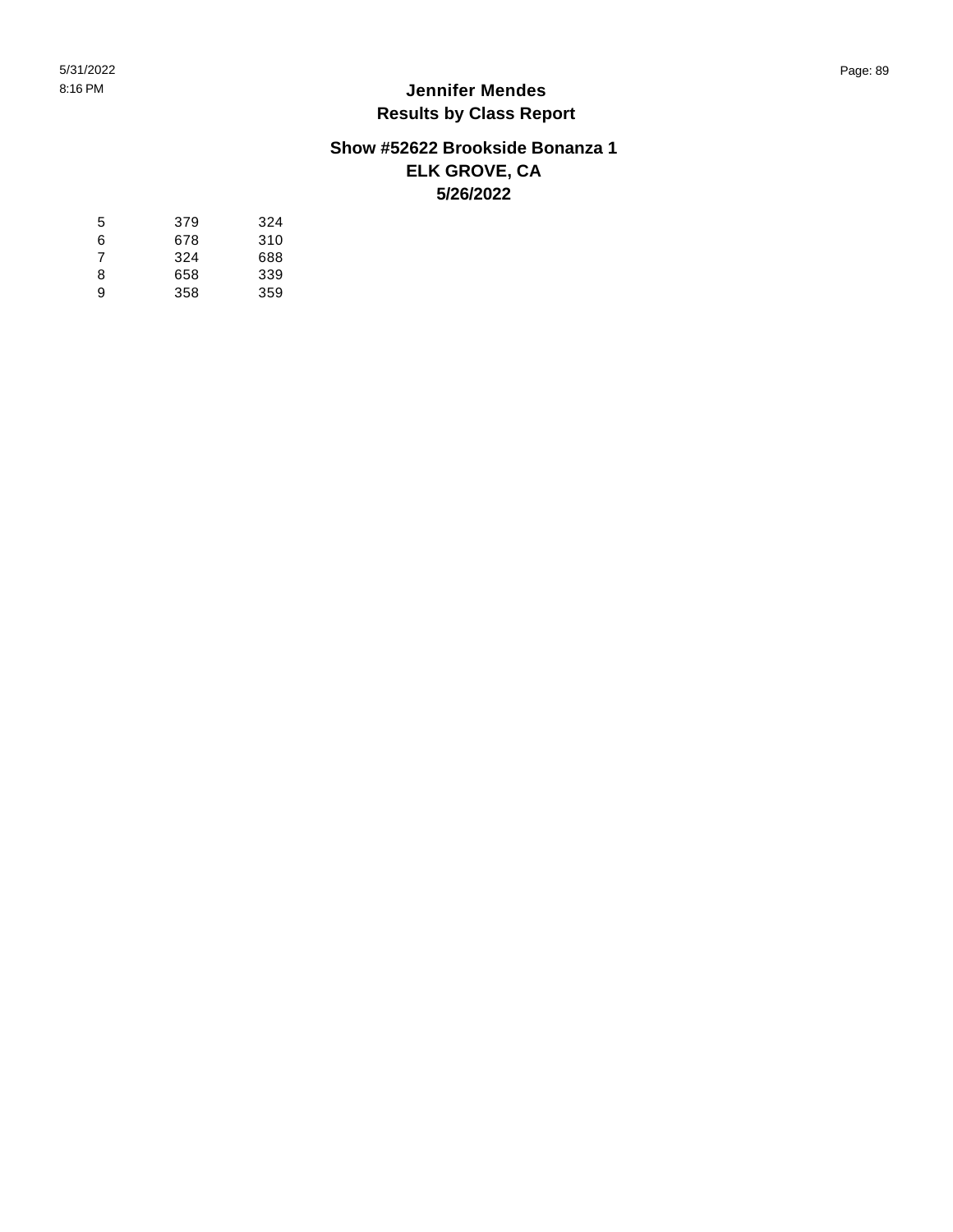## **Show #52622 Brookside Bonanza 1 ELK GROVE, CA 5/26/2022**

**Showbill: 414 Class: OPEN 264000 All Breed Western Pleasure Youth/Am WT** 12 Shown

**Go: 1**

Judge(s): Eric Hubbard, Steve Heckaman

| <b>Place</b>   |     | Back # Horse's Name      |                  | <b>Exhibitor's Name</b> | Owner(s)                     |
|----------------|-----|--------------------------|------------------|-------------------------|------------------------------|
|                |     | Horse Reg #              | <b>Foal Year</b> | Exhib Assn #            | <b>Rel</b>                   |
| $\mathbf{1}$   | 674 | RR I Told You So         | 2011             | Jennifer Ann Pasquetti  | Jennifer Ann Pasquetti<br>Z  |
| $\overline{2}$ | 687 | <b>Burning Moonlight</b> | 2012             | Jordyn P Kahler         | Jean Cooper                  |
| 3              | 395 | Lookin Goodinthedark     |                  | Robin Colleen Van Slack | Robin Colleen Van Slack<br>Ζ |
| 4              | 688 | Lazee Lucy               | 2014             | Jean Cooper             | <b>Brinley R Evans</b>       |
| 5              | 324 | Willybemyvalentine       | 2016             | Michelle Stewart        | Michelle Stewart<br>Ζ        |
| 6              | 346 | Send Me In               | 2009             | <b>Mallory Berhorst</b> |                              |
| $\overline{7}$ | 339 | Midaswellplaytowin       |                  | <b>Brooke Munson</b>    | <b>Brooke Munson</b><br>Ζ    |
| 8              | 682 | Go Ahead Make Me Grey    | 1999             | April Cadaret           | Rod Hernandez<br>Ζ           |
| 9              | 323 | Lazy Krymsun Luvah       | 2018             | Kelly Rhodes            | Kelly Rhodes<br>Ζ            |

|              |         | 1st Judge: 2nd Judge: |
|--------------|---------|-----------------------|
|              | Eric    | Steve                 |
| <b>Place</b> | Hubbard | Heckaman              |
| 1            | 674     | 687                   |
| 2            | 395     | 674                   |
| 3            | 687     | 395                   |
| 4            | 688     | 324                   |
| 5            | 346     | 339                   |
| 6            | 682     | 688                   |
| 7            | 324     | 346                   |
| 8            | 323     | 323                   |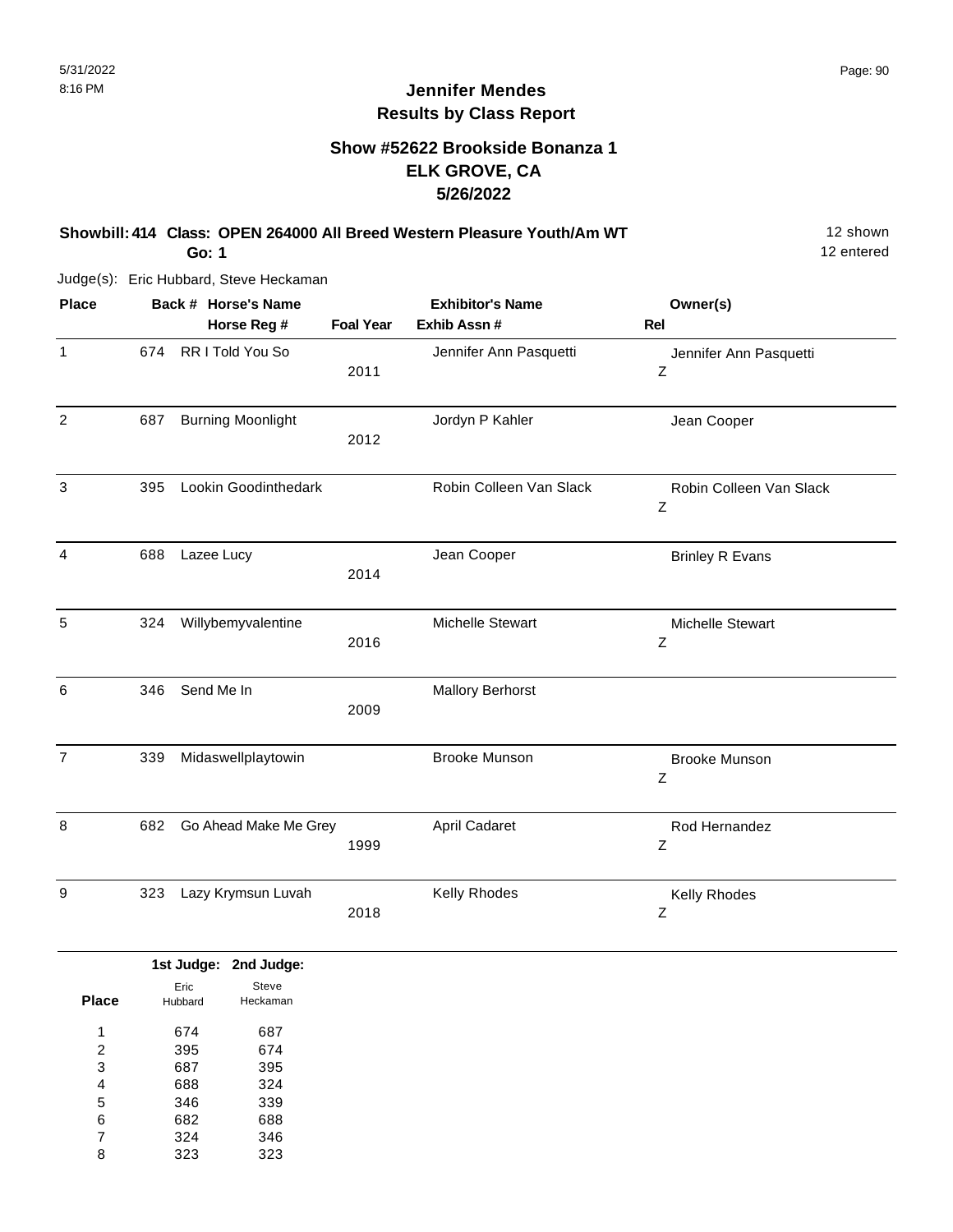### **Show #52622 Brookside Bonanza 1 ELK GROVE, CA 5/26/2022**

9 339 682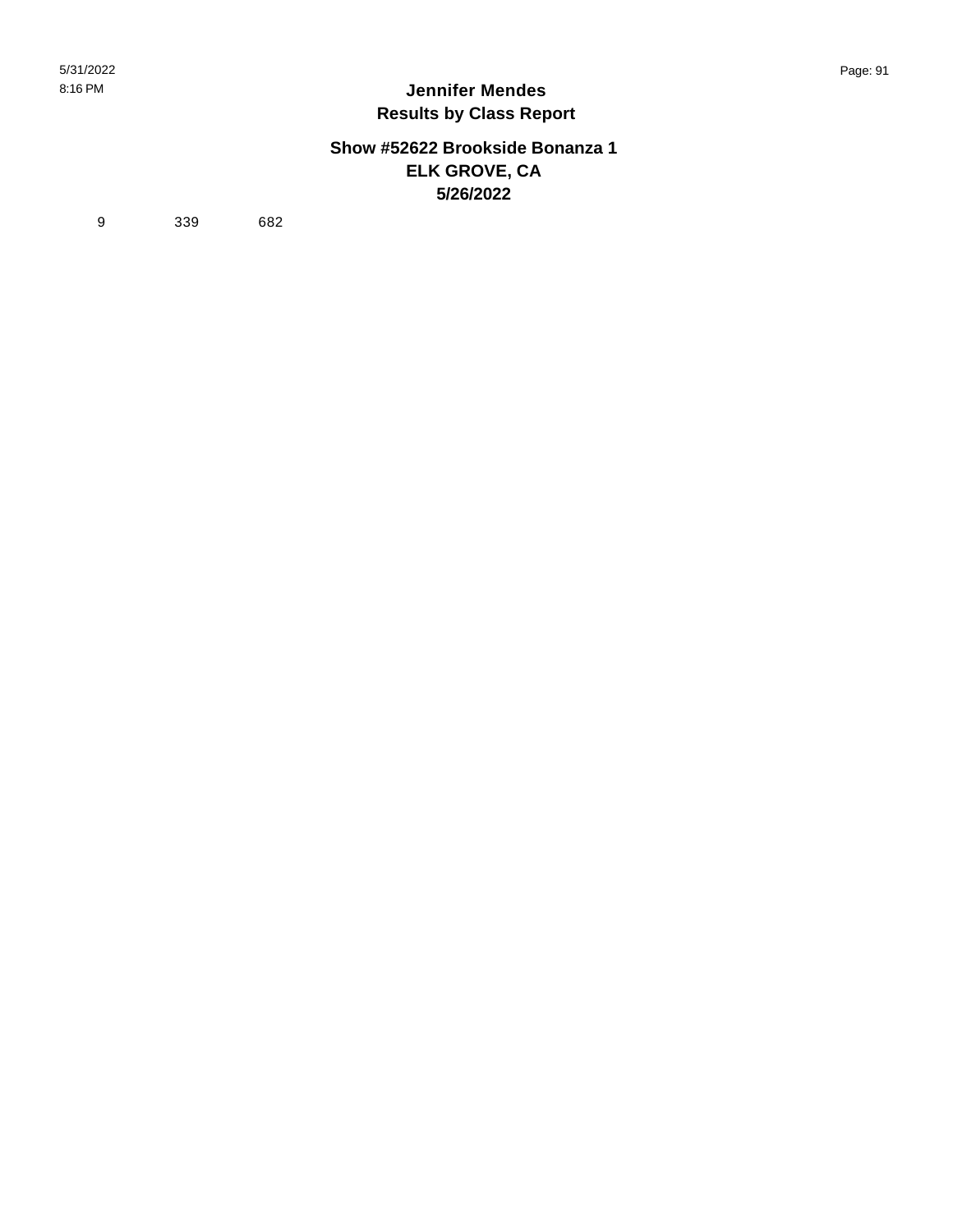## **Show #52622 Brookside Bonanza 1 ELK GROVE, CA 5/26/2022**

**Showbill: 415 Class: OPEN 5141 All Breed Walk/Trot Western Pleasure** 12 Shown

**Go: 1**

Judge(s): Eric Hubbard, Steve Heckaman

| <b>Place</b>   |     | Back # Horse's Name           |                  | <b>Exhibitor's Name</b>     | Owner(s)                               |  |
|----------------|-----|-------------------------------|------------------|-----------------------------|----------------------------------------|--|
|                |     | Horse Reg #                   | <b>Foal Year</b> | Exhib Assn #                | Rel                                    |  |
| 1              | 668 | <b>Flirting Inthe Batcave</b> | 2017             | <b>BARBARA Ann FLETCHER</b> | Sandy M Millard                        |  |
| $\overline{2}$ | 687 | <b>Burning Moonlight</b>      | 2012             | Jordyn P Kahler             | Jean Cooper                            |  |
| 3              | 673 | Queen Of Harts                | 2020             | Jacqueline Landeene         | Linda Judd                             |  |
| 4              | 378 | KM One Hot Man                | 2019             | Angela Locascio             | Angela Locascio<br>Z Agoura Hills, CA  |  |
| 4              | 682 | Go Ahead Make Me Grey         | 1999             | April Cadaret               | Rod Hernandez<br>Ζ                     |  |
| 6              | 695 | Lazy Dayz R Best              | 2017             | Carol C Atkin               | Carol C Atkin<br>Z                     |  |
| $\overline{7}$ | 359 | Kruzin In The Rain            | 2017             | Samantha Kay Fox            | Dana Bookwalter                        |  |
| 8              | 346 | Send Me In                    | 2009             | <b>Mallory Berhorst</b>     |                                        |  |
| 8              | 661 | Willys Good Machine           | 2020             | BERNARDO CARRILLO           | <b>Barbie Stanley</b><br>Elk Grove, CA |  |

|       |         | 1st Judge: 2nd Judge: |
|-------|---------|-----------------------|
|       | Eric    | Steve                 |
| Place | Hubbard | Heckaman              |
|       |         |                       |
| 1     | 668     | 668                   |
| 2     | 687     | 687                   |
| 3     | 673     | 378                   |
| 4     | 682     | 673                   |
| 5     | 359     | 661                   |
| 6     | 695     | 695                   |
| 7     | 346     | 682                   |
| 8     | 378     | 346                   |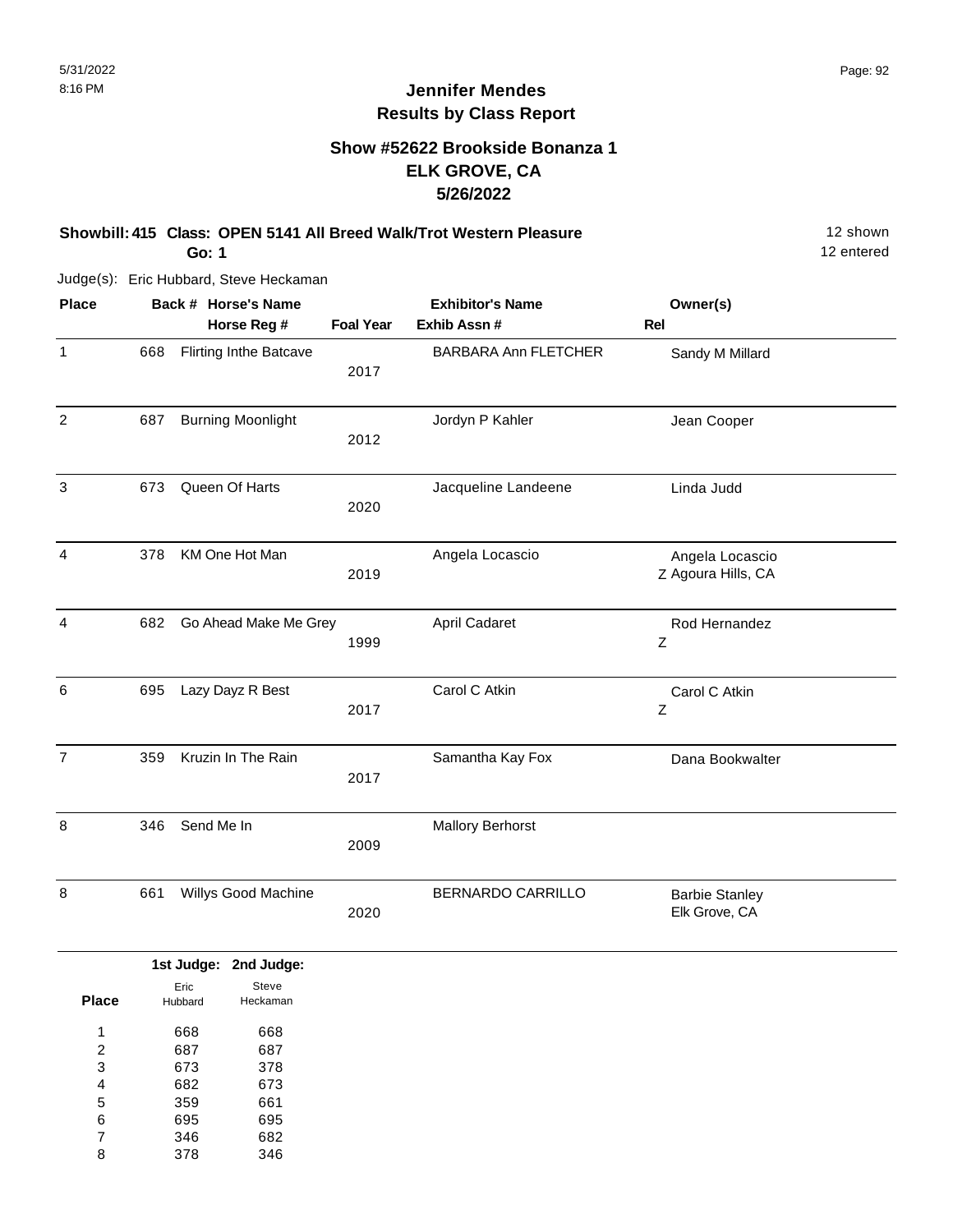### **Show #52622 Brookside Bonanza 1 ELK GROVE, CA 5/26/2022**

9 383 359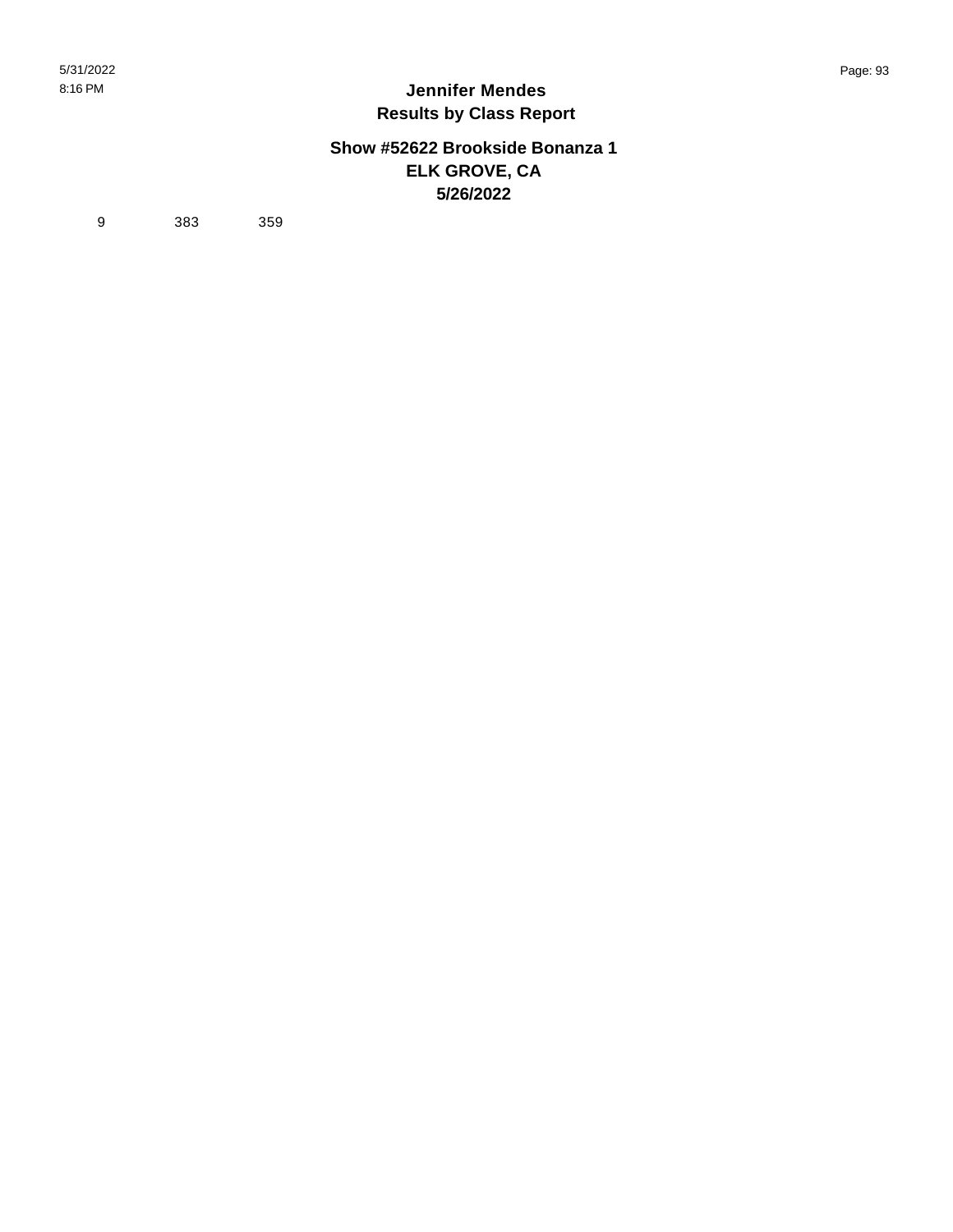## **Show #52622 Brookside Bonanza 1 ELK GROVE, CA 5/26/2022**

**Showbill: 416 Class: AQHA 442102 L1 Youth Walk Trot Western Pleasure** 2 shown

**Go: 1**

Judge(s): Eric Hubbard, Steve Heckaman

678 448

1 2 678 448

| <b>Place</b> |     |                 | Back # Horse's Name |                  | <b>Exhibitor's Name</b> |     | Owner(s)       |
|--------------|-----|-----------------|---------------------|------------------|-------------------------|-----|----------------|
|              |     |                 | Horse Reg #         | <b>Foal Year</b> | Exhib Assn#             | Rel |                |
| 1            | 678 |                 | Dark Night Rises    |                  | AllIE Duncan            |     | Marcie Hall    |
|              |     |                 | AQHA - 5656473      |                  | AQHA - 4388240          |     | AQHA - 2900423 |
| 2            | 448 | Chiptacular     | AQHA - 4203976      | 2002             | Gianna Mallatt          |     | Carla Munoz    |
|              |     |                 |                     |                  |                         |     | AQHA - 4294820 |
|              |     | 1st Judge:      | 2nd Judge:          |                  |                         |     |                |
| <b>Place</b> |     | Eric<br>Hubbard | Steve<br>Heckaman   |                  |                         |     |                |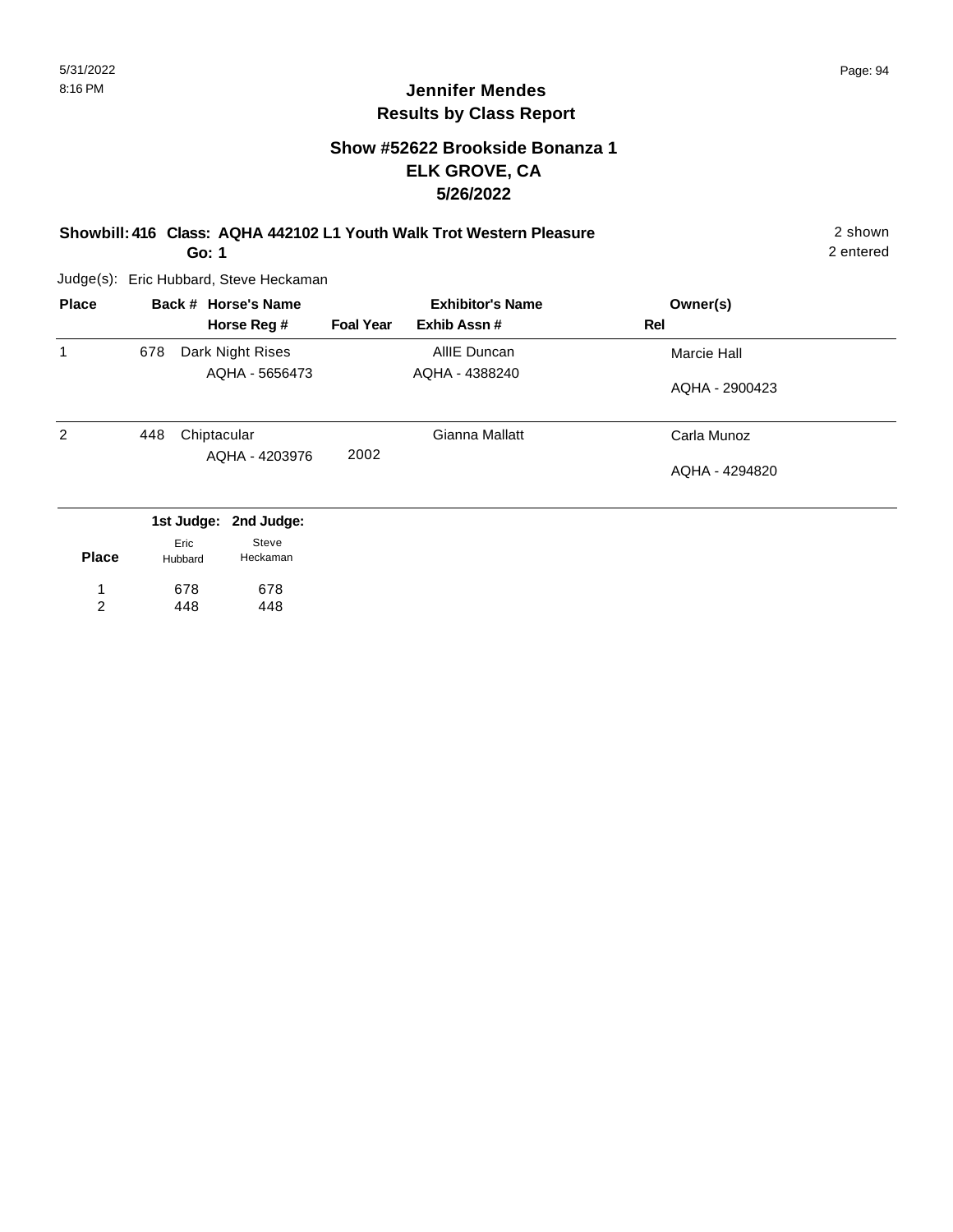## **Show #52622 Brookside Bonanza 1 ELK GROVE, CA 5/26/2022**

**Showbill: 417 Class: AQHA 242102 L1 Amt Walk Trot Western Pleasure** 9 Shown

**Go: 1**

Judge(s): Eric Hubbard, Steve Heckaman

| <b>Place</b>   |     | Back # Horse's Name                   |                  | <b>Exhibitor's Name</b>                  | Owner(s)                                                                     |
|----------------|-----|---------------------------------------|------------------|------------------------------------------|------------------------------------------------------------------------------|
|                |     | Horse Reg #                           | <b>Foal Year</b> | Exhib Assn#                              | <b>Rel</b>                                                                   |
| $\mathbf{1}$   | 674 | RR I Told You So<br>AQHA - 5371079    | 2011             | Jennifer Ann Pasquetti<br>AQHA - 4113604 | Jennifer Ann Pasquetti<br>Z<br>AQHA - 4113604                                |
| $\overline{2}$ | 358 | Only A Show Off<br>AQHA - 5237604     | 2009             | Janis McDonald<br>AQHA - 2816362         | Megan Avidano<br>Hollister, CA<br>AQHA - 3144897                             |
| 3              | 331 | Live And Let Lope<br>AQHA - 5764770   | 2016             | Janet R Greci<br>AQHA - 825110           | Janet R Greci<br>Ζ<br>AQHA - 825110<br>Justin Dean Wheeler<br>AQHA - 2375592 |
| 3              | 658 | Moonlite Becomes Me<br>AQHA - 5184713 |                  | <b>AMBER HASKETT</b><br>AQHA - 3485271   | Samantha Toles-Rodriguez<br>AQHA - 2686299                                   |
| 5              | 370 | Shezlopinlikeitshot<br>AQHA - 5995152 |                  | Roxann Crosby<br>AQHA - 3670247          | Kristina Crosby                                                              |
| 6              | 359 | Kruzin In The Rain<br>AQHA - 5852411  | 2017             | Samantha Kay Fox<br>AQHA - 4054575       | Dana Bookwalter                                                              |
| 6              | 379 | Shocking Invitation<br>AQHA - 5122270 | 2008             | Matt Chrostowski                         | Matt Chrostowski                                                             |
| 8              | 448 | Chiptacular<br>AQHA - 4203976         | 2002             | Gianna Mallatt                           | Carla Munoz<br>AQHA - 4294820                                                |
| 9              | 360 | VS Chocolate Coded                    | 2018             | Maria Faria                              | Carlos And Maria Faria<br>Z Turlock, CA                                      |
|                |     | 1st Judge: 2nd Judge:                 |                  |                                          |                                                                              |
| <b>Place</b>   |     | Steve<br>Eric<br>Heckaman<br>Hubbard  |                  |                                          |                                                                              |

1 674 674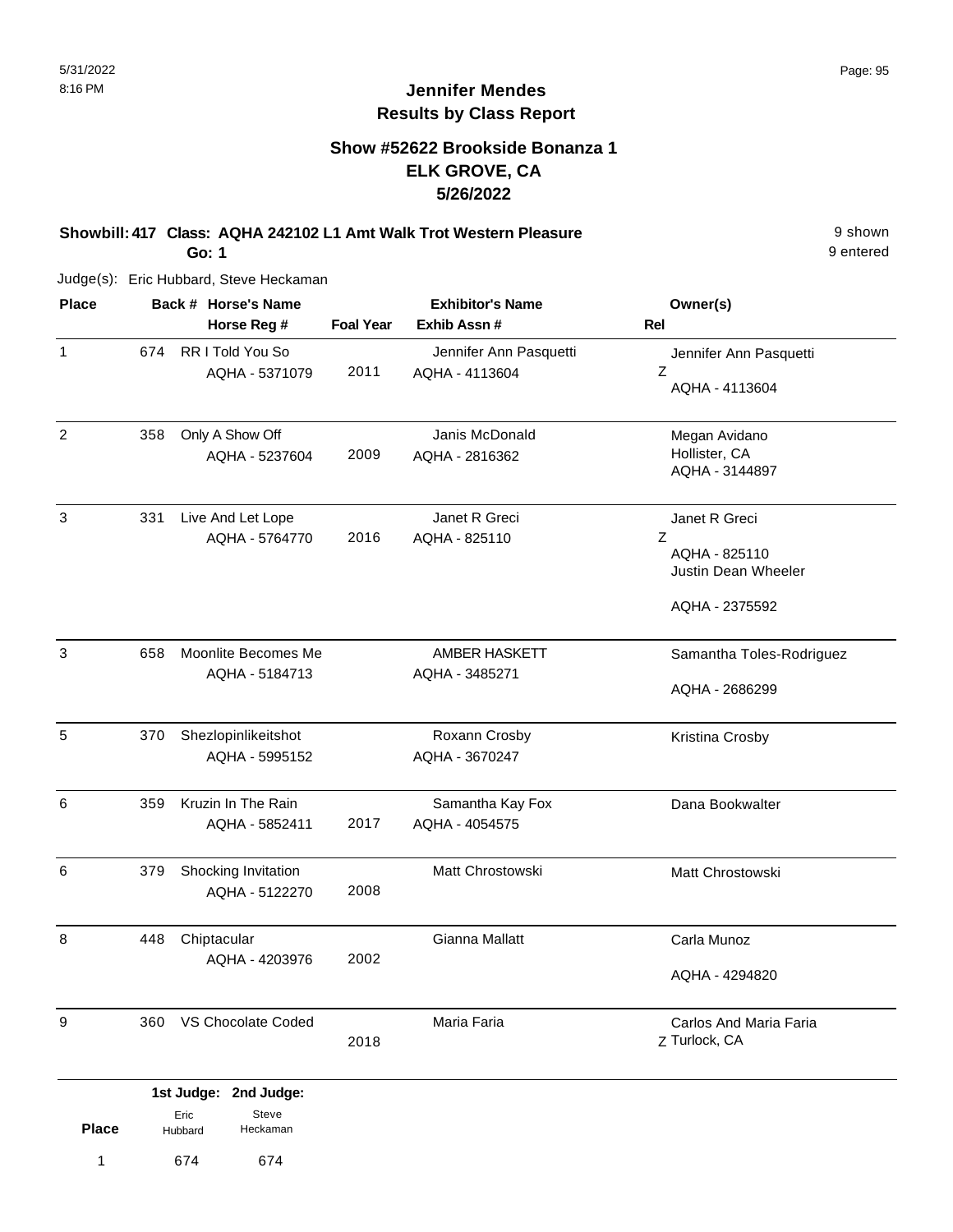## **Show #52622 Brookside Bonanza 1 ELK GROVE, CA 5/26/2022**

| 2 | 358 | 358 |
|---|-----|-----|
| 3 | 331 | 658 |
| 4 | 658 | 331 |
| 5 | 370 | 370 |
| 6 | 359 | 379 |
| 7 | 379 | 359 |
| 8 | 448 | 448 |
| 9 | 360 | 360 |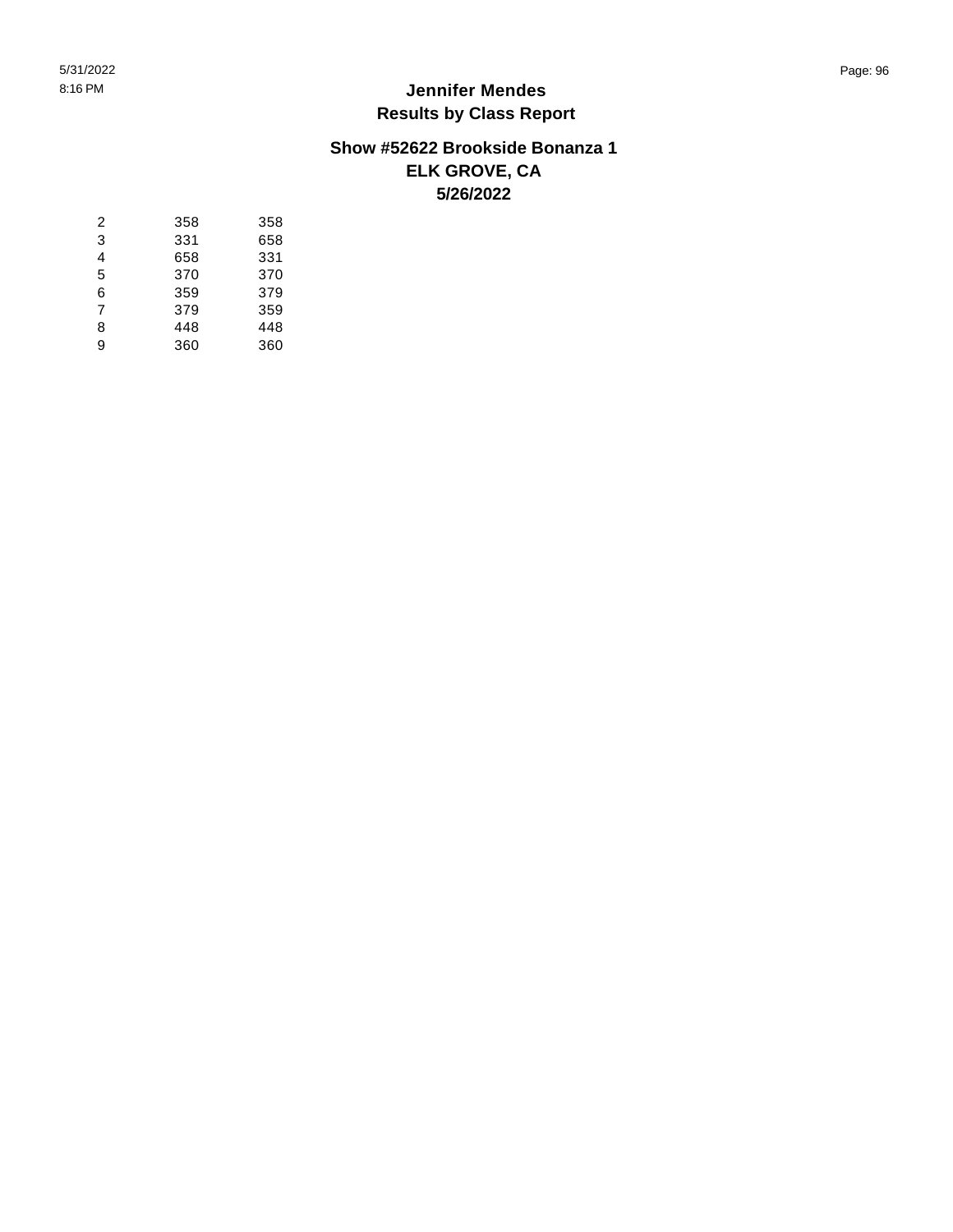## **Show #52622 Brookside Bonanza 1 ELK GROVE, CA 5/26/2022**

#### **Showbill: 419 Class: OPEN 139111 All Breed Horsemanship W/T L1 Youth/Am** 10 Shown

**Go: 1**

Judge(s): Eric Hubbard, Steve Heckaman

| <b>Place</b>   |     | Back # Horse's Name      |                  | <b>Exhibitor's Name</b> | Owner(s)                       |
|----------------|-----|--------------------------|------------------|-------------------------|--------------------------------|
|                |     | Horse Reg #              | <b>Foal Year</b> | Exhib Assn #            | Rel                            |
| $\mathbf{1}$   | 687 | <b>Burning Moonlight</b> | 2012             | Jordyn P Kahler         | Jean Cooper                    |
| $\overline{2}$ | 395 | Lookin Goodinthedark     |                  | Robin Colleen Van Slack | Robin Colleen Van Slack<br>Z   |
| $\mathbf{3}$   | 695 | Lazy Dayz R Best         | 2017             | Carol C Atkin           | Carol C Atkin<br>Ζ             |
| $\overline{4}$ | 323 | Lazy Krymsun Luvah       | 2018             | Kelly Rhodes            | Kelly Rhodes<br>Ζ              |
| 5              | 688 | Lazee Lucy               | 2014             | Jean Cooper             | <b>Brinley R Evans</b>         |
| 6              | 358 | Only A Show Off          | 2009             | Janis McDonald          | Megan Avidano<br>Hollister, CA |
| $\overline{7}$ | 346 | Send Me In               | 2009             | <b>Mallory Berhorst</b> |                                |
| $\overline{7}$ | 678 | Dark Night Rises         |                  | AllIE Duncan            | Marcie Hall                    |
| 9              | 359 | Kruzin In The Rain       | 2017             | Samantha Kay Fox        | Dana Bookwalter                |

|                |         | 1st Judge: 2nd Judge: |
|----------------|---------|-----------------------|
|                | Eric    | Steve                 |
| <b>Place</b>   | Hubbard | Heckaman              |
| 1              | 687     | 687                   |
| 2              | 395     | 395                   |
| 3              | 695     | 695                   |
| 4              | 358     | 323                   |
| 5              | 323     | 688                   |
| 6              | 688     | 346                   |
| $\overline{7}$ | 678     | 678                   |
| 8              | 346     | 358                   |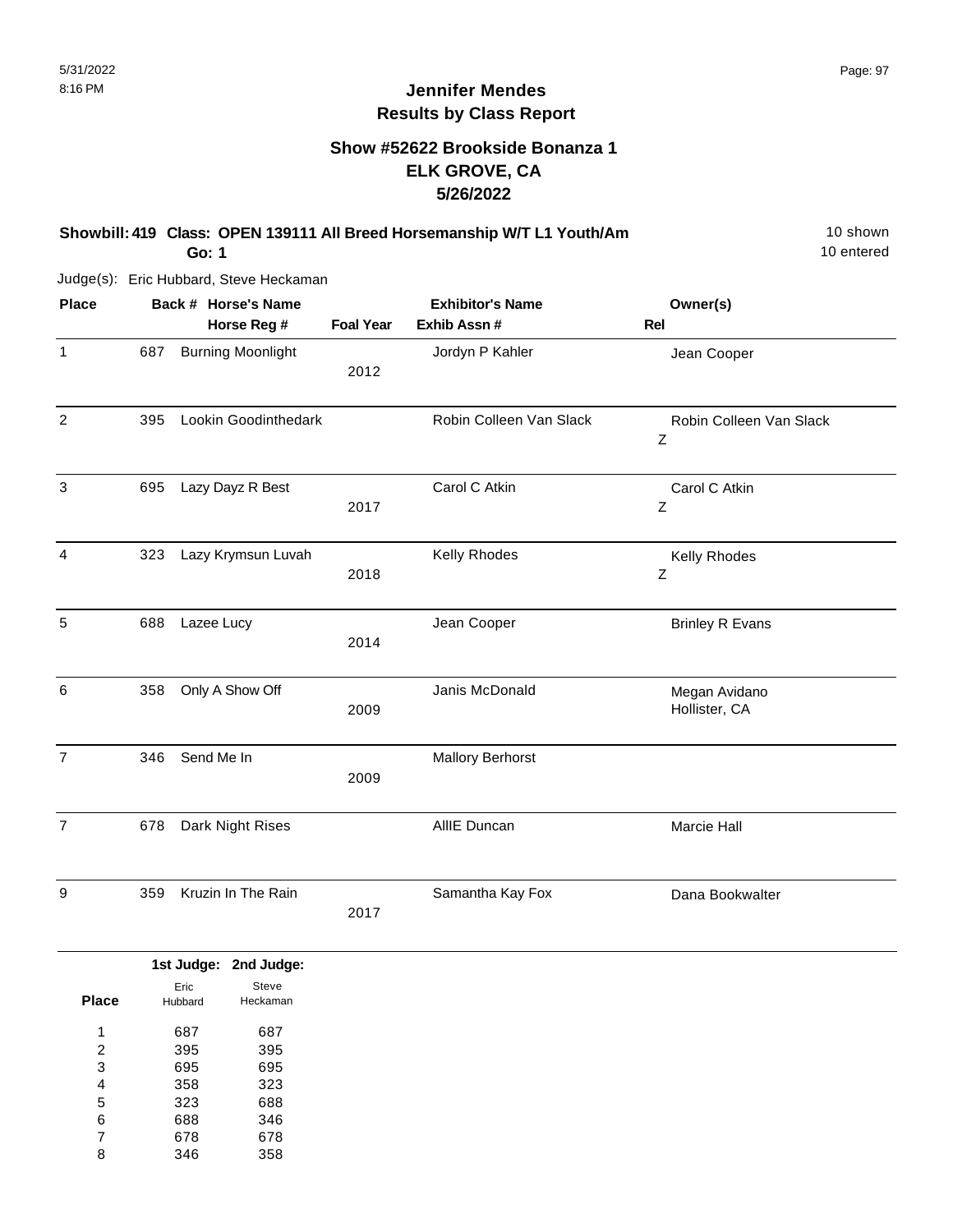### **Show #52622 Brookside Bonanza 1 ELK GROVE, CA 5/26/2022**

9 359 359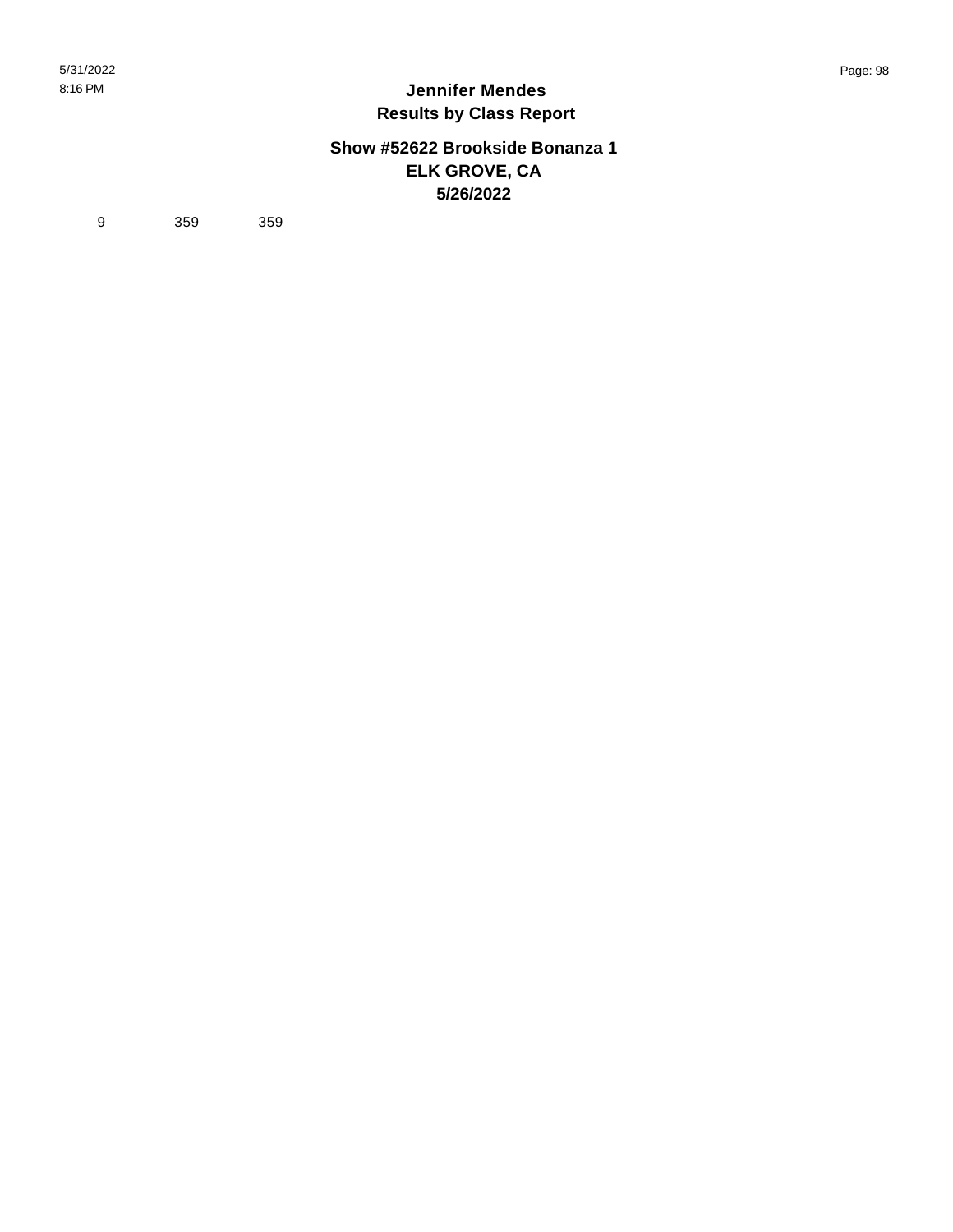## **Show #52622 Brookside Bonanza 1 ELK GROVE, CA 5/26/2022**

**Showbill: 420 Class: OPEN 11381 All Breed W/T Horsemanship Youth/Am** 7 shown 7 shown

**Go: 1**

Judge(s): Eric Hubbard, Steve Heckaman

| <b>Place</b>   | Back # Horse's Name |                          |                  | <b>Exhibitor's Name</b> | Owner(s)               |  |
|----------------|---------------------|--------------------------|------------------|-------------------------|------------------------|--|
|                |                     | Horse Reg #              | <b>Foal Year</b> | Exhib Assn #            | <b>Rel</b>             |  |
| $\mathbf{1}$   | 687                 | <b>Burning Moonlight</b> | 2012             | Jordyn P Kahler         | Jean Cooper            |  |
| $\overline{2}$ | 323                 | Lazy Krymsun Luvah       | 2018             | Kelly Rhodes            | Kelly Rhodes<br>Z      |  |
| 2              | 695                 | Lazy Dayz R Best         | 2017             | Carol C Atkin           | Carol C Atkin<br>Z     |  |
| 4              | 346                 | Send Me In               | 2009             | <b>Mallory Berhorst</b> |                        |  |
| 4              | 678                 | Dark Night Rises         |                  | AllIE Duncan            | <b>Marcie Hall</b>     |  |
| 6              | 688                 | Lazee Lucy               | 2014             | Jean Cooper             | <b>Brinley R Evans</b> |  |
| $\overline{7}$ | 320                 | Kg Unzipped At Last      | 2001             | Linda Stanich           | Linda Stanich<br>Z     |  |
|                |                     | 1st Judge: 2nd Judge:    |                  |                         |                        |  |

| <b>Place</b> | Eric<br>Hubbard | Steve<br>Heckaman |
|--------------|-----------------|-------------------|
| 1            | 687             | 687               |
| 2            | 695             | 323               |
| 3            | 323             | 695               |
| 4            | 346             | 678               |
| 5            | 678             | 346               |
| 6            | 688             | 688               |
|              | 320             | 320               |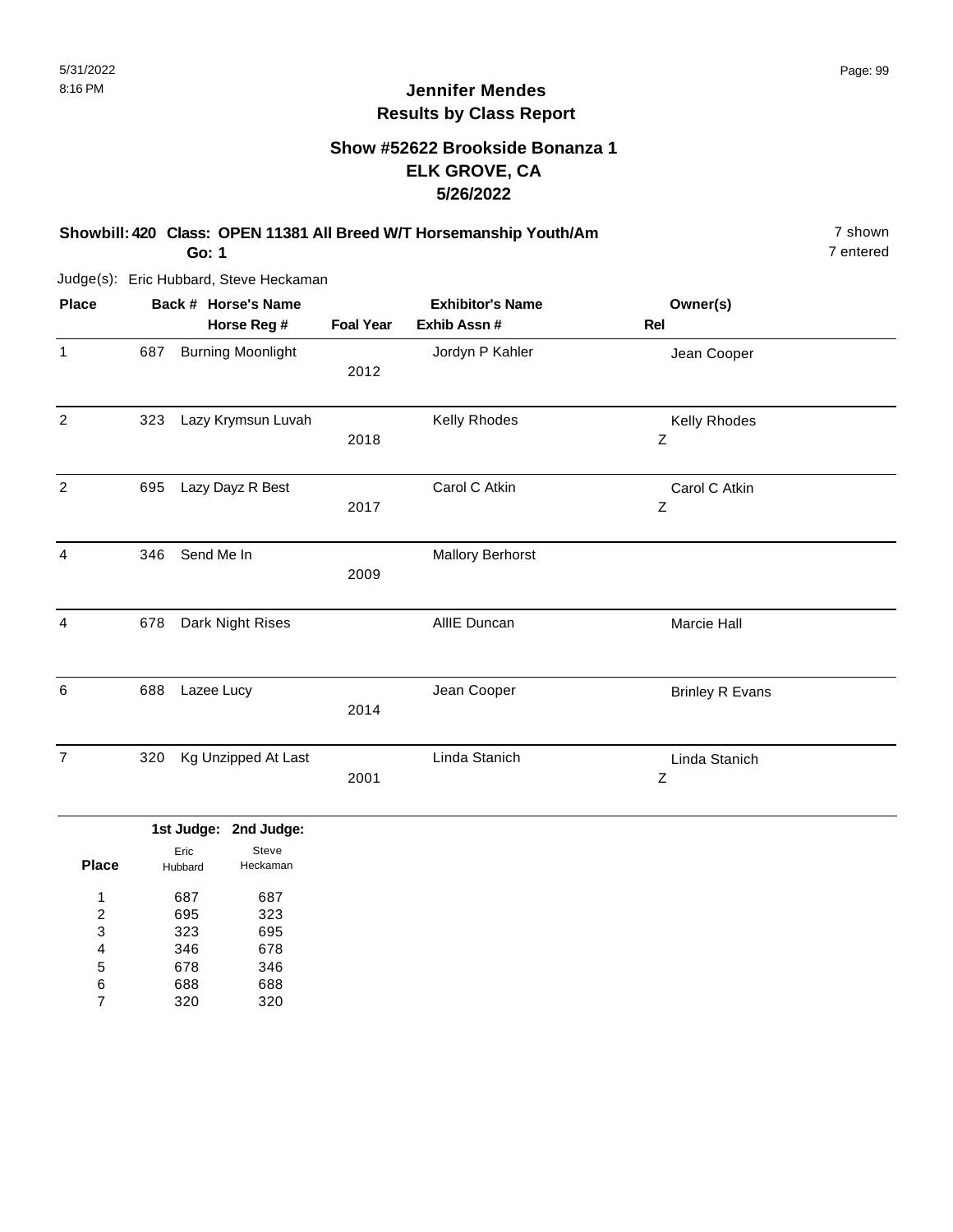3 entered

## **Jennifer Mendes Results by Class Report**

## **Show #52622 Brookside Bonanza 1 ELK GROVE, CA 5/26/2022**

**Showbill: 422 Class: AQHA 240102 L1 Amt Walk Trot Horsemanship** 3 shown 3 shown **Go: 1**

Judge(s): Eric Hubbard, Steve Heckaman

331 358 359

1 2 3

358 359 331

| <b>Place</b> |     |                 | Back # Horse's Name                  | <b>Exhibitor's Name</b> |                                    | Owner(s)                                                                     |
|--------------|-----|-----------------|--------------------------------------|-------------------------|------------------------------------|------------------------------------------------------------------------------|
|              |     |                 | Horse Reg #                          | <b>Foal Year</b>        | Exhib Assn#                        | Rel                                                                          |
| 1            | 358 |                 | Only A Show Off<br>AQHA - 5237604    | 2009                    | Janis McDonald<br>AQHA - 2816362   | Megan Avidano<br>Hollister, CA<br>AQHA - 3144897                             |
| 2            | 331 |                 | Live And Let Lope<br>AQHA - 5764770  | 2016                    | Janet R Greci<br>AQHA - 825110     | Janet R Greci<br>Ζ<br>AQHA - 825110<br>Justin Dean Wheeler<br>AQHA - 2375592 |
| 3            | 359 |                 | Kruzin In The Rain<br>AQHA - 5852411 | 2017                    | Samantha Kay Fox<br>AQHA - 4054575 | Dana Bookwalter                                                              |
|              |     | 1st Judge:      | 2nd Judge:                           |                         |                                    |                                                                              |
| <b>Place</b> |     | Eric<br>Hubbard | Steve<br>Heckaman                    |                         |                                    |                                                                              |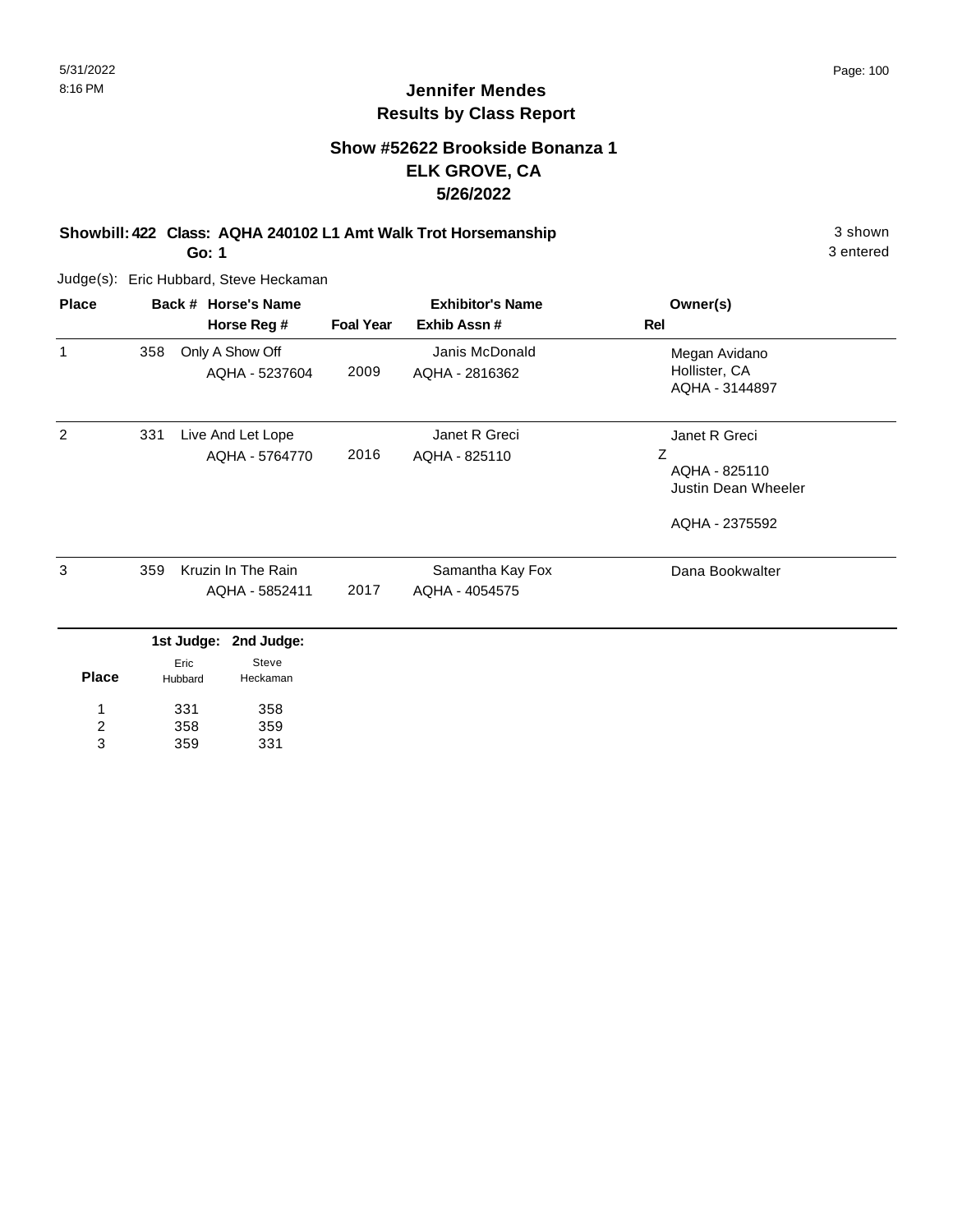## **Show #52622 Brookside Bonanza 1 ELK GROVE, CA 5/26/2022**

## **Showbill: 423 Class: OPEN 12411 All Breed Western Pleasure L1 Youth/AM** 6 Shown 6 shown

**Go: 1**

Judge(s): Eric Hubbard, Steve Heckaman

| <b>Place</b> |     | Back # Horse's Name      | <b>Exhibitor's Name</b> |                      | Owner(s)                     |
|--------------|-----|--------------------------|-------------------------|----------------------|------------------------------|
|              |     | Horse Reg #              | <b>Foal Year</b>        | Exhib Assn#          | <b>Rel</b>                   |
| 1            | 375 | Make Me A Cowboy         | 2017                    | Jennifer Chan        | Jennifer Or Margie Chan<br>Ζ |
| 2            | 349 | Gotta Get Impulsive      | 2016                    | Gibson Reid          | Gibson Reid<br>Ζ             |
| 2            | 690 | Best Krymsun Yet         | 2017                    | Holly Erickson       | Holly Ericson                |
| 4            | 687 | <b>Burning Moonlight</b> | 2012                    | Jordyn P Kahler      | Jean Cooper                  |
| 5            | 662 | Ms Bae Watch             | 2016                    | Kendall Gaspar       | Makenna & Tamara Coulson     |
| 6            | 682 | Go Ahead Make Me Grey    | 1999                    | <b>April Cadaret</b> | Rod Hernandez<br>Ζ           |

|       |                 | 1st Judge: 2nd Judge: |
|-------|-----------------|-----------------------|
| Place | Eric<br>Hubbard | Steve<br>Heckaman     |
| 1     | 375             | 375                   |
| 2     | 690             | 349                   |
| 3     | 349             | 690                   |
| 4     | 687             | 687                   |
| 5     | 662             | 662                   |
| հ     | 682             | 682                   |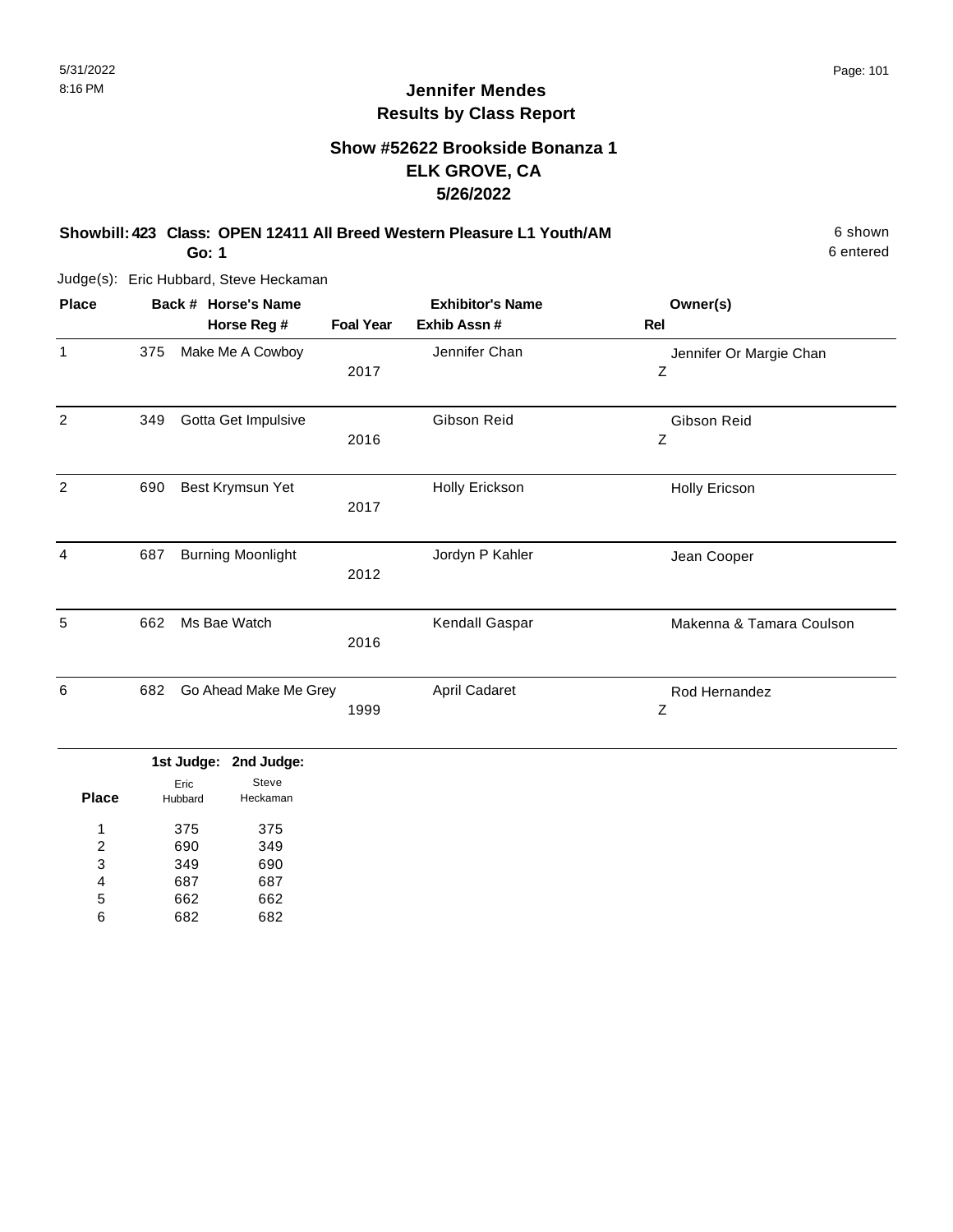## **Show #52622 Brookside Bonanza 1 ELK GROVE, CA 5/26/2022**

#### **Showbill: 424 Class: OPEN 5171 ALL BREED Western Pleasure** 7 shown

**Go: 1**

Judge(s): Eric Hubbard, Steve Heckaman

| <b>Place</b> |     | Back # Horse's Name           |                  | <b>Exhibitor's Name</b>     | Owner(s)                     |
|--------------|-----|-------------------------------|------------------|-----------------------------|------------------------------|
|              |     | Horse Reg #                   | <b>Foal Year</b> | Exhib Assn#                 | Rel                          |
| 1            | 668 | <b>Flirting Inthe Batcave</b> | 2017             | <b>BARBARA Ann FLETCHER</b> | Sandy M Millard              |
| 2            | 349 | Gotta Get Impulsive           | 2016             | Gibson Reid                 | Gibson Reid<br>Ζ             |
| 3            | 682 | Go Ahead Make Me Grey         | 1999             | April Cadaret               | Rod Hernandez<br>Ζ           |
| 4            | 673 | Queen Of Harts                | 2020             | Jacqueline Landeene         | Linda Judd                   |
| 5            | 395 | Lookin Goodinthedark          |                  | Robin Colleen Van Slack     | Robin Colleen Van Slack<br>Ζ |

|              |                 | 1st Judge: 2nd Judge: |  |
|--------------|-----------------|-----------------------|--|
| <b>Place</b> | Eric<br>Hubbard | Steve<br>Heckaman     |  |
| 1            | 668             | 668                   |  |
| 2            | 349             | 395                   |  |
| 3            | 682             | 349                   |  |
| 4            | 673             | 682                   |  |
|              |                 | 673                   |  |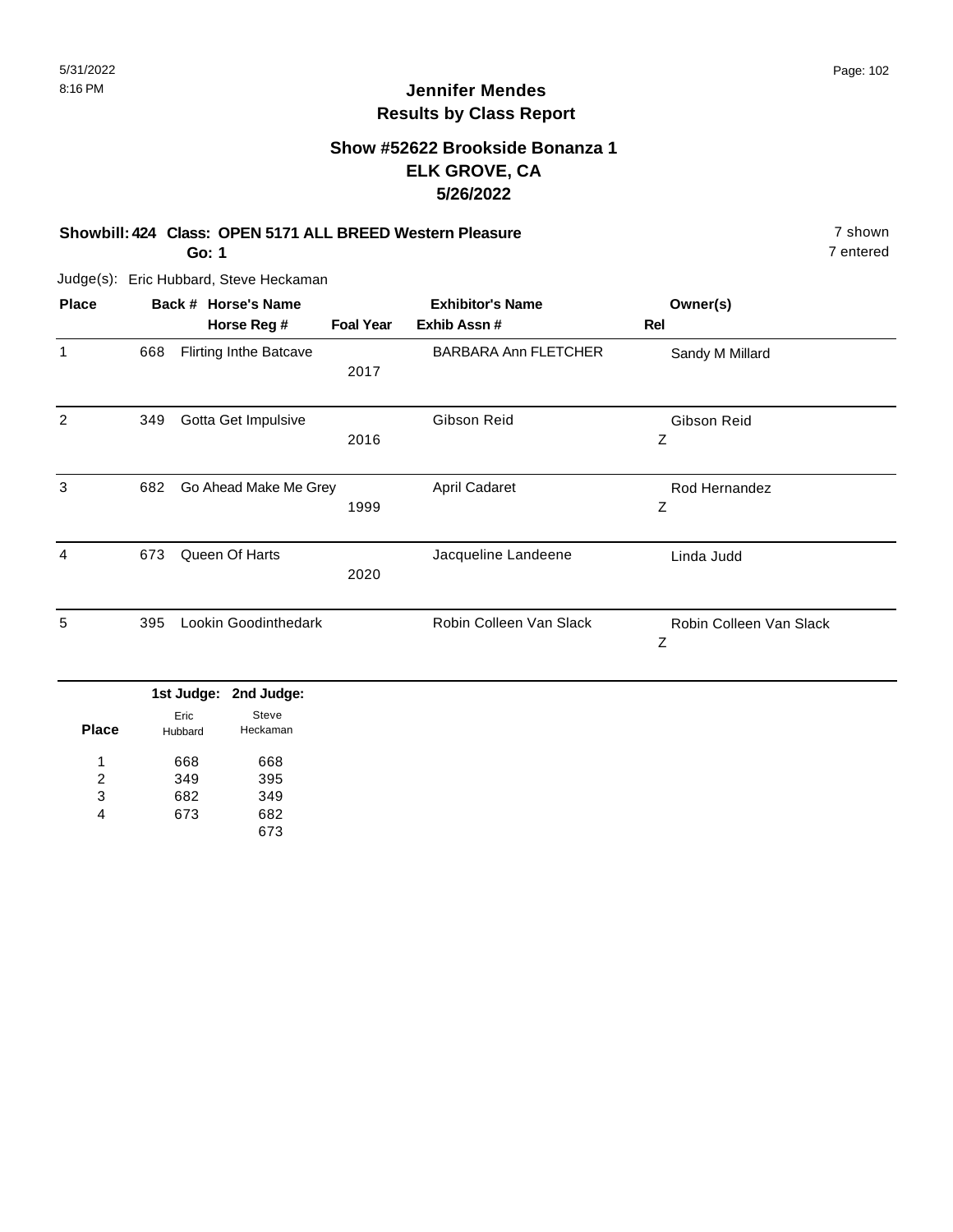## **Show #52622 Brookside Bonanza 1 ELK GROVE, CA 5/26/2022**

**Showbill: 425 Class: OPEN 125111 ALL Breed Western Pleasure Youth/AM** 3 Shown 3 shown

**Go: 1**

Judge(s): Eric Hubbard, Steve Heckaman

| <b>Place</b> |     |                 | Back # Horse's Name   |                  | <b>Exhibitor's Name</b> | Owner(s)                     |
|--------------|-----|-----------------|-----------------------|------------------|-------------------------|------------------------------|
|              |     |                 | Horse Reg #           | <b>Foal Year</b> | Exhib Assn#             | Rel                          |
| $\mathbf{1}$ | 395 |                 | Lookin Goodinthedark  |                  | Robin Colleen Van Slack | Robin Colleen Van Slack<br>Ζ |
| 2            | 349 |                 | Gotta Get Impulsive   | 2016             | Gibson Reid             | Gibson Reid<br>Ζ             |
| 3            | 682 |                 | Go Ahead Make Me Grey | 1999             | April Cadaret           | Rod Hernandez<br>Ζ           |
|              |     | 1st Judge:      | 2nd Judge:            |                  |                         |                              |
| <b>Place</b> |     | Eric<br>Hubbard | Steve<br>Heckaman     |                  |                         |                              |

395 395 349 1 2

349 682 682 3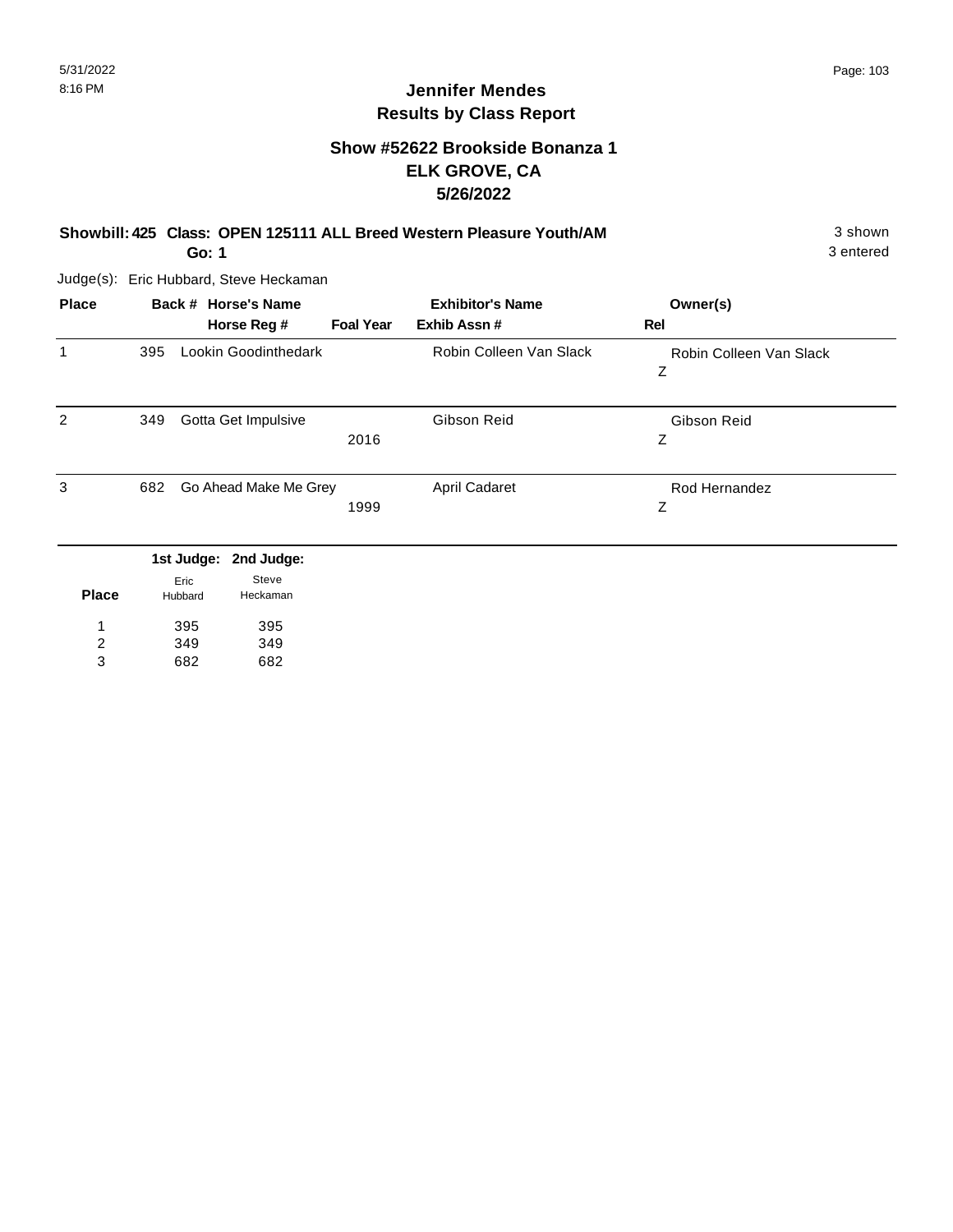9 entered

## **Jennifer Mendes Results by Class Report**

## **Show #52622 Brookside Bonanza 1 ELK GROVE, CA 5/26/2022**

#### **Showbill: 426 Class: AQHA 142004 L1 Western Pleasure** 9 shown

**Go: 1**

| <b>Place</b>   |     | Back # Horse's Name  |                  | <b>Exhibitor's Name</b>    | Owner(s)               |
|----------------|-----|----------------------|------------------|----------------------------|------------------------|
|                |     | Horse Reg #          | <b>Foal Year</b> | Exhib Assn#                | Rel                    |
| 1              | 333 | Southern Goods       |                  | Diane M York Gaudreau      | Julie Payne            |
|                |     | AQHA - 5728326       |                  | AQHA - 1645561             |                        |
|                |     |                      |                  |                            | AQHA - 0845555         |
| $\overline{2}$ | 680 | Lazyislookingsogood  |                  | David Busick               | DiDi J Del Chiaro      |
|                |     | AQHA - 5863116       | 2017             | AQHA - 1433646             | Oakley, CA             |
|                |     |                      |                  |                            | AQHA - 1851096         |
| 3              | 657 | Kruzin For A Cowgirl |                  | Ronald McCullum            | Lisa Pezzi-Forrest     |
|                |     | AQHA - 5836898       | 2017             | AQHA - 1000371             | O                      |
|                |     |                      |                  |                            | AQHA - 374623          |
| 4              | 327 | Some Like It Lazy    |                  | Michael E Hoyt             | Stephanie Wilkening    |
|                |     | AQHA - 5861947       |                  | AQHA - 1316935             |                        |
| 4              | 331 | Live And Let Lope    |                  | Whitney Romanoff           | Janet R Greci          |
|                |     | AQHA - 5764770       | 2016             | AQHA - 4274575             |                        |
|                |     |                      |                  |                            | AQHA - 825110          |
|                |     |                      |                  |                            | Justin Dean Wheeler    |
|                |     |                      |                  |                            | AQHA - 2375592         |
| 6              | 674 | RR I Told You So     |                  | Jennifer Ann Pasquetti     | Jennifer Ann Pasquetti |
|                |     | AQHA - 5371079       | 2011             | AQHA - 4113604             | Ζ                      |
|                |     |                      |                  |                            | AQHA - 4113604         |
| $\overline{7}$ | 305 | ONE HOT NITE         |                  | <b>Justin Dean Wheeler</b> | Chayo Frappied         |
|                |     | AQHA - 5956696       | 2018             | AQHA - 2375592             | O                      |
|                |     |                      |                  |                            | AQHA - 1041465         |
| $\overline{7}$ | 379 | Shocking Invitation  |                  | Angela Locascio            | Matt Chrostowski       |
|                |     | AQHA - 5122270       | 2008             | AQHA - 3675129             | Ζ                      |
| 9              | 690 | Best Krymsun Yet     |                  | Mrs Jennifer L Wheeler     | <b>Holly Ericson</b>   |
|                |     | AQHA - 5897220       | 2017             | AQHA - 3059113             |                        |
|                |     |                      |                  |                            | AQHA - 4259966         |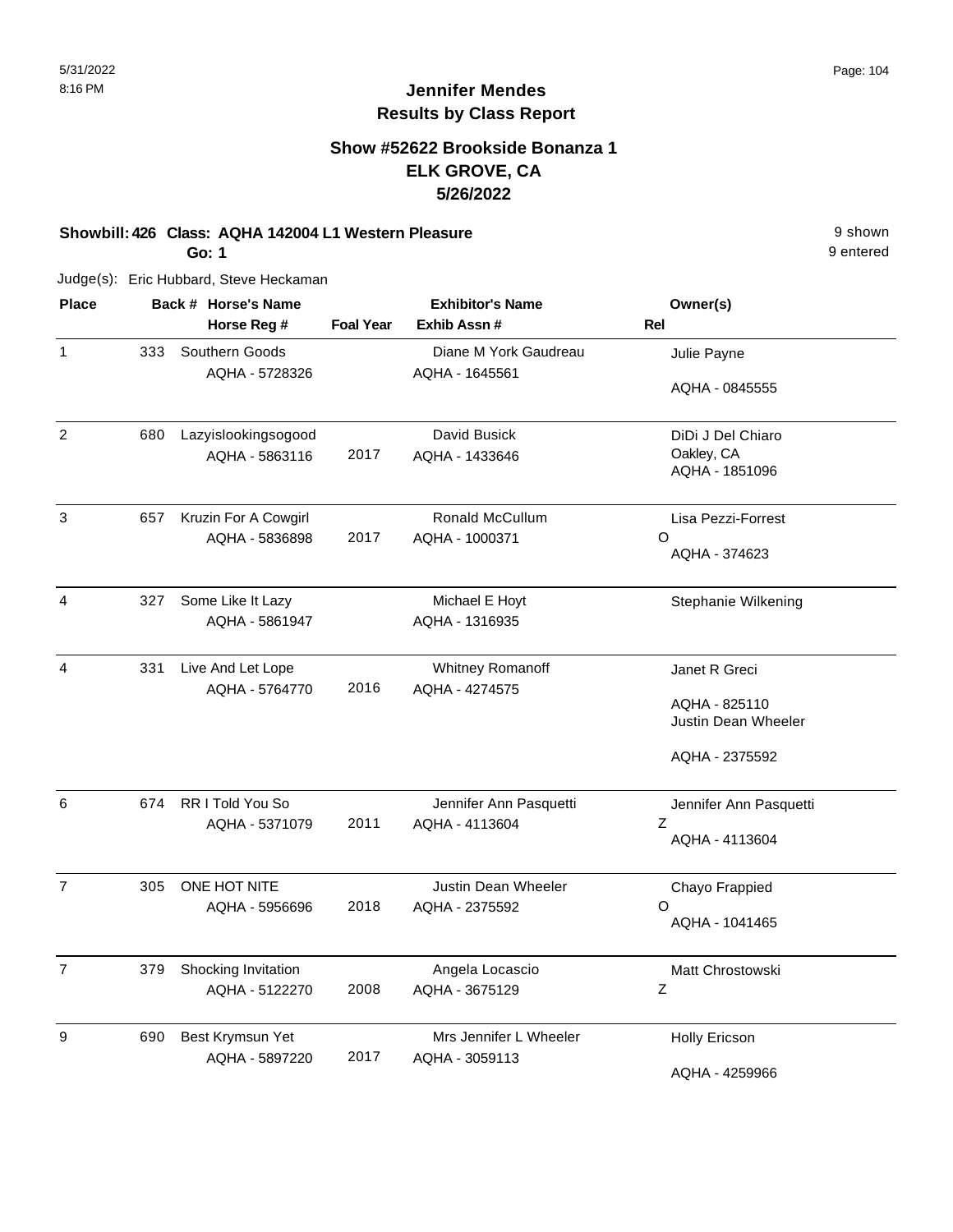## **Show #52622 Brookside Bonanza 1 ELK GROVE, CA 5/26/2022**

|              |         | 1st Judge: 2nd Judge: |
|--------------|---------|-----------------------|
|              | Eric    | Steve                 |
| <b>Place</b> | Hubbard | Heckaman              |
| 1            | 333     | 333                   |
| 2            | 680     | 680                   |
| 3            | 657     | 327                   |
| 4            | 674     | 331                   |
| 5            | 331     | 657                   |
| 6            | 327     | 305                   |
| 7            | 379     | 379                   |
| 8            | 305     | 674                   |
| 9            | 690     | 690                   |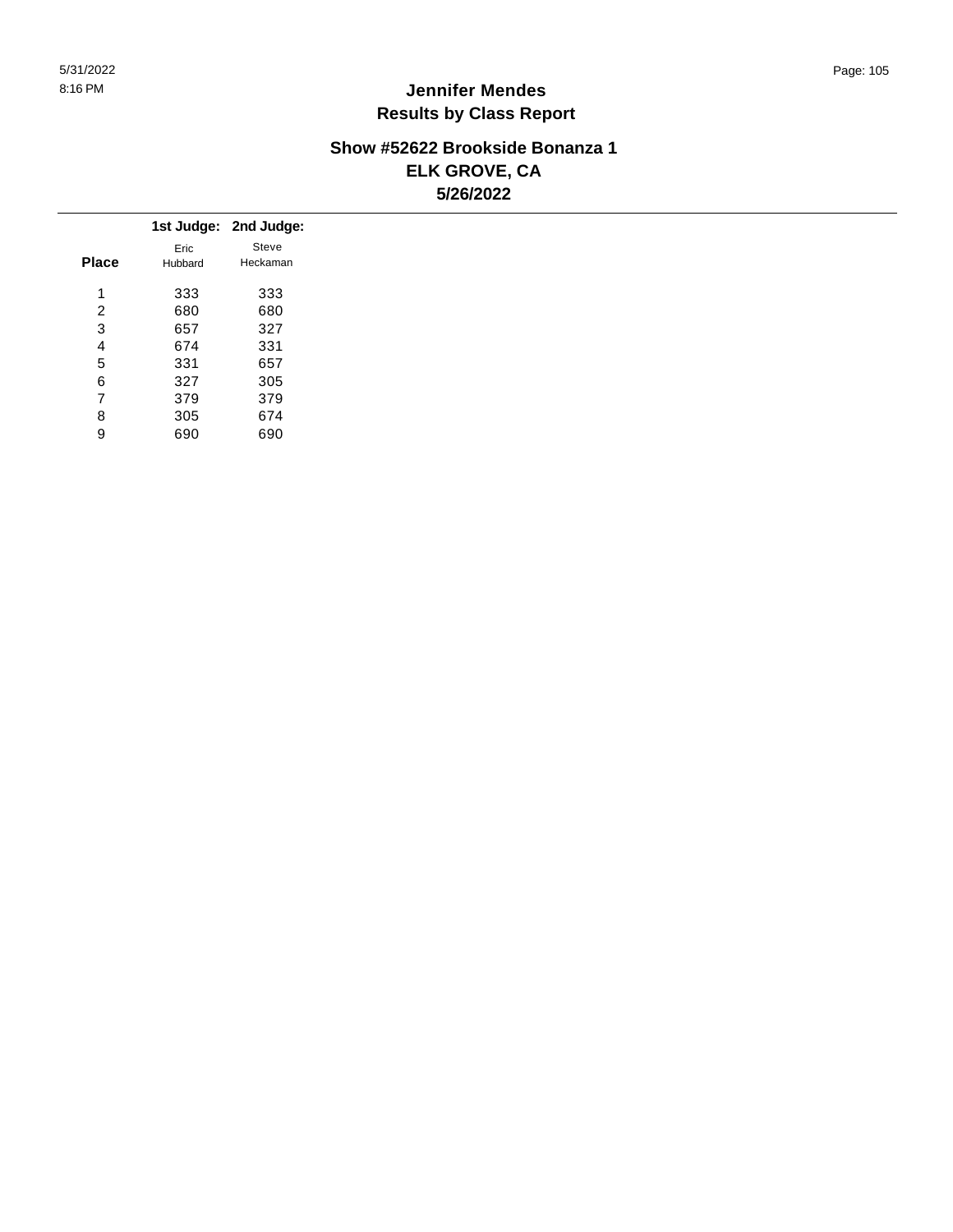## **Show #52622 Brookside Bonanza 1 ELK GROVE, CA 5/26/2022**

**Showbill: 428 Class: AQHA 442002 L1 Youth Western Pleasure** 5 shown

**Go: 1**

Judge(s): Eric Hubbard, Steve Heckaman

| <b>Place</b> |     | Back # Horse's Name               | <b>Exhibitor's Name</b> |                                       | Owner(s)                                              |
|--------------|-----|-----------------------------------|-------------------------|---------------------------------------|-------------------------------------------------------|
|              |     | Horse Reg #                       | <b>Foal Year</b>        | Exhib Assn #                          | Rel                                                   |
| 1            | 301 | <b>Invite The Best</b>            |                         | Delaney Lee                           | Cathy Lee                                             |
|              |     | AQHA - 5691732                    | 2015                    | AQHA - 4391704                        | С<br>AQHA - 4299494                                   |
| 1            | 400 | <b>Radical Rumble</b>             |                         | Esme Roubanis                         | <b>Tamara Coulson</b>                                 |
|              |     | AQHA - 4904737                    | 2005                    | AQHA - 4464285                        | AQHA - 2701543                                        |
| 3            | 369 | Ima Big Impulse                   |                         | <b>Kelsey Robles</b>                  | Laura Rae Kellejian                                   |
|              |     | AQHA - 3377773                    | 1995                    | AQHA - 4485296                        | AQHA - 500486                                         |
| 4            | 662 | Ms Bae Watch<br>AQHA - 5924453    | 2016                    | Kendall Gaspar                        | Makenna & Tamara Coulson                              |
| 5            | 684 | Goldie Can Lope<br>AQHA - 5764184 | 2015                    | Ava Lucille Kincade<br>AQHA - 4496469 | Dana Azevedo<br>American Canyon, CA<br>AQHA - 1367491 |

|              |         | 1st Judge: 2nd Judge: |
|--------------|---------|-----------------------|
|              | Eric    | Steve                 |
| <b>Place</b> | Hubbard | Heckaman              |
| 1            | 301     | 400                   |
| 2            | 400     | 301                   |
| 3            | 662     | 369                   |
| 4            | 369     | 684                   |
| 5            |         | 62                    |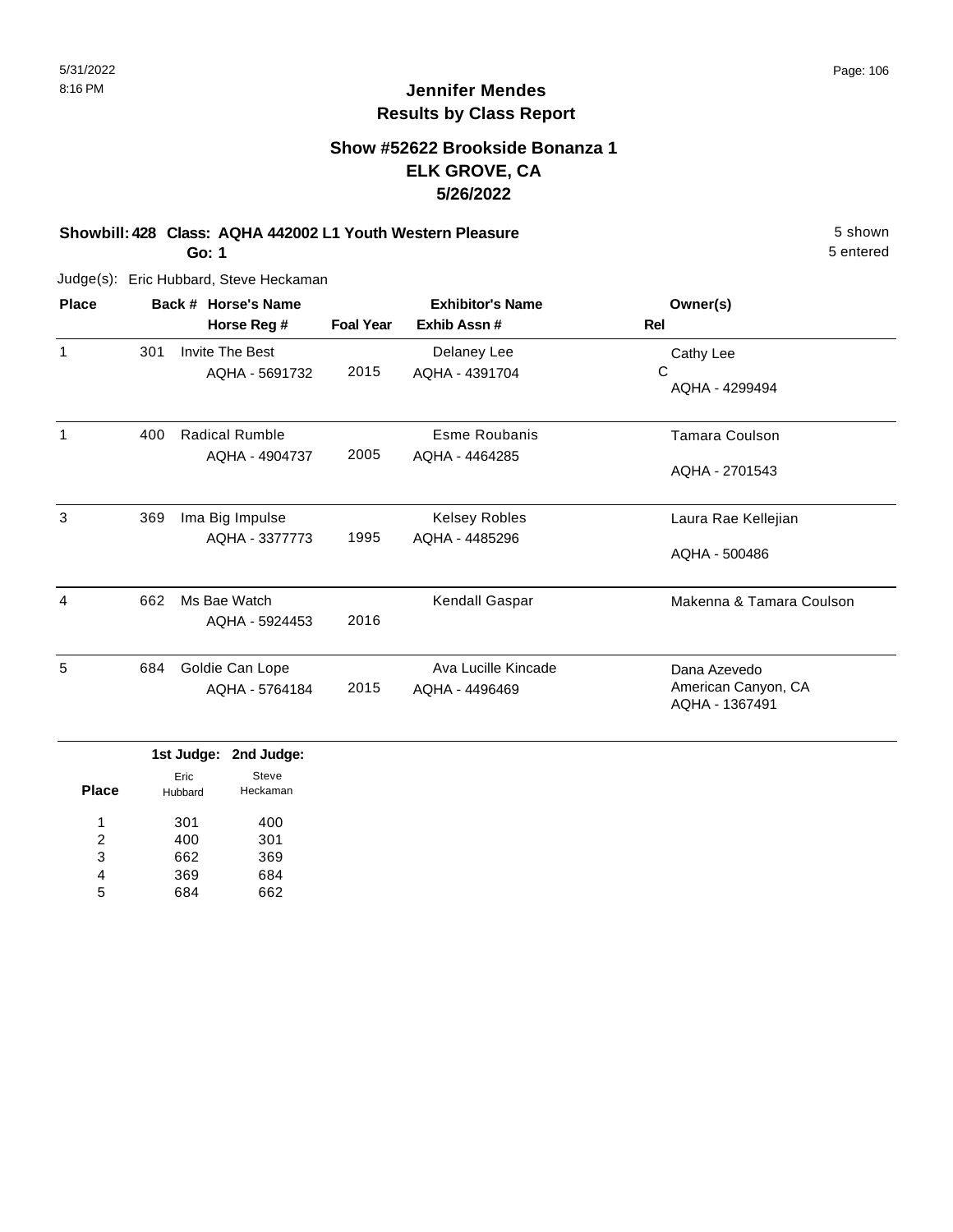8 entered

## **Jennifer Mendes Results by Class Report**

## **Show #52622 Brookside Bonanza 1 ELK GROVE, CA 5/26/2022**

**Showbill: 430 Class: AQHA 242002 L1 Amt Western Pleasure** 8 Shown

**Go: 1**

| <b>Place</b>   | Back # Horse's Name |                      |                  | <b>Exhibitor's Name</b> | Owner(s)                |  |
|----------------|---------------------|----------------------|------------------|-------------------------|-------------------------|--|
|                |                     | Horse Reg #          | <b>Foal Year</b> | Exhib Assn #            | Rel                     |  |
| 1              | 333                 | Southern Goods       |                  | Diane M York Gaudreau   | Julie Payne             |  |
|                |                     | AQHA - 5728326       |                  | AQHA - 1645561          |                         |  |
|                |                     |                      |                  |                         | AQHA - 0845555          |  |
| $\overline{2}$ | 358                 | Only A Show Off      |                  | Megan Avidano           | Megan Avidano           |  |
|                |                     | AQHA - 5237604       | 2009             | AQHA - 3144897          | Z Hollister, CA         |  |
|                |                     |                      |                  |                         | AQHA - 3144897          |  |
| $\overline{2}$ | 390                 | Gotta Get Gatspy     |                  | Dr Brianna Vosters      | Dr Brianna Vosters      |  |
|                |                     | AQHA - 5730530       |                  | AQHA - 2332794          | Z                       |  |
|                |                     |                      |                  |                         | AQHA - 2332794          |  |
| 4              | 375                 | Make Me A Cowboy     |                  | Jennifer Chan           | Jennifer Or Margie Chan |  |
|                |                     | AQHA - 5847444       | 2017             | AQHA - 4043267          | Ζ                       |  |
|                |                     |                      |                  |                         | AQHA - 2980827          |  |
| 5              | 370                 | Shezlopinlikeitshot  |                  | Kristina Crosby         | Kristina Crosby         |  |
|                |                     | AQHA - 5995152       |                  |                         | Ζ                       |  |
| 5              | 376                 | Iresistable Fool     |                  | Mackenzie Leal          | <b>Ruthanne Soeth</b>   |  |
|                |                     | AQHA - 5629798       | 2014             | AQHA - 4148289          | Willows, CA             |  |
|                |                     |                      |                  |                         | AQHA - 1058259          |  |
| 5              | 690                 | Best Krymsun Yet     |                  | Holly Erickson          | <b>Holly Ericson</b>    |  |
|                |                     | AQHA - 5897220       | 2017             |                         |                         |  |
|                |                     |                      |                  |                         | AQHA - 4259966          |  |
| 8              | 395                 | Lookin Goodinthedark |                  | Robin Colleen Van Slack | Robin Colleen Van Slack |  |
|                |                     | AQHA - 5153376       |                  | AQHA - 3626497          | Ζ                       |  |
|                |                     |                      |                  |                         | AQHA - 3626497          |  |

|              |         | 1st Judge: 2nd Judge: |
|--------------|---------|-----------------------|
|              | Eric    | Steve                 |
| <b>Place</b> | Hubbard | Heckaman              |
| 1            | 375     | 333                   |
| 2            | 333     | 358                   |
| 3            | 390     | 390                   |
| 4            | 358     | 370                   |
| 5            | 395     | 690                   |
| 6            | 376     | 376                   |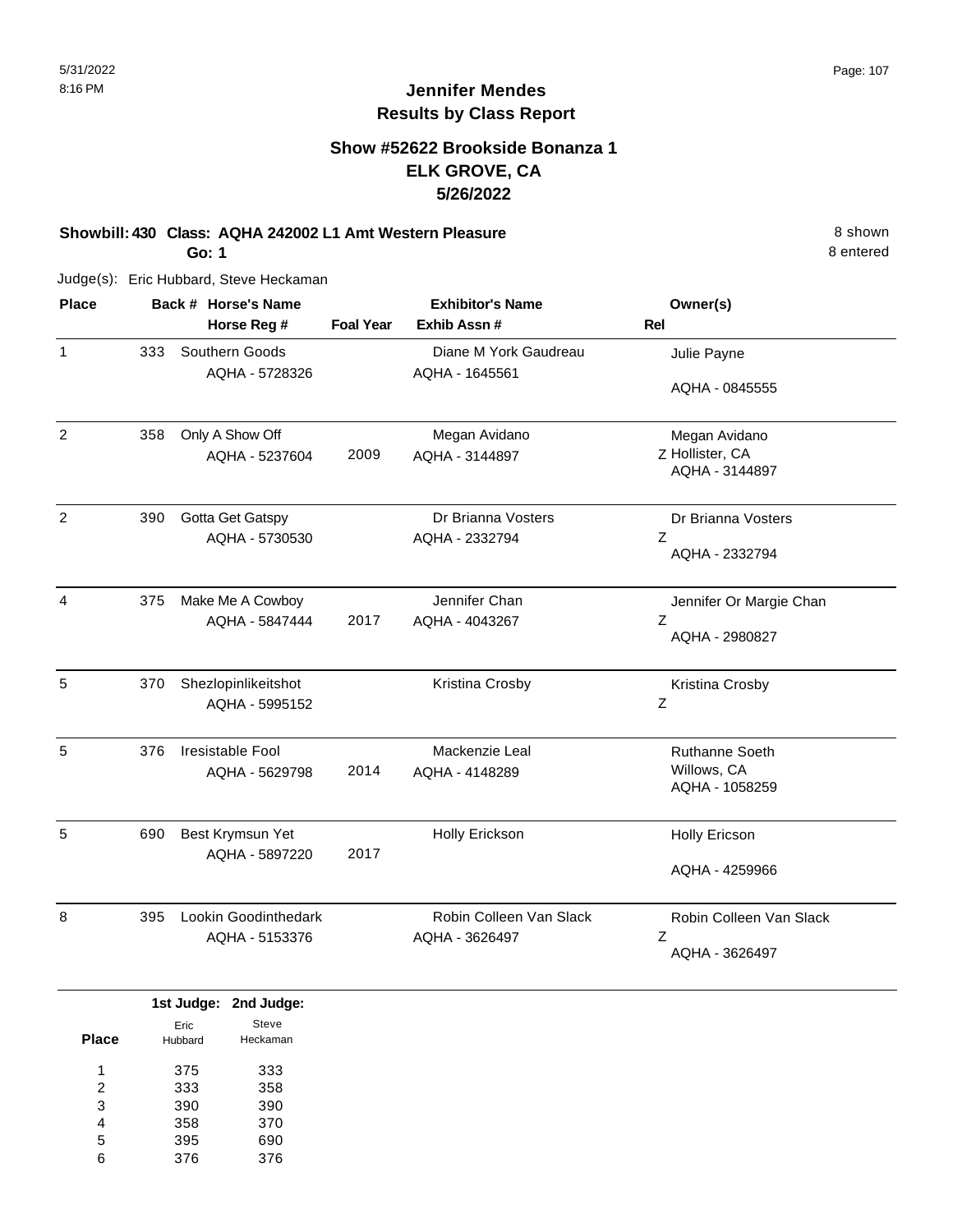## **Show #52622 Brookside Bonanza 1 ELK GROVE, CA 5/26/2022**

| $\overline{7}$ | 690 | 375 |
|----------------|-----|-----|
| 8              | 370 | 395 |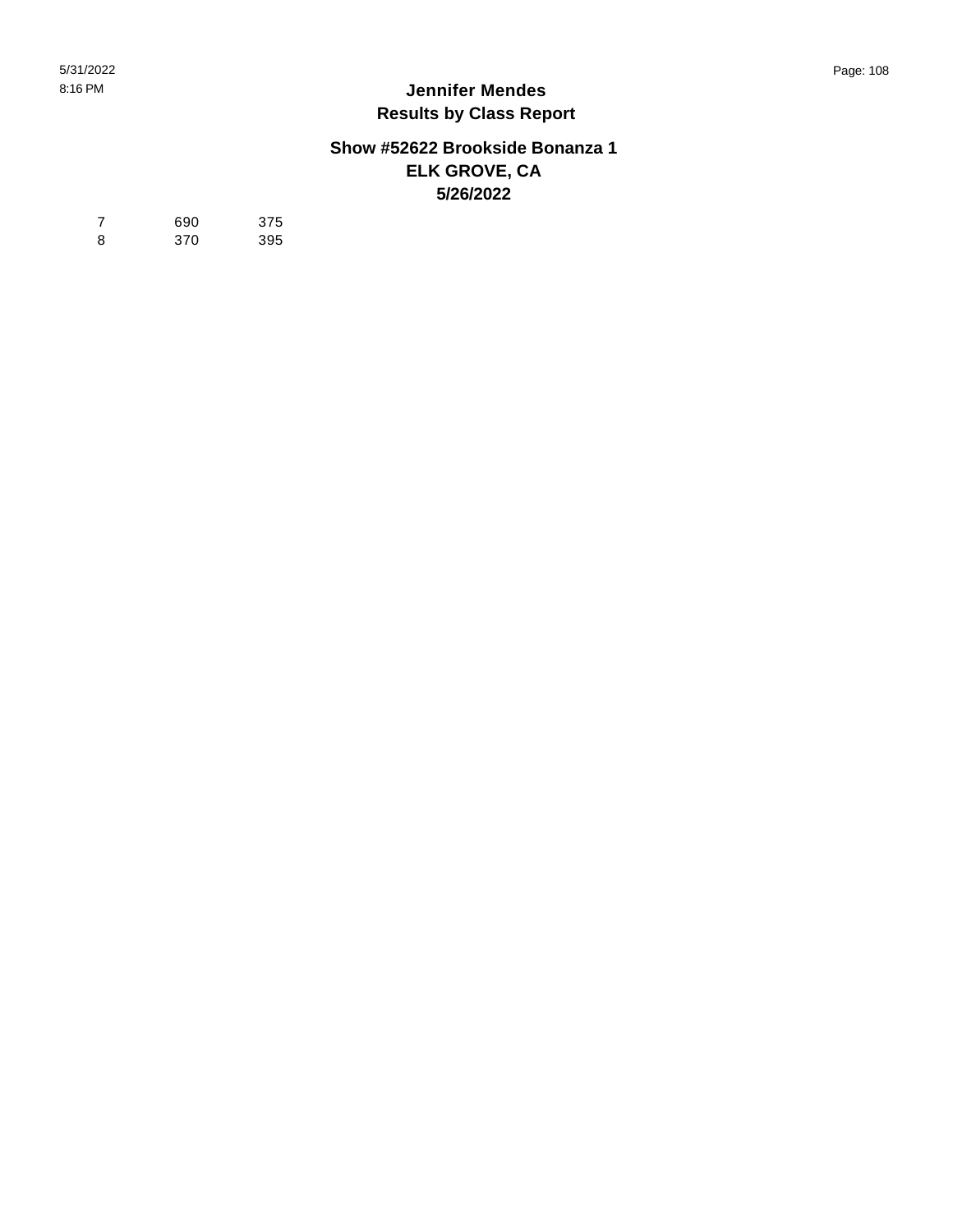## **Show #52622 Brookside Bonanza 1 ELK GROVE, CA 5/26/2022**

|  | Showbill: 431 Class: AQHA 142100 Junior Western Pleasure | 2 shown |
|--|----------------------------------------------------------|---------|
|--|----------------------------------------------------------|---------|

**Go: 1**

3 entered

| <b>Place</b> |                 | Back # Horse's Name<br>Horse Reg # | <b>Foal Year</b> | <b>Exhibitor's Name</b><br>Exhib Assn # | Owner(s)<br>Rel |
|--------------|-----------------|------------------------------------|------------------|-----------------------------------------|-----------------|
|              |                 | 1st Judge: 2nd Judge:              |                  |                                         |                 |
| <b>Place</b> | Eric<br>Hubbard | Steve<br>Heckaman                  |                  |                                         |                 |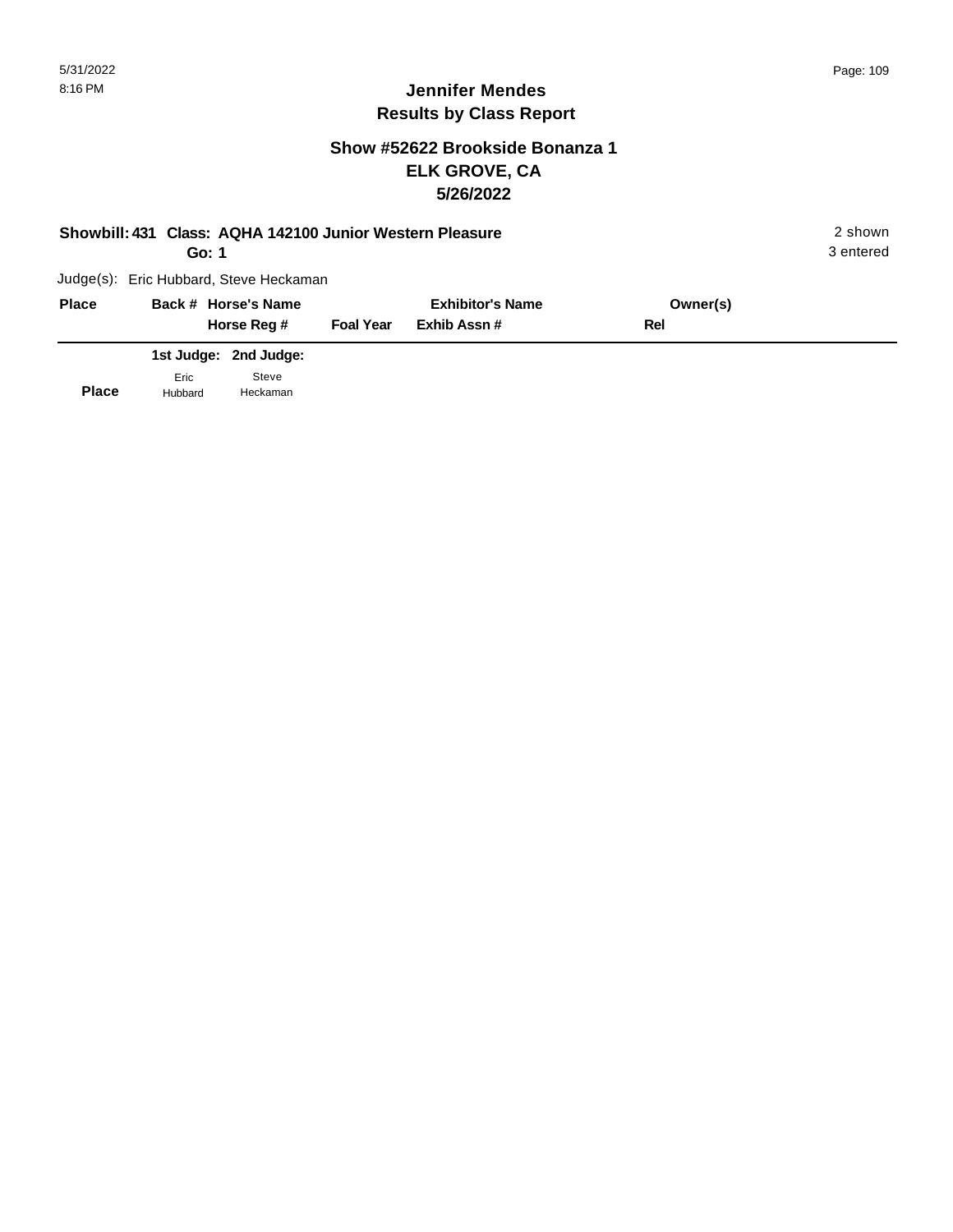## **Show #52622 Brookside Bonanza 1 ELK GROVE, CA 5/26/2022**

#### **Showbill: 432 Class: AQHA 442000 Youth Western Pleasure** 3 shown

**Go: 1**

Judge(s): Eric Hubbard, Steve Heckaman

| <b>Place</b> |     | Back # Horse's Name |                  | <b>Exhibitor's Name</b> | Owner(s)                              |
|--------------|-----|---------------------|------------------|-------------------------|---------------------------------------|
|              |     | Horse Reg #         | <b>Foal Year</b> | Exhib Assn#             | Rel                                   |
| 1            | 301 | Invite The Best     |                  | Delaney Lee             | Cathy Lee                             |
|              |     | AQHA - 5691732      | 2015             | AQHA - 4391704          | С<br>AQHA - 4299494                   |
| 1            | 400 | Radical Rumble      | 2005             | Esme Roubanis           | Tamara Coulson                        |
|              |     | AQHA - 4904737      |                  | AQHA - 4464285          | AQHA - 2701543                        |
| 3            | 684 | Goldie Can Lope     |                  | Ava Lucille Kincade     | Dana Azevedo                          |
|              |     | AQHA - 5764184      | 2015             | AQHA - 4496469          | American Canyon, CA<br>AQHA - 1367491 |
|              |     |                     |                  |                         |                                       |

|              |                 | 1st Judge: 2nd Judge: |
|--------------|-----------------|-----------------------|
| <b>Place</b> | Eric<br>Hubbard | Steve<br>Heckaman     |
| 1            | 301             | 400                   |
| 2            | 400             | 301                   |
|              |                 | 84.                   |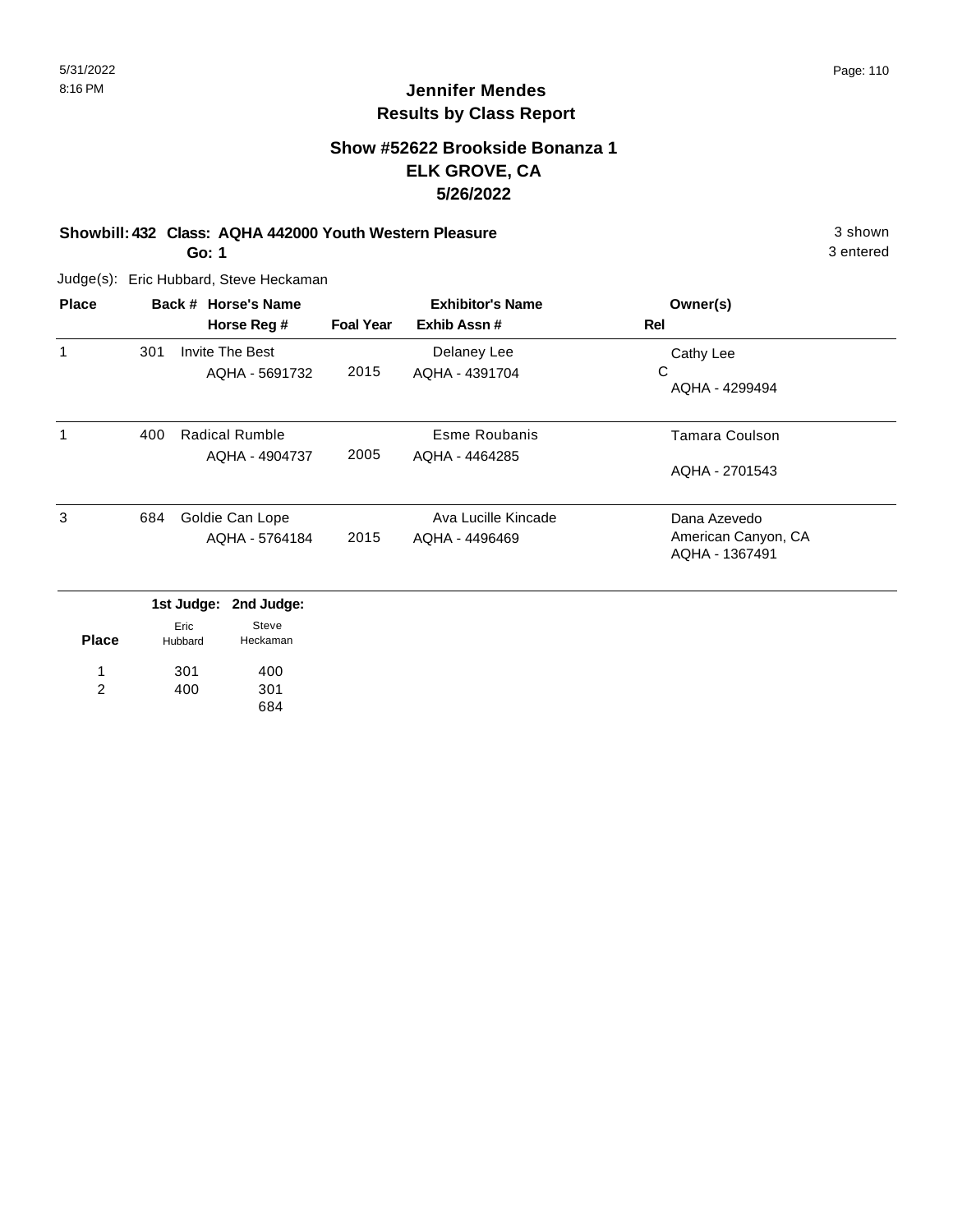## **Show #52622 Brookside Bonanza 1 ELK GROVE, CA 5/26/2022**

**Showbill: 434 Class: AQHA 242800 Amt Select Western Pleasure** 3 shown

**Go: 1**

Judge(s): Eric Hubbard, Steve Heckaman

| <b>Place</b> |     | Back # Horse's Name<br>Horse Reg #        | <b>Foal Year</b> | <b>Exhibitor's Name</b><br>Exhib Assn# | Owner(s)<br>Rel                          |
|--------------|-----|-------------------------------------------|------------------|----------------------------------------|------------------------------------------|
| 1            | 304 | HP Heza Dream<br>AQHA - 5546409           | 2013             | Chayo Frappied<br>AQHA - 1041465       | Chayo Frappied<br>Z<br>AQHA - 1041465    |
| 2            | 397 | Were Talking Easy<br>AQHA - 5421006       | 2011             | Debbi Moriarty<br>AQHA - 738952        | Debbi Moriarty<br>Ζ<br>AQHA - 738952     |
| 3            | 657 | Kruzin For A Cowgirl<br>AQHA - 5836898    | 2017             | Lisa Pezzi-Forrest<br>AQHA - 374623    | Lisa Pezzi-Forrest<br>Ζ<br>AQHA - 374623 |
|              |     | 1st Judge:<br>2nd Judge:<br>Steve<br>Eric |                  |                                        |                                          |

| <b>Place</b> | Eric<br>Hubbard | Steve<br>Heckaman |
|--------------|-----------------|-------------------|
| 1            | 304             | 304               |
| 2            | 397             | 397               |
| з            | 657             | 657               |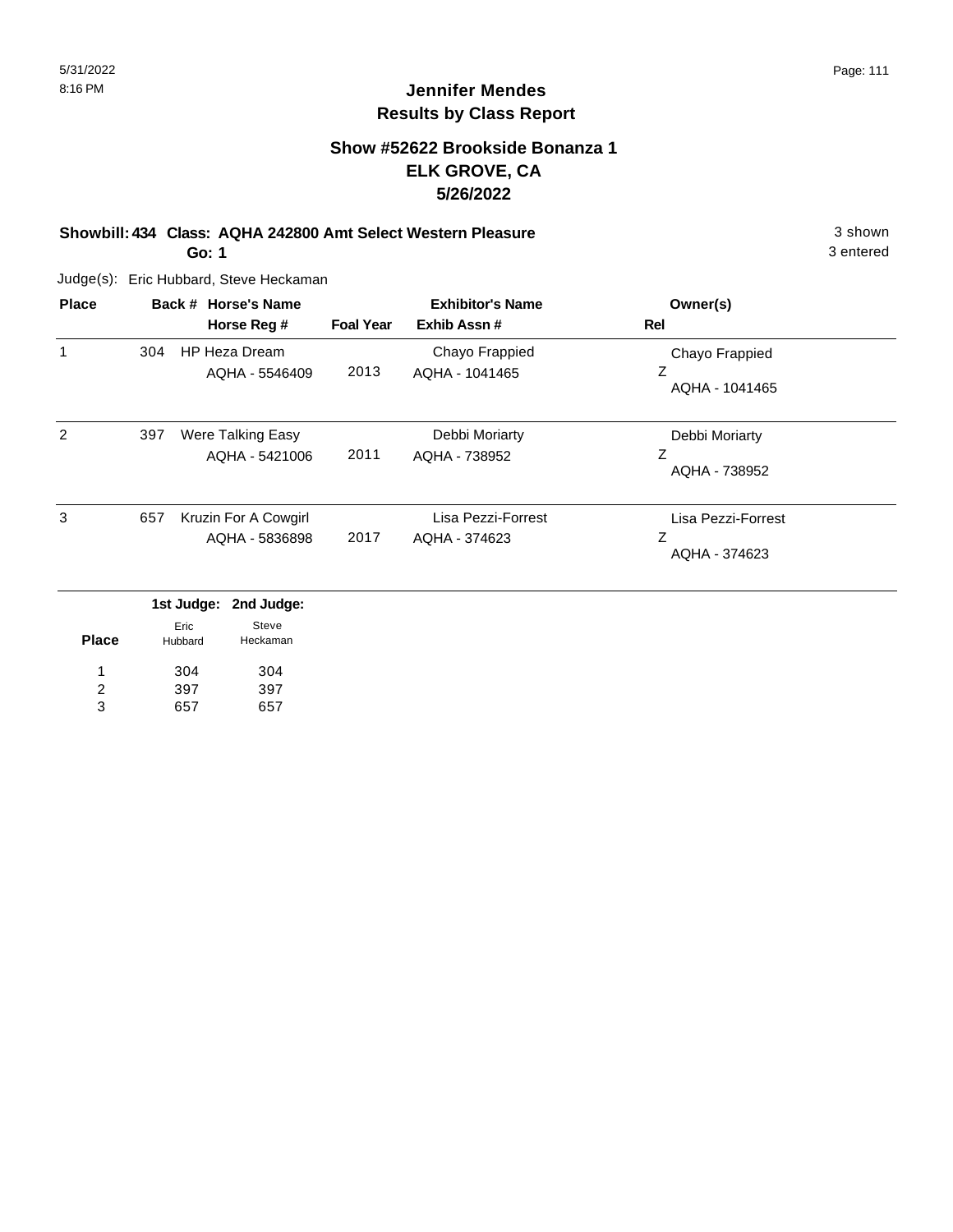## **Show #52622 Brookside Bonanza 1 ELK GROVE, CA 5/26/2022**

#### **Showbill: 435 Class: AQHA 142200 Senior Western Pleasure** 4 shown

**Go: 1**

Judge(s): Eric Hubbard, Steve Heckaman

| <b>Place</b> |     | Back # Horse's Name  |                  | <b>Exhibitor's Name</b> | Owner(s)                |
|--------------|-----|----------------------|------------------|-------------------------|-------------------------|
|              |     | Horse Reg #          | <b>Foal Year</b> | Exhib Assn#             | Rel                     |
| 1            | 304 | <b>HP Heza Dream</b> |                  | Mrs Jennifer L Wheeler  | Chayo Frappied          |
|              |     | AQHA - 5546409       | 2013             | AQHA - 3059113          | AQHA - 1041465          |
| 2            | 334 | Shez Imulse Money    |                  | Ronald McCullum         | William Or Karleen Best |
|              |     | AQHA - 5500441       | 2012             | AQHA - 1000371          | AQHA - 4324658          |
| 2            | 397 | Were Talking Easy    |                  | David Busick            | Debbi Moriarty          |
|              |     | AQHA - 5421006       | 2011             | AQHA - 1433646          | AQHA - 738952           |
| 4            | 324 | Willybemyvalentine   |                  | Michael E Hoyt          | <b>Michelle Stewart</b> |
|              |     | AQHA - 5728954       | 2016             | AQHA - 1316935          | AQHA - 1074102          |

|         | 1st Judge: 2nd Judge: |
|---------|-----------------------|
| Eric    | Steve                 |
| Hubbard | Heckaman              |
| 304     | 304                   |
| 397     | 334                   |
| 334     | 397                   |
| 324     | 324                   |
|         |                       |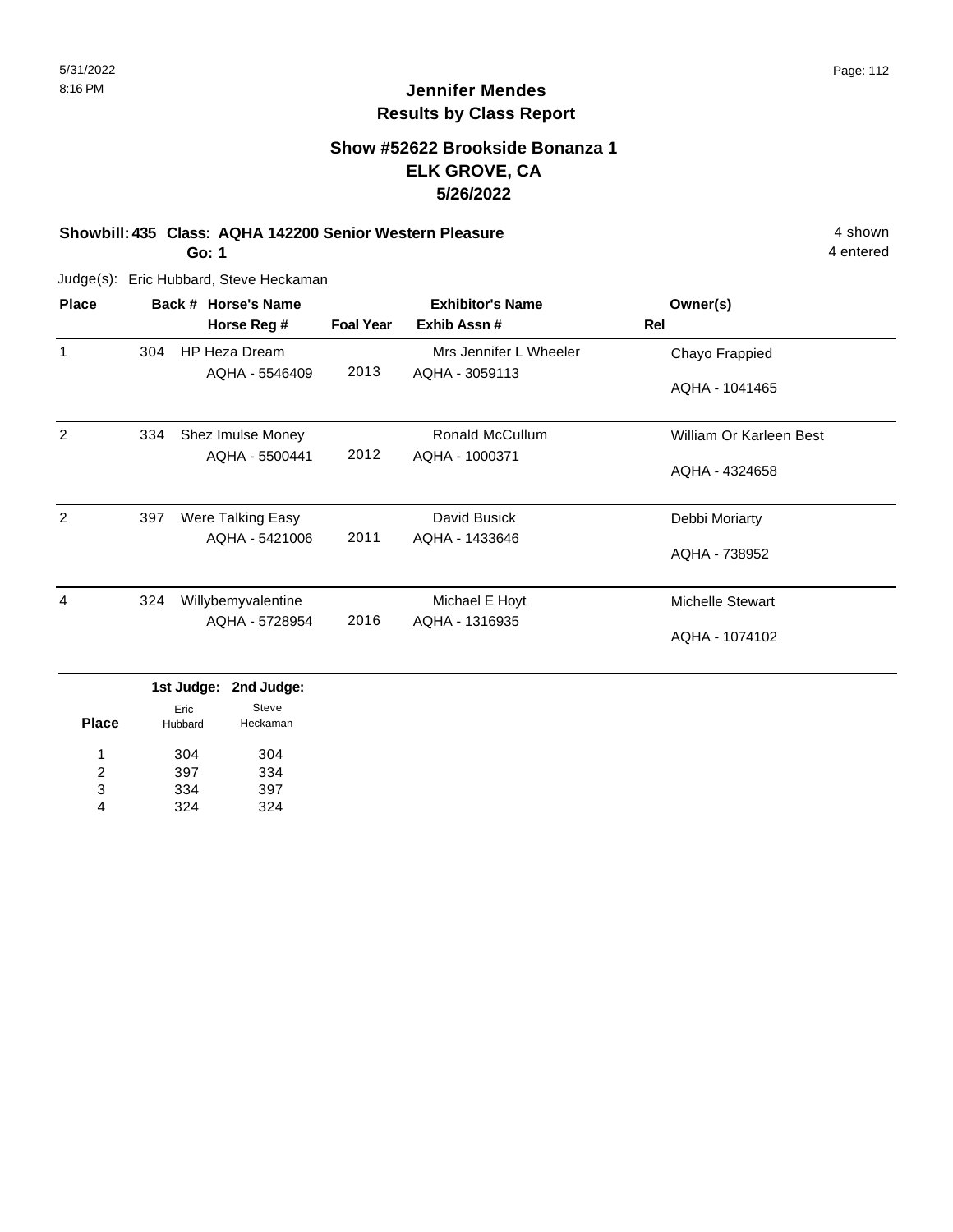## **Show #52622 Brookside Bonanza 1 ELK GROVE, CA 5/26/2022**

**Showbill: 436 Class: OPEN 286000 All Breed Youth/Am Horsemanship L1** 3 shown

**Go: 1**

Judge(s): Eric Hubbard, Steve Heckaman

| <b>Place</b> | Back # Horse's Name                      | Horse Reg #         | <b>Foal Year</b> | <b>Exhibitor's Name</b><br>Exhib Assn# | Owner(s)<br>Rel                  |
|--------------|------------------------------------------|---------------------|------------------|----------------------------------------|----------------------------------|
| 1            | 358                                      | Only A Show Off     | 2009             | Megan Avidano                          | Megan Avidano<br>Z Hollister, CA |
| 2            | 375                                      | Make Me A Cowboy    | 2017             | Jennifer Chan                          | Jennifer Or Margie Chan<br>Z     |
| 3            | 349                                      | Gotta Get Impulsive | 2016             | Gibson Reid                            | Gibson Reid<br>Z                 |
| <b>Place</b> | 1st Judge: 2nd Judge:<br>Eric<br>Hubbard | Steve<br>Heckaman   |                  |                                        |                                  |

| <b>Place</b> | Hubbard | Heckama |
|--------------|---------|---------|
|              | 358     | 358     |
| 2            | 375     | 375     |

349 349 3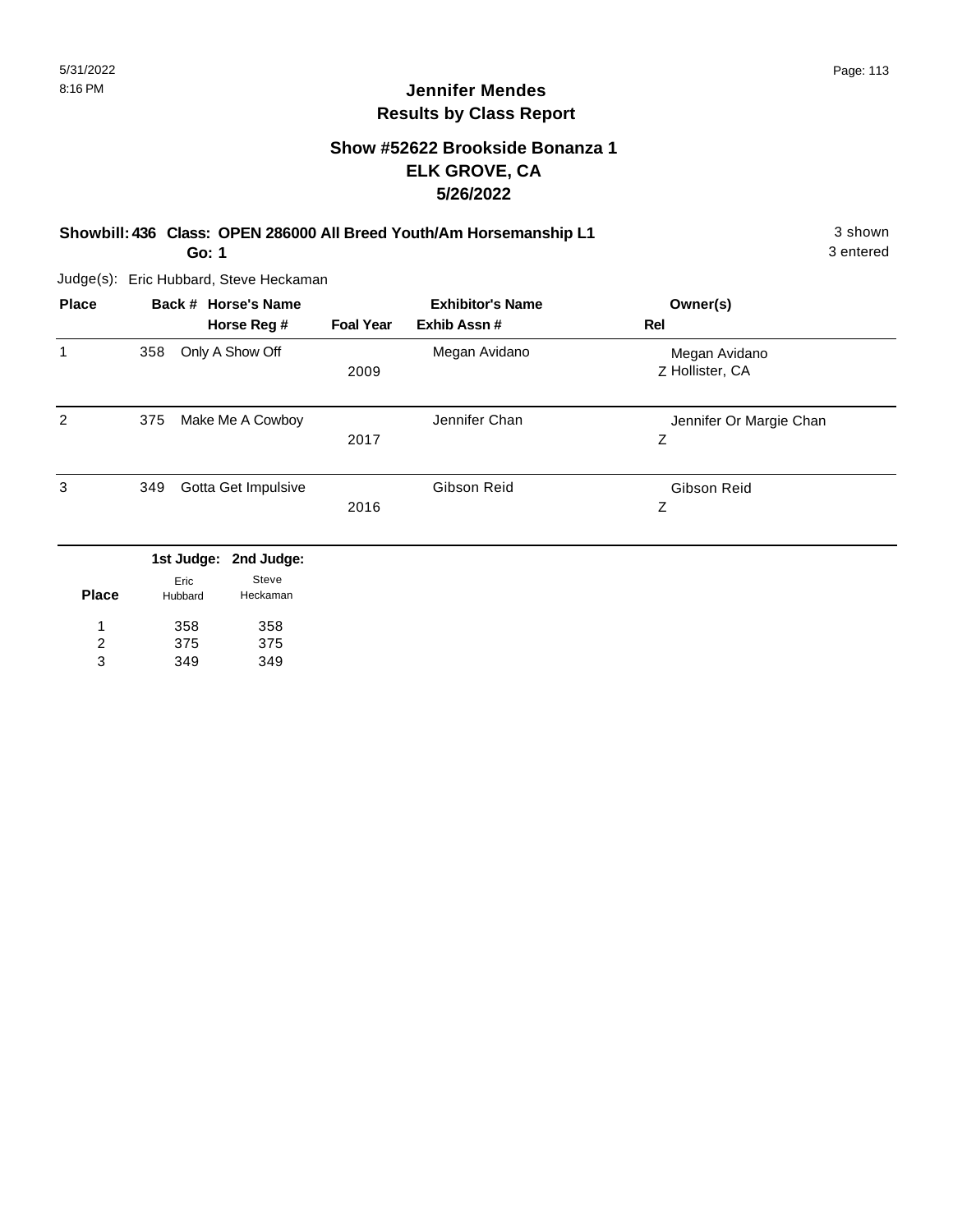#### **Jennifer Mendes Results by Class Report**

## **Show #52622 Brookside Bonanza 1 ELK GROVE, CA 5/26/2022**

**Showbill: 437 Class: OPEN 287000 All Breed Youth / Am Horsemanship** 2 shown

**Go: 1**

Judge(s): Eric Hubbard, Steve Heckaman

358 349

1 2 358 349

| <b>Place</b> |     |                               | Back # Horse's Name             |                  | <b>Exhibitor's Name</b> | Owner(s)                         |
|--------------|-----|-------------------------------|---------------------------------|------------------|-------------------------|----------------------------------|
|              |     |                               | Horse Reg #                     | <b>Foal Year</b> | Exhib Assn#             | <b>Rel</b>                       |
| 1            | 358 |                               | Only A Show Off                 | 2009             | Megan Avidano           | Megan Avidano<br>Z Hollister, CA |
| 2            | 349 |                               | Gotta Get Impulsive             | 2016             | Gibson Reid             | Gibson Reid<br>Z                 |
| <b>Place</b> |     | 1st Judge:<br>Eric<br>Hubbard | 2nd Judge:<br>Steve<br>Heckaman |                  |                         |                                  |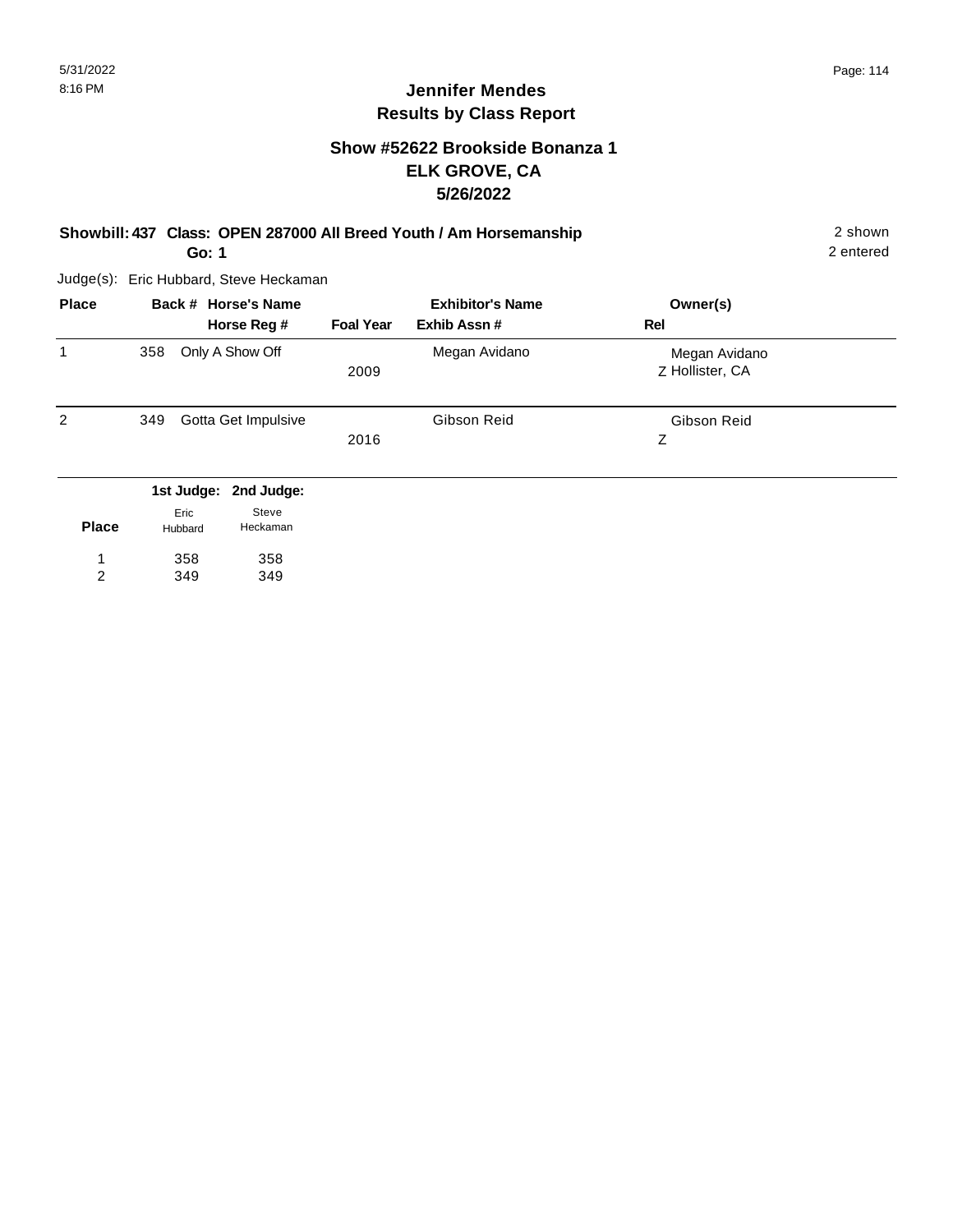## **Show #52622 Brookside Bonanza 1 ELK GROVE, CA 5/26/2022**

**Showbill: 439 Class: AQHA 440002 L1 Youth Western Horsemanship** 3 shown 3 shown **Go: 1**

Judge(s): Eric Hubbard, Steve Heckaman

| <b>Place</b>   |     | Back # Horse's Name<br>Horse Reg #       | <b>Foal Year</b> | <b>Exhibitor's Name</b><br>Exhib Assn# | Owner(s)<br>Rel                  |
|----------------|-----|------------------------------------------|------------------|----------------------------------------|----------------------------------|
| 1              | 301 | <b>Invite The Best</b><br>AQHA - 5691732 | 2015             | Delaney Lee<br>AQHA - 4391704          | Cathy Lee<br>С<br>AQHA - 4299494 |
| $\overline{2}$ | 369 | Ima Big Impulse<br>AQHA - 3377773        | 1995             | <b>Kelsey Robles</b><br>AQHA - 4485296 | Laura Rae Kellejian              |
|                |     |                                          |                  |                                        | AQHA - 500486                    |
| 2              | 400 | <b>Radical Rumble</b><br>AQHA - 4904737  | 2005             | Esme Roubanis<br>AQHA - 4464285        | <b>Tamara Coulson</b>            |
|                |     |                                          |                  |                                        | AQHA - 2701543                   |
|                |     |                                          |                  |                                        |                                  |

|              |                 | 1st Judge: 2nd Judge: |
|--------------|-----------------|-----------------------|
| <b>Place</b> | Eric<br>Hubbard | Steve<br>Heckaman     |
| 1            | 301             | 301                   |
| 2            | 400             | 369                   |
| 3            | 369             | 400                   |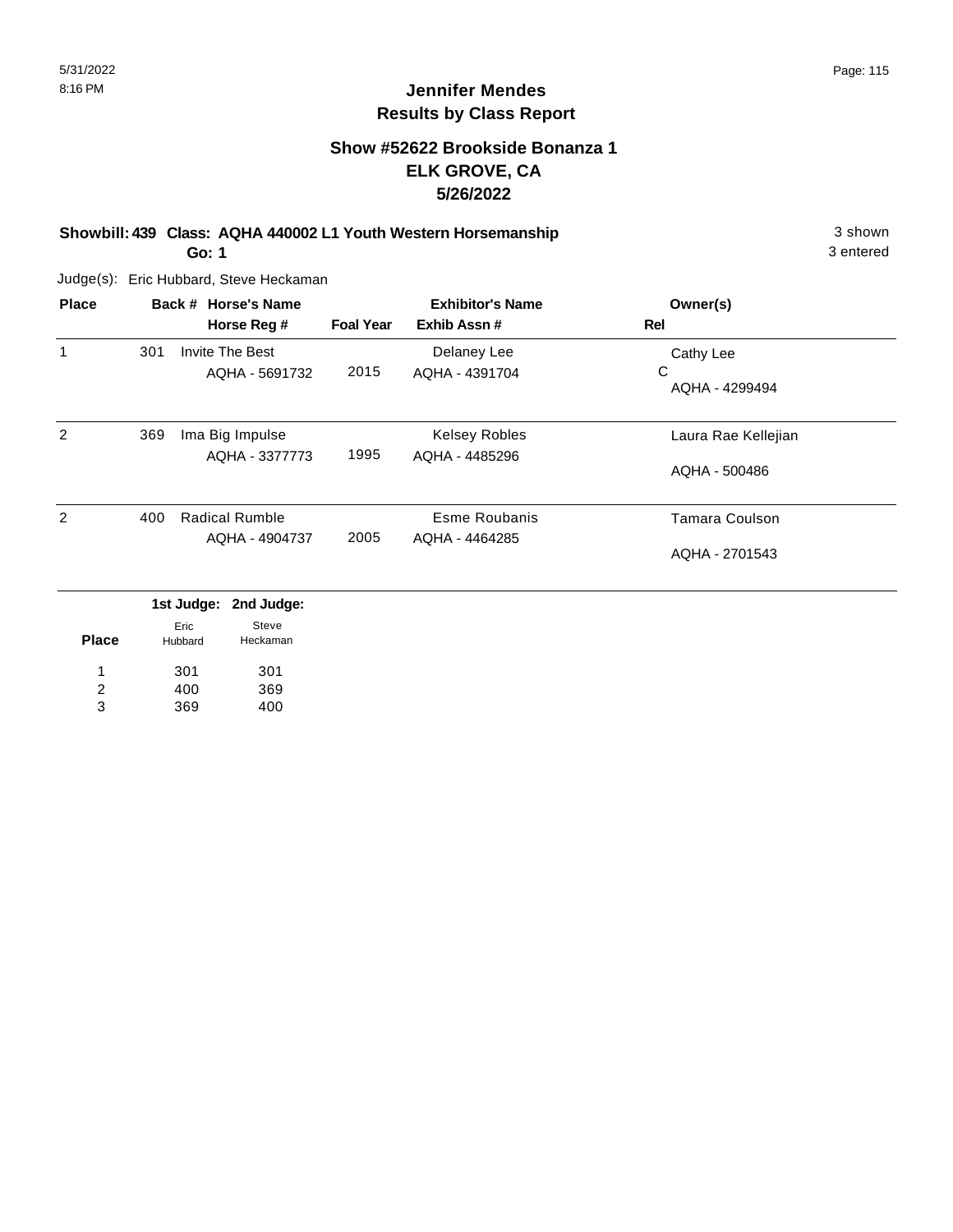# **Show #52622 Brookside Bonanza 1 ELK GROVE, CA 5/26/2022**

**Showbill: 441 Class: AQHA 240002 L1 Amt Western Horsemanship** 7 shown 7 shown

**Go: 1**

Judge(s): Eric Hubbard, Steve Heckaman

| <b>Place</b> |     | Back # Horse's Name                    |                  | <b>Exhibitor's Name</b>                   | Owner(s)                                               |
|--------------|-----|----------------------------------------|------------------|-------------------------------------------|--------------------------------------------------------|
|              |     | Horse Reg #                            | <b>Foal Year</b> | Exhib Assn#                               | <b>Rel</b>                                             |
| 1            | 390 | Gotta Get Gatspy<br>AQHA - 5730530     |                  | Dr Brianna Vosters<br>AQHA - 2332794      | Dr Brianna Vosters<br>Z<br>AQHA - 2332794              |
| 1            | 395 | Lookin Goodinthedark<br>AQHA - 5153376 |                  | Robin Colleen Van Slack<br>AQHA - 3626497 | Robin Colleen Van Slack<br>Z<br>AQHA - 3626497         |
| 3            | 375 | Make Me A Cowboy<br>AQHA - 5847444     | 2017             | Jennifer Chan<br>AQHA - 4043267           | Jennifer Or Margie Chan<br>Z<br>AQHA - 2980827         |
| 4            | 366 | Good Lopin Cutie<br>AQHA - 5549251     | 2013             | Michel Papadopoulos<br>AQHA - 4317243     | Tamara Coulson<br>M<br>AQHA - 2701543                  |
| 5            | 376 | Iresistable Fool<br>AQHA - 5629798     | 2014             | Mackenzie Leal<br>AQHA - 4148289          | <b>Ruthanne Soeth</b><br>Willows, CA<br>AQHA - 1058259 |
| 6            | 304 | <b>HP Heza Dream</b><br>AQHA - 5546409 | 2013             | Chayo Frappied<br>AQHA - 1041465          | Chayo Frappied<br>Z<br>AQHA - 1041465                  |
| 6            | 309 | Invited Bythe Cowboy<br>AQHA - 5548628 |                  | Craig J Roper                             | Craig J Roper<br>Z                                     |

|       |         | 1st Judge: 2nd Judge: |
|-------|---------|-----------------------|
|       | Eric    | Steve                 |
| Place | Hubbard | Heckaman              |
|       |         |                       |
| 1     | 395     | 390                   |
| 2     | 390     | 395                   |
| 3     | 375     | 375                   |
| 4     | 366     | 366                   |
| 5     | 376     | 376                   |
| 6     | 304     | 309                   |
|       | 309     | 304                   |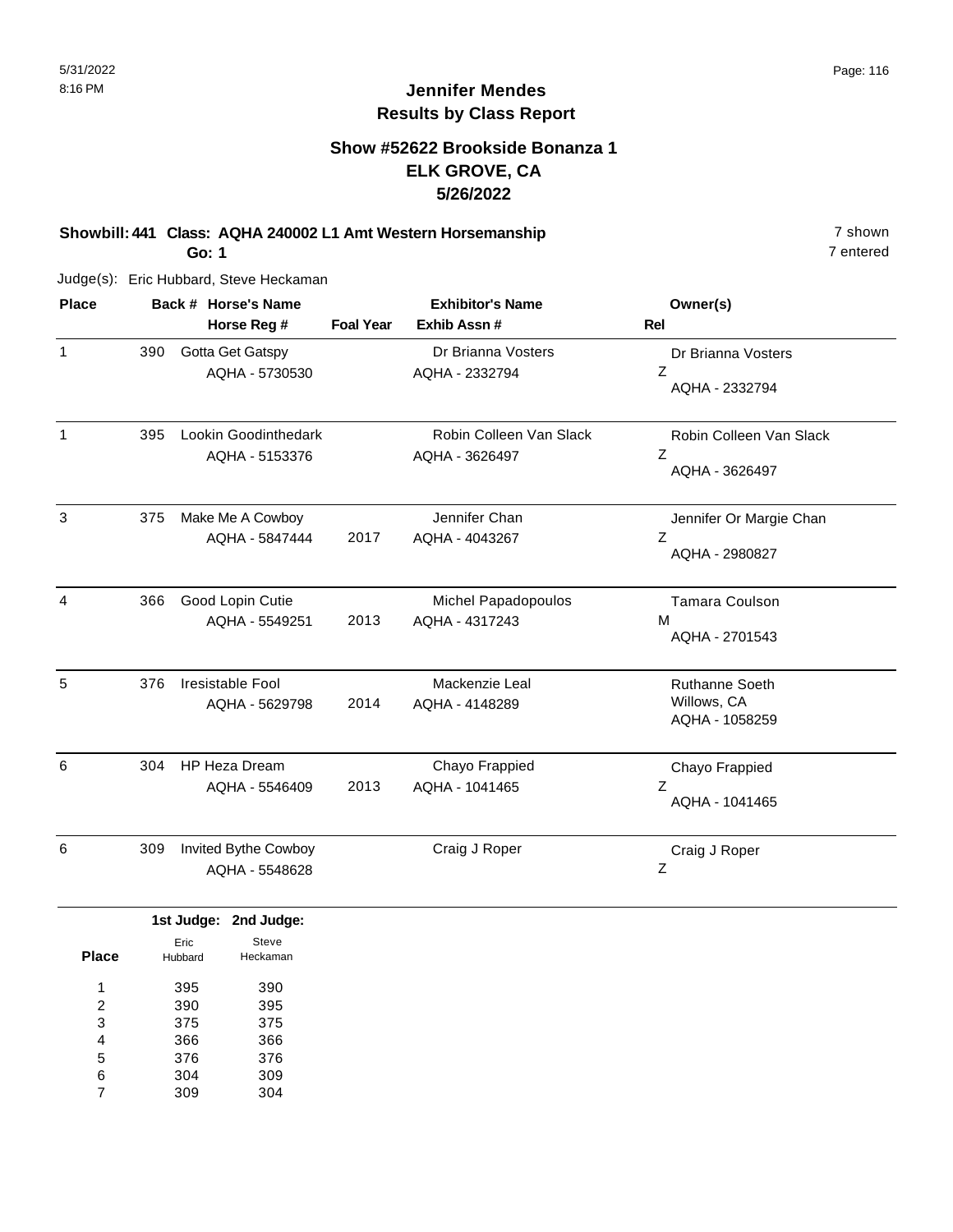#### **Show #52622 Brookside Bonanza 1 ELK GROVE, CA 5/26/2022**

**Showbill: 442 Class: AQHA 440000 Youth Western Horsemanship** 2 shown **Go: 1**

Judge(s): Eric Hubbard, Steve Heckaman

| <b>Place</b> |     | Back # Horse's Name<br>Horse Reg #                               | <b>Foal Year</b> | <b>Exhibitor's Name</b><br>Exhib Assn# | Owner(s)<br>Rel                  |
|--------------|-----|------------------------------------------------------------------|------------------|----------------------------------------|----------------------------------|
| 1            | 301 | <b>Invite The Best</b><br>AQHA - 5691732                         | 2015             | Delaney Lee<br>AQHA - 4391704          | Cathy Lee<br>C<br>AQHA - 4299494 |
| 2            | 400 | Radical Rumble<br>AQHA - 4904737                                 | 2005             | Esme Roubanis<br>AQHA - 4464285        | Tamara Coulson<br>AQHA - 2701543 |
| <b>Place</b> |     | 1st Judge:<br>2nd Judge:<br>Steve<br>Eric<br>Heckaman<br>Hubbard |                  |                                        |                                  |

301 400 301 400 1 2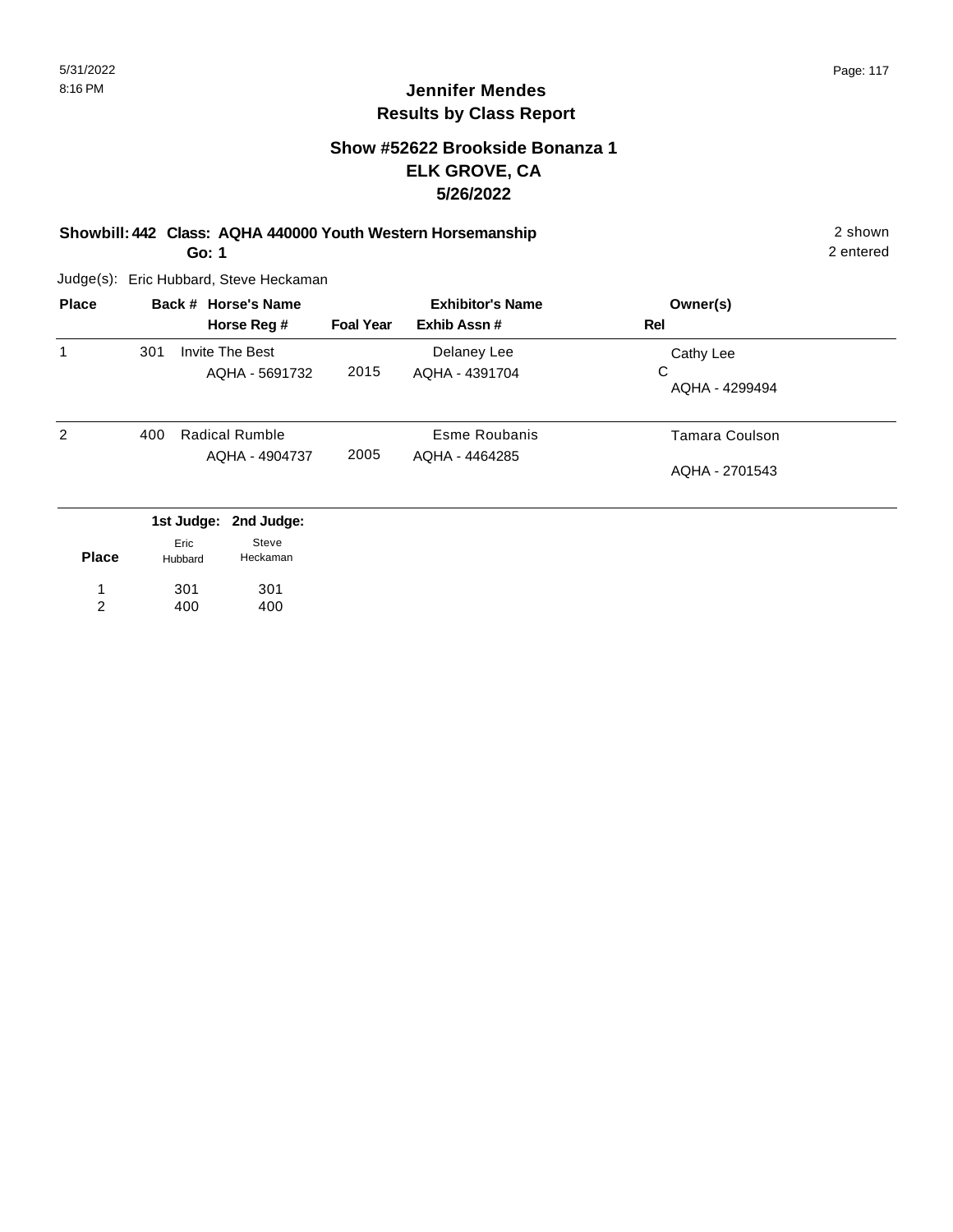#### **Jennifer Mendes Results by Class Report**

## **Show #52622 Brookside Bonanza 1 ELK GROVE, CA 5/26/2022**

#### **Showbill: 2401 Class: AQHA 201000 Amt Grand Champion Stallion** 3 shown

**Go: 1**

| <b>Place</b> |     | Back # Horse's Name  | <b>Exhibitor's Name</b> |                | Owner(s)           |
|--------------|-----|----------------------|-------------------------|----------------|--------------------|
|              |     | Horse Reg #          | <b>Foal Year</b>        | Exhib Assn #   | Rel                |
|              | 363 | Victorious Touchdown |                         | Cheri Gayton   | TOM & CHERI GAYTON |
|              |     | AQHA - 6003193       | 2019                    | AQHA - 1502465 | AQHA - 1124639     |

|              |                 | 1st Judge: 2nd Judge: |
|--------------|-----------------|-----------------------|
| <b>Place</b> | Eric<br>Hubbard | Steve<br>Heckaman     |
|              | 363             | 363                   |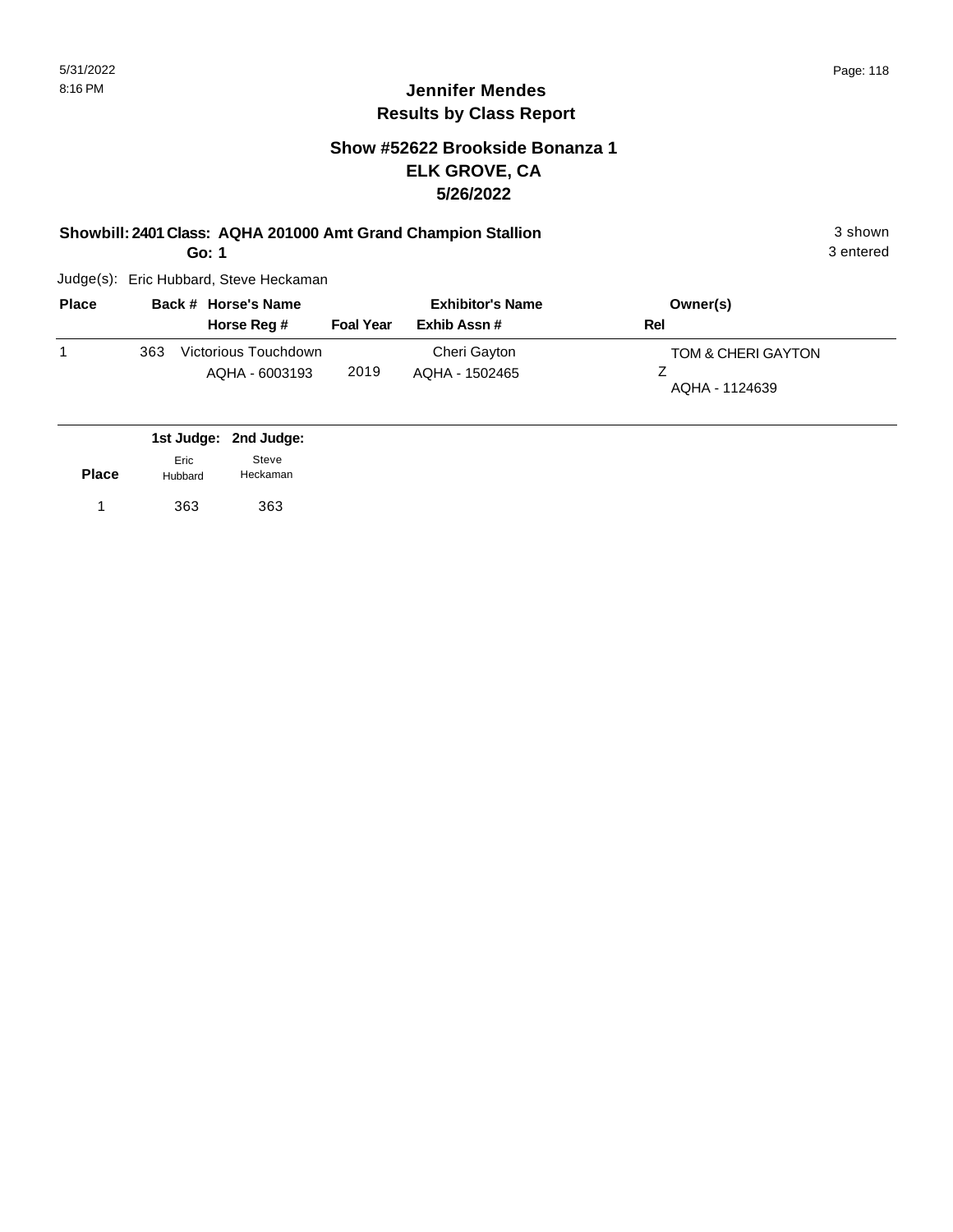## **Jennifer Mendes Results by Class Report**

## **Show #52622 Brookside Bonanza 1 ELK GROVE, CA 5/26/2022**

**Showbill: 2402 Class: AQHA 201100 Amt Reserve Champion Stallion** 3 shown

**Go: 1**

| <b>Place</b> | Back # Horse's Name |                             | <b>Exhibitor's Name</b> |                                | Owner(s)              |
|--------------|---------------------|-----------------------------|-------------------------|--------------------------------|-----------------------|
|              |                     | Horse Reg #                 | <b>Foal Year</b>        | Exhib Assn #                   | Rel                   |
|              | 362                 | Virtuosos<br>AQHA - 6126748 | 2021                    | Cheri Gayton<br>AQHA - 1502465 | Tom &/or Cheri Gayton |

|              |                 | 1st Judge: 2nd Judge: |
|--------------|-----------------|-----------------------|
| <b>Place</b> | Eric<br>Hubbard | Steve<br>Heckaman     |
|              | 362             | 362                   |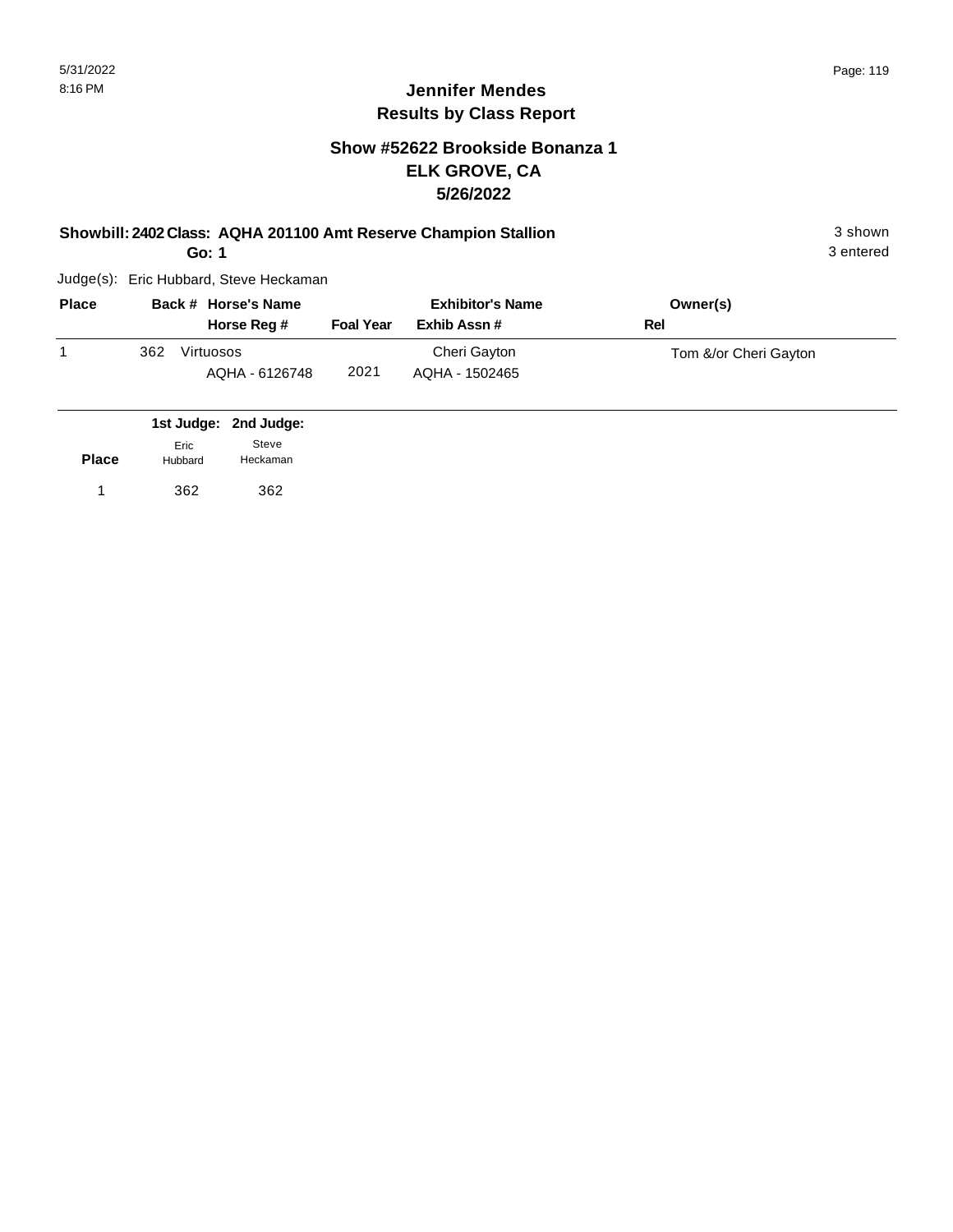## **Jennifer Mendes Results by Class Report**

## **Show #52622 Brookside Bonanza 1 ELK GROVE, CA 5/26/2022**

#### **Showbill: 2521 Class: AQHA 101200 Grand Champion Mares** 4 shown 4 shown

**Go: 1**

| <b>Place</b> |     | Back # Horse's Name          | <b>Exhibitor's Name</b> |                                        | Owner(s)                                                 |  |
|--------------|-----|------------------------------|-------------------------|----------------------------------------|----------------------------------------------------------|--|
|              |     | Horse Reg #                  | <b>Foal Year</b>        | Exhib Assn#                            | Rel                                                      |  |
|              | 345 | Cinderelli<br>AQHA - 5931309 | 2019                    | Daniel Thomas Mannion<br>AOHA - 779000 | <b>JEAN ETTINGER</b><br>Sacramento, CA<br>AQHA - 2912139 |  |

|              |                 | 1st Judge: 2nd Judge: |
|--------------|-----------------|-----------------------|
| <b>Place</b> | Eric<br>Hubbard | Steve<br>Heckaman     |
|              | 345             | 345                   |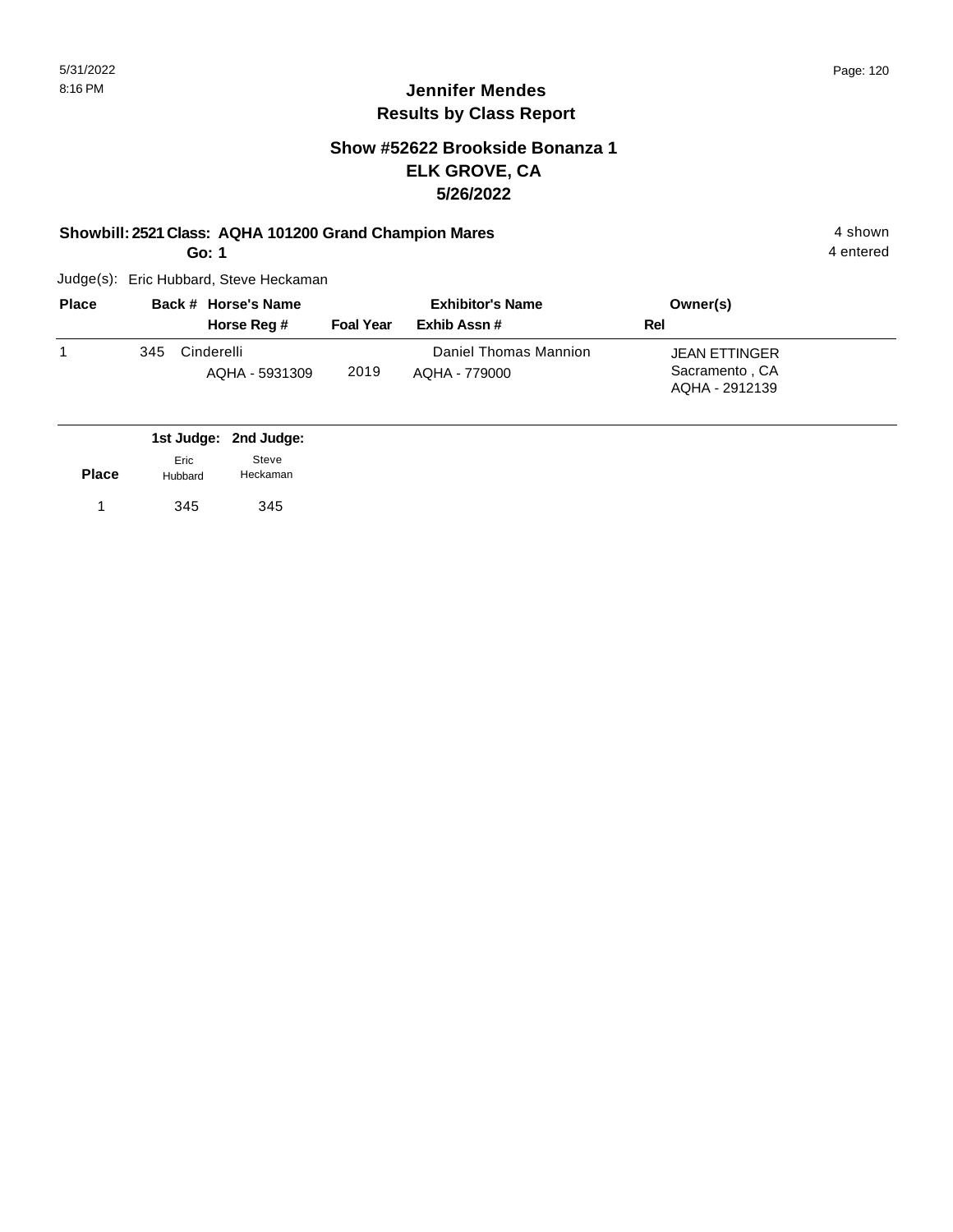## **Show #52622 Brookside Bonanza 1 ELK GROVE, CA 5/26/2022**

#### **Showbill: 2522 Class: AQHA 101300 Reserve Champion Mare** 5 shown

**Go: 1**

Judge(s): Eric Hubbard, Steve Heckaman

| <b>Place</b> |     | Back # Horse's Name<br>Horse Reg #  | <b>Foal Year</b> | <b>Exhibitor's Name</b><br>Exhib Assn# | Owner(s)<br>Rel                             |
|--------------|-----|-------------------------------------|------------------|----------------------------------------|---------------------------------------------|
| 1            | 344 | Shez The Cute One<br>AQHA - 5939324 | 2017             | Sean Mannion<br>AQHA - 4389102         | Daniel Thomas Mannion<br>C<br>AQHA - 779000 |
| 1            | 659 | Phantasy Island<br>AQHA - 5902076   | 2018             | <b>Kathy Pettit</b><br>AOHA - 679457   | <b>Kathy Pettit</b><br>Ζ<br>AQHA - 679457   |
|              |     | 1st Judge: 2nd Judge:               |                  |                                        |                                             |

| <b>Place</b> | Eric<br>Hubbard | Steve<br>Heckaman |  |
|--------------|-----------------|-------------------|--|
|              | 344             | 659               |  |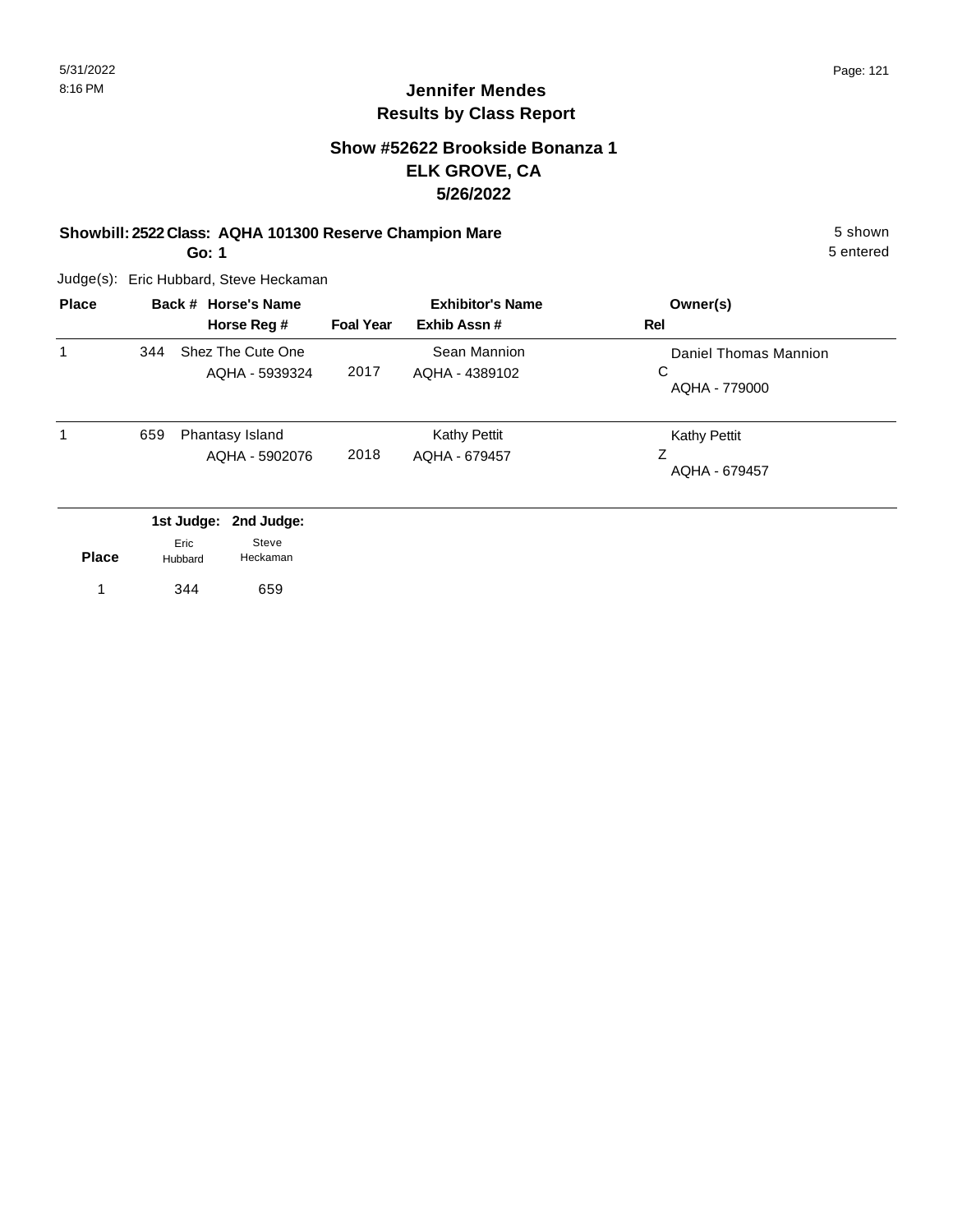## **Show #52622 Brookside Bonanza 1 ELK GROVE, CA 5/26/2022**

#### **Showbill: 2601 Class: AQHA 101000 Grand Champion Stallions** 3 shown

**Go: 1**

| <b>Place</b> |     | Back # Horse's Name  |                  | <b>Exhibitor's Name</b> | Owner(s)           |
|--------------|-----|----------------------|------------------|-------------------------|--------------------|
|              |     | Horse Reg #          | <b>Foal Year</b> | Exhib Assn#             | Rel                |
|              | 363 | Victorious Touchdown |                  | ALEJANDRO RAMOS LOPEZ   | TOM & CHERI GAYTON |
|              |     | AQHA - 6003193       | 2019             | AQHA - 3650669          | AQHA - 1124639     |

|              |                 | 1st Judge: 2nd Judge: |  |
|--------------|-----------------|-----------------------|--|
| <b>Place</b> | Eric<br>Hubbard | Steve<br>Heckaman     |  |
| 1            | 363             | 363                   |  |